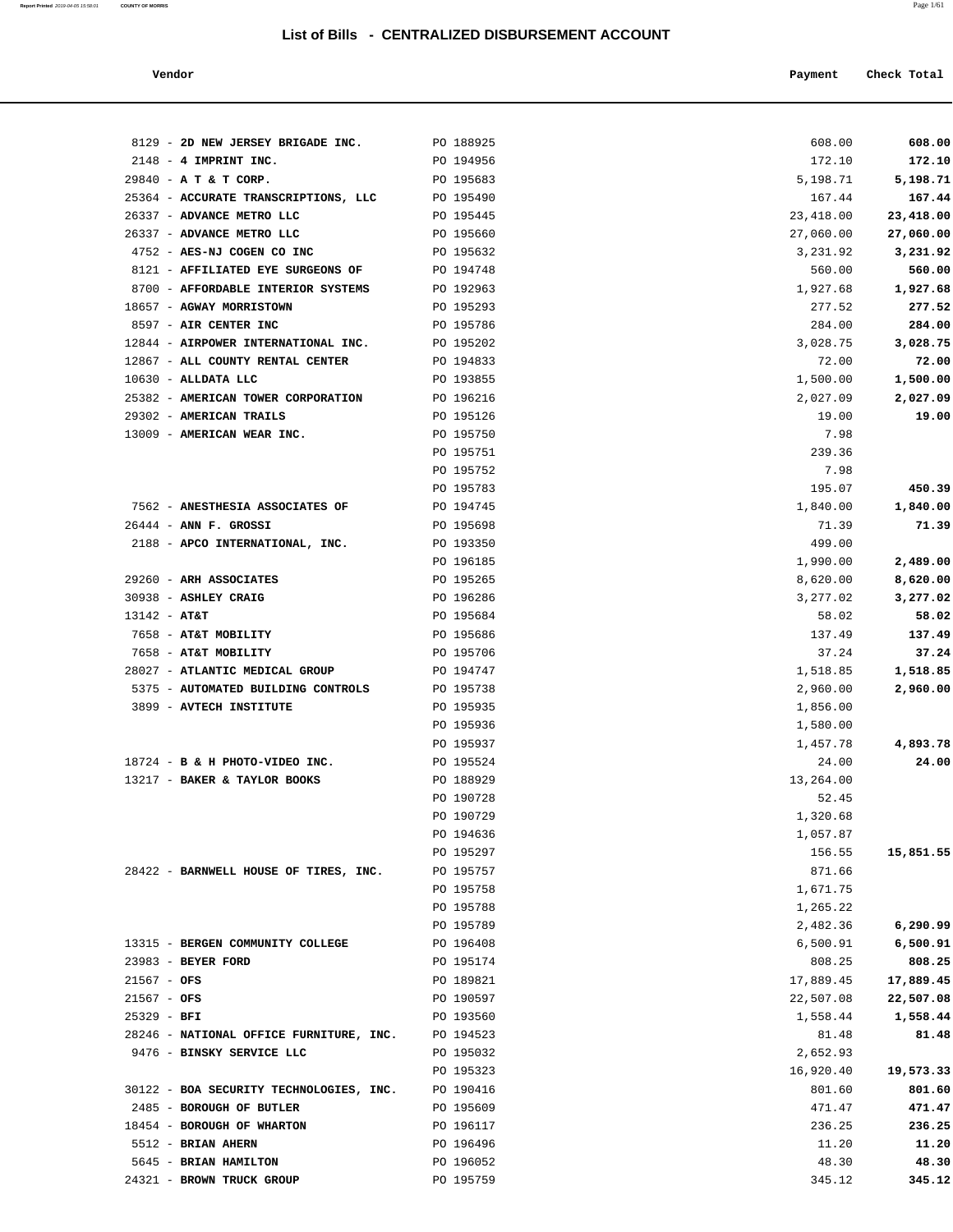24321 - **BROWN TRUCK GROUP** PO 195760 527.79 **527.79**

**Report Printed** 2019-04-05 15:58:01 **COUNTY OF MORRIS** Page 2/61

| Vendor |  | Payment | Check Total |
|--------|--|---------|-------------|
|        |  |         |             |

| 28453 - BROWN TRUCK GROUP                                                              | PO 195761              | 45.47                                 | 45.47                |
|----------------------------------------------------------------------------------------|------------------------|---------------------------------------|----------------------|
| 24321 - BROWN TRUCK GROUP                                                              | PO 195790              | 770.03                                | 770.03               |
| 20985 - BTII INSTITUTE, LLC                                                            | PO 195912              | 2,196.00                              | 2,196.00             |
| 20985 - BTII INSTITUTE, LLC                                                            | PO 195913              | 2,196.00                              | 2,196.00             |
| 20985 - BTII INSTITUTE, LLC                                                            | PO 195914              | 1,856.00                              | 1,856.00             |
| 5643 - BUNKY'S HEAVY TOWING, LLC                                                       | PO 195762              | 775.00                                | 775.00               |
| 29247 - CABLEVISION LIGHTPATH NJ LLC                                                   | PO 195687              | 5,047.00                              |                      |
|                                                                                        | PO 195688              | 543.00                                | 5,590.00             |
| 2102 - CAESAR'S ENTERTAINMENT CORP.                                                    | PO 195519              | 396.00                                | 396.00               |
| 4598 - CDW GOVERNMENT                                                                  | PO 194822              | 689.08                                |                      |
|                                                                                        | PO 194991              | 1,746.16                              | 2,435.24             |
| 13726 - CENTRAL JERSEY TITLE CO INC PO 194938                                          |                        | 2,555.00                              | 2,555.00             |
| 13731 - CENTRAL POLY CORP                                                              | PO 195021              | 687.00                                | 687.00               |
| 20487 - CENTURYLINK                                                                    | PO 194527              | 174.59                                | 174.59               |
| 20487 - CENTURYLINK                                                                    | PO 195610              | 1,785.33                              | 1,785.33             |
| 1541 - CERBO'S PARSIPPANY GREENHOUSE PO 195372                                         |                        | 3,510.00                              | 3,510.00             |
| 24625 - CFCS - HOPE HOUSE                                                              | PO 196189              | 1,941.00                              | 1,941.00             |
| 24625 - CFCS - HOPE HOUSE                                                              | PO 196190              | 2,417.00                              | 2,417.00             |
| 24625 - CFCS - HOPE HOUSE                                                              | PO 196256              | 1,649.00                              | 1,649.00             |
| $29904$ - CHARM-TEX, INC.                                                              | PO 195030              | 762.60                                | 762.60               |
| 29506 - CHASAN, LAMPARELLO, MALLON                                                     | PO 196209              | 1,906.92                              | 1,906.92             |
| 15854 - CHRISTOPHER P. LUONGO                                                          | PO 189927              | 295.00                                |                      |
|                                                                                        | PO 196269              | 95.00                                 | 390.00               |
| 26531 - CLARKE MOSQUITO CONTROL                                                        | PO 195316              | 2,131.80                              | 2,131.80             |
| 25571 - CLEARY GIACOBBE ALFIERI &                                                      | PO 196393              | 15,371.00                             | 15,371.00            |
| 13857 - CLIFFSIDE BODY CORP                                                            | PO 195179              | 92.40                                 |                      |
|                                                                                        | PO 195763              | 93.19                                 | 185.59               |
| 8454 - CLIFTON ELEVATOR SERVICE CO INC PO 195026                                       |                        | 1,680.00                              |                      |
|                                                                                        | PO 195426              | 2,096.00                              | 3,776.00             |
| $26696 - COANJ$                                                                        | PO 192960              | 135.00                                | 135.00               |
| 23947 - COLONIAL TELEVISION                                                            | PO 195898              | 749.95                                | 749.95               |
| 8549 - COMMERCIAL FURNITURE RESOURCE INC. PO 195560                                    |                        |                                       | 1,790.00             |
| 26074 - COMMUNICATIONS SERVICE                                                         |                        | 1,790.00<br>333.27                    | 333.27               |
|                                                                                        | PO 195494              | 14,370.00                             | 14,370.00            |
| 13972 - CONSOLIDATED ENVIRONMENTAL INC PO 195949<br>27936 - CONTINENTAL HARDWARE, INC. |                        |                                       |                      |
|                                                                                        | PO 195602<br>PO 195565 | 21,330.00                             |                      |
|                                                                                        |                        | 1,548.99                              | 22,878.99            |
| 26101 - COOPER ELECTRIC SUPPLY CO.                                                     | PO 195151              | 4,386.18                              | 4,386.18<br>4,043.46 |
| 26101 - COOPER ELECTRIC SUPPLY CO.                                                     | PO 195639<br>PO 196012 | 4,043.46                              |                      |
| 14643 - CORNERSTONE FAMILY                                                             |                        | 10,928.22                             | 10,928.22            |
| 14022 - COUNTY COLLEGE OF MORRIS                                                       | PO 196300              | 568,256.74                            | 568,256.74           |
| 14031 - COUNTY CONCRETE CORP.                                                          | PO 195988              | 1,571.50                              | 1,571.50             |
| 13 - COUNTY OF MORRIS                                                                  | PO 196369              | 175.60                                | 175.60               |
| 13 - COUNTY OF MORRIS                                                                  | PO 196371              | 7,899.06<br>2,305,000.00 2,305,000.00 | 7,899.06             |
| 13 - COUNTY OF MORRIS                                                                  | PO 196415              |                                       |                      |
| 13 - COUNTY OF MORRIS                                                                  | PO 196416              | 600,000.00                            | 600,000.00           |
| 14102 - CY DRAKE LOCKSMITHS, INC.                                                      | PO 196183              | 27.99                                 | 27.99                |
| 27941 - D & M AUTO BODY                                                                | PO 195746              | 5,549.02                              | 5,549.02             |
| 12523 - D&B AUTO SUPPLY                                                                | PO 195764              | 1,211.49                              |                      |
|                                                                                        | PO 195765              | 1,798.86                              |                      |
|                                                                                        | PO 195791              | 2,008.08                              | 5,018.43             |
| $15642$ - DALE KRAMER                                                                  | PO 196062              | 110.35                                | 110.35               |
| 30033 - DAVID NELSON                                                                   | PO 189915              | 173.00                                |                      |
|                                                                                        | PO 196301              | 176.00                                | 349.00               |
| 18414 - DAVID WEBER OIL COMPANY                                                        | PO 195183              | 1,597.65                              |                      |
|                                                                                        | PO 195792              | 261.26                                | 1,858.91             |
| 11434 - DAWN CENTER FOR INDEPENDENT                                                    | PO 196191              | 197.00                                |                      |
|                                                                                        | PO 196192              | 8,450.00                              | 8,647.00             |
| 10692 - DELIVERY CONCEPTS INC                                                          | PO 195184              | 242.85                                | 242.85               |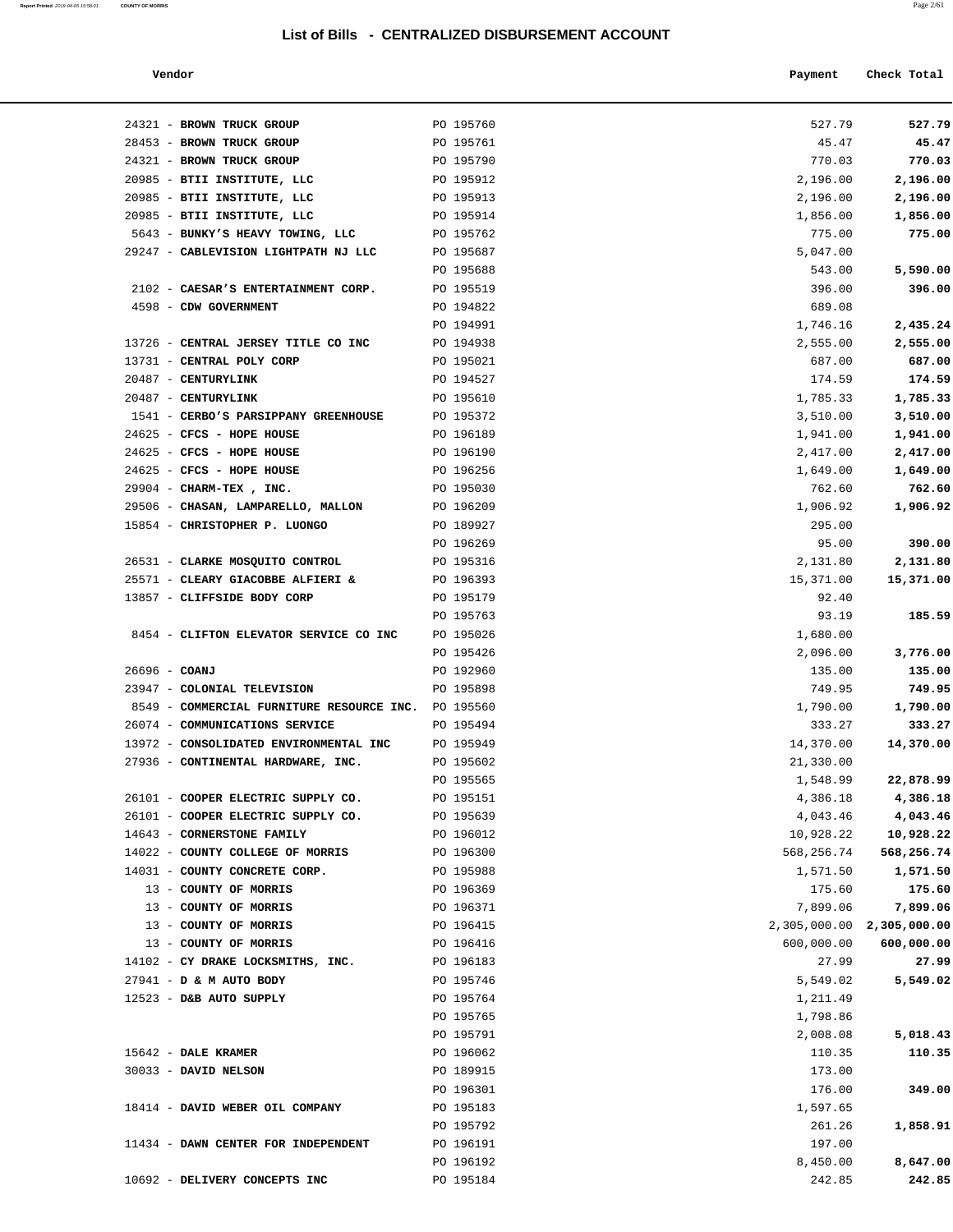PO 188444 3,148.18 **11,339.60**

| Report Printed 2019-04-05 15:58:01 | <b>COUNTY OF MORRIS</b> | Page 3/61 |
|------------------------------------|-------------------------|-----------|
|                                    |                         |           |

|                                                      | LIST OF BIIIS - CENTRALIZED DISBURSEMENT ACCOUNT |            |             |
|------------------------------------------------------|--------------------------------------------------|------------|-------------|
| Vendor                                               |                                                  | Payment    | Check Total |
| 14228 - DELL MARKETING L.P.                          | PO 194961                                        | 2,740.50   | 2,740.50    |
| 27767 - DESERT SNOW, LLC                             | PO 196212                                        | 35,200.00  | 35,200.00   |
| 24349 - DIRECT ENERGY BUSINESS MARKETING             | PO 195952                                        | 1,048.14   | 1,048.14    |
| 8735 - DIRECT TV INC                                 | PO 196106                                        | 73.99      | 73.99       |
| 24335 - DISCOVERY BENEFITS INC.                      | PO 194128                                        | 738.50     | 738.50      |
| 24335 - DISCOVERY BENEFITS INC.                      | PO 194177                                        | 65.00      | 65.00       |
| 11808 - DITSCHMAN/FLEMINGTON FORD                    | PO 190063                                        | 29,331.00  | 29,331.00   |
| 3152 - DIVITA BALANCE SERVICE CO LLC                 | PO 195038                                        | 150.00     | 150.00      |
| 14379 - DOVER BRAKE & CLUTCH CO INC                  | PO 195766                                        | 76.88      | 76.88       |
| 14445 - EAGLE POINT GUN SHOP                         | PO 195800                                        | 15,282.74  | 15,282.74   |
| 30679 - BENJAMIN, JACQUELINE A                       | PO 195950                                        | 1,800.00   | 1,800.00    |
| 336 - ELECTION GRAPHICS, INC.                        | PO 195415                                        | 1,402.41   | 1,402.41    |
| 21093 - EMERGENCY PEST CONTROL                       | PO 195271                                        | 3,170.00   | 3,170.00    |
| 2047 - EMPLOYMENT HORIZONS ENTERPRISES INC PO 195050 |                                                  | 1,842.00   |             |
|                                                      | PO 195383                                        | 67,170.00  | 69,012.00   |
| 14569 - ENVIRONMENTAL SYSTEMS                        | PO 195203                                        | 400.00     | 400.00      |
| 14551 - EQUIFAX INFORMATIO SVCS LLC                  | PO 189399                                        | 6.82       |             |
|                                                      | PO 196047                                        | 62.19      | 69.01       |
| 9723 - ERICA JOHNSON                                 | PO 196099                                        | 90.00      | 90.00       |
| 6038 - ESSEX COUNTY HOSPITAL                         | PO 195813                                        | 3,053.96   | 3,053.96    |
| 27678 - ESSEX TRAVEL SERVICE                         | PO 195798                                        | 1,506.10   | 1,506.10    |
| $10487 - EZ$ PASS                                    | PO 195881                                        | 100.00     | 100.00      |
| 3549 - EZ WHEELS DRIVING SCHOOL                      | PO 195938                                        | 2,138.64   | 2,138.64    |
| 3549 - EZ WHEELS DRIVING SCHOOL                      | PO 195972                                        | 799.80     |             |
|                                                      | PO 195911                                        | 399.90     |             |
|                                                      | PO 195930                                        | 1,706.24   |             |
|                                                      | PO 195931                                        | 2,223.06   |             |
|                                                      | PO 195932                                        | 732.64     |             |
|                                                      | PO 195933                                        | 45.00      |             |
|                                                      | PO 195975                                        | 479.88     |             |
|                                                      | PO 195934                                        | 2,079.48   | 8,466.00    |
| 15382 - FAMILY PROMISE OF                            | PO 196327                                        | 7,113.00   | 7,113.00    |
| 12515 - FASTENAL COMPANY                             | PO 190534                                        | 2,625.00   |             |
|                                                      | PO 190533                                        | 2,249.73   |             |
|                                                      | PO 195658                                        | 6,084.80   |             |
|                                                      | PO 196072                                        | 1,298.09   | 12,257.62   |
| $5088$ - FBI/LEEDA                                   | PO 195116                                        | 50.00      | 50.00       |
| 14668 - FEDEX                                        | PO 195614                                        | 124.22     |             |
|                                                      | PO 195803                                        | 117.96     |             |
|                                                      | PO 196035                                        | 39.59      | 281.77      |
| 25548 - FIRST PRIORITY EMERGENCY                     | PO 189761                                        | 438,012.00 | 438,012.00  |
| 25548 - FIRST PRIORITY EMERGENCY                     | PO 195720                                        | 1,670.00   | 1,670.00    |
| 25548 - FIRST PRIORITY EMERGENCY                     | PO 195734                                        | 7,597.84   | 7,597.84    |
| 747 - FISHER HEALTHCARE                              | PO 192940                                        | 236.40     | 236.40      |
| 12151 - FLEMINGTON BUICK CHEVROLET                   | PO 195767                                        | 239.95     |             |
|                                                      | PO 195768                                        | 1,281.57   |             |
|                                                      | PO 195828                                        | 638.33     | 2,159.85    |

|                                          | - - - - - - - - |          |          |
|------------------------------------------|-----------------|----------|----------|
|                                          | PO 195828       | 638.33   | 2,159.85 |
| 27167 - FLEMINGTON CHRYSLER              | PO 195769       | 281.16   | 281.16   |
| 25330 - FLEMINGTON DEPT STORE INC        | PO 195312       | 978.00   | 978.00   |
| 30057 - FORENSIC MAPPING SOLUTION INC.   | PO 196068       | 1,680.00 | 1,680.00 |
| 29046 - FORMS & FULFILLMENT SERVICES INC | PO 196414       | 167.82   | 167.82   |
| 26339 - FOX STEEL PRODUCTS LLC.          | PO 193869       | 1,155.00 | 1,155.00 |
| 28260 - FRANKLIN-GRIFFITH LLC            | PO 195033       | 1,280.85 | 1,280.85 |
| 25300 - FREDRIC M. KNAPP                 | PO 196032       | 300.00   | 300.00   |
| 25501 - FREDRIC M. KNAPP                 | PO 196491       | 16.00    | 16.00    |
| 14795 - FRENCH & PARRELLO ASSOCIATES     | PO 180402       | 6,196.42 |          |
|                                          | PO 185203       | 760.00   |          |
|                                          | PO 185205       | 1,235.00 |          |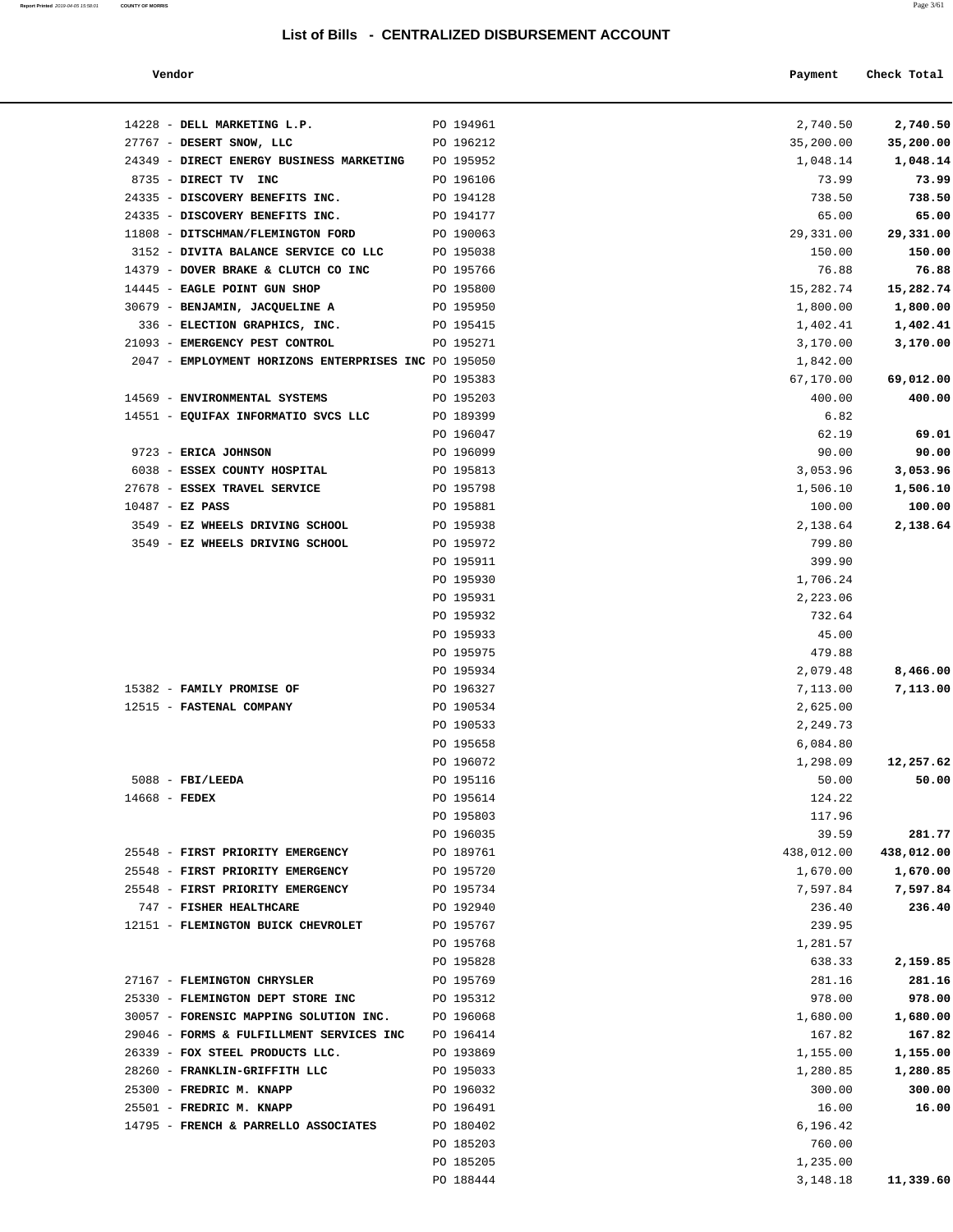| Report Printed 2019-04-05 15:58:01 COUNTY OF MORRIS | Page 4/61 |
|-----------------------------------------------------|-----------|
|                                                     |           |

| Vendor                              |           | Payment  | Check Total |
|-------------------------------------|-----------|----------|-------------|
|                                     |           |          |             |
| $14839 - GALE$                      | PO 195289 | 157.50   | 157.50      |
| $14852$ - GANN LAW BOOKS            | PO 193257 | 165.50   |             |
|                                     | PO 194639 | 86.00    | 251.50      |
| 14123 - DAILY RECORD                | PO 195820 | 440.74   | 440.74      |
| 14123 - DAILY RECORD                | PO 195976 | 39.30    | 39.30       |
| 14123 - DAILY RECORD                | PO 196000 | 55.64    | 55.64       |
| $14123$ - DAILY RECORD              | PO 196069 | 156.86   | 156.86      |
| 14123 - DAILY RECORD                | PO 196303 | 74.56    | 74.56       |
| 8707 - GARRETT SCHUBERT             | PO 196055 | 158.65   | 158.65      |
| 14726 - GEN-EL SAFETY & INDUSTRIAL  | PO 193354 | 4,222.75 |             |
|                                     | PO 194448 | 1,330.00 | 5,552.75    |
| 4544 - GEOD CORPORATION             | PO 195364 | 2,935.00 | 2,935.00    |
| 14916 - GILL ID SYSTEMS             | PO 195696 | 197.99   | 197.99      |
| 10651 - GLENDALE FLORIST            | PO 195504 | 199.95   | 199.95      |
| 25361 - GOLDEN NUGGET ATLANTIC CITY | PO 196503 | 178.00   | 178.00      |
| $14983$ - GRAINGER                  | PO 193787 | 634.92   |             |
|                                     | PO 194376 | 271.06   |             |
|                                     | PO 194528 | 544.81   | 1,450.79    |
| $14984$ - GRAINGER                  | PO 195747 | 342.42   |             |
|                                     | PO 195748 | 192.90   |             |
|                                     | PO 195826 | 282.77   |             |
|                                     | PO 195217 | 177.80   |             |
|                                     | PO 195579 | 402.00   |             |
|                                     | PO 195781 | 482.28   |             |

| $14839 - GALE$                                       | PO 195289 | 157.50    | 157.50    |
|------------------------------------------------------|-----------|-----------|-----------|
| 14852 - GANN LAW BOOKS                               | PO 193257 | 165.50    |           |
|                                                      | PO 194639 | 86.00     | 251.50    |
| 14123 - DAILY RECORD                                 | PO 195820 | 440.74    | 440.74    |
| 14123 - DAILY RECORD                                 | PO 195976 | 39.30     | 39.30     |
| 14123 - DAILY RECORD                                 | PO 196000 | 55.64     | 55.64     |
| 14123 - DAILY RECORD                                 | PO 196069 | 156.86    | 156.86    |
| 14123 - DAILY RECORD                                 | PO 196303 | 74.56     | 74.56     |
| 8707 - GARRETT SCHUBERT                              | PO 196055 | 158.65    | 158.65    |
| 14726 - GEN-EL SAFETY & INDUSTRIAL                   | PO 193354 | 4,222.75  |           |
|                                                      | PO 194448 | 1,330.00  | 5,552.75  |
| 4544 - GEOD CORPORATION                              | PO 195364 | 2,935.00  | 2,935.00  |
| 14916 - GILL ID SYSTEMS                              | PO 195696 | 197.99    | 197.99    |
| 10651 - GLENDALE FLORIST                             | PO 195504 | 199.95    | 199.95    |
| 25361 - GOLDEN NUGGET ATLANTIC CITY                  | PO 196503 | 178.00    | 178.00    |
| $14983$ - GRAINGER                                   | PO 193787 | 634.92    |           |
|                                                      | PO 194376 | 271.06    |           |
|                                                      | PO 194528 | 544.81    | 1,450.79  |
| $14984$ - GRAINGER                                   | PO 195747 | 342.42    |           |
|                                                      | PO 195748 | 192.90    |           |
|                                                      | PO 195826 | 282.77    |           |
|                                                      | PO 195217 | 177.80    |           |
|                                                      | PO 195579 | 402.00    |           |
|                                                      | PO 195781 | 482.28    |           |
|                                                      | PO 195662 | 4,202.04  |           |
|                                                      | PO 195959 | 2,457.13  | 8,539.34  |
| 14993 - GRAY SUPPLY CORP                             | PO 195829 | 12.91     | 12.91     |
| 15010 - GREY HOUSE PUBLISHING                        | PO 195587 | 190.00    | 190.00    |
| 20005 - GROFF TRACTORNJ, LLC                         | PO 195190 | 2,236.20  | 2,236.20  |
| 20726 - GUARDIAN TRACKING LLC                        | PO 195611 | 3,564.00  | 3,564.00  |
| 20320 - HANNON FLOOR COVERING CORPORATION PO 195322  |           | 7,214.26  |           |
|                                                      | PO 195631 | 26,582.00 |           |
|                                                      | PO 195979 | 8,932.82  | 42,729.08 |
| 20574 - HAROLD E PELLOW & ASSOC INC                  | PO 196332 | 11,956.50 | 11,956.50 |
| 11281 - HARTZELL MACHINES WORKS INC.                 | PO 190347 | 869.00    | 869.00    |
| $11102 - HELM$                                       | PO 194941 | 2,600.00  | 2,600.00  |
| 28404 - HOME DEPOT U.S.A., INC.                      | PO 195963 | 3,346.65  |           |
|                                                      | PO 196232 | 1,609.55  | 4,956.20  |
| 20737 - HOOVER TRUCK CENTERS INC                     | PO 195831 | 9.80      | 9.80      |
| 27183 - HUY DINH                                     | PO 195923 | 25.55     | 25.55     |
| 29901 - IDEAL AUTO BODY, LLC                         | PO 195772 | 2,006.00  |           |
|                                                      | PO 195832 | 734.80    | 2,740.80  |
| 20755 - IDEMIA IDENTITY & SECURITY USA LLC PO 194278 |           | 8,978.00  | 8,978.00  |
| 20755 - IDEMIA IDENTITY & SECURITY USA LLC PO 194832 |           | 164.58    | 164.58    |
| 20646 - IDENTIFIX INC                                | PO 182128 | 1,428.00  | 1,428.00  |
| 29846 - IMPERIAL BAG & PAPER CO. LLC                 | PO 195035 | 108.27    | 108.27    |
| 1664 - INGRAM LIBRARY SERVICES                       | PO 195302 | 2,170.65  |           |
|                                                      | PO 195286 | 870.24    |           |
|                                                      | PO 195304 | 1,301.40  | 4,342.29  |
| 1664 - INGRAM LIBRARY SERVICES                       | PO 195588 | 2,643.10  | 2,643.10  |
| 4859 - INSTITUTE FOR FORENSIC PSYCHOLOGY PO 195868   |           | 1,080.00  |           |
|                                                      | PO 195885 | 375.00    | 1,455.00  |
| 6100 - INTER CITY TIRE                               | PO 195773 | 155.74    |           |
|                                                      | PO 195774 | 2,617.88  |           |
|                                                      | PO 195833 | 403.95    | 3,177.57  |
| 30135 - INVESTIGATIVE FORENSICS CONSULTING PO 195326 |           | 1,444.00  |           |
|                                                      | PO 196049 | 1,045.00  | 2,489.00  |
| 11533 - J FLETCHER CREAMER & SON, INC                | PO 195421 | 2,375.00  | 2,375.00  |
|                                                      |           |           |           |

29583 - **J.A. ALEXANDER INC.** PO 196334 PO 196334 14,582.02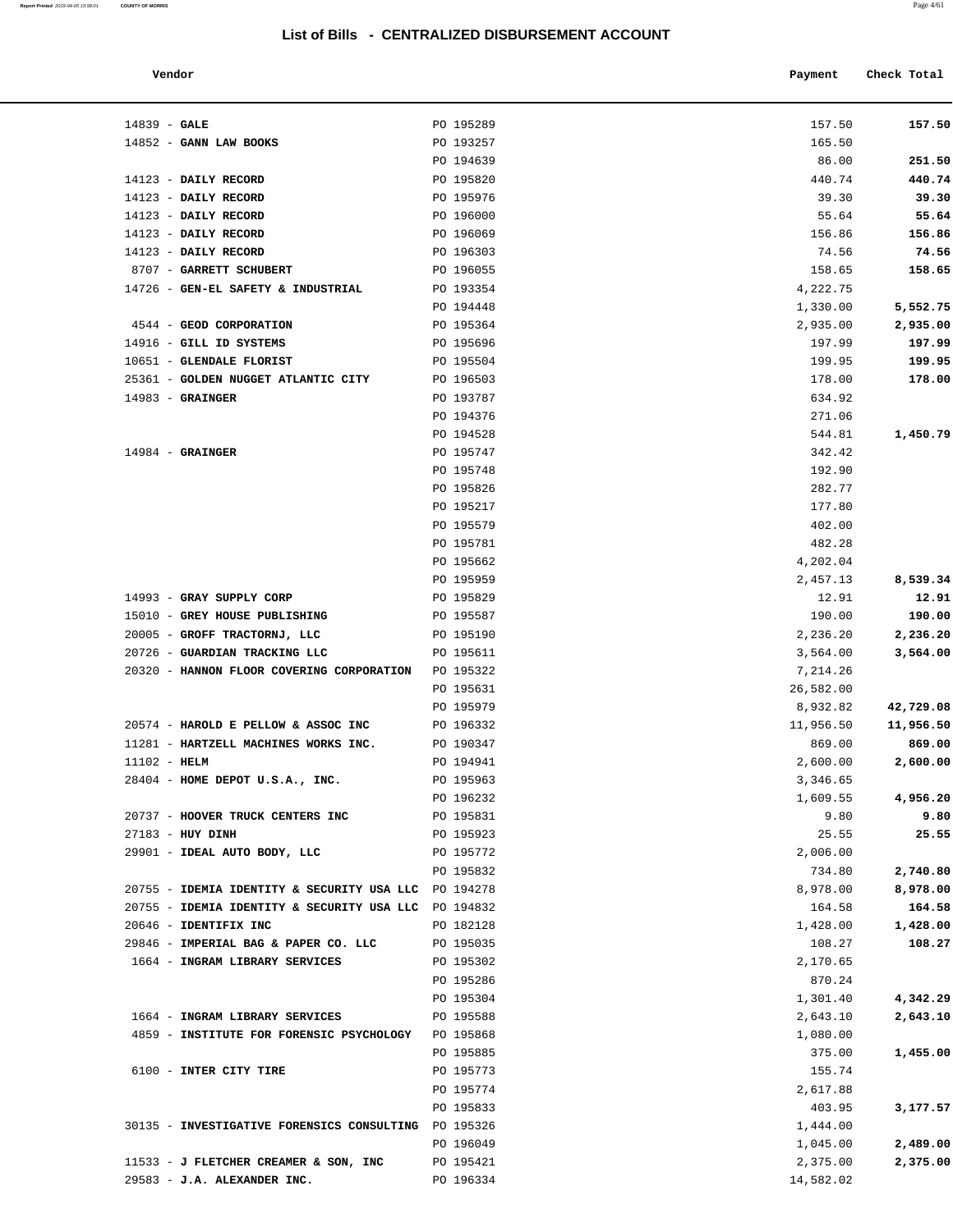**Vendor Payment Check Total**

|           |                                                                                                                                                                                                                                                                                                                                                                                                              | 43,831.36<br>143.20                                                                                                                                                                                                                                                                                    |
|-----------|--------------------------------------------------------------------------------------------------------------------------------------------------------------------------------------------------------------------------------------------------------------------------------------------------------------------------------------------------------------------------------------------------------------|--------------------------------------------------------------------------------------------------------------------------------------------------------------------------------------------------------------------------------------------------------------------------------------------------------|
|           |                                                                                                                                                                                                                                                                                                                                                                                                              | 63.94                                                                                                                                                                                                                                                                                                  |
|           |                                                                                                                                                                                                                                                                                                                                                                                                              | 1,258.80                                                                                                                                                                                                                                                                                               |
|           |                                                                                                                                                                                                                                                                                                                                                                                                              | 845.07                                                                                                                                                                                                                                                                                                 |
|           |                                                                                                                                                                                                                                                                                                                                                                                                              | 29.15                                                                                                                                                                                                                                                                                                  |
|           |                                                                                                                                                                                                                                                                                                                                                                                                              | 23.17                                                                                                                                                                                                                                                                                                  |
|           |                                                                                                                                                                                                                                                                                                                                                                                                              | 332.83                                                                                                                                                                                                                                                                                                 |
|           |                                                                                                                                                                                                                                                                                                                                                                                                              | 1,640.76                                                                                                                                                                                                                                                                                               |
| PO 195867 | 624.06                                                                                                                                                                                                                                                                                                                                                                                                       | 624.06                                                                                                                                                                                                                                                                                                 |
|           |                                                                                                                                                                                                                                                                                                                                                                                                              | 15,077.34                                                                                                                                                                                                                                                                                              |
| PO 196182 | 980.98                                                                                                                                                                                                                                                                                                                                                                                                       | 980.98                                                                                                                                                                                                                                                                                                 |
| PO 196234 | 41.39                                                                                                                                                                                                                                                                                                                                                                                                        | 41.39                                                                                                                                                                                                                                                                                                  |
| PO 196246 | 28.96                                                                                                                                                                                                                                                                                                                                                                                                        | 28.96                                                                                                                                                                                                                                                                                                  |
| PO 196275 | 8,388.96                                                                                                                                                                                                                                                                                                                                                                                                     | 8,388.96                                                                                                                                                                                                                                                                                               |
| PO 196276 | 9,897.86                                                                                                                                                                                                                                                                                                                                                                                                     | 9,897.86                                                                                                                                                                                                                                                                                               |
| PO 195916 | 3,200.00                                                                                                                                                                                                                                                                                                                                                                                                     | 3,200.00                                                                                                                                                                                                                                                                                               |
| PO 196230 | 137,405.00                                                                                                                                                                                                                                                                                                                                                                                                   | 137,405.00                                                                                                                                                                                                                                                                                             |
| PO 196331 | 16,795.15                                                                                                                                                                                                                                                                                                                                                                                                    | 16,795.15                                                                                                                                                                                                                                                                                              |
| PO 196051 | 48.30                                                                                                                                                                                                                                                                                                                                                                                                        | 48.30                                                                                                                                                                                                                                                                                                  |
| PO 195862 | 100.00                                                                                                                                                                                                                                                                                                                                                                                                       | 100.00                                                                                                                                                                                                                                                                                                 |
| PO 195300 | 7,030.00                                                                                                                                                                                                                                                                                                                                                                                                     | 7,030.00                                                                                                                                                                                                                                                                                               |
| PO 196235 | 2,348.85                                                                                                                                                                                                                                                                                                                                                                                                     | 2,348.85                                                                                                                                                                                                                                                                                               |
| PO 196351 | 90.00                                                                                                                                                                                                                                                                                                                                                                                                        | 90.00                                                                                                                                                                                                                                                                                                  |
| PO 194215 | 495.00                                                                                                                                                                                                                                                                                                                                                                                                       | 495.00                                                                                                                                                                                                                                                                                                 |
| PO 195999 | 85.00                                                                                                                                                                                                                                                                                                                                                                                                        | 85.00                                                                                                                                                                                                                                                                                                  |
| PO 195141 | 119.00                                                                                                                                                                                                                                                                                                                                                                                                       | 119.00                                                                                                                                                                                                                                                                                                 |
| PO 195453 | 1,500.00                                                                                                                                                                                                                                                                                                                                                                                                     | 1,500.00                                                                                                                                                                                                                                                                                               |
| PO 196014 | 3,840.00                                                                                                                                                                                                                                                                                                                                                                                                     | 3,840.00                                                                                                                                                                                                                                                                                               |
| PO 196193 | 3,200.00                                                                                                                                                                                                                                                                                                                                                                                                     | 3,200.00                                                                                                                                                                                                                                                                                               |
| PO 183393 | 390.00                                                                                                                                                                                                                                                                                                                                                                                                       |                                                                                                                                                                                                                                                                                                        |
| PO 183394 | 780.00                                                                                                                                                                                                                                                                                                                                                                                                       | 1,170.00                                                                                                                                                                                                                                                                                               |
| PO 195948 | 93.20                                                                                                                                                                                                                                                                                                                                                                                                        | 93.20                                                                                                                                                                                                                                                                                                  |
| PO 195802 | 849.42                                                                                                                                                                                                                                                                                                                                                                                                       | 849.42                                                                                                                                                                                                                                                                                                 |
| PO 195580 | 299.00                                                                                                                                                                                                                                                                                                                                                                                                       | 299.00                                                                                                                                                                                                                                                                                                 |
| PO 195962 | 86.99                                                                                                                                                                                                                                                                                                                                                                                                        | 86.99                                                                                                                                                                                                                                                                                                  |
| PO 194875 | 161.25                                                                                                                                                                                                                                                                                                                                                                                                       | 161.25                                                                                                                                                                                                                                                                                                 |
|           |                                                                                                                                                                                                                                                                                                                                                                                                              | 1,785.43                                                                                                                                                                                                                                                                                               |
|           |                                                                                                                                                                                                                                                                                                                                                                                                              | 467.75                                                                                                                                                                                                                                                                                                 |
|           |                                                                                                                                                                                                                                                                                                                                                                                                              |                                                                                                                                                                                                                                                                                                        |
|           |                                                                                                                                                                                                                                                                                                                                                                                                              | 487.90                                                                                                                                                                                                                                                                                                 |
|           |                                                                                                                                                                                                                                                                                                                                                                                                              | 3,200.00                                                                                                                                                                                                                                                                                               |
|           |                                                                                                                                                                                                                                                                                                                                                                                                              | 179.00                                                                                                                                                                                                                                                                                                 |
|           |                                                                                                                                                                                                                                                                                                                                                                                                              | 137.50                                                                                                                                                                                                                                                                                                 |
|           |                                                                                                                                                                                                                                                                                                                                                                                                              |                                                                                                                                                                                                                                                                                                        |
|           |                                                                                                                                                                                                                                                                                                                                                                                                              | 46,949.76                                                                                                                                                                                                                                                                                              |
|           |                                                                                                                                                                                                                                                                                                                                                                                                              | 2,950.00                                                                                                                                                                                                                                                                                               |
|           |                                                                                                                                                                                                                                                                                                                                                                                                              | 55.00                                                                                                                                                                                                                                                                                                  |
|           |                                                                                                                                                                                                                                                                                                                                                                                                              | 174.00                                                                                                                                                                                                                                                                                                 |
|           |                                                                                                                                                                                                                                                                                                                                                                                                              | 285.00                                                                                                                                                                                                                                                                                                 |
|           |                                                                                                                                                                                                                                                                                                                                                                                                              | 2,704.00                                                                                                                                                                                                                                                                                               |
|           |                                                                                                                                                                                                                                                                                                                                                                                                              | 49.00                                                                                                                                                                                                                                                                                                  |
|           |                                                                                                                                                                                                                                                                                                                                                                                                              | 472.27                                                                                                                                                                                                                                                                                                 |
| PO 196053 | 48.30                                                                                                                                                                                                                                                                                                                                                                                                        | 48.30                                                                                                                                                                                                                                                                                                  |
|           |                                                                                                                                                                                                                                                                                                                                                                                                              | 99.50                                                                                                                                                                                                                                                                                                  |
| PO 196120 | 191.24                                                                                                                                                                                                                                                                                                                                                                                                       | 191.24                                                                                                                                                                                                                                                                                                 |
| PO 196194 | 109.40                                                                                                                                                                                                                                                                                                                                                                                                       | 109.40                                                                                                                                                                                                                                                                                                 |
| PO 195848 | 75.00                                                                                                                                                                                                                                                                                                                                                                                                        | 75.00                                                                                                                                                                                                                                                                                                  |
|           | PO 196334<br>PO 195136<br>PO 196109<br>PO 191396<br>PO 195608<br>PO 195811<br>PO 195812<br>PO 195814<br>PO 195853<br>PO 195998<br>PO 195239<br>PO 195531<br>PO 194539<br>PO 194521<br>PO 195915<br>PO 193595<br>PO 195618<br>PO 192478<br>PO 192797<br>PO 195967<br>PO 195993<br>PO 193723<br>PO 195288<br>24320 - LIBERTY SCIENCE CENTER INC. PO 195124<br>PO 195670<br>PO 195615<br>PO 195924<br>PO 195908 | 29,249.34<br>143.20<br>63.94<br>1,258.80<br>845.07<br>29.15<br>23.17<br>332.83<br>1,640.76<br>15,077.34<br>1,785.43<br>467.75<br>380.80<br>107.10<br>3,200.00<br>179.00<br>137.50<br>34,749.00<br>12,200.76<br>2,850.00<br>100.00<br>55.00<br>174.00<br>285.00<br>2,704.00<br>49.00<br>472.27<br>99.50 |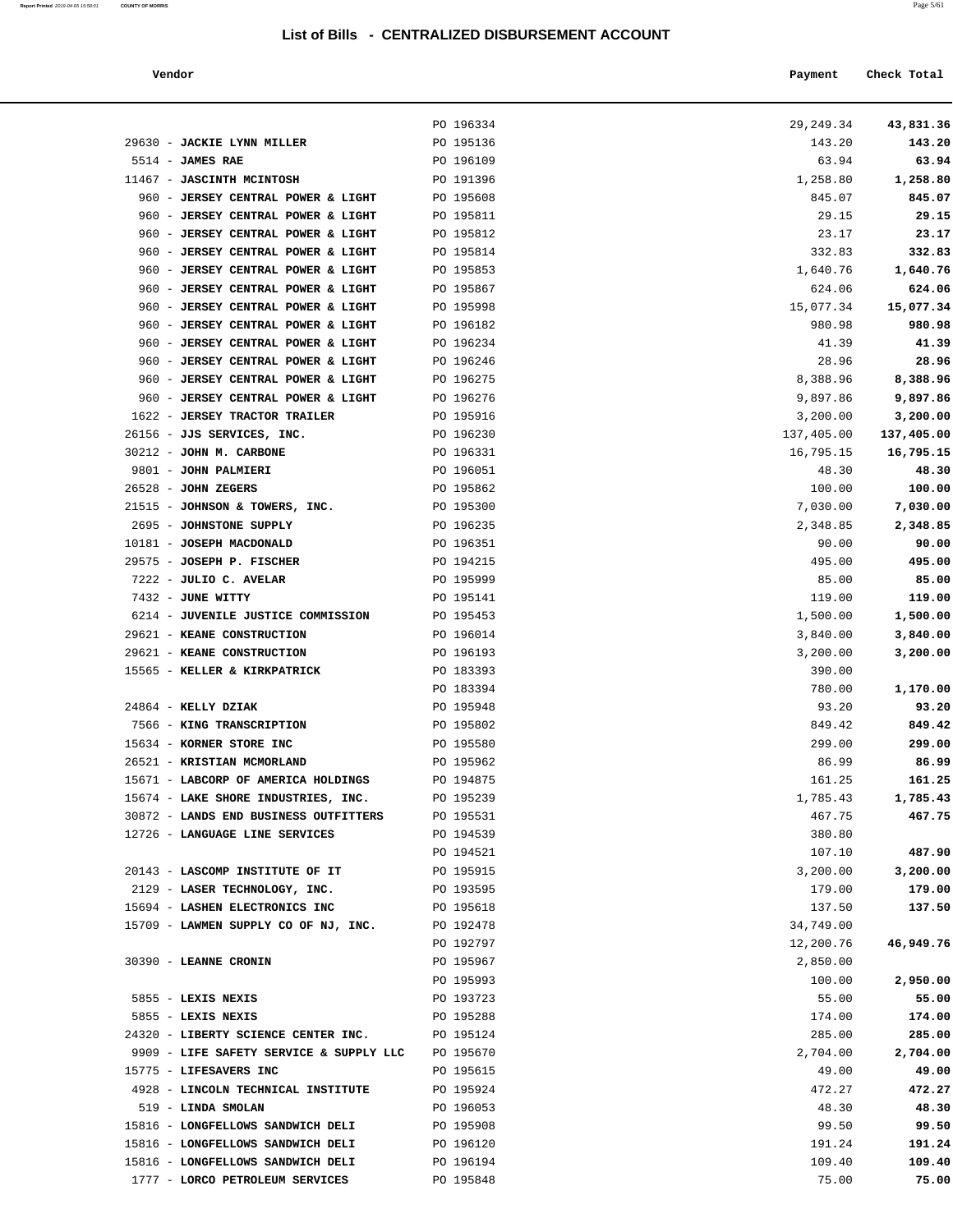#### **Report Printed** 2019-04-05 15:58:01 **COUNTY OF MORRIS** Page 6/61

#### **List of Bills - CENTRALIZED DISBURSEMENT ACCOUNT**

| Vendor |  | Payment Check Total |
|--------|--|---------------------|
|--------|--|---------------------|

| 10536 - LORI GRISALES                  | PO 196104 | 216.00     | 216.00     |
|----------------------------------------|-----------|------------|------------|
| 29100 - LTC SCRIPTS INC.               | PO 195666 | 26.76      | 26.76      |
| 28265 - MALACHY MECHANICAL             | PO 194534 | 13,198.63  |            |
|                                        | PO 194535 | 1,309.96   | 14,508.59  |
| 30690 - MANAGEMENT TOOLS, LLC          | PO 196424 | 2,470.00   | 2,470.00   |
| 30865 - MARGARET SILVANI-POULTER       | PO 195919 | 110.00     | 110.00     |
| $17406$ - MARILYN ROSSY                | PO 196061 | 24.47      | 24.47      |
| 27866 - MARK CARTER                    | PO 196403 | 360.00     | 360.00     |
| 29550 - MARK SPITZER                   | PO 196108 | 75.00      | 75.00      |
| 687 - MARTELL ELLIS                    | PO 196119 | 90.00      | 90.00      |
| 30170 - MARYJEAN BAKALETZ              | PO 196132 | 248.11     | 248.11     |
| 16065 - MC VOCATIONAL SCHOOL DISTRICT  | PO 196410 | 527,070.67 | 527,070.67 |
| 3110 - MCI COM                         | PO 195981 | 33.42      |            |
|                                        | PO 195986 | 33.42      |            |
|                                        | PO 195983 | 35.78      |            |
|                                        | PO 196251 | 33.42      |            |
|                                        | PO 196252 | 33.42      |            |
|                                        | PO 196253 | 33.42      |            |
|                                        | PO 196255 | 33.12      | 236.00     |
| 13689 - MEGGIT TRAINING SYSTEMS INC.   | PO 189955 | 4,284.00   |            |
|                                        | PO 190340 | 4,284.00   |            |
|                                        | PO 190398 | 4,284.00   |            |
|                                        | PO 192702 | 4,284.00   |            |
|                                        | PO 193956 | 4,284.00   | 21,420.00  |
| 30674 - MELISSA OSTRANDER              | PO 190432 | 75.00      | 75.00      |
| 29910 - MELVA MULLINGS                 | PO 191429 | 804.00     | 804.00     |
| 25498 - MERCER COUNTY COMMUNITY        | PO 196411 | 6,807.15   | 6,807.15   |
| 30875 - METROGRAPHICS PRINTING AND     | PO 195805 | 1,460.00   | 1,460.00   |
| 16158 - MGL PRINTING SOLUTIONS         | PO 195737 | 816.60     | 816.60     |
| 23717 - MICHAEL SCARNEO                | PO 196110 | 345.00     | 345.00     |
| 16192 - MIDDLESEX COUNTY COLLEGE       | PO 196412 | 1,808.82   | 1,808.82   |
| 11453 - MIDWEST TAPE LLC               | PO 195287 | 241.59     | 241.59     |
| 25466 - MILLENNIUM COMMUNICATIONS      | PO 195677 | 930.00     | 930.00     |
| 6408 - MIRION TECHNOLOGIES (GDS) INC   | PO 196064 | 829.12     | 829.12     |
| 16248 - MOE DISTRIBUTORS INC.          | PO 195031 | 229.73     |            |
|                                        | PO 195094 | 125.00     | 354.73     |
| 7313 - MONTAGE ENTERPRISES INC.        | PO 195837 | 1,436.75   | 1,436.75   |
| 15883 - MORRIS COUNTY BAR ASSOCIATION  | PO 195502 | 100.00     | 100.00     |
| 19478 - MORRIS COUNTY CHAMBER OF       | PO 192645 | 65.00      |            |
|                                        | PO 195408 | 85.00      | 150.00     |
| 16288 - MORRIS COUNTY FARMS INC        | PO 195953 | 75.90      | 75.90      |
| 19483 - MORRIS COUNTY MUNICIPAL        | PO 195664 | 5,258.96   | 5,258.96   |
| 16293 - MORRIS IMAGING ASSOC II PA     | PO 180650 | 434.00     |            |
|                                        | PO 188201 | 439.00     | 873.00     |
| 16321 - MORRISTOWN LUMBER &            | PO 195600 | 12.61      |            |
|                                        | PO 195825 | 75.43      |            |
|                                        | PO 195964 | 201.71     |            |
|                                        | PO 196184 | 100.90     | 390.65     |
| 21573 - ATLANTIC CORPORATE HEALTH      | PO 194423 | 5,952.00   | 5,952.00   |
| 21573 - ATLANTIC CORPORATE HEALTH      | PO 194995 | 8,704.17   | 8,704.17   |
| 19492 - MORRISTOWN MEDICAL CENTER      | PO 195991 | 10,000.00  |            |
|                                        | PO 195989 |            |            |
|                                        |           | 10,000.00  |            |
|                                        | PO 196377 | 10,000.00  | 30,000.00  |
| 16327 - MORRISTOWN MEDICAL CENTER      | PO 196397 | 1,890.00   | 1,890.00   |
| 16340 - MORRISTOWN PARKING AUTHORITY   | PO 195823 | 5,702.00   |            |
|                                        | PO 195892 | 2,084.78   |            |
|                                        | PO 196358 | 5,702.00   | 13,488.78  |
| 7206 - MORRISTOWN PATHOLOGY ASSOCIATES | PO 196017 | 2,500.00   | 2,500.00   |
| 27295 - MORTON SALT, INC.              | PO 195556 | 174,711.39 | 174,711.39 |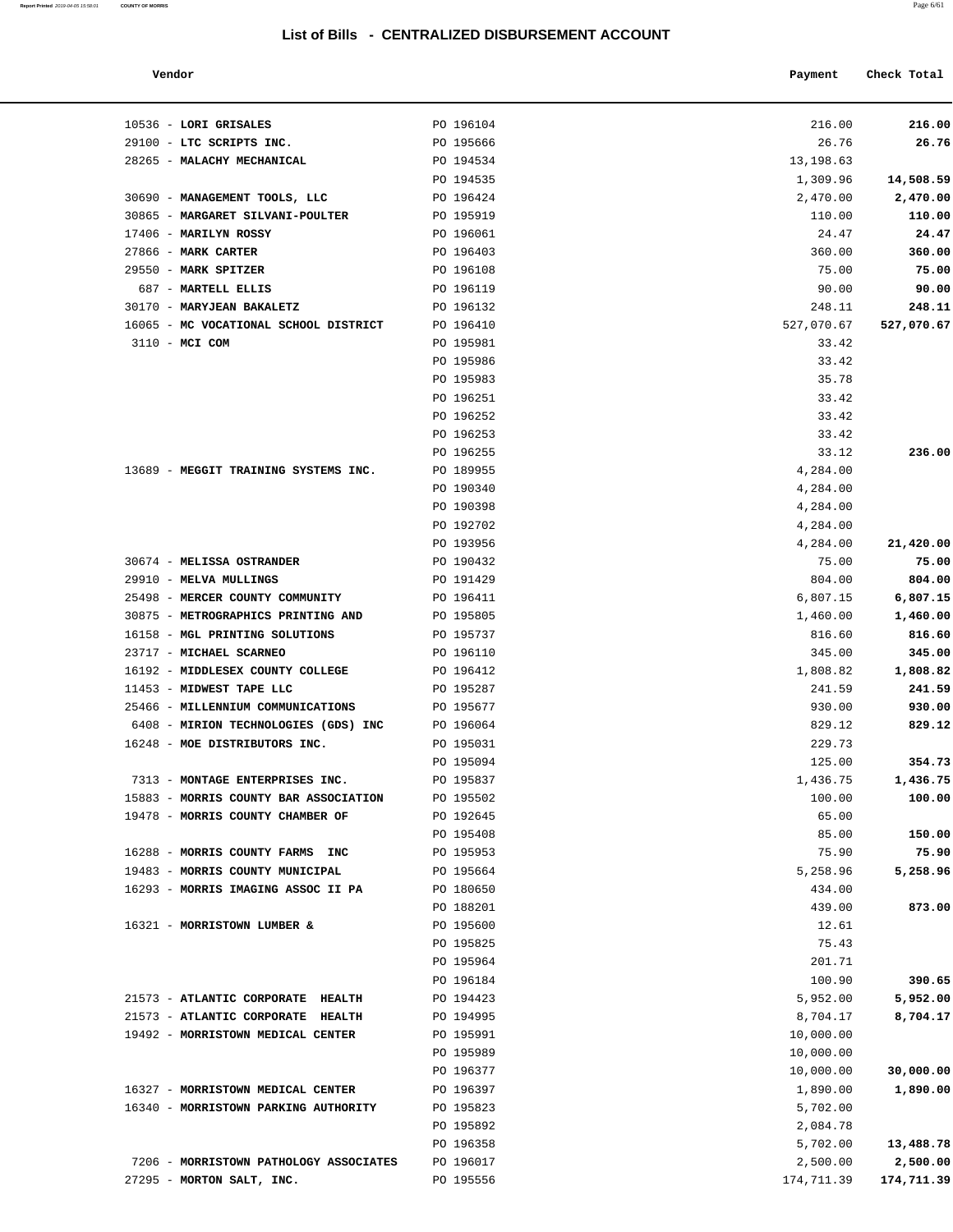**Report Printed** 2019-04-05 15:58:01 **COUNTY OF MORRIS** Page 7/61

| Vendor | Payment | Check Total |
|--------|---------|-------------|
|        |         |             |

| 21791 - MOTOROLA SOLUTIONS INC PO 195617                                   |                        |                    | 126,645.75   126,645.75 |
|----------------------------------------------------------------------------|------------------------|--------------------|-------------------------|
| 10752 - MOTT MACDONALD LLC                                                 | PO 193169              | 195.00             |                         |
|                                                                            | PO 196333              | 1,072.80           | 1,267.80                |
| 19523 - N.J. NATURAL GAS COMPANY PO 195822                                 |                        | 1,146.41           | 1,146.41                |
| 28785 - NAPA OF ROCKAWAY                                                   | PO 195782              | 37.45              |                         |
|                                                                            | PO 195840              | 135.14             | 172.59                  |
| 21122 - NATIONAL FUEL OIL INC. PO 196084                                   |                        | 47,539.98          | 54,501.09               |
| 26591 - NATIONAL OFFICE FURNITURE INC PO 190625                            | PO 196084              | 6,961.11<br>417.60 | 417.60                  |
| 9894 - NEOPOST USA INC.                                                    | PO 196413              | 3,510.00           | 3,510.00                |
| 28330 - NESTLE WATERS NORTH AMERICA INC. PO 195208                         |                        | 51.98              | 51.98                   |
| 16552 - NEWBRIDGE SERVICES INC                                             | PO 195927              | 1,150.00           | 1,150.00                |
| 16163 - NICHOLAS MICCHELLI                                                 | PO 195994              | 196.15             | 196.15                  |
| 23981 - NIELSEN DODGE - C-J-R                                              | PO 195838              | 288.00             | 288.00                  |
| 12601 - NJ ASSOC OF VICTIM WITNESS                                         | PO 195501              | 175.00             | 175.00                  |
| $7380 - NJ E-ZPASS$                                                        | PO 195210              | 200.00             | 200.00                  |
| 16638 - NJ STATE LEAGUE OF                                                 | PO 194642              | 45.00              | 45.00                   |
| 26357 - NORTHEAST COMMUNICATIONS, INC.                                     | PO 195034              | 90.00              | 90.00                   |
| 26357 - NORTHEAST COMMUNICATIONS, INC.                                     | PO 195049              | 5,410.02           | 5,410.02                |
| 26357 - NORTHEAST COMMUNICATIONS, INC.                                     | PO 195827              | 371.00             | 371.00                  |
| 10911 - NORTHEAST ROOF MAINTENANCE                                         | PO 190634              | 18,650.00          | 18,650.00               |
| 26726 - OFFICE CONCEPTS GROUP, INC.                                        | PO 188134              | 772.19             | 772.19                  |
| 26726 - OFFICE CONCEPTS GROUP, INC.                                        | PO 190105              | 164.44             | 164.44                  |
| 26726 - OFFICE CONCEPTS GROUP, INC.                                        | PO 194180              | 1,401.28           | 1,401.28                |
| 26726 - OFFICE CONCEPTS GROUP, INC. PO 194663                              |                        | 506.90             | 506.90                  |
| 26726 - OFFICE CONCEPTS GROUP, INC. PO 195528                              |                        | 113.02             | 113.02                  |
| 26726 - OFFICE CONCEPTS GROUP, INC.                                        | PO 195530              | 434.52             | 434.52                  |
| 26726 - OFFICE CONCEPTS GROUP, INC.<br>26726 - OFFICE CONCEPTS GROUP, INC. | PO 195591<br>PO 195733 | 21.96<br>41.50     | 21.96<br>41.50          |
| 26726 - OFFICE CONCEPTS GROUP, INC. PO 195877                              |                        | 315.44             | 315.44                  |
| 26726 - OFFICE CONCEPTS GROUP, INC.                                        | PO 195893              | 451.26             | 451.26                  |
| 26726 - OFFICE CONCEPTS GROUP, INC.                                        | PO 195996              | 253.18             | 253.18                  |
| 26726 - OFFICE CONCEPTS GROUP, INC.                                        | PO 196238              | 348.10             | 348.10                  |
| 26726 - OFFICE CONCEPTS GROUP, INC.                                        | PO 196242              | 29.37              | 29.37                   |
| 26726 - OFFICE CONCEPTS GROUP, INC.                                        | PO 196302              | 30.58              | 30.58                   |
| 26726 - OFFICE CONCEPTS GROUP, INC.                                        | PO 196330              | 20.79              | 20.79                   |
| 10246 - OFFICE OF TEMPORARY ASSISTANCE                                     | PO 196222              | 5,075.00           | 5,075.00                |
| 10246 - OFFICE OF TEMPORARY ASSISTANCE                                     | PO 196223              | 31,287.00          | 31,287.00               |
| 25021 - ONE SOURCE OF NEW JERSEY LLC                                       | PO 195775              | 383.24             | 383.24                  |
| 13856 - OPTIMUM                                                            | PO 194915              | 431.58             | 431.58                  |
| $20526$ - OPTIMUM                                                          | PO 195669              | 624.42             | 624.42                  |
| 13856 - <b>OPTIMUM</b>                                                     | PO 196273              | 1,500.85           | 1,500.85                |
| 26965 - CABLEVISION LIGHTPATH INC.                                         | PO 195682              | 9,185.60           | 9,185.60                |
| 10287 - PANCIELLO CONSTRUCTION LLC                                         | PO 196259              | 23,920.00          | 23,920.00               |
| 21678 - PATRICIA PETRILLO                                                  | PO 196013              | 59.48              |                         |
|                                                                            | PO 196013              | 20.13              | 79.61                   |
| 29544 - PAUL J. BRANDLEY                                                   | PO 196065              | 190.23             | 190.23                  |
| 24836 - PEIRCE EQUIPMENT CO.<br>18102 - PEQUANNOCK TOWNSHIP                | PO 195839<br>PO 195104 | 31.01<br>7,812.50  | 31.01<br>7,812.50       |
| 18102 - PEQUANNOCK TOWNSHIP                                                | PO 195562              | 500.00             | 500.00                  |
| 18102 - PEQUANNOCK TOWNSHIP                                                | PO 196378              | 12,244.81          | 12,244.81               |
| 19663 - PERFORMANCE TRAILERS INC.                                          | PO 195207              | 990.00             | 990.00                  |
| 9849 - PETER LIMONE JR                                                     | PO 195984              | 100.00             | 100.00                  |
| 8691 - PINE ENVIRONMENTAL SERVICES                                         | PO 193353              | 465.30             | 465.30                  |
| 28059 - PIPELINE UTILITY AND                                               | PO 196354              | 2,875.00           | 2,875.00                |
| 29400 - PKB ENGINEERING CORPORATION                                        | PO 174724              | 14,200.00          | 14,200.00               |
| 29400 - PKB ENGINEERING CORPORATION                                        | PO 174725              | 8,950.00           | 8,950.00                |
| 25859 - POINTCLICKCARE                                                     | PO 195365              | 873.90             | 873.90                  |
| 13432 - POSITIVE PROMOTIONS, INC.                                          | PO 195968              | 230.88             | 230.88                  |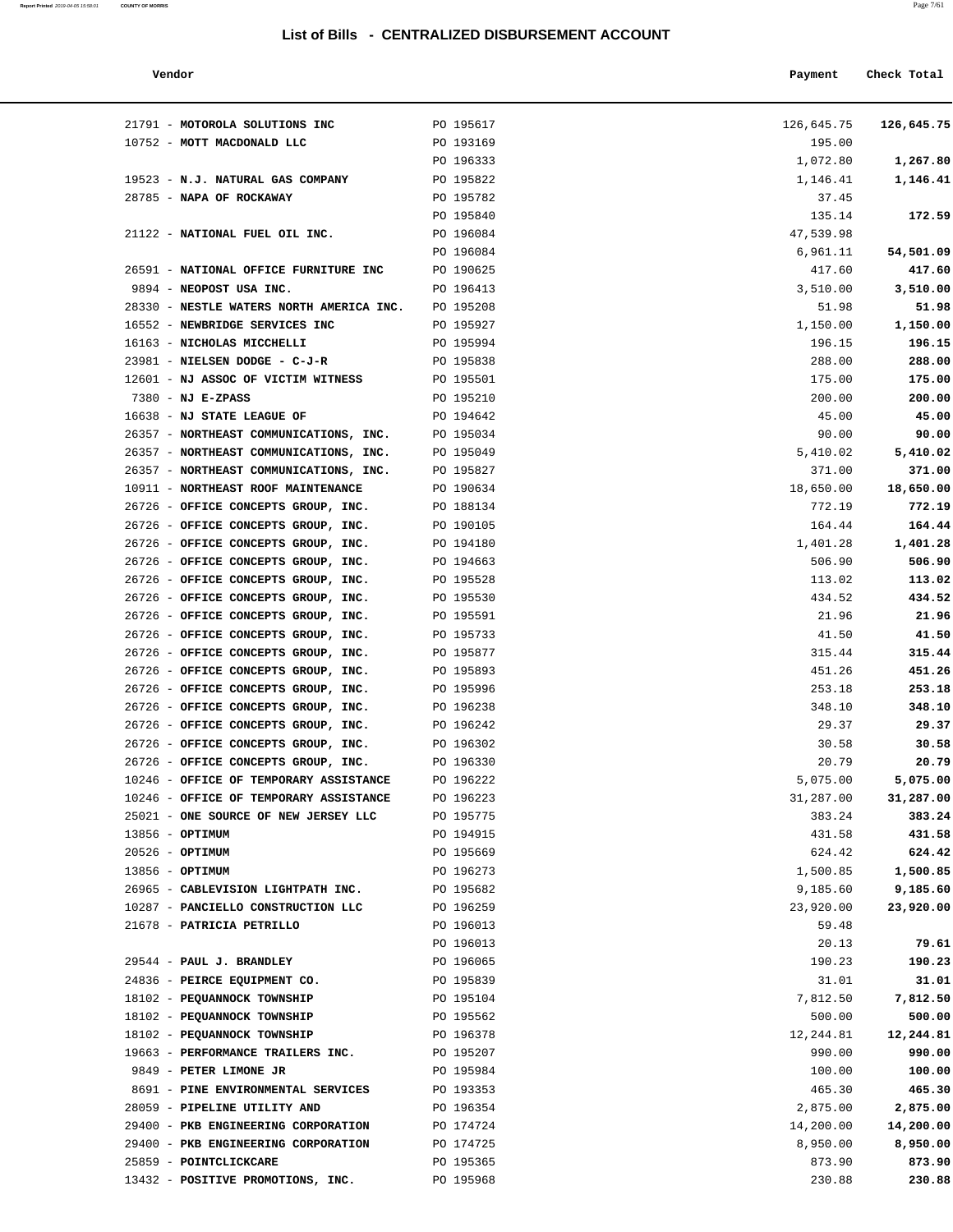# 

**Report Printed** 2019-04-05 15:58:01 **COUNTY OF MORRIS** Page 8/61

| Vendor                                                           |                        | Payment               | Check Total      |
|------------------------------------------------------------------|------------------------|-----------------------|------------------|
| 28417 - PLIC SBD GRAND ISLAND                                    | PO 194988              | 195.44                | 195.44           |
| 17189 - PSE&G CO                                                 | PO 196114              | 1,939.24              | 1,939.24         |
| 17189 - PSE&G CO                                                 | PO 196291              | 100.00                | 100.00           |
| 1005 - PUBLIC WORKS ASSOC. OF NJ                                 | PO 195731              | 80.00                 | 80.00            |
| 7872 - QUENCH USA, INC.                                          | PO 195616              | 156.00                |                  |
|                                                                  | PO 196254              | 48.00                 | 204.00           |
| $264$ - R & J CONTROL, INC.                                      | PO 195027              | 155.00                |                  |
|                                                                  | PO 195156              | 155.00                |                  |
|                                                                  | PO 195156              | 3,410.00              |                  |
|                                                                  | PO 195712              | 310.00                | 4,030.00         |
| 12473 - R.D. SALES DOOR & HARDWARE LLC                           | PO 195656              | 1,035.00              | 1,035.00         |
| 26223 - RE-TRON TECHNOLOGIES INC.                                | PO 195776              | 627.96                | 627.96           |
| 17273 - RED BARN RESTAURANT                                      | PO 195354              | 253.00                | 253.00           |
| 29466 - RICCIARDI BROTHERS, INC                                  | PO 195653              | 729.79                | 729.79           |
| 24266 - RICHARD STOCKTON COLLEGE                                 | PO 194849              | 179.00                | 179.00           |
| 19765 - RICOH AMERICAS CORPORATION                               | PO 192921              | 919.91                |                  |
|                                                                  | PO 195598              | 844.70                |                  |
|                                                                  | PO 195883              | 964.53                | 2,729.14         |
| 28741 - RICOH USA, INC.                                          | PO 190078              | 281.78                | 281.78           |
| 28741 - RICOH USA, INC.                                          | PO 190079              | 281.78                | 281.78           |
| 28741 - RICOH USA, INC.<br>28741 - RICOH USA, INC.               | PO 192327<br>PO 193216 | 161.12<br>791.36      | 161.12<br>791.36 |
| 28741 - RICOH USA, INC.                                          | PO 195272              | 936.51                | 936.51           |
| 28741 - RICOH USA, INC.                                          | PO 195311              | 187.36                | 187.36           |
| $28741$ - RICOH USA, INC.                                        | PO 195320              | 5,654.35              | 5,654.35         |
| 28741 - RICOH USA, INC.                                          | PO 196231              | 512.43                | 512.43           |
| 28741 - RICOH USA, INC.                                          | PO 196428              | 1,593.28              | 1,593.28         |
| 10337 - RIKER, DANZIG, SCHERER, HYLAND &                         | PO 196391              | 153.75                | 153.75           |
| 30450 - RINGSUITS.COM                                            | PO 186558              | 461.00                | 461.00           |
| 7952 - RIOS' ENGRAVING                                           | PO 196023              | 89.00                 |                  |
|                                                                  | PO 196076              | 89.00                 | 178.00           |
| 21788 - ROAD SAFETY SYSTEMS LLC                                  | PO 196335              | 151,826.70            | 151,826.70       |
| 28455 - ROBERT & SON, INC.                                       | PO 195777              | 366.75                | 366.75           |
| 13978 - ROBERT H WAGER CO INC                                    | PO 195226              | 725.00                | 725.00           |
| 23739 - ROBERT J. KENNEDY                                        | PO 196058              | 158.65                | 158.65           |
| 30939 - ROBERT MONACO                                            | PO 196285              | 91.03                 | 91.03            |
| 5345 - ROUTE 23 AUTOMALL LLC                                     | PO 195778              | 276.96                |                  |
|                                                                  | PO 195841              | 488.91                | 765.87           |
| 20822 - ROWMAN & LITTLEFIELD                                     | PO 195589              | 44.26                 | 44.26            |
| 26510 - RUSSELL BERGER                                           | PO 196345              | 99.95                 | 99.95            |
| 9938 - RUTGERS CENTER FOR CONTINUING                             | PO 195910              | 3,116.00              |                  |
|                                                                  | PO 195928              | 569.00                |                  |
|                                                                  | PO 195929              | 2,796.00              | 6,481.00         |
| 17446 - RUTGERS THE STATE UNIVERSITY                             | PO 196426              | 58,676.87             | 58,676.87        |
| 8521 - RUTGERS UNIVERSITY                                        | PO 196195              | 300.00                | 300.00           |
| 26840 - SAINT BARNABAS MEDICAL CENTER                            | PO 194749              | 1,765.00              | 1,765.00         |
| 29062 - SALMON BROS. INC.<br>19827 - SCHENCK PRICE, SMITH & KING | PO 195435<br>PO 195852 | 6, 209.00<br>5,601.70 | 6,209.00         |
|                                                                  | PO 195858              | 120.00                |                  |
|                                                                  | PO 195859              | 4,110.00              |                  |
|                                                                  | PO 195860              | 720.00                |                  |
|                                                                  | PO 195861              | 1,968.05              | 12,519.75        |
| 21852 - SETON HALL UNIVERSITY                                    | PO 196482              | 70.00                 | 70.00            |
| 19854 - SHEAFFER SUPPLY INC.                                     | PO 195622              | 63.94                 | 63.94            |
| 17621 - SHEAFFER SUPPLY, INC.                                    | PO 195824              | 154.28                | 154.28           |
| 29094 - SMITH BROTHERS SERVICES LLC                              | PO 195225              | 280.50                | 280.50           |
| 17699 - SMITH MOTOR CO., INC.                                    | PO 195779              | 5,000.41              |                  |
|                                                                  | PO 195843              | 800.25                |                  |
|                                                                  | PO 195844              | 378.67                | 6,179.33         |
|                                                                  |                        |                       |                  |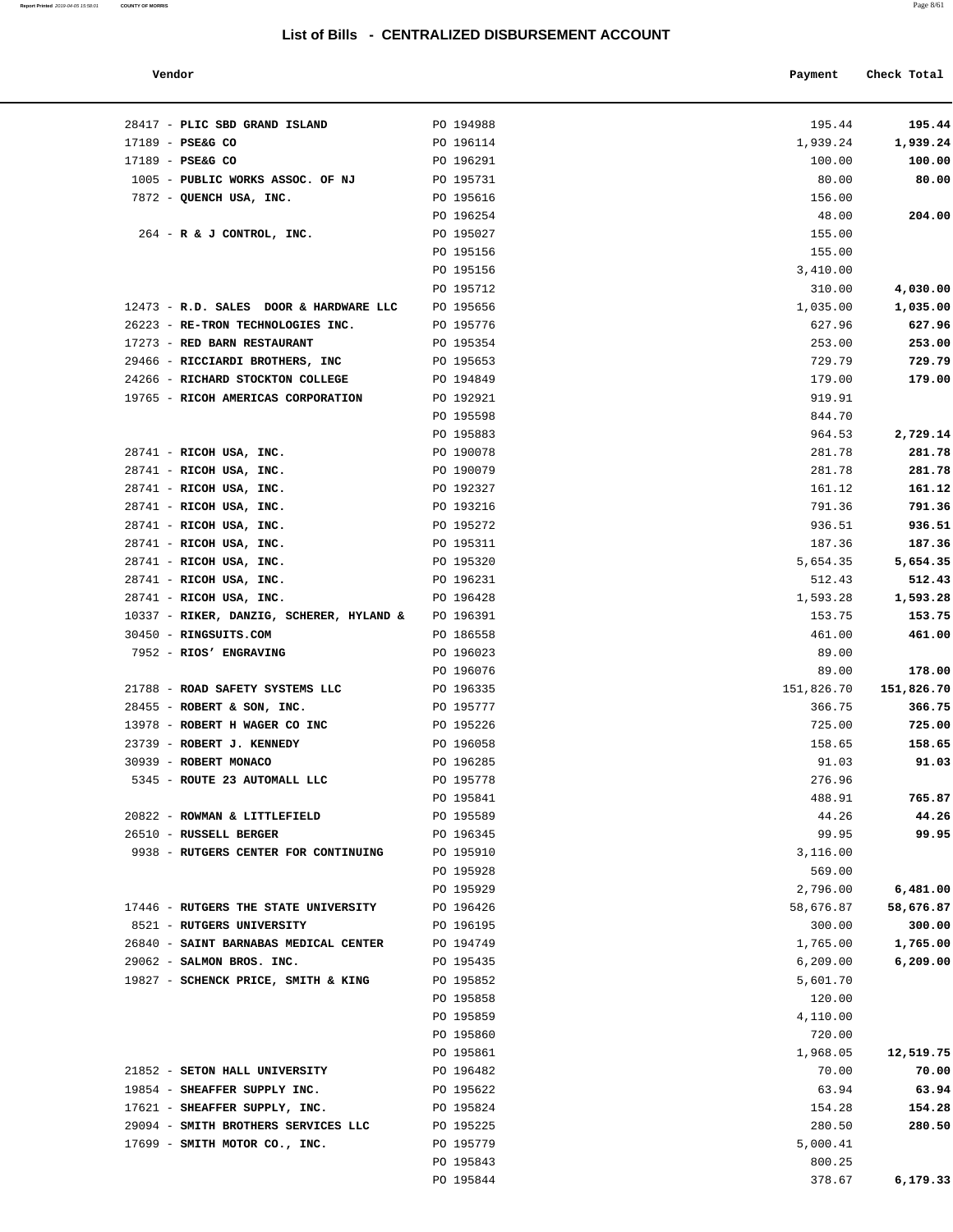#### **Vendor Payment Check Total**

| 6981 - SODEXO INC & AFFILIATES                      | PO 196390 | 53,134.00 | 53,134.00 |
|-----------------------------------------------------|-----------|-----------|-----------|
| 30937 - SONIA CASTRO                                | PO 196224 | 2.27      | 2.27      |
| 17755 - SOUTHEAST MORRIS COUNTY                     | PO 196115 | 10,512.64 | 10,512.64 |
| 17772 - SPEEDWELL ELECTRIC MOTORS                   | PO 195382 | 931.00    |           |
|                                                     | PO 195711 | 3,639.91  |           |
|                                                     | PO 195795 | 1,660.00  | 6,230.91  |
| 30876 - STEPHEN BORIS                               | PO 195874 | 163.65    | 163.65    |
| 28940 - STRYKER SALES CORPORATION                   | PO 196206 | 20,543.40 | 20,543.40 |
| 30664 - SUBURBAN CAPS SOUTH, INC.                   | PO 190065 | 1,600.00  | 1,600.00  |
| 8621 - SUBURBAN PROPANE -2347                       | PO 195623 | 1,179.69  | 1,179.69  |
| 27893 - SUMMIT MEDICAL GROUP, PA                    | PO 193555 | 487.00    |           |
|                                                     | PO 193719 | 258.00    | 745.00    |
| 15905 - SUSAN CALANTONE                             | PO 196131 | 205.18    | 205.18    |
| 1487 - SUSAN TOMCHUK                                | PO 191596 | 629.40    | 629.40    |
| 9341 - SYTECH CORPORATION                           | PO 195797 | 29,900.00 | 29,900.00 |
| $28542$ - TAMMI BROWN                               | PO 196179 | 91.42     | 91.42     |
| 28827 - TARA WILLIAMS                               | PO 196050 | 48.30     | 48.30     |
| 17990 - TELESEARCH INC                              | PO 193327 | 1,228.50  |           |
|                                                     | PO 195414 | 1,228.82  |           |
|                                                     | PO 195523 | 587.93    |           |
|                                                     | PO 195920 | 5,245.72  |           |
|                                                     | PO 196001 | 1,842.75  |           |
|                                                     | PO 196022 | 1,619.00  |           |
|                                                     | PO 196071 | 1,248.10  | 13,000.82 |
| 20797 - THE MUSIAL GROUP PA                         | PO 195965 | 593.00    |           |
|                                                     | PO 195966 | 4,925.75  | 5,518.75  |
| 5711 - THE TAB GROUP                                | PO 195411 | 40.95     |           |
|                                                     | PO 195522 | 4,541.21  | 4,582.16  |
| 10812 - THOMSON REUTER-WEST                         | PO 194848 | 1,393.92  | 1,393.92  |
| 10812 - THOMSON REUTER-WEST                         | PO 195127 | 178.00    | 178.00    |
| 10812 - THOMSON REUTER-WEST                         | PO 195345 | 761.79    | 761.79    |
| 10812 - THOMSON REUTER-WEST                         | PO 195407 | 605.19    | 605.19    |
| 10812 - THOMSON REUTER-WEST                         | PO 195492 | 4,775.00  | 4,775.00  |
| 10812 - THOMSON REUTER-WEST                         | PO 195506 | 1,393.92  | 1,393.92  |
| 10812 - THOMSON REUTER-WEST                         | PO 195521 | 494.92    | 494.92    |
| 10812 - THOMSON REUTER-WEST                         | PO 196063 | 1,102.81  | 1,102.81  |
| 122 - TILCON NEW YORK INC.                          | PO 195451 | 2,984.37  | 2,984.37  |
| 21479 - TIOGA SOLAR MORRIS COUNTY 1 LLC             | PO 195956 | 929.76    | 929.76    |
| 3973 - TOM POLLIO                                   | PO 196011 | 91.62     | 91.62     |
| 9099 - TONY SANCHEZ LTD                             | PO 195780 | 352.10    |           |
|                                                     | PO 195845 | 86.70     | 438.80    |
| 16352 - TOWN OF MORRISTOWN                          | PO 195714 | 3,735.00  | 3,735.00  |
| 18100 - TOWNSHIP OF MONTVILLE                       | PO 195456 | 1,981.69  | 1,981.69  |
| 1122 - TOWNSHIP OF MORRIS                           | PO 196205 | 6,800.35  | 6,800.35  |
| 30942 - TOWNSHIP OF PARSIPPANY TROY HILLS PO 195957 |           | 812.00    | 812.00    |
| 17379 - TOWNSHIP OF ROXBURY                         | PO 196010 | 7,885.74  | 7,885.74  |
| 18105 - TOWNSQUARE DINER RESTAURANT                 | PO 195582 | 402.50    | 402.50    |
| 25828 - TRAVIS SOMERVILLE                           | PO 196105 | 418.33    | 418.33    |
| 8952 - TREASURER STATE OF NEW JERSEY                | PO 194518 | 300.00    | 300.00    |
| 19995 - TREASURER-STATE OF NEW JERSEY               | PO 195460 | 258.00    |           |
|                                                     | PO 195717 | 3,060.00  |           |
|                                                     | PO 196288 | 203.00    | 3,521.00  |
| 12333 - TRIMBOLI & PRUSINOWSKI, LLC                 | PO 196392 | 495.00    |           |
|                                                     | PO 196394 | 3,900.00  | 4,395.00  |
| 25209 - TURN OUT UNIFORMS, INC.                     | PO 190643 | 901.67    | 901.67    |
| 25209 - TURN OUT UNIFORMS, INC.                     | PO 195884 | 312.98    | 312.98    |
| 25209 - TURN OUT UNIFORMS, INC.                     | PO 195955 | 2,869.92  | 2,869.92  |
| 12739 - TURTLE & HUGHES, INC.                       | PO 195652 | 348.60    | 348.60    |
| 4144 - U-LINE SHIPPING SUPPLY                       | PO 194573 | 1,879.01  |           |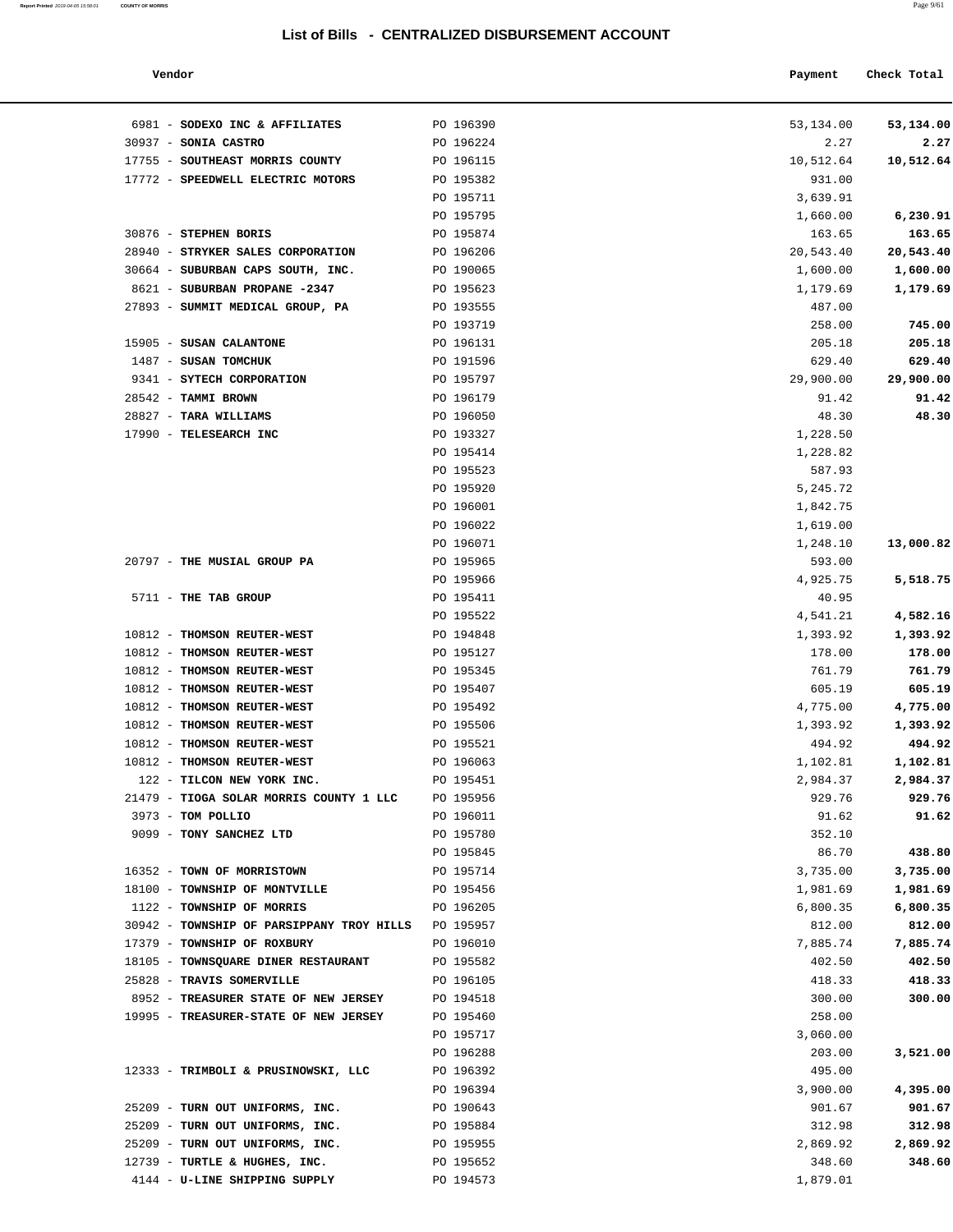| Vendor |  | Payment Check Total |
|--------|--|---------------------|

| PO 195705<br>61.47<br>9285 - U.S. SECURITY ASSOCIATES, INC.<br>2,474.22<br>PO 195540<br>PO 195554<br>2,258.11<br>PO 196074<br>7,573.71<br>PO 196066<br>5,101.67<br>18233 - UNITED PARCEL SERVICE<br>PO 195695<br>123.38<br>9600 - UNITED STATES POSTAL SERVICE<br>PO 196409<br>470.00<br>446 - UNITRONIX DATA SYSTEMS INC<br>PO 195541<br>7,883.70<br>20034 - UNIVERSAL SUPPLY GROUP INC.<br>PO 195719<br>161.24<br>15732 - UNIVERSAL UNIFORM SALES CO INC<br>PO 190546<br>14,168.00<br>9716 - UNIVERSITY HOSPITAL<br>PO 194358<br>6,652.75<br>9996 - UNIVERSITY PHYSICIAN ASSOCIATES<br>PO 195146<br>2,200.00<br>18263 - UNIWORLD BUSINESS PUBLICATIONS INC. PO 188398<br>878.00<br>20989 - USA ARCHITECTS PLANNERS &<br>PO 187308<br>344.89<br>$20042$ - V.E. RALPH & SON INC.<br>377.95<br>PO 194008<br>PO 194568<br>206.44<br>PO 196210<br>3,741.73<br>PO 196211<br>7,295.63<br>18290 - VAN METER & ASSOCIATES INC.<br>PO 195897<br>160.00<br>21561 - VANORE ELECTRIC INC<br>PO 195721<br>448.70<br>PO 195855<br>10356 - VENMILL INDUSTRIES INC<br>146.41<br>1286 - VERIZON<br>PO 195607<br>271.47<br>1286 - VERIZON<br>PO 195685<br>1,420.45<br>1286 - VERIZON<br>PO 195872<br>77.13<br>1286 - VERIZON<br>PO 195960<br>386.45<br>10158 - VERIZON<br>PO 195982<br>794.72<br>1286 - VERIZON<br>PO 196039<br>332.72<br>1286 - VERIZON<br>PO 196181<br>35.95<br>$10668$ - VERIZON CABS<br>PO 195612<br>1,612.80<br>1348 - VERIZON WIRELESS<br>PO 195804<br>60.15<br>PO 195744<br>80.04<br>PO 195807<br>80.04<br>PO 196040<br>826.23<br>28202 - VILLAGE SHOP RITE<br>PO 195238<br>139.63<br>7037 - VILLAGE SUPER MARKET, INC.<br>PO 195526<br>118.57<br>PO 195527<br>343.43<br>143.26<br>PO 195529<br>PO 195626<br>101.11<br>636.02<br>PO 196241<br>14766 - VIRGINIA FORTE<br>PO 191077<br>629.40<br>6146 - W.B. MASON COMPANY INC<br>PO 195294<br>441.83<br>PO 195500<br>965.20<br>779.95<br>PO 195917<br>PO 195513<br>205.30<br>6146 - W.B. MASON COMPANY INC<br>PO 195486<br>461.79<br>PO 195274<br>154.10<br>PO 195969<br>35.76<br>6146 - W.B. MASON COMPANY INC<br>32.24<br>PO 195557 |           |
|--------------------------------------------------------------------------------------------------------------------------------------------------------------------------------------------------------------------------------------------------------------------------------------------------------------------------------------------------------------------------------------------------------------------------------------------------------------------------------------------------------------------------------------------------------------------------------------------------------------------------------------------------------------------------------------------------------------------------------------------------------------------------------------------------------------------------------------------------------------------------------------------------------------------------------------------------------------------------------------------------------------------------------------------------------------------------------------------------------------------------------------------------------------------------------------------------------------------------------------------------------------------------------------------------------------------------------------------------------------------------------------------------------------------------------------------------------------------------------------------------------------------------------------------------------------------------------------------------------------------------------------------------------------------------------------------------------------------------------------------------------------------------------------------------------------------------------------------------------------------------------------------------------------------------------------------------------------------------------------------------------------------------------------------------------------------------------------------|-----------|
|                                                                                                                                                                                                                                                                                                                                                                                                                                                                                                                                                                                                                                                                                                                                                                                                                                                                                                                                                                                                                                                                                                                                                                                                                                                                                                                                                                                                                                                                                                                                                                                                                                                                                                                                                                                                                                                                                                                                                                                                                                                                                            | 1,940.48  |
|                                                                                                                                                                                                                                                                                                                                                                                                                                                                                                                                                                                                                                                                                                                                                                                                                                                                                                                                                                                                                                                                                                                                                                                                                                                                                                                                                                                                                                                                                                                                                                                                                                                                                                                                                                                                                                                                                                                                                                                                                                                                                            |           |
|                                                                                                                                                                                                                                                                                                                                                                                                                                                                                                                                                                                                                                                                                                                                                                                                                                                                                                                                                                                                                                                                                                                                                                                                                                                                                                                                                                                                                                                                                                                                                                                                                                                                                                                                                                                                                                                                                                                                                                                                                                                                                            |           |
|                                                                                                                                                                                                                                                                                                                                                                                                                                                                                                                                                                                                                                                                                                                                                                                                                                                                                                                                                                                                                                                                                                                                                                                                                                                                                                                                                                                                                                                                                                                                                                                                                                                                                                                                                                                                                                                                                                                                                                                                                                                                                            |           |
|                                                                                                                                                                                                                                                                                                                                                                                                                                                                                                                                                                                                                                                                                                                                                                                                                                                                                                                                                                                                                                                                                                                                                                                                                                                                                                                                                                                                                                                                                                                                                                                                                                                                                                                                                                                                                                                                                                                                                                                                                                                                                            | 17,407.71 |
|                                                                                                                                                                                                                                                                                                                                                                                                                                                                                                                                                                                                                                                                                                                                                                                                                                                                                                                                                                                                                                                                                                                                                                                                                                                                                                                                                                                                                                                                                                                                                                                                                                                                                                                                                                                                                                                                                                                                                                                                                                                                                            | 123.38    |
|                                                                                                                                                                                                                                                                                                                                                                                                                                                                                                                                                                                                                                                                                                                                                                                                                                                                                                                                                                                                                                                                                                                                                                                                                                                                                                                                                                                                                                                                                                                                                                                                                                                                                                                                                                                                                                                                                                                                                                                                                                                                                            | 470.00    |
|                                                                                                                                                                                                                                                                                                                                                                                                                                                                                                                                                                                                                                                                                                                                                                                                                                                                                                                                                                                                                                                                                                                                                                                                                                                                                                                                                                                                                                                                                                                                                                                                                                                                                                                                                                                                                                                                                                                                                                                                                                                                                            | 7,883.70  |
|                                                                                                                                                                                                                                                                                                                                                                                                                                                                                                                                                                                                                                                                                                                                                                                                                                                                                                                                                                                                                                                                                                                                                                                                                                                                                                                                                                                                                                                                                                                                                                                                                                                                                                                                                                                                                                                                                                                                                                                                                                                                                            | 161.24    |
|                                                                                                                                                                                                                                                                                                                                                                                                                                                                                                                                                                                                                                                                                                                                                                                                                                                                                                                                                                                                                                                                                                                                                                                                                                                                                                                                                                                                                                                                                                                                                                                                                                                                                                                                                                                                                                                                                                                                                                                                                                                                                            | 14,168.00 |
|                                                                                                                                                                                                                                                                                                                                                                                                                                                                                                                                                                                                                                                                                                                                                                                                                                                                                                                                                                                                                                                                                                                                                                                                                                                                                                                                                                                                                                                                                                                                                                                                                                                                                                                                                                                                                                                                                                                                                                                                                                                                                            | 6,652.75  |
|                                                                                                                                                                                                                                                                                                                                                                                                                                                                                                                                                                                                                                                                                                                                                                                                                                                                                                                                                                                                                                                                                                                                                                                                                                                                                                                                                                                                                                                                                                                                                                                                                                                                                                                                                                                                                                                                                                                                                                                                                                                                                            | 2,200.00  |
|                                                                                                                                                                                                                                                                                                                                                                                                                                                                                                                                                                                                                                                                                                                                                                                                                                                                                                                                                                                                                                                                                                                                                                                                                                                                                                                                                                                                                                                                                                                                                                                                                                                                                                                                                                                                                                                                                                                                                                                                                                                                                            | 878.00    |
|                                                                                                                                                                                                                                                                                                                                                                                                                                                                                                                                                                                                                                                                                                                                                                                                                                                                                                                                                                                                                                                                                                                                                                                                                                                                                                                                                                                                                                                                                                                                                                                                                                                                                                                                                                                                                                                                                                                                                                                                                                                                                            | 344.89    |
|                                                                                                                                                                                                                                                                                                                                                                                                                                                                                                                                                                                                                                                                                                                                                                                                                                                                                                                                                                                                                                                                                                                                                                                                                                                                                                                                                                                                                                                                                                                                                                                                                                                                                                                                                                                                                                                                                                                                                                                                                                                                                            |           |
|                                                                                                                                                                                                                                                                                                                                                                                                                                                                                                                                                                                                                                                                                                                                                                                                                                                                                                                                                                                                                                                                                                                                                                                                                                                                                                                                                                                                                                                                                                                                                                                                                                                                                                                                                                                                                                                                                                                                                                                                                                                                                            |           |
|                                                                                                                                                                                                                                                                                                                                                                                                                                                                                                                                                                                                                                                                                                                                                                                                                                                                                                                                                                                                                                                                                                                                                                                                                                                                                                                                                                                                                                                                                                                                                                                                                                                                                                                                                                                                                                                                                                                                                                                                                                                                                            |           |
|                                                                                                                                                                                                                                                                                                                                                                                                                                                                                                                                                                                                                                                                                                                                                                                                                                                                                                                                                                                                                                                                                                                                                                                                                                                                                                                                                                                                                                                                                                                                                                                                                                                                                                                                                                                                                                                                                                                                                                                                                                                                                            | 11,621.75 |
|                                                                                                                                                                                                                                                                                                                                                                                                                                                                                                                                                                                                                                                                                                                                                                                                                                                                                                                                                                                                                                                                                                                                                                                                                                                                                                                                                                                                                                                                                                                                                                                                                                                                                                                                                                                                                                                                                                                                                                                                                                                                                            | 160.00    |
|                                                                                                                                                                                                                                                                                                                                                                                                                                                                                                                                                                                                                                                                                                                                                                                                                                                                                                                                                                                                                                                                                                                                                                                                                                                                                                                                                                                                                                                                                                                                                                                                                                                                                                                                                                                                                                                                                                                                                                                                                                                                                            | 448.70    |
|                                                                                                                                                                                                                                                                                                                                                                                                                                                                                                                                                                                                                                                                                                                                                                                                                                                                                                                                                                                                                                                                                                                                                                                                                                                                                                                                                                                                                                                                                                                                                                                                                                                                                                                                                                                                                                                                                                                                                                                                                                                                                            | 146.41    |
|                                                                                                                                                                                                                                                                                                                                                                                                                                                                                                                                                                                                                                                                                                                                                                                                                                                                                                                                                                                                                                                                                                                                                                                                                                                                                                                                                                                                                                                                                                                                                                                                                                                                                                                                                                                                                                                                                                                                                                                                                                                                                            | 271.47    |
|                                                                                                                                                                                                                                                                                                                                                                                                                                                                                                                                                                                                                                                                                                                                                                                                                                                                                                                                                                                                                                                                                                                                                                                                                                                                                                                                                                                                                                                                                                                                                                                                                                                                                                                                                                                                                                                                                                                                                                                                                                                                                            | 1,420.45  |
|                                                                                                                                                                                                                                                                                                                                                                                                                                                                                                                                                                                                                                                                                                                                                                                                                                                                                                                                                                                                                                                                                                                                                                                                                                                                                                                                                                                                                                                                                                                                                                                                                                                                                                                                                                                                                                                                                                                                                                                                                                                                                            | 77.13     |
|                                                                                                                                                                                                                                                                                                                                                                                                                                                                                                                                                                                                                                                                                                                                                                                                                                                                                                                                                                                                                                                                                                                                                                                                                                                                                                                                                                                                                                                                                                                                                                                                                                                                                                                                                                                                                                                                                                                                                                                                                                                                                            | 386.45    |
|                                                                                                                                                                                                                                                                                                                                                                                                                                                                                                                                                                                                                                                                                                                                                                                                                                                                                                                                                                                                                                                                                                                                                                                                                                                                                                                                                                                                                                                                                                                                                                                                                                                                                                                                                                                                                                                                                                                                                                                                                                                                                            | 794.72    |
|                                                                                                                                                                                                                                                                                                                                                                                                                                                                                                                                                                                                                                                                                                                                                                                                                                                                                                                                                                                                                                                                                                                                                                                                                                                                                                                                                                                                                                                                                                                                                                                                                                                                                                                                                                                                                                                                                                                                                                                                                                                                                            | 332.72    |
|                                                                                                                                                                                                                                                                                                                                                                                                                                                                                                                                                                                                                                                                                                                                                                                                                                                                                                                                                                                                                                                                                                                                                                                                                                                                                                                                                                                                                                                                                                                                                                                                                                                                                                                                                                                                                                                                                                                                                                                                                                                                                            | 35.95     |
|                                                                                                                                                                                                                                                                                                                                                                                                                                                                                                                                                                                                                                                                                                                                                                                                                                                                                                                                                                                                                                                                                                                                                                                                                                                                                                                                                                                                                                                                                                                                                                                                                                                                                                                                                                                                                                                                                                                                                                                                                                                                                            | 1,612.80  |
|                                                                                                                                                                                                                                                                                                                                                                                                                                                                                                                                                                                                                                                                                                                                                                                                                                                                                                                                                                                                                                                                                                                                                                                                                                                                                                                                                                                                                                                                                                                                                                                                                                                                                                                                                                                                                                                                                                                                                                                                                                                                                            |           |
|                                                                                                                                                                                                                                                                                                                                                                                                                                                                                                                                                                                                                                                                                                                                                                                                                                                                                                                                                                                                                                                                                                                                                                                                                                                                                                                                                                                                                                                                                                                                                                                                                                                                                                                                                                                                                                                                                                                                                                                                                                                                                            |           |
|                                                                                                                                                                                                                                                                                                                                                                                                                                                                                                                                                                                                                                                                                                                                                                                                                                                                                                                                                                                                                                                                                                                                                                                                                                                                                                                                                                                                                                                                                                                                                                                                                                                                                                                                                                                                                                                                                                                                                                                                                                                                                            |           |
|                                                                                                                                                                                                                                                                                                                                                                                                                                                                                                                                                                                                                                                                                                                                                                                                                                                                                                                                                                                                                                                                                                                                                                                                                                                                                                                                                                                                                                                                                                                                                                                                                                                                                                                                                                                                                                                                                                                                                                                                                                                                                            | 1,046.46  |
|                                                                                                                                                                                                                                                                                                                                                                                                                                                                                                                                                                                                                                                                                                                                                                                                                                                                                                                                                                                                                                                                                                                                                                                                                                                                                                                                                                                                                                                                                                                                                                                                                                                                                                                                                                                                                                                                                                                                                                                                                                                                                            | 139.63    |
|                                                                                                                                                                                                                                                                                                                                                                                                                                                                                                                                                                                                                                                                                                                                                                                                                                                                                                                                                                                                                                                                                                                                                                                                                                                                                                                                                                                                                                                                                                                                                                                                                                                                                                                                                                                                                                                                                                                                                                                                                                                                                            |           |
|                                                                                                                                                                                                                                                                                                                                                                                                                                                                                                                                                                                                                                                                                                                                                                                                                                                                                                                                                                                                                                                                                                                                                                                                                                                                                                                                                                                                                                                                                                                                                                                                                                                                                                                                                                                                                                                                                                                                                                                                                                                                                            |           |
|                                                                                                                                                                                                                                                                                                                                                                                                                                                                                                                                                                                                                                                                                                                                                                                                                                                                                                                                                                                                                                                                                                                                                                                                                                                                                                                                                                                                                                                                                                                                                                                                                                                                                                                                                                                                                                                                                                                                                                                                                                                                                            |           |
|                                                                                                                                                                                                                                                                                                                                                                                                                                                                                                                                                                                                                                                                                                                                                                                                                                                                                                                                                                                                                                                                                                                                                                                                                                                                                                                                                                                                                                                                                                                                                                                                                                                                                                                                                                                                                                                                                                                                                                                                                                                                                            |           |
|                                                                                                                                                                                                                                                                                                                                                                                                                                                                                                                                                                                                                                                                                                                                                                                                                                                                                                                                                                                                                                                                                                                                                                                                                                                                                                                                                                                                                                                                                                                                                                                                                                                                                                                                                                                                                                                                                                                                                                                                                                                                                            | 1,342.39  |
|                                                                                                                                                                                                                                                                                                                                                                                                                                                                                                                                                                                                                                                                                                                                                                                                                                                                                                                                                                                                                                                                                                                                                                                                                                                                                                                                                                                                                                                                                                                                                                                                                                                                                                                                                                                                                                                                                                                                                                                                                                                                                            | 629.40    |
|                                                                                                                                                                                                                                                                                                                                                                                                                                                                                                                                                                                                                                                                                                                                                                                                                                                                                                                                                                                                                                                                                                                                                                                                                                                                                                                                                                                                                                                                                                                                                                                                                                                                                                                                                                                                                                                                                                                                                                                                                                                                                            |           |
|                                                                                                                                                                                                                                                                                                                                                                                                                                                                                                                                                                                                                                                                                                                                                                                                                                                                                                                                                                                                                                                                                                                                                                                                                                                                                                                                                                                                                                                                                                                                                                                                                                                                                                                                                                                                                                                                                                                                                                                                                                                                                            |           |
|                                                                                                                                                                                                                                                                                                                                                                                                                                                                                                                                                                                                                                                                                                                                                                                                                                                                                                                                                                                                                                                                                                                                                                                                                                                                                                                                                                                                                                                                                                                                                                                                                                                                                                                                                                                                                                                                                                                                                                                                                                                                                            |           |
|                                                                                                                                                                                                                                                                                                                                                                                                                                                                                                                                                                                                                                                                                                                                                                                                                                                                                                                                                                                                                                                                                                                                                                                                                                                                                                                                                                                                                                                                                                                                                                                                                                                                                                                                                                                                                                                                                                                                                                                                                                                                                            | 2,392.28  |
|                                                                                                                                                                                                                                                                                                                                                                                                                                                                                                                                                                                                                                                                                                                                                                                                                                                                                                                                                                                                                                                                                                                                                                                                                                                                                                                                                                                                                                                                                                                                                                                                                                                                                                                                                                                                                                                                                                                                                                                                                                                                                            |           |
|                                                                                                                                                                                                                                                                                                                                                                                                                                                                                                                                                                                                                                                                                                                                                                                                                                                                                                                                                                                                                                                                                                                                                                                                                                                                                                                                                                                                                                                                                                                                                                                                                                                                                                                                                                                                                                                                                                                                                                                                                                                                                            |           |
|                                                                                                                                                                                                                                                                                                                                                                                                                                                                                                                                                                                                                                                                                                                                                                                                                                                                                                                                                                                                                                                                                                                                                                                                                                                                                                                                                                                                                                                                                                                                                                                                                                                                                                                                                                                                                                                                                                                                                                                                                                                                                            | 651.65    |
|                                                                                                                                                                                                                                                                                                                                                                                                                                                                                                                                                                                                                                                                                                                                                                                                                                                                                                                                                                                                                                                                                                                                                                                                                                                                                                                                                                                                                                                                                                                                                                                                                                                                                                                                                                                                                                                                                                                                                                                                                                                                                            |           |
| PO 195558<br>5.42                                                                                                                                                                                                                                                                                                                                                                                                                                                                                                                                                                                                                                                                                                                                                                                                                                                                                                                                                                                                                                                                                                                                                                                                                                                                                                                                                                                                                                                                                                                                                                                                                                                                                                                                                                                                                                                                                                                                                                                                                                                                          |           |
| PO 196033<br>5.42                                                                                                                                                                                                                                                                                                                                                                                                                                                                                                                                                                                                                                                                                                                                                                                                                                                                                                                                                                                                                                                                                                                                                                                                                                                                                                                                                                                                                                                                                                                                                                                                                                                                                                                                                                                                                                                                                                                                                                                                                                                                          |           |
| 1.90<br>PO 195940                                                                                                                                                                                                                                                                                                                                                                                                                                                                                                                                                                                                                                                                                                                                                                                                                                                                                                                                                                                                                                                                                                                                                                                                                                                                                                                                                                                                                                                                                                                                                                                                                                                                                                                                                                                                                                                                                                                                                                                                                                                                          |           |
| 4,073.36<br>PO 195516                                                                                                                                                                                                                                                                                                                                                                                                                                                                                                                                                                                                                                                                                                                                                                                                                                                                                                                                                                                                                                                                                                                                                                                                                                                                                                                                                                                                                                                                                                                                                                                                                                                                                                                                                                                                                                                                                                                                                                                                                                                                      |           |
| PO 195739<br>14.36                                                                                                                                                                                                                                                                                                                                                                                                                                                                                                                                                                                                                                                                                                                                                                                                                                                                                                                                                                                                                                                                                                                                                                                                                                                                                                                                                                                                                                                                                                                                                                                                                                                                                                                                                                                                                                                                                                                                                                                                                                                                         |           |
| PO 195740<br>49.17                                                                                                                                                                                                                                                                                                                                                                                                                                                                                                                                                                                                                                                                                                                                                                                                                                                                                                                                                                                                                                                                                                                                                                                                                                                                                                                                                                                                                                                                                                                                                                                                                                                                                                                                                                                                                                                                                                                                                                                                                                                                         |           |
| PO 195568<br>611.57                                                                                                                                                                                                                                                                                                                                                                                                                                                                                                                                                                                                                                                                                                                                                                                                                                                                                                                                                                                                                                                                                                                                                                                                                                                                                                                                                                                                                                                                                                                                                                                                                                                                                                                                                                                                                                                                                                                                                                                                                                                                        | 4,793.44  |
| 6146 - W.B. MASON COMPANY INC<br>PO 195566<br>339.57                                                                                                                                                                                                                                                                                                                                                                                                                                                                                                                                                                                                                                                                                                                                                                                                                                                                                                                                                                                                                                                                                                                                                                                                                                                                                                                                                                                                                                                                                                                                                                                                                                                                                                                                                                                                                                                                                                                                                                                                                                       |           |
| PO 196080<br>487.67                                                                                                                                                                                                                                                                                                                                                                                                                                                                                                                                                                                                                                                                                                                                                                                                                                                                                                                                                                                                                                                                                                                                                                                                                                                                                                                                                                                                                                                                                                                                                                                                                                                                                                                                                                                                                                                                                                                                                                                                                                                                        |           |
| PO 195624<br>18.04                                                                                                                                                                                                                                                                                                                                                                                                                                                                                                                                                                                                                                                                                                                                                                                                                                                                                                                                                                                                                                                                                                                                                                                                                                                                                                                                                                                                                                                                                                                                                                                                                                                                                                                                                                                                                                                                                                                                                                                                                                                                         |           |
| 323.45<br>PO 195850                                                                                                                                                                                                                                                                                                                                                                                                                                                                                                                                                                                                                                                                                                                                                                                                                                                                                                                                                                                                                                                                                                                                                                                                                                                                                                                                                                                                                                                                                                                                                                                                                                                                                                                                                                                                                                                                                                                                                                                                                                                                        |           |
|                                                                                                                                                                                                                                                                                                                                                                                                                                                                                                                                                                                                                                                                                                                                                                                                                                                                                                                                                                                                                                                                                                                                                                                                                                                                                                                                                                                                                                                                                                                                                                                                                                                                                                                                                                                                                                                                                                                                                                                                                                                                                            |           |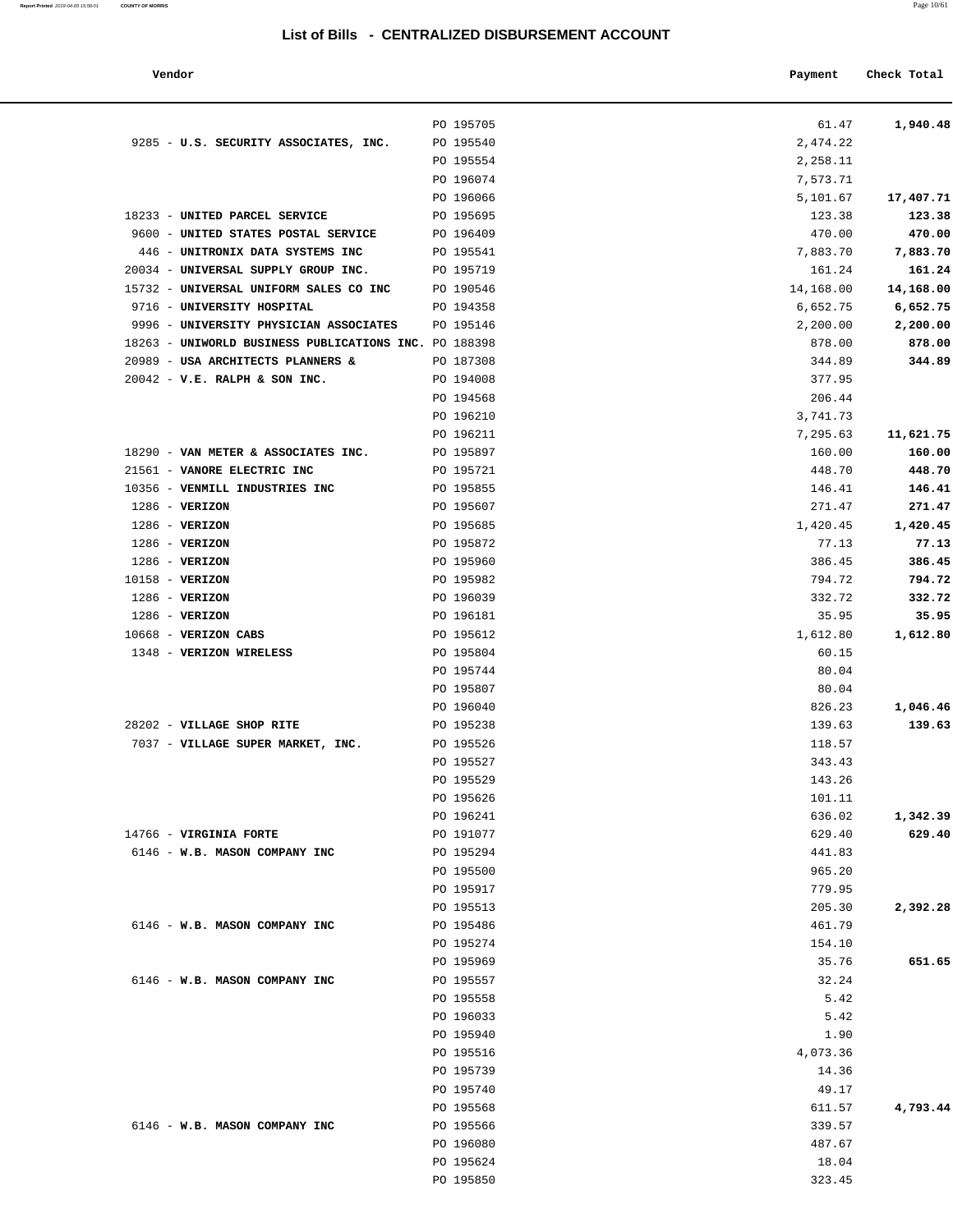| Vendor | Payment | Check Total<br>.<br>. |
|--------|---------|-----------------------|

|                                       | PO 195651 | 89.40                |                |
|---------------------------------------|-----------|----------------------|----------------|
|                                       | PO 195644 | 5.70                 |                |
|                                       | PO 195895 | 90.07                |                |
|                                       | PO 195722 | 468.65               | 1,822.55       |
| 6146 - W.B. MASON COMPANY INC         | PO 195718 | 49.17                |                |
|                                       | PO 195723 | 91.99                |                |
|                                       | PO 195817 | 71.52                |                |
|                                       | PO 195735 | 58.89                |                |
|                                       | PO 195879 | 64.35                |                |
|                                       | PO 195894 | 24.99                |                |
|                                       | PO 195985 | 10.68                |                |
|                                       | PO 195997 | 525.80               | 897.39         |
| 6146 - W.B. MASON COMPANY INC         | PO 196045 | 673.98               |                |
|                                       | PO 196004 | 506.69               |                |
|                                       | PO 196046 | 72.47                |                |
|                                       | PO 196073 | 89.40                |                |
|                                       | PO 196116 | 90.53                |                |
|                                       | PO 196228 | 59.06                |                |
|                                       | PO 196271 | 634.95               | 2,127.08       |
| 6146 - W.B. MASON COMPANY INC         | PO 196427 | 255.08               |                |
|                                       | PO 195727 | 22.35                |                |
|                                       | PO 195236 | 62.63                |                |
|                                       | PO 194530 | 238.33               |                |
|                                       | PO 195724 | 19.75                |                |
|                                       | PO 195725 | 1,113.57             |                |
|                                       | PO 195749 | 59.64                |                |
|                                       | PO 195726 | 326.54               | 2,097.89       |
| 18388 - WARREN COUNTY COMMUNITY COLL. | PO 195319 | 2,700.00             |                |
|                                       | PO 195909 | 1,370.00             |                |
|                                       | PO 195926 | 788.00               | 4,858.00       |
| 18402 - WATCHUNG / LONG HILL          | PO 196439 | 2,443.22             | 2,443.22       |
| 29508 - WEATHERTITE SOLUTIONS         | PO 195954 | 2,395.00             | 2,395.00       |
| 20093 - WELDON QUARRY CO., LLC        |           |                      |                |
|                                       | PO 195440 | 1,655.71             | 1,655.71       |
| 10534 - WESTERN APPLIANCE INC.        | PO 195896 | 85.00                | 85.00          |
| $20104$ - NEIL KEMPKER &              | PO 188972 | 6,720.00             | 6,720.00       |
| 26353 - WHITE IRON LLC                | PO 196243 | 80.00                | 80.00          |
| 4677 - WHITEMARSH CORPORATION         | PO 195846 | 273.33               | 273.33         |
| 13246 - WILLIAM F. BARNISH            | PO 196359 | 2,852.69<br>9,153.55 |                |
|                                       | PO 196360 |                      | 12,006.24      |
| 8335 - WILLIAM PATERSON UNIVERSITY    | PO 195925 | 519.60               |                |
|                                       | PO 195939 | 800.00               | 1,319.60       |
| 28440 - WILSON TORRES                 | PO 196038 | 109.30               | 109.30         |
| 3793 - WOODRUFF ENERGY                | PO 196278 | 27,758.24            |                |
|                                       | PO 196326 | 3,972.89             | 31,731.13      |
| 18538 - WORK N WEAR STORE             | PO 195710 | 72.00                | 72.00          |
| $29685$ - WURTH USA INC.              | PO 194733 | 149.61               |                |
|                                       | PO 194734 | 165.03               |                |
|                                       | PO 195847 | 565.05               | 879.69         |
|                                       |           |                      | -------------- |

TOTAL **6,701,837.71**

|  |  |  |  | Total to be paid from Fund 01 Current Fund    | 5,688,601.19 |
|--|--|--|--|-----------------------------------------------|--------------|
|  |  |  |  | Total to be paid from Fund 02 Grant Fund      | 203,645.13   |
|  |  |  |  | Total to be paid from Fund 04 County Capital  | 796,463.69   |
|  |  |  |  | Total to be paid from Fund 13 Dedicated Trust | 13,127.70    |
|  |  |  |  |                                               |              |

 **6,701,837.71**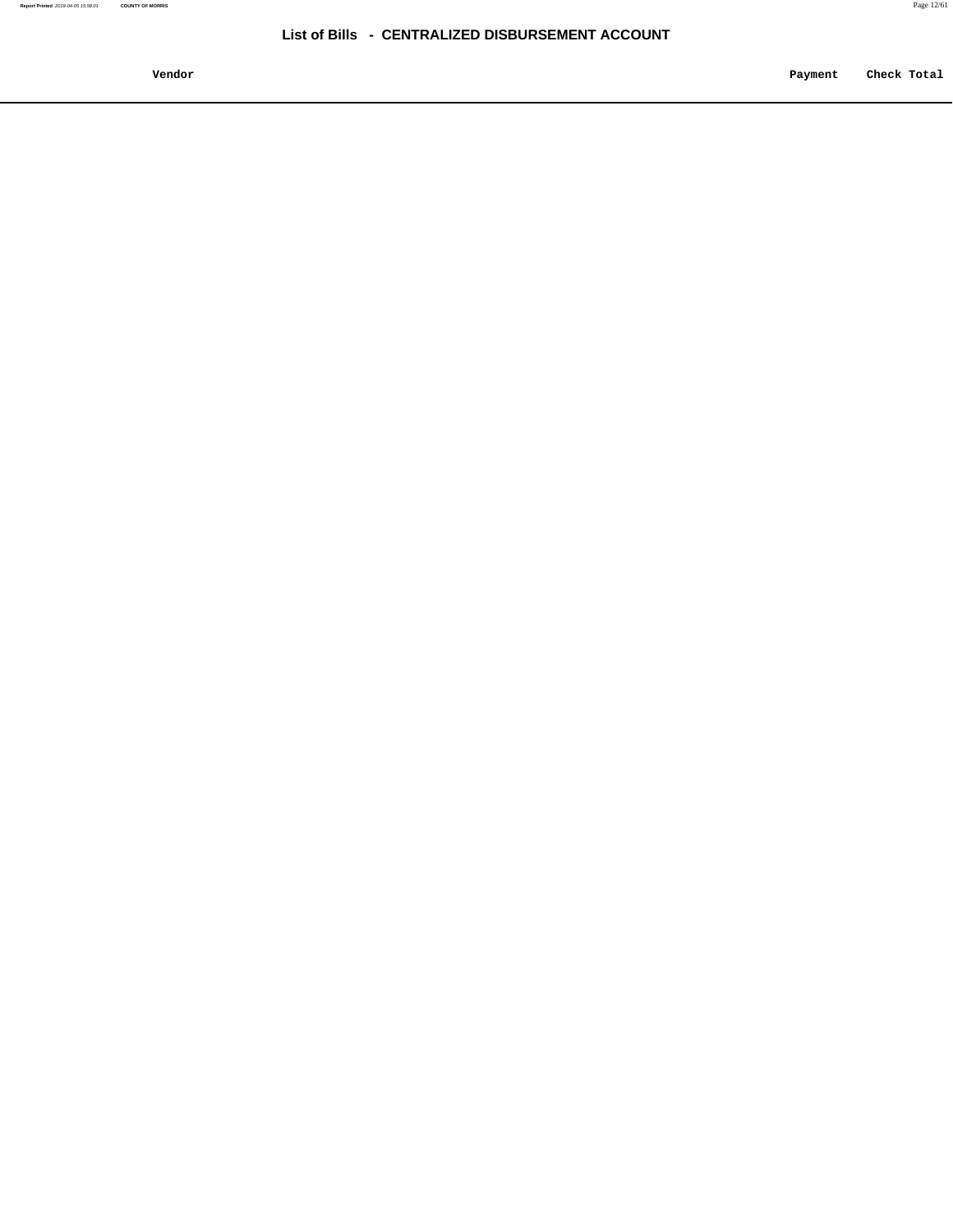**Report Printed** 2019-04-05 15:58:09 **COUNTY OF MORRIS** Page 13/61

### **List of Bills (Department/Account Detail) - CENTRALIZED DISBURSEMENT ACCOUNT**

| Account | P0 # | Vendor | Description | Payment | Account Total |
|---------|------|--------|-------------|---------|---------------|
|         |      |        |             |         |               |

#### **Current Fund**

### **County Administrator**

| 195528 OFFICE CONCEPTS GROUP, INC.                   |                   | 113.02 |        |
|------------------------------------------------------|-------------------|--------|--------|
| 195996 OFFICE CONCEPTS GROUP, INC.                   |                   | 253.18 |        |
| Office Supplies & Stationery<br>01-201-20-100100-058 | TOTAL FOR ACCOUNT |        | 366.20 |
|                                                      |                   |        |        |
| 196371 COUNTY OF MORRIS                              |                   | 262.55 |        |
| Postage & Metered Mail<br>01-201-20-100100-068       | TOTAL FOR ACCOUNT |        | 262.55 |
|                                                      |                   |        |        |
|                                                      |                   |        |        |
| TOTAL for County Administrator                       |                   |        | 628.75 |
|                                                      |                   |        |        |

#### **Personnel**

|                                | 195274 W.B. MASON COMPANY INC |                   | 48.78 |        |
|--------------------------------|-------------------------------|-------------------|-------|--------|
|                                | 195274 W.B. MASON COMPANY INC |                   | 48.78 |        |
|                                | 195274 W.B. MASON COMPANY INC |                   | 35.34 |        |
|                                | 195274 W.B. MASON COMPANY INC |                   | 21.20 |        |
| 01-201-20-105100-058           | Office Supplies & Stationery  | TOTAL FOR ACCOUNT |       | 154.10 |
|                                |                               |                   |       |        |
|                                | 196371 COUNTY OF MORRIS       |                   | 45.40 |        |
| $01 - 201 - 20 - 105100 - 068$ | Postage & Metered Mail        | TOTAL FOR ACCOUNT |       | 45.40  |
|                                | 195969 W.B. MASON COMPANY INC |                   | 35.76 |        |
| 01-201-20-105100-095           | Other Administrative Supplies | TOTAL FOR ACCOUNT |       | 35.76  |
|                                |                               |                   |       |        |
|                                |                               |                   |       |        |
|                                | TOTAL for Personnel           |                   |       | 235.26 |
|                                |                               |                   |       |        |

#### **Board of Chosen Freeholders**

| 196371 COUNTY OF MORRIS<br>196371 COUNTY OF MORRIS<br>01-201-20-110100-068<br>Postage & Metered Mail                                             | TOTAL FOR ACCOUNT | 245.90<br>34.20<br>280.10            |
|--------------------------------------------------------------------------------------------------------------------------------------------------|-------------------|--------------------------------------|
| 195529 VILLAGE SUPER MARKET, INC.<br>195526 VILLAGE SUPER MARKET, INC.<br>195527 VILLAGE SUPER MARKET, INC.<br>195626 VILLAGE SUPER MARKET, INC. |                   | 143.26<br>118.57<br>343.43<br>101.11 |
| Special Projects<br>01-201-20-110100-079                                                                                                         | TOTAL FOR ACCOUNT | 706.37                               |
| TOTAL for Board of Chosen Freeholders                                                                                                            |                   | ------------<br>986.47               |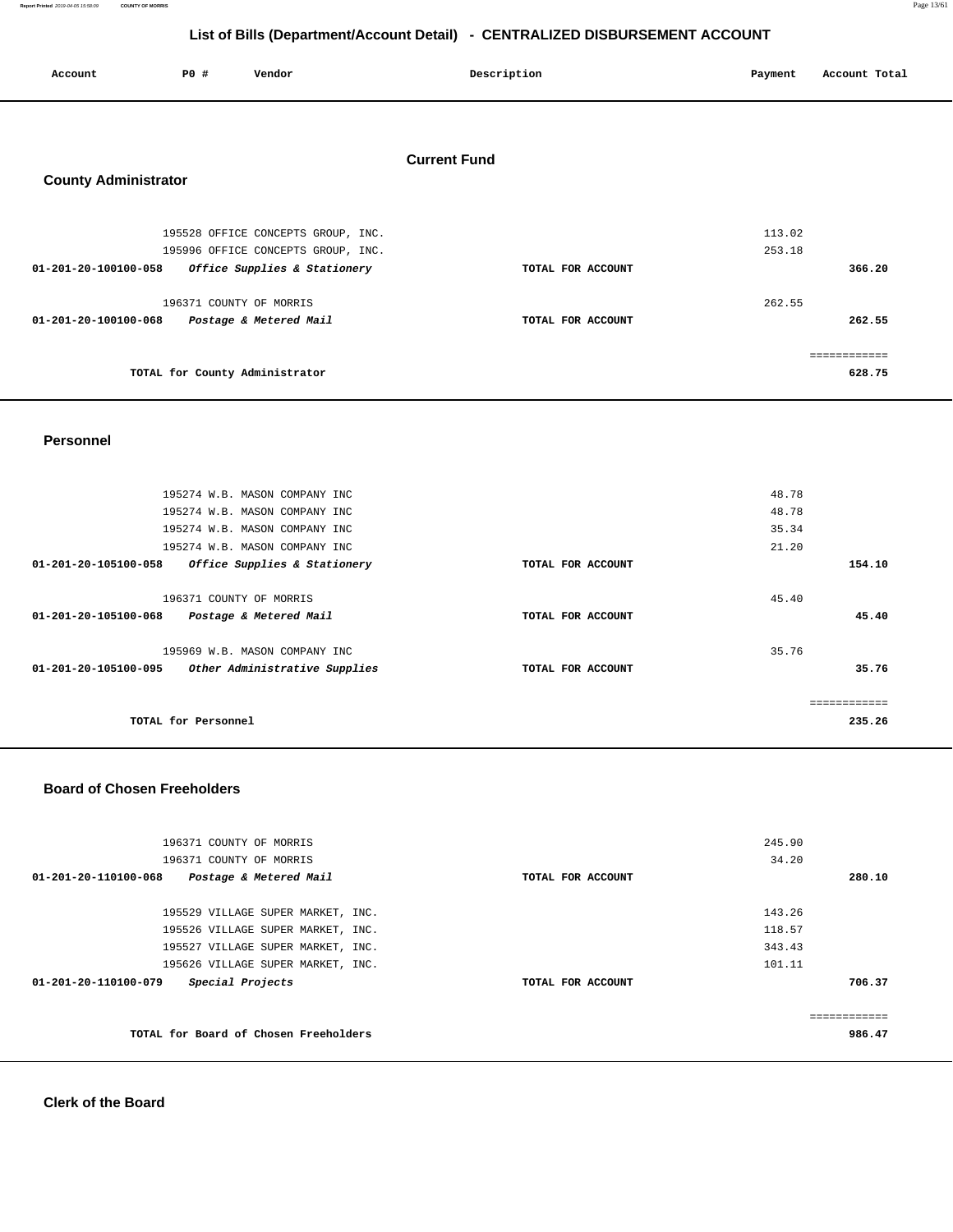#### **Report Printed** 2019-04-05 15:58:09 **COUNTY OF MORRIS** Page 14/61

## **List of Bills (Department/Account Detail) - CENTRALIZED DISBURSEMENT ACCOUNT**

| Account                   | P0 #                         | Vendor | Description       | Payment | Account Total |
|---------------------------|------------------------------|--------|-------------------|---------|---------------|
| <b>Clerk of the Board</b> |                              |        |                   |         |               |
|                           | 196069 DAILY RECORD          |        |                   | 78.00   |               |
|                           | 196069 DAILY RECORD          |        |                   | 78.86   |               |
|                           | 195820 DAILY RECORD          |        |                   | 90.90   |               |
|                           | 195820 DAILY RECORD          |        |                   | 93.48   |               |
|                           | 195820 DAILY RECORD          |        |                   | 91.76   |               |
|                           | 195820 DAILY RECORD          |        |                   | 90.90   |               |
|                           | 195820 DAILY RECORD          |        |                   | 73.70   |               |
|                           | 196303 DAILY RECORD          |        |                   | 74.56   |               |
| 01-201-20-110105-022      | Advertising                  |        | TOTAL FOR ACCOUNT |         | 727.80        |
|                           |                              |        |                   |         | ------------  |
|                           | TOTAL for Clerk of the Board |        |                   |         | 727.80        |

### **County Clerk**

|                                          | 192960 COANJ                                      | 135.00            |              |  |  |  |
|------------------------------------------|---------------------------------------------------|-------------------|--------------|--|--|--|
|                                          | 195407 THOMSON REUTER-WEST                        |                   | 605.19       |  |  |  |
| 01-201-20-120100-028 Books & Periodicals |                                                   | TOTAL FOR ACCOUNT | 740.19       |  |  |  |
|                                          |                                                   |                   |              |  |  |  |
|                                          | 195698 ANN F. GROSSI                              |                   | 55.41        |  |  |  |
|                                          | 01-201-20-120100-058 Office Supplies & Stationery | TOTAL FOR ACCOUNT | 55.41        |  |  |  |
|                                          | 195411 THE TAB GROUP                              |                   | 40.95        |  |  |  |
|                                          | 195522 THE TAB GROUP                              |                   | 4, 473. 71   |  |  |  |
|                                          | 195522 THE TAB GROUP                              |                   | 2.95         |  |  |  |
|                                          | 195522 THE TAB GROUP                              |                   | 64.55        |  |  |  |
|                                          | 01-201-20-120100-059 Other General Expenses       | TOTAL FOR ACCOUNT | 4,582.16     |  |  |  |
|                                          | 196371 COUNTY OF MORRIS                           |                   | 1,907.06     |  |  |  |
|                                          | 01-201-20-120100-068 Postage & Metered Mail       | TOTAL FOR ACCOUNT | 1,907.06     |  |  |  |
|                                          | 195516 W.B. MASON COMPANY INC                     |                   | 4,073.36     |  |  |  |
|                                          | 195696 GILL ID SYSTEMS                            |                   | 182.99       |  |  |  |
|                                          | 195696 GILL ID SYSTEMS                            |                   | 15.00        |  |  |  |
| $01 - 201 - 20 - 120100 - 069$ Printing  |                                                   | TOTAL FOR ACCOUNT | 4,271.35     |  |  |  |
|                                          |                                                   |                   |              |  |  |  |
|                                          | 195519 CAESAR'S ENTERTAINMENT CORP.               |                   | 198.00       |  |  |  |
|                                          | 195519 CAESAR'S ENTERTAINMENT CORP.               |                   | 198.00       |  |  |  |
| 01-201-20-120100-082                     | Travel Expense                                    | TOTAL FOR ACCOUNT | 396.00       |  |  |  |
|                                          | 195695 UNITED PARCEL SERVICE                      |                   | 123.38       |  |  |  |
|                                          | 01-201-20-120100-084 Other Outside Services       | TOTAL FOR ACCOUNT | 123.38       |  |  |  |
|                                          | 195698 ANN F. GROSSI                              |                   | 15.98        |  |  |  |
|                                          | 195408 MORRIS COUNTY CHAMBER OF                   |                   | 85.00        |  |  |  |
| 01-201-20-120100-185                     | Food                                              | TOTAL FOR ACCOUNT | 100.98       |  |  |  |
|                                          |                                                   |                   |              |  |  |  |
|                                          |                                                   |                   | ============ |  |  |  |
|                                          | TOTAL for County Clerk                            |                   | 12,176.53    |  |  |  |
|                                          |                                                   |                   |              |  |  |  |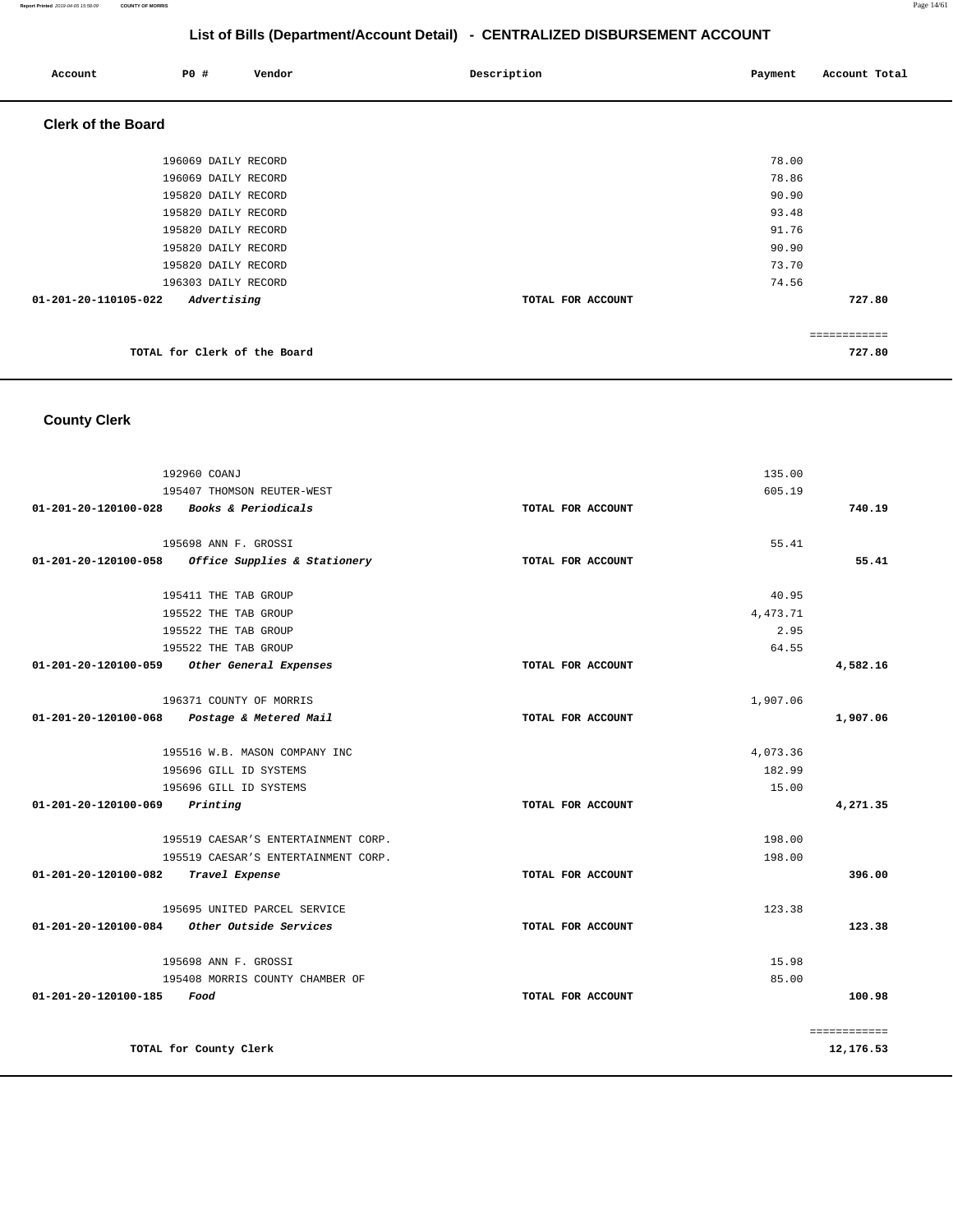| Account              | PO#                     | Vendor                              | Description       | Payment | Account Total |
|----------------------|-------------------------|-------------------------------------|-------------------|---------|---------------|
|                      |                         |                                     |                   |         |               |
|                      |                         | 195524 B & H PHOTO-VIDEO INC.       |                   | 24.00   |               |
| 01-201-20-121100-059 |                         | Other General Expenses              | TOTAL FOR ACCOUNT |         | 24.00         |
|                      | 196371 COUNTY OF MORRIS |                                     |                   | 839.60  |               |
| 01-201-20-121100-068 |                         | Postage & Metered Mail              | TOTAL FOR ACCOUNT |         | 839.60        |
|                      | 196110 MICHAEL SCARNEO  |                                     |                   | 55.00   |               |
|                      | 196110 MICHAEL SCARNEO  |                                     |                   | 75.00   |               |
|                      | 196110 MICHAEL SCARNEO  |                                     |                   | 75.00   |               |
|                      | 196110 MICHAEL SCARNEO  |                                     |                   | 75.00   |               |
|                      | 196110 MICHAEL SCARNEO  |                                     |                   | 65.00   |               |
| 01-201-20-121100-096 |                         | <i>Election Officer</i>             | TOTAL FOR ACCOUNT |         | 345.00        |
|                      |                         |                                     |                   |         | ============  |
|                      |                         | TOTAL for County Board of Elections |                   |         | 1,208.60      |

### **Superintendent of Elections**

| 196051 JOHN PALMIERI                                |                   | 24.15  |        |
|-----------------------------------------------------|-------------------|--------|--------|
| 196051 JOHN PALMIERI                                |                   | 24.15  |        |
| 196050 TARA WILLIAMS                                |                   | 24.15  |        |
| 196050 TARA WILLIAMS                                |                   | 24.15  |        |
| 196053 LINDA SMOLAN                                 |                   | 24.15  |        |
| 196053 LINDA SMOLAN                                 |                   | 24.15  |        |
| 196052 BRIAN HAMILTON                               |                   | 24.15  |        |
| 196052 BRIAN HAMILTON                               |                   | 24.15  |        |
| 196231 RICOH USA, INC.                              |                   | 512.43 |        |
| 01-201-20-121105-057<br>National Voter Registration | TOTAL FOR ACCOUNT |        | 705.63 |
| 196062 DALE KRAMER                                  |                   | 91.35  |        |
| 196062 DALE KRAMER                                  |                   | 10.00  |        |
| 196062 DALE KRAMER                                  |                   | 9.00   |        |
| 196058 ROBERT J. KENNEDY                            |                   | 24.15  |        |
| 196058 ROBERT J. KENNEDY                            |                   | 24.15  |        |
| 196058 ROBERT J. KENNEDY                            |                   | 91.35  |        |
| 196058 ROBERT J. KENNEDY                            |                   | 10.00  |        |
| 196058 ROBERT J. KENNEDY                            |                   | 9.00   |        |
| 196038 WILSON TORRES                                |                   | 90.30  |        |
| 196038 WILSON TORRES                                |                   | 10.00  |        |
| 196038 WILSON TORRES                                |                   | 9.00   |        |
| 196055 GARRETT SCHUBERT                             |                   | 24.15  |        |
| 196055 GARRETT SCHUBERT                             |                   | 24.15  |        |
| 196055 GARRETT SCHUBERT                             |                   | 91.35  |        |
| 196055 GARRETT SCHUBERT                             |                   | 10.00  |        |
| 196055 GARRETT SCHUBERT                             |                   | 9.00   |        |
| 196061 MARILYN ROSSY                                |                   | 14.79  |        |
| 196061 MARILYN ROSSY                                |                   | 9.68   |        |
| 01-201-20-121105-082<br>Travel Expense              | TOTAL FOR ACCOUNT |        | 561.42 |
| 195557 W.B. MASON COMPANY INC                       |                   | 31.29  |        |
| 195557 W.B. MASON COMPANY INC                       |                   | 0.95   |        |
| 195558 W.B. MASON COMPANY INC                       |                   | 4.47   |        |
| 195558 W.B. MASON COMPANY INC                       |                   | 0.95   |        |
| 196033 W.B. MASON COMPANY INC                       |                   | 4.47   |        |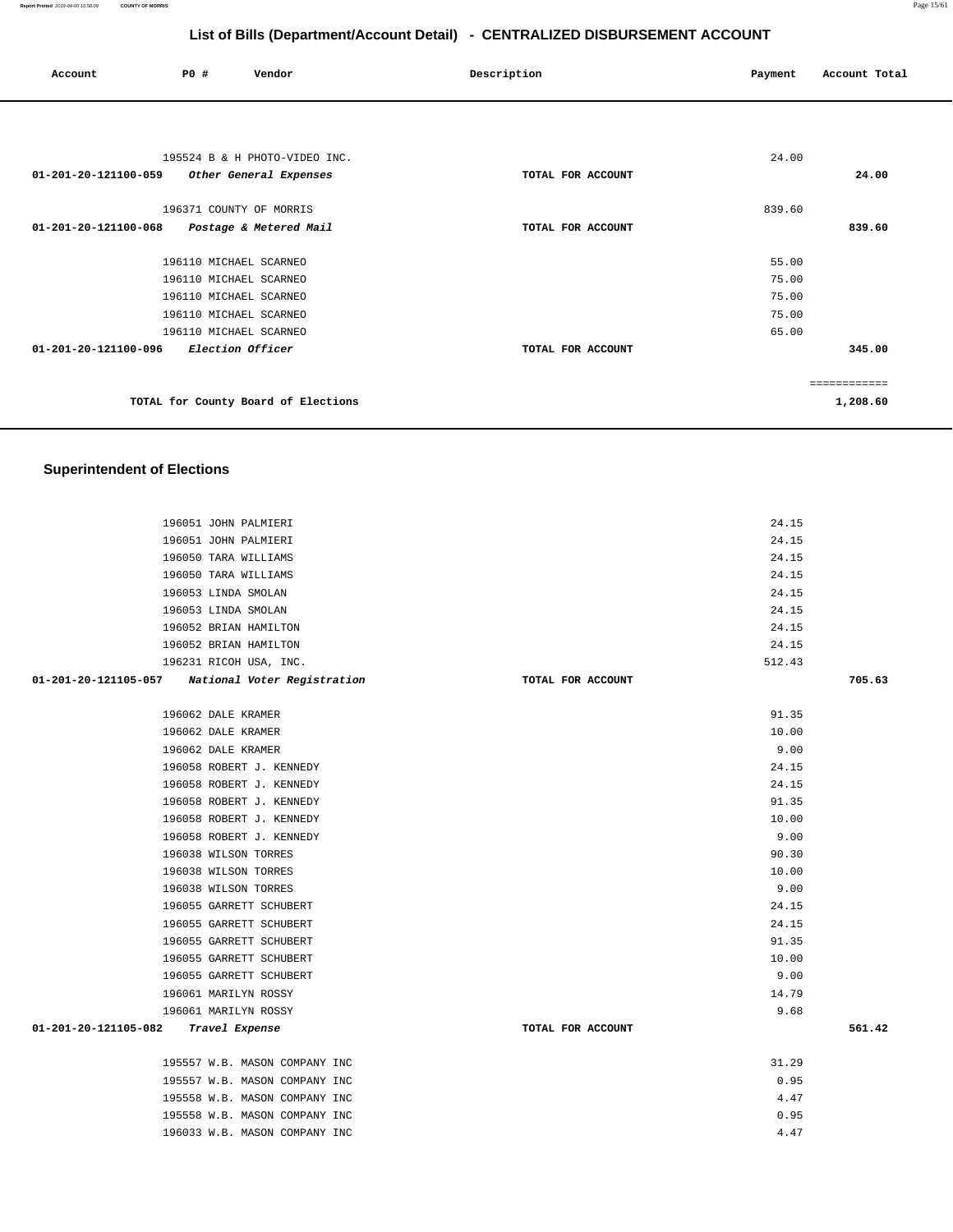**Report Printed** 2019-04-05 15:58:09 **COUNTY OF MORRIS** Page 16/61

### **List of Bills (Department/Account Detail) - CENTRALIZED DISBURSEMENT ACCOUNT**

| Account                            | PO# | Vendor                                | Description       | Payment | Account Total |
|------------------------------------|-----|---------------------------------------|-------------------|---------|---------------|
| <b>Superintendent of Elections</b> |     |                                       |                   |         |               |
| 01-201-20-121105-095               |     | Other Administrative Supplies         | TOTAL FOR ACCOUNT |         | 43.08         |
|                                    |     | TOTAL for Superintendent of Elections |                   |         | .<br>1,310.13 |

## **County Elections (Cty Clerk)**

|              | 600.00   |                   | 195414 TELESEARCH INC                  |                      |
|--------------|----------|-------------------|----------------------------------------|----------------------|
|              | 628.82   |                   | 195414 TELESEARCH INC                  |                      |
|              | 587.93   |                   | 195523 TELESEARCH INC                  |                      |
| 1,816.75     |          | TOTAL FOR ACCOUNT | Outside Salaries & Wages               | 01-201-20-121110-016 |
|              |          |                   |                                        |                      |
|              | 11.65    |                   | 196371 COUNTY OF MORRIS                |                      |
| 11.65        |          | TOTAL FOR ACCOUNT | Postage & Metered Mail                 | 01-201-20-121110-068 |
|              |          |                   |                                        |                      |
|              | 1,402.41 |                   | 195415 ELECTION GRAPHICS, INC.         |                      |
| 1,402.41     |          | TOTAL FOR ACCOUNT | (2018) School Board Elections          | 01-203-20-121110-076 |
|              |          |                   |                                        |                      |
| ============ |          |                   |                                        |                      |
| 3,230.81     |          |                   | TOTAL for County Elections (Cty Clerk) |                      |
|              |          |                   |                                        |                      |

## **County Treasurer**

| 195737 MGL PRINTING SOLUTIONS                                   |                   | 787.60       |
|-----------------------------------------------------------------|-------------------|--------------|
| 195737 MGL PRINTING SOLUTIONS                                   |                   | 29.00        |
| 01-201-20-130100-037<br>Data Processing Supplies                | TOTAL FOR ACCOUNT | 816.60       |
|                                                                 |                   |              |
| 195735 W.B. MASON COMPANY INC                                   |                   | 58.89        |
| 195740 W.B. MASON COMPANY INC                                   |                   | 22.35        |
| 195740 W.B. MASON COMPANY INC                                   |                   | 26.82        |
| Office Supplies & Stationery<br>01-201-20-130100-058            | TOTAL FOR ACCOUNT | 108.06       |
| 196371 COUNTY OF MORRIS                                         |                   | 293.55       |
| 01-201-20-130100-068<br>Postage & Metered Mail                  | TOTAL FOR ACCOUNT | 293.55       |
| 196424 MANAGEMENT TOOLS, LLC                                    |                   | 2,470.00     |
| $01 - 201 - 20 - 130100 - 084$<br><i>Other Outside Services</i> | TOTAL FOR ACCOUNT | 2,470.00     |
| 196414 FORMS & FULFILLMENT SERVICES INC                         |                   | 118.50       |
| 196414 FORMS & FULFILLMENT SERVICES INC                         |                   | 49.32        |
| 01-203-20-130100-037<br>(2018) Data Processing Supplies         | TOTAL FOR ACCOUNT | 167.82       |
|                                                                 |                   | ============ |
| TOTAL for County Treasurer                                      |                   | 3,856.03     |
|                                                                 |                   |              |

 **Purchasing Division**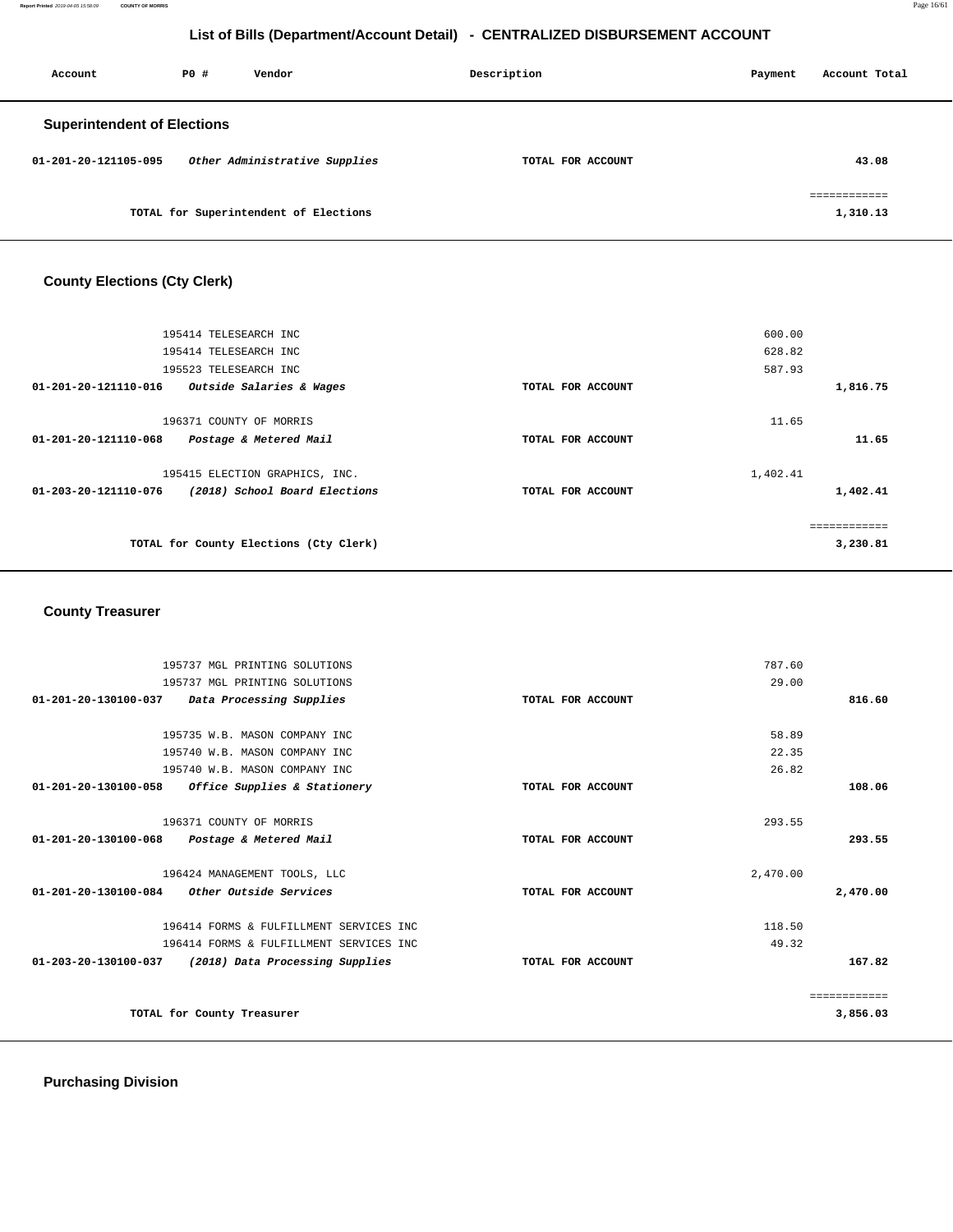**Report Printed** 2019-04-05 15:58:09 **COUNTY OF MORRIS** Page 17/61

## **List of Bills (Department/Account Detail) - CENTRALIZED DISBURSEMENT ACCOUNT**

| Account                    | PO#<br>Vendor                        | Description       | Account Total<br>Payment |
|----------------------------|--------------------------------------|-------------------|--------------------------|
| <b>Purchasing Division</b> |                                      |                   |                          |
|                            | 195531 LANDS END BUSINESS OUTFITTERS |                   | 83.40                    |
|                            | 195531 LANDS END BUSINESS OUTFITTERS |                   | 12.95                    |
|                            | 196330 OFFICE CONCEPTS GROUP, INC.   |                   | 17.52                    |
|                            | 196330 OFFICE CONCEPTS GROUP, INC.   |                   | 3.27                     |
| 01-201-20-130105-058       | Office Supplies & Stationery         | TOTAL FOR ACCOUNT | 488.54                   |
|                            | 196371 COUNTY OF MORRIS              |                   | 127.65                   |
| 01-201-20-130105-068       | Postage & Metered Mail               | TOTAL FOR ACCOUNT | 127.65                   |
|                            | 196503 GOLDEN NUGGET ATLANTIC CITY   |                   | 178.00                   |
| 01-201-20-130105-082       | Travel Expense                       | TOTAL FOR ACCOUNT | 178.00                   |
|                            |                                      |                   | ------------             |
|                            | TOTAL for Purchasing Division        |                   | 794.19                   |

#### **Office Services**

|              | 13.41<br>0.95 |                   | 195739 W.B. MASON COMPANY INC<br>195739 W.B. MASON COMPANY INC |                                |
|--------------|---------------|-------------------|----------------------------------------------------------------|--------------------------------|
| 14.36        |               | TOTAL FOR ACCOUNT | Office Supplies & Stationery                                   | 01-201-20-130110-058           |
|              | 235.00        |                   | 196409 UNITED STATES POSTAL SERVICE                            |                                |
|              | 235.00        |                   | 196409 UNITED STATES POSTAL SERVICE                            |                                |
| 470.00       |               | TOTAL FOR ACCOUNT | Postage & Metered Mail                                         | $01 - 201 - 20 - 130110 - 068$ |
|              | 3,510.00      |                   | 196413 NEOPOST USA INC.                                        |                                |
| 3,510.00     |               | TOTAL FOR ACCOUNT | <i>Office Machines - Rental</i>                                | 01-201-20-130110-164           |
| ------------ |               |                   |                                                                |                                |
| 3,994.36     |               |                   | TOTAL for Office Services                                      |                                |
|              |               |                   |                                                                |                                |

## **Information Technology Div**

| 196371 COUNTY OF MORRIS                                  |                   | 4.50     |              |
|----------------------------------------------------------|-------------------|----------|--------------|
| $01 - 201 - 20 - 140100 - 068$<br>Postage & Metered Mail | TOTAL FOR ACCOUNT |          | 4.50         |
|                                                          |                   |          |              |
| 194961 DELL MARKETING L.P.                               |                   | 1,218.00 |              |
| 194961 DELL MARKETING L.P.                               |                   | 1,522.50 |              |
| 01-201-20-140100-078<br><i>Software Maintenance</i>      | TOTAL FOR ACCOUNT |          | 2,740.50     |
| 195994 NICHOLAS MICCHELLI                                |                   | 54.00    |              |
| 195994 NICHOLAS MICCHELLI                                |                   | 42.00    |              |
| 195994 NICHOLAS MICCHELLI                                |                   | 66.67    |              |
| 195994 NICHOLAS MICCHELLI                                |                   | 33.48    |              |
| 01-201-20-140100-082<br>Travel Expense                   | TOTAL FOR ACCOUNT |          | 196.15       |
| 195265 ARH ASSOCIATES                                    |                   | 1,500.00 |              |
| 195265 ARH ASSOCIATES                                    |                   | 6,825.00 |              |
| 195265 ARH ASSOCIATES                                    |                   | 295.00   |              |
| 01-203-20-140100-084<br>(2018) Other Outside Services    | TOTAL FOR ACCOUNT |          | 8,620.00     |
|                                                          |                   |          | ============ |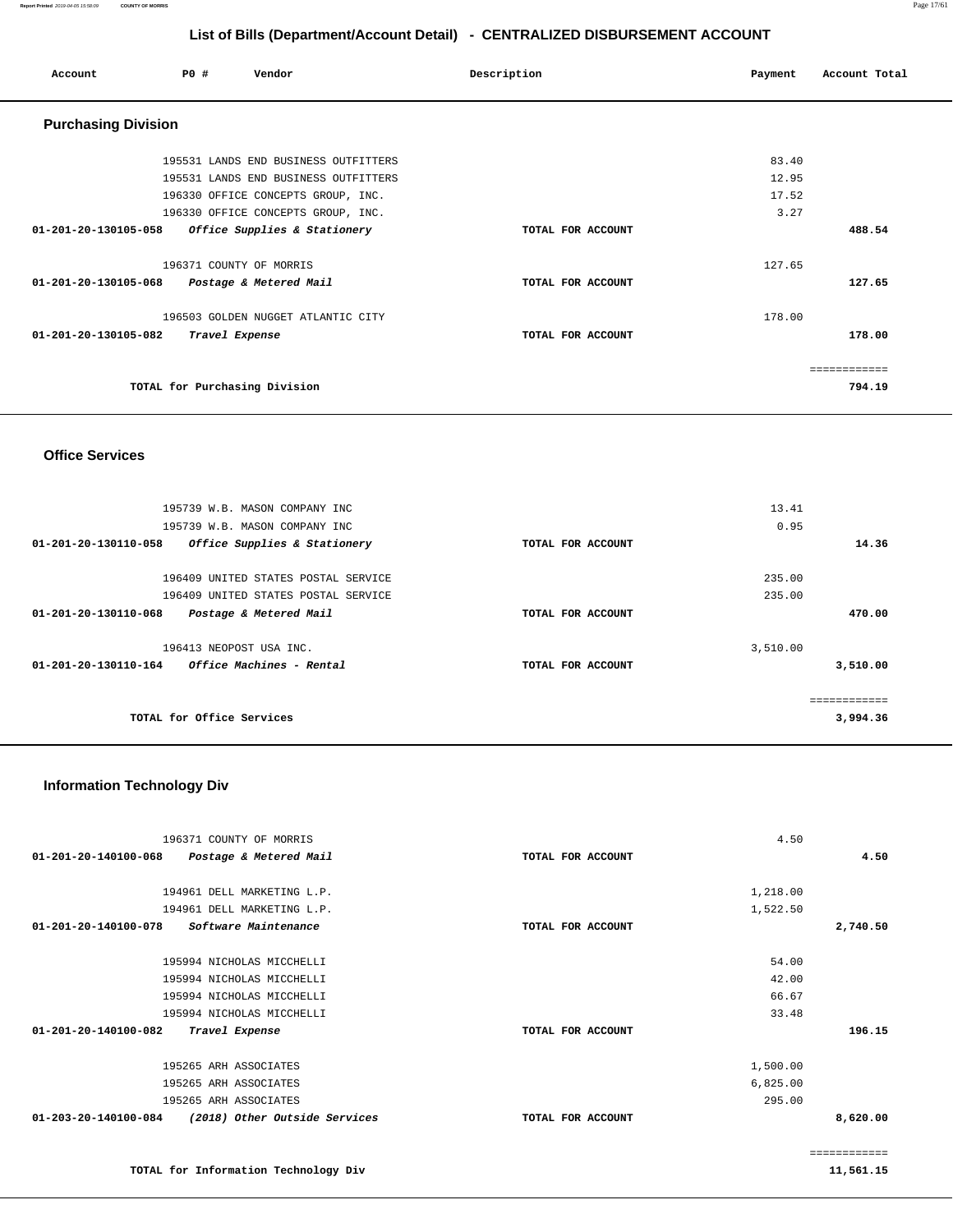**Report Printed** 2019-04-05 15:58:09 **COUNTY OF MORRIS** Page 18/61

### **List of Bills (Department/Account Detail) - CENTRALIZED DISBURSEMENT ACCOUNT**

| Account                         | P0 # | Vendor                                            | Description       | Account Total<br>Payment |
|---------------------------------|------|---------------------------------------------------|-------------------|--------------------------|
| <b>County Board of Taxation</b> |      |                                                   |                   |                          |
| 01-201-20-150100-068            |      | 196371 COUNTY OF MORRIS<br>Postage & Metered Mail | TOTAL FOR ACCOUNT | 87.55<br>87.55           |
|                                 |      | TOTAL for County Board of Taxation                |                   | ------------<br>87.55    |

#### **County Counsel**

| 195345 THOMSON REUTER-WEST                       |                   | 761.79    |              |
|--------------------------------------------------|-------------------|-----------|--------------|
| 195521 THOMSON REUTER-WEST                       |                   | 494.92    |              |
| 01-201-20-155100-050<br>Law Books                | TOTAL FOR ACCOUNT |           | 1,256.71     |
|                                                  |                   |           |              |
| 195861 SCHENCK PRICE, SMITH & KING               |                   | 1,968.05  |              |
| 195860 SCHENCK PRICE, SMITH & KING               |                   | 720.00    |              |
| 195859 SCHENCK PRICE, SMITH & KING               |                   | 4,110.00  |              |
| 195858 SCHENCK PRICE, SMITH & KING               |                   | 120.00    |              |
| 195852 SCHENCK PRICE, SMITH & KING               |                   | 4,206.70  |              |
| 195852 SCHENCK PRICE, SMITH & KING               |                   | 1,395.00  |              |
| 196209 CHASAN, LAMPARELLO, MALLON                |                   | 15.00     |              |
| 196209 CHASAN, LAMPARELLO, MALLON                |                   | 1,891.92  |              |
| 196392 TRIMBOLI & PRUSINOWSKI, LLC               |                   | 495.00    |              |
| 196394 TRIMBOLI & PRUSINOWSKI, LLC               |                   | 2,475.00  |              |
| 196394 TRIMBOLI & PRUSINOWSKI, LLC               |                   | 555.00    |              |
| 196394 TRIMBOLI & PRUSINOWSKI, LLC               |                   | 570.00    |              |
| 196394 TRIMBOLI & PRUSINOWSKI, LLC               |                   | 150.00    |              |
| 196394 TRIMBOLI & PRUSINOWSKI, LLC               |                   | 60.00     |              |
| 196394 TRIMBOLI & PRUSINOWSKI, LLC               |                   | 90.00     |              |
| 196393 CLEARY GIACOBBE ALFIERI &                 |                   | 555.00    |              |
| 196393 CLEARY GIACOBBE ALFIERI &                 |                   | 14,816.00 |              |
| 196391 RIKER, DANZIG, SCHERER, HYLAND &          |                   | 153.75    |              |
| 196331 JOHN M. CARBONE                           |                   | 1,085.15  |              |
| 01-201-20-155100-051<br>Legal                    | TOTAL FOR ACCOUNT |           | 35,431.57    |
|                                                  |                   |           |              |
| 196371 COUNTY OF MORRIS                          |                   | 10.15     |              |
| 01-201-20-155100-068<br>Postage & Metered Mail   | TOTAL FOR ACCOUNT |           | 10.15        |
| 192921 RICOH AMERICAS CORPORATION                |                   | 919.91    |              |
| Office Machines - Rental<br>01-201-20-155100-164 | TOTAL FOR ACCOUNT |           | 919.91       |
| 196331 JOHN M. CARBONE                           |                   | 15,710.00 |              |
| 01-203-20-155100-051<br>(2018) Legal             | TOTAL FOR ACCOUNT |           | 15,710.00    |
|                                                  |                   |           |              |
|                                                  |                   |           | ============ |
| TOTAL for County Counsel                         |                   |           | 53,328.34    |
|                                                  |                   |           |              |

 **County Surrogate** 

196001 TELESEARCH INC 614.25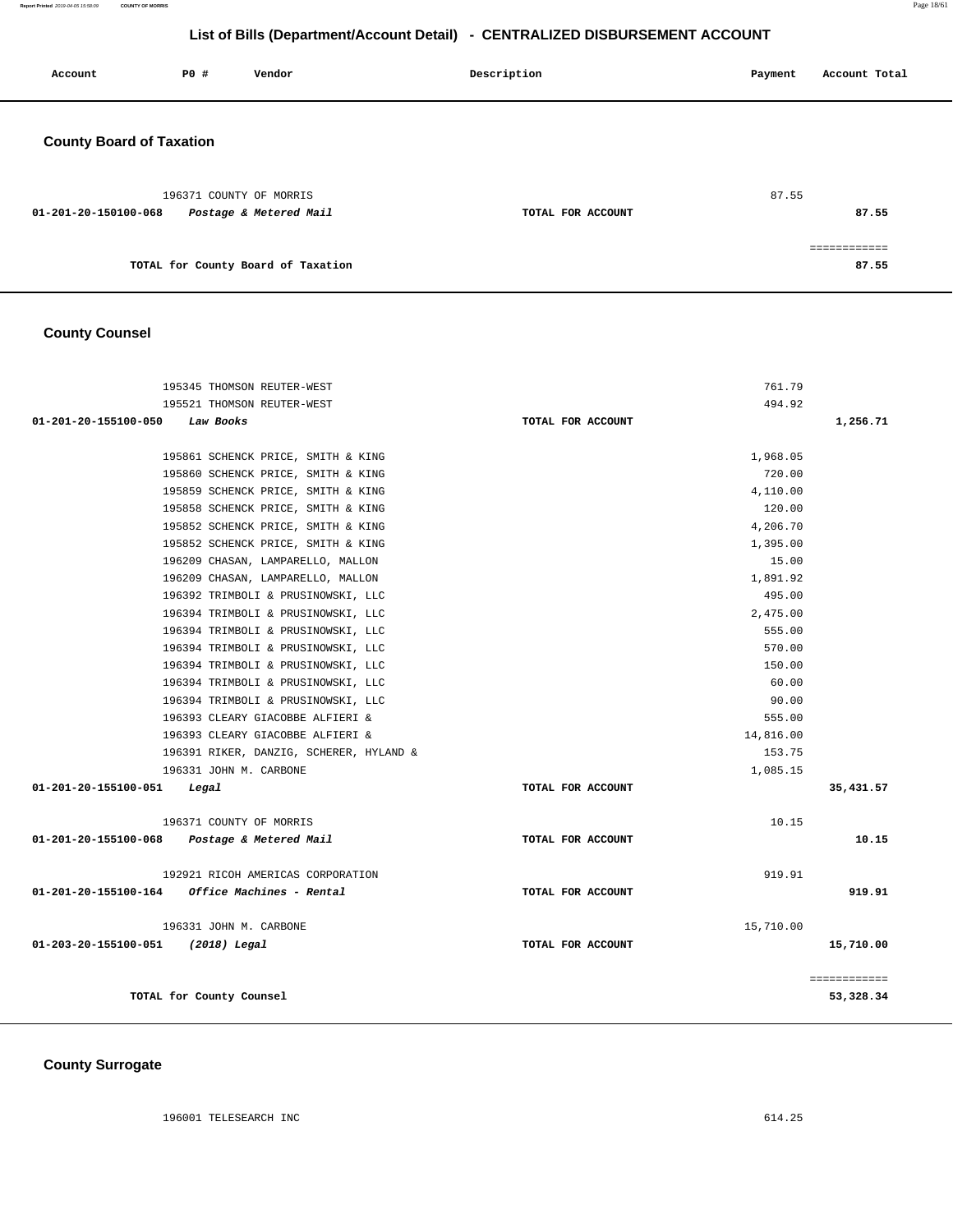| Account                 | PO# | Vendor                                                      | Description       | Payment | Account Total |
|-------------------------|-----|-------------------------------------------------------------|-------------------|---------|---------------|
| <b>County Surrogate</b> |     |                                                             |                   |         |               |
|                         |     | 196001 TELESEARCH INC                                       |                   | 614.25  |               |
|                         |     | 196022 TELESEARCH INC                                       |                   | 535.28  |               |
|                         |     | 196022 TELESEARCH INC                                       |                   | 478.24  |               |
|                         |     | 196022 TELESEARCH INC                                       |                   | 605.48  |               |
|                         |     | 196071 TELESEARCH INC                                       |                   | 624.05  |               |
|                         |     | 196071 TELESEARCH INC                                       |                   | 624.05  |               |
| 01-201-20-160100-016    |     | Outside Salaries & Wages                                    | TOTAL FOR ACCOUNT |         | 4,709.85      |
|                         |     | 196301 DAVID NELSON                                         |                   | 176.00  |               |
| 01-201-20-160100-039    |     | Education Schools & Training                                | TOTAL FOR ACCOUNT |         | 176.00        |
|                         |     | 196428 RICOH USA, INC.                                      |                   | 942.37  |               |
|                         |     | 196428 RICOH USA, INC.                                      |                   | 650.91  |               |
| 01-201-20-160100-044    |     | Equipment Service Agreements                                | TOTAL FOR ACCOUNT |         | 1,593.28      |
|                         |     | 196269 CHRISTOPHER P. LUONGO                                |                   | 95.00   |               |
| 01-201-20-160100-050    |     | Law Books                                                   | TOTAL FOR ACCOUNT |         | 95.00         |
|                         |     | 196271 W.B. MASON COMPANY INC.                              |                   | 634.95  |               |
|                         |     | 01-201-20-160100-058 Office Supplies & Stationery           | TOTAL FOR ACCOUNT |         | 634.95        |
|                         |     | 196371 COUNTY OF MORRIS                                     |                   | 276.50  |               |
| 01-201-20-160100-068    |     | Postage & Metered Mail                                      | TOTAL FOR ACCOUNT |         | 276.50        |
|                         |     | 195883 RICOH AMERICAS CORPORATION                           |                   | 964.53  |               |
| 01-201-20-160100-164    |     | Office Machines - Rental                                    | TOTAL FOR ACCOUNT |         | 964.53        |
|                         |     | 193327 TELESEARCH INC                                       |                   | 614.25  |               |
|                         |     | 193327 TELESEARCH INC                                       |                   | 614.25  |               |
| 01-203-20-160100-016    |     | (2018) Outside Salaries & Wages                             | TOTAL FOR ACCOUNT |         | 1,228.50      |
|                         |     | 188134 OFFICE CONCEPTS GROUP, INC.                          |                   | 772.19  |               |
| 01-203-20-160100-031    |     | (2018) Cellular Phones/Pagers                               | TOTAL FOR ACCOUNT |         | 772.19        |
|                         |     | 189915 DAVID NELSON                                         |                   | 173.00  |               |
|                         |     | 189927 CHRISTOPHER P. LUONGO                                |                   | 295.00  |               |
| 01-203-20-160100-039    |     | (2018) Education Schools & Training                         | TOTAL FOR ACCOUNT |         | 468.00        |
|                         |     | 196427 W.B. MASON COMPANY INC                               |                   | 190.98  |               |
|                         |     | $01-203-20-160100-095$ (2018) Other Administrative Supplies | TOTAL FOR ACCOUNT |         | 190.98        |
|                         |     | 196427 W.B. MASON COMPANY INC                               |                   | 64.10   |               |
|                         |     | 01-203-20-160100-162 (2018) Furniture & Fixtures            | TOTAL FOR ACCOUNT |         | 64.10         |
|                         |     |                                                             |                   |         | ============  |
|                         |     | TOTAL for County Surrogate                                  |                   |         | 11,173.88     |

 **Engineering** 

| 01-201-20-165100-068<br>Postage & Metered Mail | TOTAL FOR ACCOUNT |       | 45.95 |
|------------------------------------------------|-------------------|-------|-------|
| 196371 COUNTY OF MORRIS                        |                   | 3.55  |       |
| 196371 COUNTY OF MORRIS                        |                   | 42.40 |       |
|                                                |                   |       |       |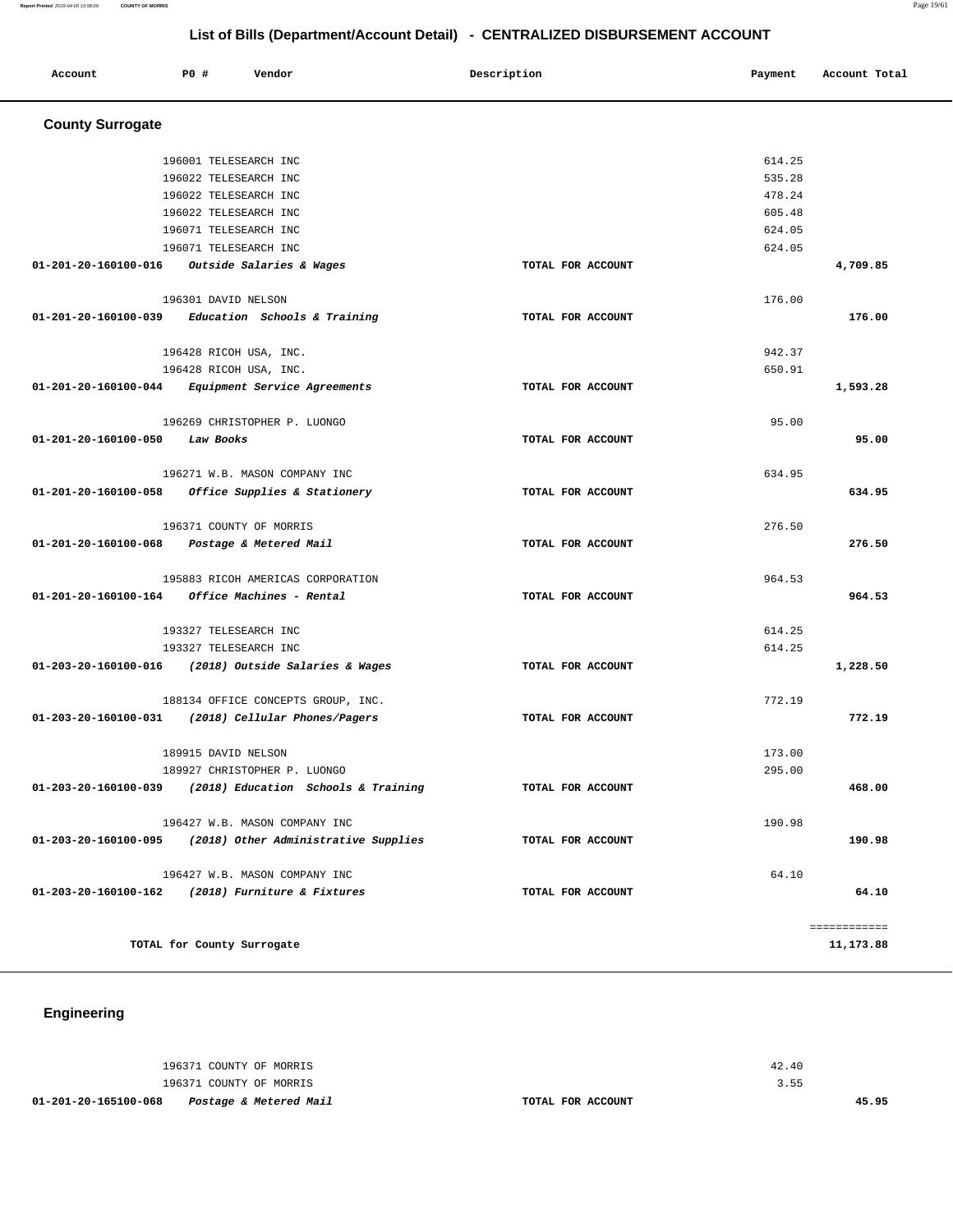**Report Printed** 2019-04-05 15:58:09 **COUNTY OF MORRIS** Page 20/61

### **List of Bills (Department/Account Detail) - CENTRALIZED DISBURSEMENT ACCOUNT**

| Account              | P0 #                  | Vendor                       | Description       | Account Total<br>Payment |
|----------------------|-----------------------|------------------------------|-------------------|--------------------------|
| <b>Engineering</b>   |                       |                              |                   |                          |
| 01-201-20-165100-078 |                       | Software Maintenance         | TOTAL FOR ACCOUNT | 37.24                    |
| 01-201-20-165100-207 | 196119 MARTELL ELLIS  | Uniform & Clothing Allowance | TOTAL FOR ACCOUNT | 90.00<br>90.00           |
|                      | TOTAL for Engineering |                              |                   | ============<br>173.19   |

#### **Heritage Commission**

| 196371 COUNTY OF MORRIS                         |                   | 7.95        |
|-------------------------------------------------|-------------------|-------------|
| 01-201-20-175100-068<br>Postage & Metered Mail  | TOTAL FOR ACCOUNT | 7.95        |
|                                                 |                   |             |
| 195239 LAKE SHORE INDUSTRIES, INC.              |                   | 1,425.83    |
| 195239 LAKE SHORE INDUSTRIES, INC.              |                   | 194.48      |
| 195239 LAKE SHORE INDUSTRIES, INC.              |                   | 165.12      |
| 01-201-20-175100-079<br>Special Projects        | TOTAL FOR ACCOUNT | 1,785.43    |
|                                                 |                   |             |
| 190432 MELISSA OSTRANDER                        |                   | 75.00       |
| 195238 VILLAGE SHOP RITE                        |                   | 139.63      |
| 01-203-20-175100-079<br>(2018) Special Projects | TOTAL FOR ACCOUNT | 214.63      |
|                                                 |                   |             |
|                                                 |                   | =========== |
| TOTAL for Heritage Commission                   |                   | 2,008.01    |
|                                                 |                   |             |

## **Planning Board**

| 195126 AMERICAN TRAILS                               | 19.00             |              |
|------------------------------------------------------|-------------------|--------------|
| $01-201-20-180100-039$ Education Schools & Training  | TOTAL FOR ACCOUNT | 19.00        |
|                                                      |                   |              |
| 195733 OFFICE CONCEPTS GROUP, INC.                   | 13.77             |              |
| 195733 OFFICE CONCEPTS GROUP, INC.                   | 22.31             |              |
| 195733 OFFICE CONCEPTS GROUP, INC.                   | 5.42              |              |
| Office Supplies & Stationery<br>01-201-20-180100-058 | TOTAL FOR ACCOUNT | 41.50        |
|                                                      |                   |              |
| 196371 COUNTY OF MORRIS                              | 91.65             |              |
| 196371 COUNTY OF MORRIS                              | 1.00              |              |
| 01-201-20-180100-068<br>Postage & Metered Mail       | TOTAL FOR ACCOUNT | 92.65        |
|                                                      |                   |              |
| 195976 DAILY RECORD                                  | 39.30             |              |
| 01-201-20-180100-070 Publication & Subscriptions     | TOTAL FOR ACCOUNT | 39.30        |
|                                                      |                   |              |
|                                                      |                   | ------------ |
| TOTAL for Planning Board                             |                   | 192.45       |
|                                                      |                   |              |

 **County Weights & Measures**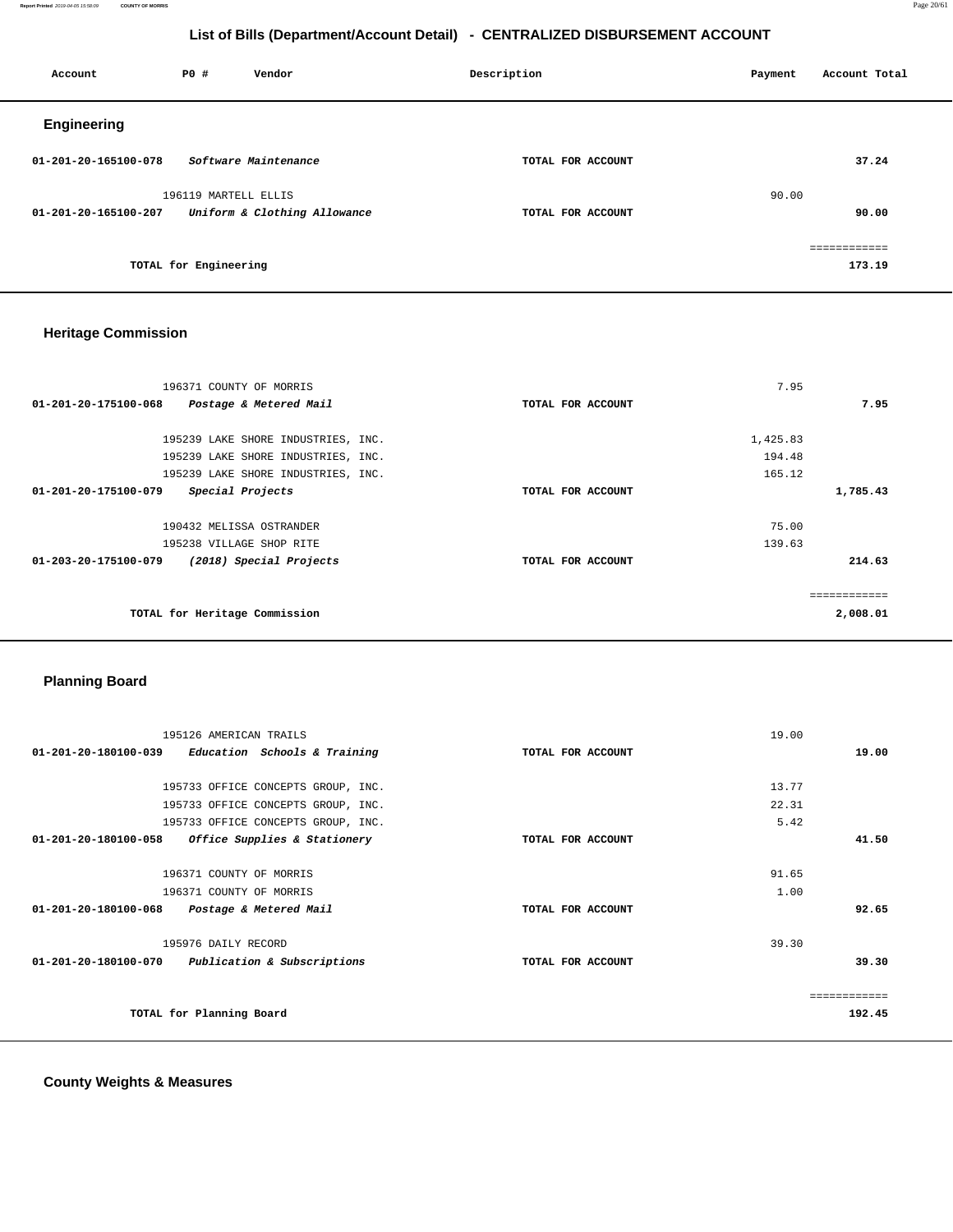| Account                              | PO#           | Vendor                                     | Description       | Payment  | Account Total |
|--------------------------------------|---------------|--------------------------------------------|-------------------|----------|---------------|
| <b>County Weights &amp; Measures</b> |               |                                            |                   |          |               |
|                                      |               | 195624 W.B. MASON COMPANY INC              |                   | $-36.90$ |               |
| 01-201-22-201100-058                 |               | Office Supplies & Stationery               | TOTAL FOR ACCOUNT |          | 18.04         |
|                                      |               | 196371 COUNTY OF MORRIS                    |                   | 47.10    |               |
| 01-201-22-201100-068                 |               | Postage & Metered Mail                     | TOTAL FOR ACCOUNT |          | 47.10         |
|                                      |               | 195050 EMPLOYMENT HORIZONS ENTERPRISES INC |                   | 921.00   |               |
|                                      |               | 195050 EMPLOYMENT HORIZONS ENTERPRISES INC |                   | 921.00   |               |
|                                      |               | 195817 W.B. MASON COMPANY INC              |                   | 35.76    |               |
|                                      |               | 195817 W.B. MASON COMPANY INC              |                   | 35.76    |               |
| 01-201-22-201100-084                 |               | Other Outside Services                     | TOTAL FOR ACCOUNT |          | 1,913.52      |
|                                      |               | 196084 NATIONAL FUEL OIL INC.              |                   | 552.31   |               |
| $01 - 201 - 22 - 201100 - 140$       | Gas Purchases |                                            | TOTAL FOR ACCOUNT |          | 552.31        |
|                                      |               |                                            |                   |          | ============  |
|                                      |               | TOTAL for County Weights & Measures        |                   |          | 2,530.97      |

## **Employee Group Insurance**

| 194128 DISCOVERY BENEFITS INC.                                             |                   | 738.50   |          |
|----------------------------------------------------------------------------|-------------------|----------|----------|
| 01-201-23-220100-090<br>Employee Group Insurance Expenditures              | TOTAL FOR ACCOUNT |          | 738.50   |
| 191396 JASCINTH MCINTOSH                                                   |                   |          |          |
|                                                                            |                   | 1,258.80 |          |
| 191429 MELVA MULLINGS                                                      |                   | 804.00   |          |
| 191596 SUSAN TOMCHUK                                                       |                   | 629.40   |          |
| 191077 VIRGINIA FORTE                                                      |                   | 629.40   |          |
| $01 - 203 - 23 - 220100 - 090$<br>(2018) Employee Group Insurance Expendit | TOTAL FOR ACCOUNT |          | 3,321.60 |
|                                                                            |                   |          |          |
|                                                                            |                   |          |          |
| TOTAL for Employee Group Insurance                                         |                   |          | 4,060.10 |

### **Unemployment Insurance**

| 196416 COUNTY OF MORRIS          |                                     |                   | 600,000.00 |
|----------------------------------|-------------------------------------|-------------------|------------|
| 01-201-23-225100-090             | Unemployment Insurance Expenditures | TOTAL FOR ACCOUNT | 600,000.00 |
|                                  |                                     |                   |            |
|                                  |                                     |                   |            |
| TOTAL for Unemployment Insurance |                                     |                   | 600,000.00 |

## **Office of Emergency Management**

| 195744 VERIZON WIRELESS                        |                   | 80.04 |
|------------------------------------------------|-------------------|-------|
| Cellular Phones/Pagers<br>01-201-25-252100-031 | TOTAL FOR ACCOUNT | 80.04 |
| 195723 W.B. MASON COMPANY INC                  |                   | 91.99 |
| 196254 OUENCH USA, INC.                        |                   | 48.00 |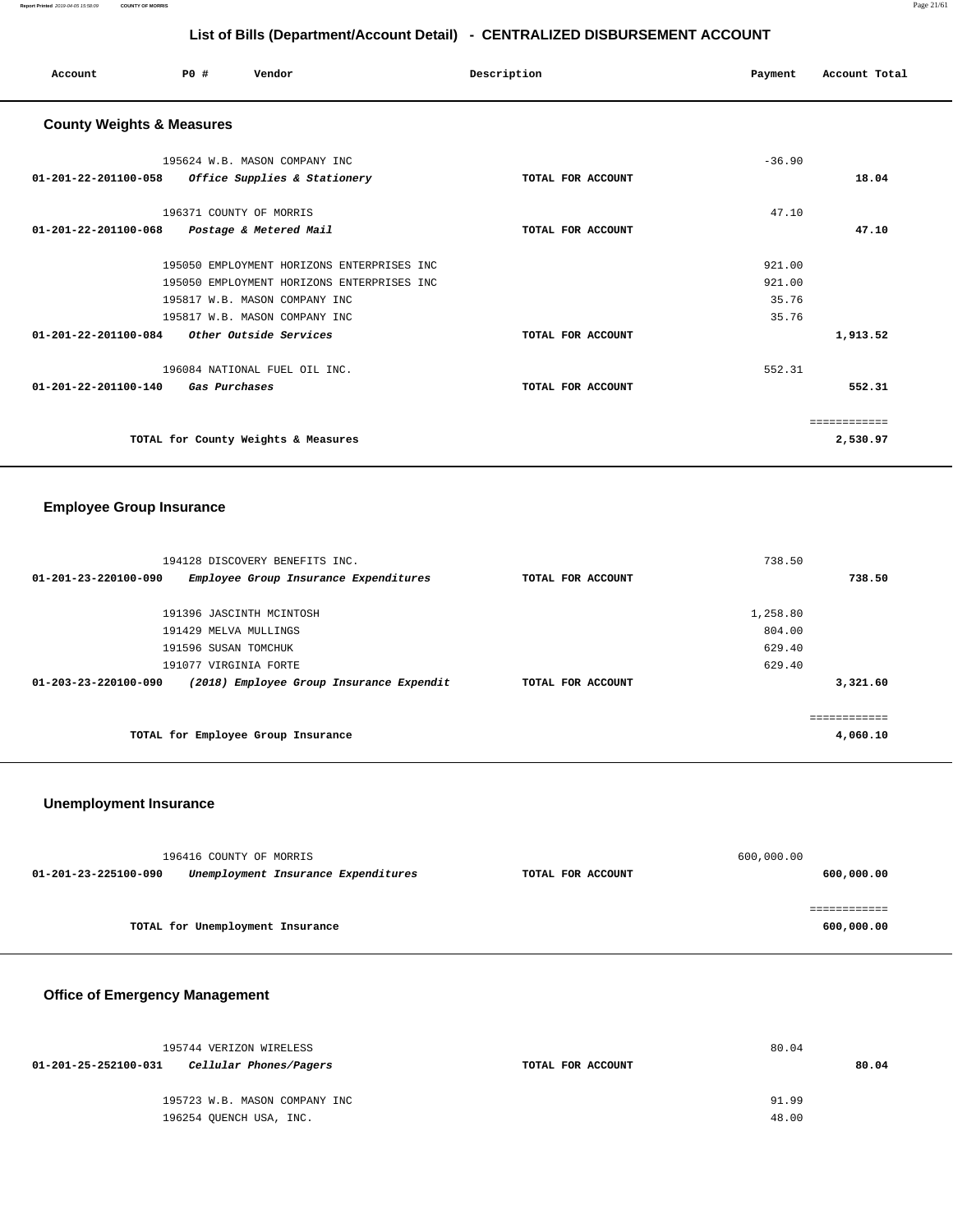| Account                               | P0#                     | Vendor                                   | Description       | Payment   | Account Total |
|---------------------------------------|-------------------------|------------------------------------------|-------------------|-----------|---------------|
| <b>Office of Emergency Management</b> |                         |                                          |                   |           |               |
| 01-201-25-252100-058                  |                         | Office Supplies & Stationery             | TOTAL FOR ACCOUNT |           | 665.79        |
|                                       | 195881 EZ PASS          |                                          |                   | 100.00    |               |
|                                       |                         | 196068 FORENSIC MAPPING SOLUTION INC.    |                   | 1,680.00  |               |
|                                       | 196106 DIRECT TV INC    |                                          |                   | 73.99     |               |
| $01 - 201 - 25 - 252100 - 059$        |                         | Other General Expenses                   | TOTAL FOR ACCOUNT |           | 1,853.99      |
|                                       | 196371 COUNTY OF MORRIS |                                          |                   | 40.70     |               |
|                                       | 196371 COUNTY OF MORRIS |                                          |                   | 1.50      |               |
| $01 - 201 - 25 - 252100 - 068$        |                         | Postage & Metered Mail                   | TOTAL FOR ACCOUNT |           | 42.20         |
|                                       |                         | 195720 FIRST PRIORITY EMERGENCY          |                   | 1,670.00  |               |
|                                       |                         | 194008 V.E. RALPH & SON INC.             |                   | 377.95    |               |
| 01-201-25-252100-090                  |                         | Program Expenditures                     | TOTAL FOR ACCOUNT |           | 2,047.95      |
|                                       |                         | 190643 TURN OUT UNIFORMS, INC.           |                   | 651.68    |               |
|                                       |                         | 190643 TURN OUT UNIFORMS, INC.           |                   | 249.99    |               |
|                                       |                         | 196206 STRYKER SALES CORPORATION         |                   | 20,543.40 |               |
| $01 - 203 - 25 - 252100 - 059$        |                         | (2018) Other General Expenses            | TOTAL FOR ACCOUNT |           | 21,445.07     |
|                                       |                         | 195955 TURN OUT UNIFORMS, INC.           |                   | 2,869.92  |               |
|                                       |                         | 195884 TURN OUT UNIFORMS, INC.           |                   | 249.99    |               |
|                                       |                         | 195884 TURN OUT UNIFORMS, INC.           |                   | 62.99     |               |
| 01-203-25-252100-090                  |                         | (2018) Program Expenditures              | TOTAL FOR ACCOUNT |           | 3,182.90      |
|                                       |                         |                                          |                   |           | ============  |
|                                       |                         | TOTAL for Office of Emergency Management |                   |           | 29,317.94     |

#### **Communications Center**

| 193350 APCO INTERNATIONAL, INC.                            |                   | 499.00     |            |
|------------------------------------------------------------|-------------------|------------|------------|
| 195615 LIFESAVERS INC                                      |                   | 49.00      |            |
| 196185 APCO INTERNATIONAL, INC.                            |                   | 995.00     |            |
| 196185 APCO INTERNATIONAL, INC.                            |                   | 995.00     |            |
| Education Schools & Training<br>01-201-25-252105-039       | TOTAL FOR ACCOUNT |            | 2,538.00   |
| 195616 OUENCH USA, INC.                                    |                   | 48.00      |            |
| 195616 QUENCH USA, INC.                                    |                   | 108.00     |            |
| 195850 W.B. MASON COMPANY INC                              |                   | 323.45     |            |
| Office Supplies & Stationery<br>01-201-25-252105-058       | TOTAL FOR ACCOUNT |            | 479.45     |
| 195614 FEDEX                                               |                   | 124.22     |            |
| 196371 COUNTY OF MORRIS                                    |                   | 0.50       |            |
| 01-201-25-252105-068<br>Postage & Metered Mail             | TOTAL FOR ACCOUNT |            | 124.72     |
| 195611 GUARDIAN TRACKING LLC                               |                   | 3,564.00   |            |
| 01-201-25-252105-078<br><i>Software Maintenance</i>        | TOTAL FOR ACCOUNT |            | 3,564.00   |
| 195617 MOTOROLA SOLUTIONS INC                              |                   | 126,645.75 |            |
| 196216 AMERICAN TOWER CORPORATION                          |                   | 2,027.09   |            |
| $01 - 201 - 25 - 252105 - 131$<br>County Wide Radio System | TOTAL FOR ACCOUNT |            | 128,672.84 |
| 195609 BOROUGH OF BUTLER                                   |                   | 471.47     |            |
|                                                            |                   |            |            |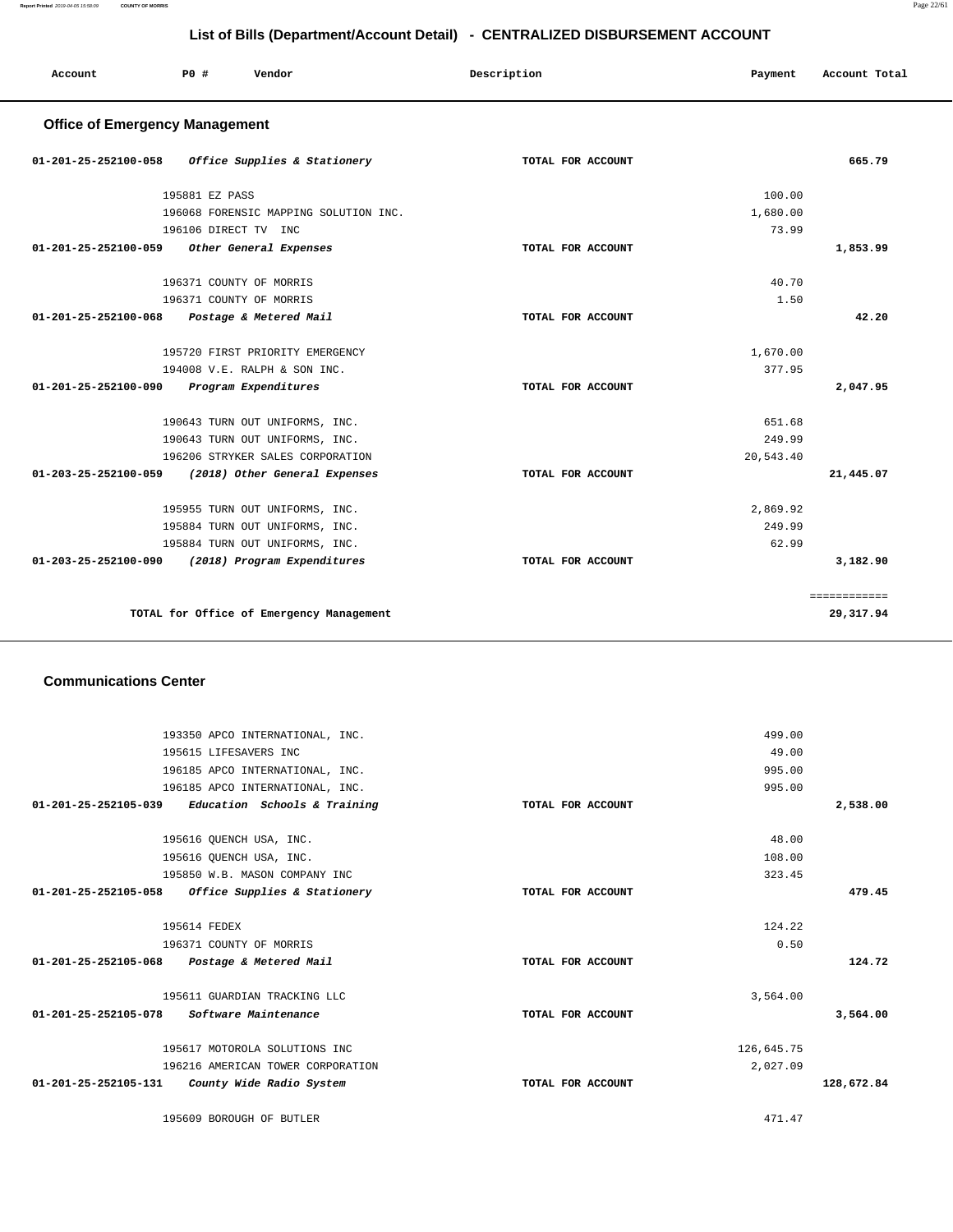**Report Printed** 2019-04-05 15:58:09 **COUNTY OF MORRIS** Page 23/61

## **List of Bills (Department/Account Detail) - CENTRALIZED DISBURSEMENT ACCOUNT**

| Account                      | P0 #                            | Vendor                                   | Description       | Payment  | Account Total |
|------------------------------|---------------------------------|------------------------------------------|-------------------|----------|---------------|
| <b>Communications Center</b> |                                 |                                          |                   |          |               |
|                              |                                 | 195608 JERSEY CENTRAL POWER & LIGHT      |                   | 365.55   |               |
|                              |                                 | 195853 JERSEY CENTRAL POWER & LIGHT      |                   | 469.06   |               |
|                              |                                 | 195853 JERSEY CENTRAL POWER & LIGHT      |                   | 390.77   |               |
|                              |                                 | 195853 JERSEY CENTRAL POWER & LIGHT      |                   | 447.96   |               |
|                              |                                 | 195853 JERSEY CENTRAL POWER & LIGHT      |                   | 332.97   |               |
|                              |                                 | 196182 JERSEY CENTRAL POWER & LIGHT      |                   | 980.98   |               |
| 01-201-25-252105-137         | Electricity                     |                                          | TOTAL FOR ACCOUNT |          | 3,938.28      |
|                              | 192327 RICOH USA, INC.          |                                          |                   | 161.12   |               |
| 01-201-25-252105-164         |                                 | Office Machines - Rental                 | TOTAL FOR ACCOUNT |          | 161.12        |
|                              |                                 | 195868 INSTITUTE FOR FORENSIC PSYCHOLOGY |                   | 1,080.00 |               |
| 01-201-25-252105-189         | Medical                         |                                          | TOTAL FOR ACCOUNT |          | 1,080.00      |
|                              |                                 | 195618 LASHEN ELECTRONICS INC            |                   | 98.00    |               |
|                              |                                 | 195618 LASHEN ELECTRONICS INC            |                   | 39.50    |               |
|                              |                                 | 196183 CY DRAKE LOCKSMITHS, INC.         |                   | 27.99    |               |
|                              |                                 | 196184 MORRISTOWN LUMBER &               |                   | 22.95    |               |
|                              |                                 | 196184 MORRISTOWN LUMBER &               |                   | 77.95    |               |
| 01-201-25-252105-258         | Equipment                       |                                          | TOTAL FOR ACCOUNT |          | 266.39        |
|                              |                                 |                                          |                   |          | ============  |
|                              | TOTAL for Communications Center |                                          |                   |          | 140,824.80    |

## **County Medical Examiner Office**

| 196017 MORRISTOWN PATHOLOGY ASSOCIATES                    |                   | 500.00   |          |
|-----------------------------------------------------------|-------------------|----------|----------|
| Consultation Fee<br>$01 - 201 - 25 - 254100 - 035$        | TOTAL FOR ACCOUNT |          | 500.00   |
|                                                           |                   |          |          |
| 195950 BENJAMIN, JACOUELINE A                             |                   | 900.00   |          |
| 195950 BENJAMIN, JACQUELINE A                             |                   | 900.00   |          |
| 01-201-25-254100-036<br>Contracted Services               | TOTAL FOR ACCOUNT |          | 1,800.00 |
|                                                           |                   |          |          |
| 196397 MORRISTOWN MEDICAL CENTER                          |                   | 1,890.00 |          |
| 01-201-25-254100-055<br>Morgue Fees                       | TOTAL FOR ACCOUNT |          | 1,890.00 |
|                                                           |                   |          |          |
| 195566 W.B. MASON COMPANY INC                             |                   | 339.57   |          |
| Office Supplies & Stationery<br>01-201-25-254100-058      | TOTAL FOR ACCOUNT |          | 339.57   |
| 196371 COUNTY OF MORRIS                                   |                   | 27.10    |          |
| 01-201-25-254100-068<br>Postage & Metered Mail            | TOTAL FOR ACCOUNT |          | 27.10    |
|                                                           |                   |          |          |
| 192940 FISHER HEALTHCARE                                  |                   | 236.40   |          |
| 01-201-25-254100-203<br>X-Ray & Medical Supplies          | TOTAL FOR ACCOUNT |          | 236.40   |
|                                                           |                   |          |          |
| 195146 UNIVERSITY PHYSICIAN ASSOCIATES                    |                   | 1,200.00 |          |
| 195146 UNIVERSITY PHYSICIAN ASSOCIATES                    |                   | 1,000.00 |          |
| 196017 MORRISTOWN PATHOLOGY ASSOCIATES                    |                   | 500.00   |          |
| 196017 MORRISTOWN PATHOLOGY ASSOCIATES                    |                   | 500.00   |          |
| 196017 MORRISTOWN PATHOLOGY ASSOCIATES                    |                   | 500.00   |          |
| 196017 MORRISTOWN PATHOLOGY ASSOCIATES                    |                   | 500.00   |          |
| $01 - 203 - 25 - 254100 - 035$<br>(2018) Consultation Fee | TOTAL FOR ACCOUNT |          | 4,200.00 |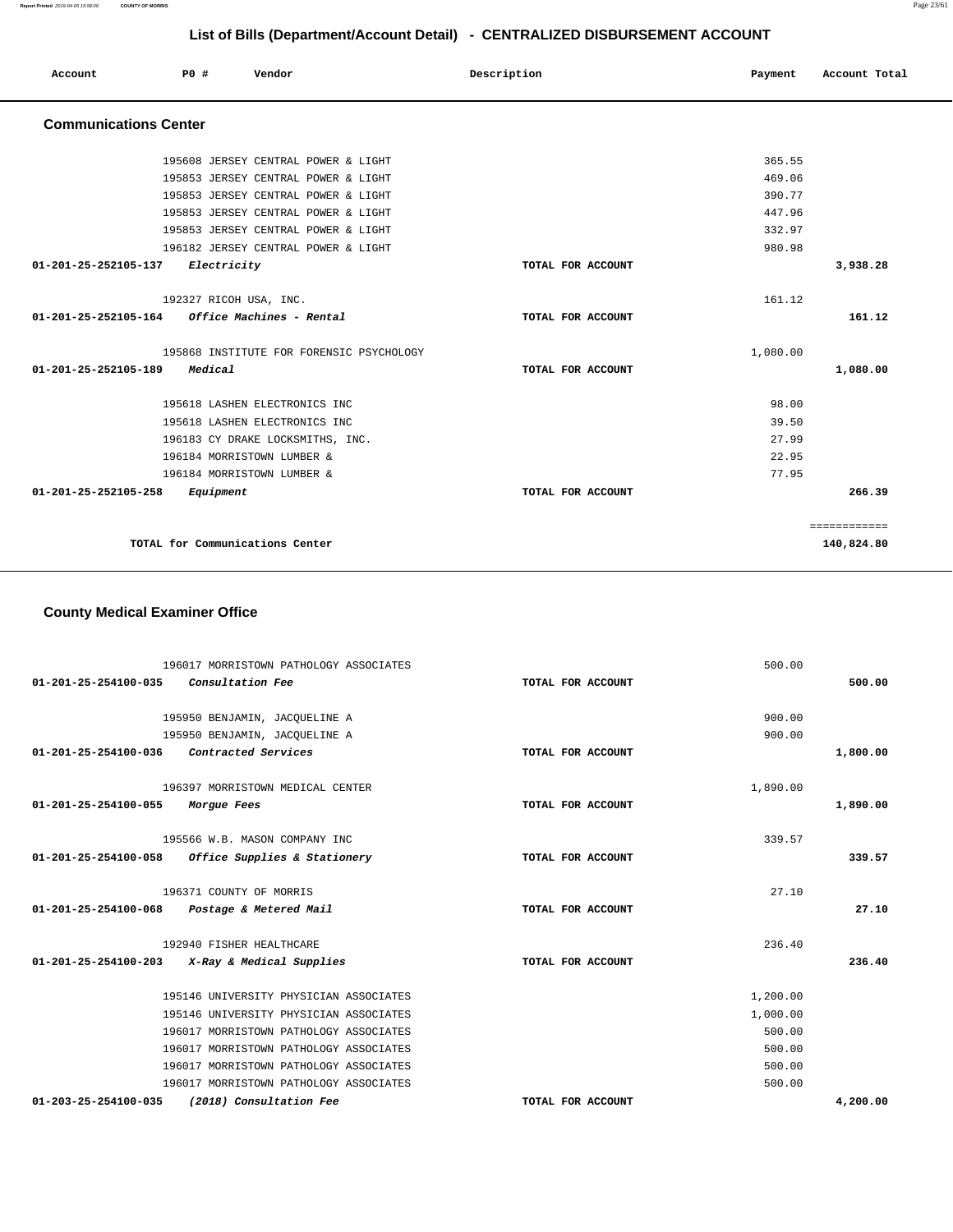**County Sheriff's Department** 194278 IDEMIA IDENTITY & SECURITY USA LLC 8,796.00 194278 IDEMIA IDENTITY & SECURITY USA LLC 182.00  **01-201-25-270100-044 Equipment Service Agreements TOTAL FOR ACCOUNT 8,978.00** 193595 LASER TECHNOLOGY, INC. 179.00 190533 FASTENAL COMPANY 49.29 190533 FASTENAL COMPANY -3.41 194573 U-LINE SHIPPING SUPPLY 1,752.15 194573 U-LINE SHIPPING SUPPLY 126.86  **01-201-25-270100-047 Identification Equip&Supplies TOTAL FOR ACCOUNT 2,103.89** 196023 RIOS' ENGRAVING 89.00 196076 RIOS' ENGRAVING 89.00 196109 JAMES RAE 63.94 196108 MARK SPITZER 75.00  **01-201-25-270100-059 Other General Expenses TOTAL FOR ACCOUNT 316.94** 196371 COUNTY OF MORRIS 459.55  **01-201-25-270100-068 Postage & Metered Mail TOTAL FOR ACCOUNT 459.55** 196063 THOMSON REUTER-WEST 1,102.81  **01-201-25-270100-078 Software Maintenance TOTAL FOR ACCOUNT 1,102.81** 195210 NJ E-ZPASS 200.00 196105 TRAVIS SOMERVILLE 418.33 196285 ROBERT MONACO 91.03  **01-201-25-270100-082 Travel Expense TOTAL FOR ACCOUNT 709.36** 195326 INVESTIGATIVE FORENSICS CONSULTING 589.00 195326 INVESTIGATIVE FORENSICS CONSULTING 855.00 196049 INVESTIGATIVE FORENSICS CONSULTING 494.00 196049 INVESTIGATIVE FORENSICS CONSULTING 551.00 196066 U.S. SECURITY ASSOCIATES, INC. 1,442.70 196066 U.S. SECURITY ASSOCIATES, INC. 1,361.92 196066 U.S. SECURITY ASSOCIATES, INC. 1,144.43 196066 U.S. SECURITY ASSOCIATES, INC. 1,152.62  **01-201-25-270100-084 Other Outside Services TOTAL FOR ACCOUNT 7,590.67** 195236 W.B. MASON COMPANY INC 48.26 195236 W.B. MASON COMPANY INC 14.37 196045 W.B. MASON COMPANY INC 673.98 196302 OFFICE CONCEPTS GROUP, INC. 30.58  **01-201-25-270100-095 Other Administrative Supplies TOTAL FOR ACCOUNT 767.19** 196496 BRIAN AHERN 11.20  **01-201-25-270100-140 Gas Purchases TOTAL FOR ACCOUNT 11.20**

# **County Medical Examiner Office** 195967 LEANNE CRONIN 2,850.00  **01-203-25-254100-036 (2018) Contracted Services TOTAL FOR ACCOUNT 2,950.00** ============ **TOTAL for County Medical Examiner Office 11,943.07**

 **List of Bills (Department/Account Detail) - CENTRALIZED DISBURSEMENT ACCOUNT**

 **Account P0 # Vendor Description Payment Account Total**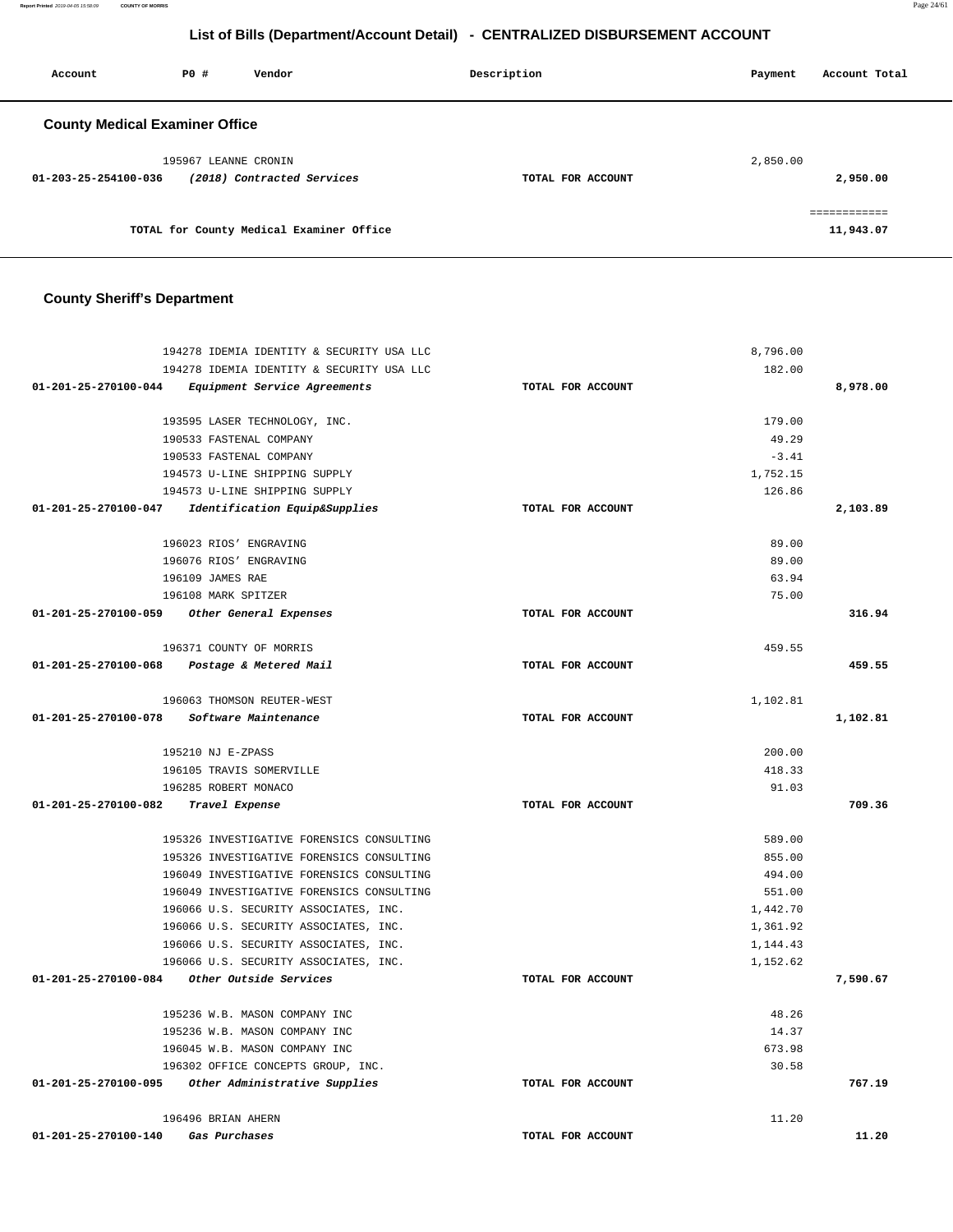| Account                            | P0 #<br>Vendor                                            | Description       | Payment   | Account Total             |
|------------------------------------|-----------------------------------------------------------|-------------------|-----------|---------------------------|
| <b>County Sheriff's Department</b> |                                                           |                   |           |                           |
| 01-201-25-270100-161               | Communications Equipment                                  | TOTAL FOR ACCOUNT |           | 1,298.09                  |
|                                    | 195311 RICOH USA, INC.                                    |                   | 187.36    |                           |
|                                    | 195320 RICOH USA, INC.                                    |                   | 5,654.35  |                           |
|                                    | 190078 RICOH USA, INC.                                    |                   | 281.78    |                           |
|                                    | 190079 RICOH USA, INC.                                    |                   | 281.78    |                           |
| 01-201-25-270100-164               | Office Machines - Rental                                  | TOTAL FOR ACCOUNT |           | 6,405.27                  |
|                                    | 194568 V.E. RALPH & SON INC.                              |                   | 206.44    |                           |
|                                    | 196064 MIRION TECHNOLOGIES (GDS) INC                      |                   | 829.12    |                           |
| 01-201-25-270100-203               | X-Ray & Medical Supplies                                  | TOTAL FOR ACCOUNT |           | 1,035.56                  |
|                                    | 190534 FASTENAL COMPANY                                   |                   | 100.00    |                           |
| 01-201-25-270100-258               | Equipment                                                 | TOTAL FOR ACCOUNT |           | 100.00                    |
|                                    | 195038 DIVITA BALANCE SERVICE CO LLC                      |                   | 125.00    |                           |
|                                    | 195038 DIVITA BALANCE SERVICE CO LLC                      |                   | 25.00     |                           |
| 01-201-25-270100-262               | Machinery Repairs & Parts                                 | TOTAL FOR ACCOUNT |           | 150.00                    |
|                                    | 195127 THOMSON REUTER-WEST                                |                   | 178.00    |                           |
| 01-203-25-270100-028               | (2018) Books & Periodicals                                | TOTAL FOR ACCOUNT |           | 178.00                    |
|                                    | 196286 ASHLEY CRAIG                                       |                   | 3,277.02  |                           |
|                                    | 01-203-25-270100-039 (2018) Education Schools & Training  | TOTAL FOR ACCOUNT |           | 3,277.02                  |
|                                    | 190533 FASTENAL COMPANY                                   |                   | 2,203.85  |                           |
|                                    | 01-203-25-270100-047 (2018) Identification Equip&Supplies | TOTAL FOR ACCOUNT |           | 2,203.85                  |
|                                    | 190063 DITSCHMAN/FLEMINGTON FORD                          |                   | 29,331.00 |                           |
|                                    | 190065 SUBURBAN CAPS SOUTH, INC.                          |                   | 1,600.00  |                           |
|                                    | 01-203-25-270100-167 (2018) Transportation Vehicles       | TOTAL FOR ACCOUNT |           | 30,931.00                 |
|                                    | 190546 UNIVERSAL UNIFORM SALES CO INC                     |                   | 14,168.00 |                           |
| 01-203-25-270100-202               | (2018) Uniform And Accessories                            | TOTAL FOR ACCOUNT |           | 14,168.00                 |
|                                    | 190416 BOA SECURITY TECHNOLOGIES, INC.                    |                   | 411.00    |                           |
|                                    | 190416 BOA SECURITY TECHNOLOGIES, INC.                    |                   | 105.00    |                           |
|                                    | 190416 BOA SECURITY TECHNOLOGIES, INC.                    |                   | 189.00    |                           |
|                                    | 190416 BOA SECURITY TECHNOLOGIES, INC.                    |                   | 75.60     |                           |
|                                    | 190416 BOA SECURITY TECHNOLOGIES, INC.                    |                   | 21.00     |                           |
|                                    | 186558 RINGSUITS.COM                                      |                   | 441.00    |                           |
|                                    | 186558 RINGSUITS.COM                                      |                   | 20.00     |                           |
|                                    | 190534 FASTENAL COMPANY                                   |                   | 2,525.00  |                           |
|                                    | 190347 HARTZELL MACHINES WORKS INC.                       |                   | 790.00    |                           |
| 01-203-25-270100-258               | 190347 HARTZELL MACHINES WORKS INC.<br>(2018) Equipment   | TOTAL FOR ACCOUNT | 79.00     | 4,656.60                  |
|                                    |                                                           |                   |           |                           |
|                                    | TOTAL for County Sheriff's Department                     |                   |           | ============<br>86,443.00 |

 **County Prosecutor's Office**

195141 JUNE WITTY 92.00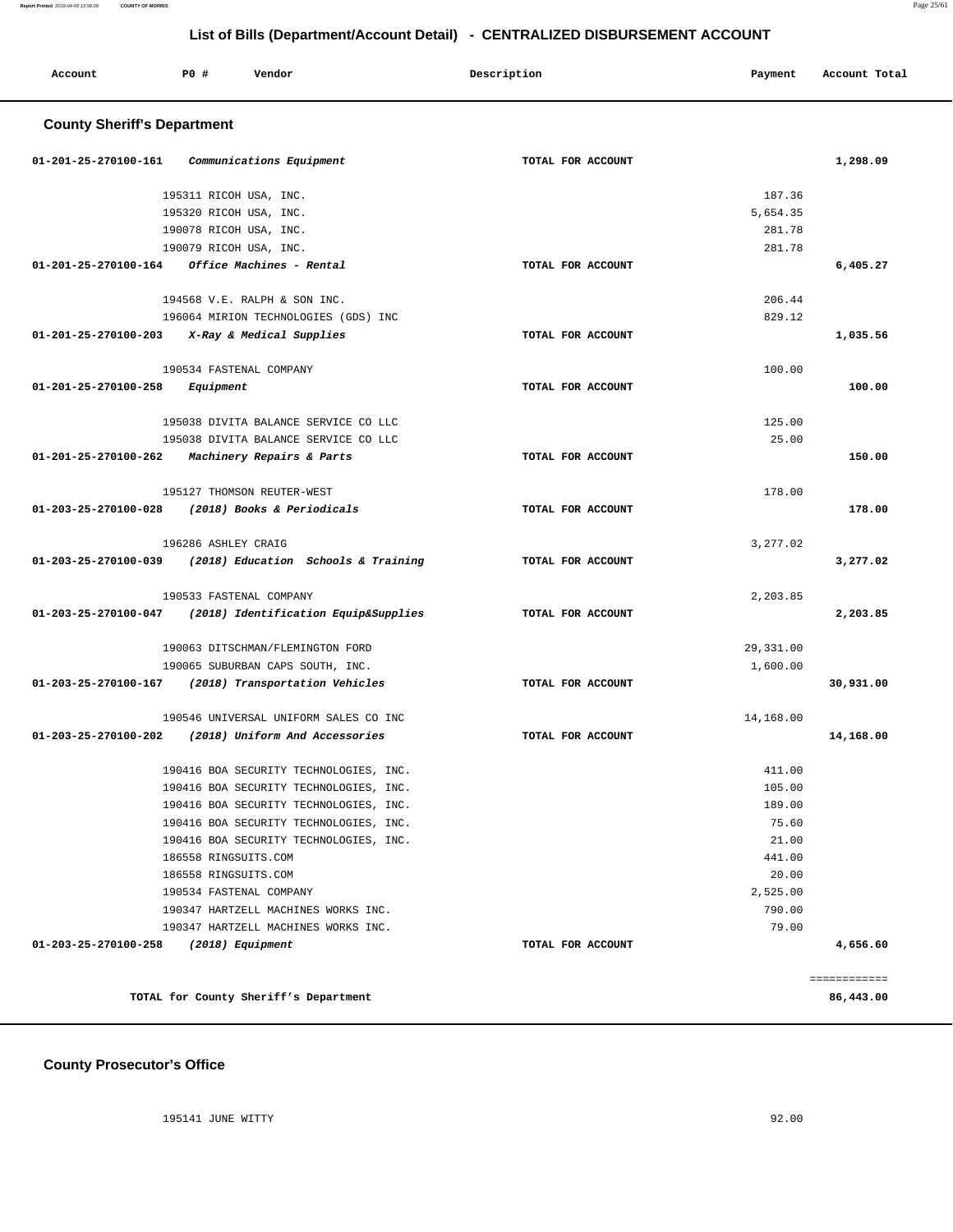**Account P0 # Vendor Description Payment Account Total County Prosecutor's Office** 195136 JACKIE LYNN MILLER 43.20 195136 JACKIE LYNN MILLER 25.00 195136 JACKIE LYNN MILLER 75.00  **01-201-25-275100-016 Outside Salaries & Wages TOTAL FOR ACCOUNT 262.20** 195116 FBI/LEEDA 50.00 195501 NJ ASSOC OF VICTIM WITNESS 175.00 195502 MORRIS COUNTY BAR ASSOCIATION 100.00  **01-201-25-275100-023 Associations and Memberships TOTAL FOR ACCOUNT 325.00** 195804 VERIZON WIRELESS 60.15 195807 VERIZON WIRELESS 80.04 196040 VERIZON WIRELESS 826.23  **01-201-25-275100-031 Cellular Phones/Pagers TOTAL FOR ACCOUNT 966.42** 194849 RICHARD STOCKTON COLLEGE 179.00 196482 SETON HALL UNIVERSITY 70.00  **01-201-25-275100-039 Education Schools & Training TOTAL FOR ACCOUNT 249.00** 194832 IDEMIA IDENTITY & SECURITY USA LLC 164.58  **01-201-25-275100-044 Equipment Service Agreements TOTAL FOR ACCOUNT 164.58** 195492 THOMSON REUTER-WEST 4,775.00  **01-201-25-275100-050 Law Books TOTAL FOR ACCOUNT 4,775.00** 195500 W.B. MASON COMPANY INC 965.20 195486 W.B. MASON COMPANY INC 461.79  **01-201-25-275100-058 Office Supplies & Stationery TOTAL FOR ACCOUNT 1,426.99** 195803 FEDEX 117.96 196371 COUNTY OF MORRIS 1,420.10 196035 FEDEX 39.59  **01-201-25-275100-068 Postage & Metered Mail TOTAL FOR ACCOUNT 1,577.65** 195494 COMMUNICATIONS SERVICE 133.27 195494 COMMUNICATIONS SERVICE 200.00  **01-201-25-275100-072 Radio Repairs TOTAL FOR ACCOUNT 333.27** 195490 ACCURATE TRANSCRIPTIONS, LLC 167.44 195802 KING TRANSCRIPTION 849.42  **01-201-25-275100-081 Transcripts TOTAL FOR ACCOUNT 1,016.86** 196491 FREDRIC M. KNAPP 16.00 195798 ESSEX TRAVEL SERVICE 351.60  **01-201-25-275100-082 Travel Expense TOTAL FOR ACCOUNT 367.60** 195800 EAGLE POINT GUN SHOP 6, 1998 (1999) 195800 EAGLE POINT GUN SHOP 195800 EAGLE POINT GUN SHOP 5,096.75 195800 EAGLE POINT GUN SHOP 1,509.20 195800 EAGLE POINT GUN SHOP 1,646.04 195800 EAGLE POINT GUN SHOP 270.40 195800 EAGLE POINT GUN SHOP 25.60  **01-201-25-275100-116 Firearms TOTAL FOR ACCOUNT 15,282.74** 196032 FREDRIC M. KNAPP 300.00 196047 EQUIFAX INFORMATIO SVCS LLC 27.82

#### **List of Bills (Department/Account Detail) - CENTRALIZED DISBURSEMENT ACCOUNT**

**Report Printed** 2019-04-05 15:58:09 **COUNTY OF MORRIS** Page 26/61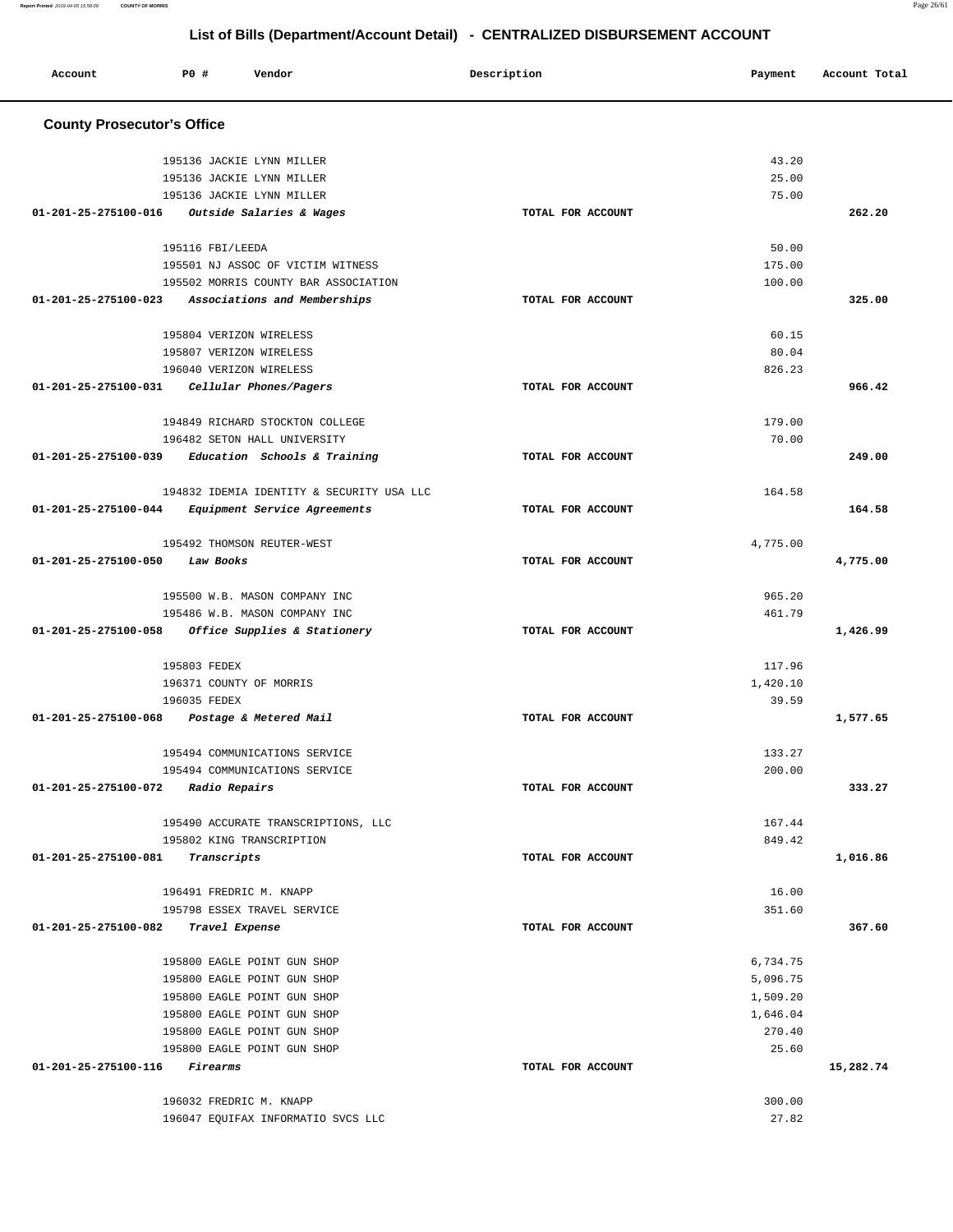**Report Printed** 2019-04-05 15:58:09 **COUNTY OF MORRIS** Page 27/61

## **List of Bills (Department/Account Detail) - CENTRALIZED DISBURSEMENT ACCOUNT**

| Account                           | P0 #           | Vendor                               | Description       | Payment  | Account Total |
|-----------------------------------|----------------|--------------------------------------|-------------------|----------|---------------|
| <b>County Prosecutor's Office</b> |                |                                      |                   |          |               |
|                                   |                | 195504 GLENDALE FLORIST              |                   | 199.95   |               |
|                                   |                | 194848 THOMSON REUTER-WEST           |                   | 1,393.92 |               |
|                                   |                | 195506 THOMSON REUTER-WEST           |                   | 1,393.92 |               |
|                                   | 196039 VERIZON |                                      |                   | 35.95    |               |
|                                   | 196039 VERIZON |                                      |                   | 296.77   |               |
| 01-201-25-275100-118              |                | Investigation Expense                | TOTAL FOR ACCOUNT |          | 3,668.79      |
|                                   |                | 196065 PAUL J. BRANDLEY              |                   | 190.23   |               |
|                                   |                | 195798 ESSEX TRAVEL SERVICE          |                   | 1,154.50 |               |
| $01 - 201 - 25 - 275100 - 126$    |                | Court Expenses-Extradition           | TOTAL FOR ACCOUNT |          | 1,344.73      |
|                                   |                | 196046 W.B. MASON COMPANY INC        |                   | 0.95     |               |
|                                   |                | 196046 W.B. MASON COMPANY INC        |                   | 71.52    |               |
| 01-201-25-275100-147              | Water          |                                      | TOTAL FOR ACCOUNT |          | 72.47         |
|                                   |                | 189399 EQUIFAX INFORMATIO SVCS LLC   |                   | 6.82     |               |
|                                   |                | 196047 EQUIFAX INFORMATIO SVCS LLC   |                   | 6.82     |               |
|                                   |                | 196047 EQUIFAX INFORMATIO SVCS LLC   |                   | 7.09     |               |
| 01-203-25-275100-118              |                | (2018) Investigation Expense         | TOTAL FOR ACCOUNT |          | 20.73         |
|                                   |                |                                      |                   |          | ============  |
|                                   |                | TOTAL for County Prosecutor's Office |                   |          | 31,854.03     |

 **County Jail** 

| 193257 GANN LAW BOOKS                                |                   | 156.00     |           |
|------------------------------------------------------|-------------------|------------|-----------|
| 193257 GANN LAW BOOKS                                |                   | 9.50       |           |
| 01-201-25-280100-028 Books & Periodicals             | TOTAL FOR ACCOUNT |            | 165.50    |
| 195874 STEPHEN BORIS                                 |                   | 163.65     |           |
| $01-201-25-280100-039$ Education Schools & Training  | TOTAL FOR ACCOUNT |            | 163.65    |
| 194530 W.B. MASON COMPANY INC                        |                   | 238.33     |           |
| Office Supplies & Stationery<br>01-201-25-280100-058 | TOTAL FOR ACCOUNT |            | 238.33    |
| 193723 LEXIS NEXIS                                   |                   | 55.00      |           |
| 194539 LANGUAGE LINE SERVICES                        |                   | 380.80     |           |
| 01-201-25-280100-059<br>Other General Expenses       | TOTAL FOR ACCOUNT |            | 435.80    |
| 196371 COUNTY OF MORRIS                              |                   | 4.50       |           |
| 01-201-25-280100-068<br>Postage & Metered Mail       | TOTAL FOR ACCOUNT |            | 4.50      |
| 195034 NORTHEAST COMMUNICATIONS, INC.                |                   | 90.00      |           |
| 01-201-25-280100-072<br><i>Radio Repairs</i>         | TOTAL FOR ACCOUNT |            | 90.00     |
| 194535 MALACHY MECHANICAL                            |                   | 144.00     |           |
| 194535 MALACHY MECHANICAL                            |                   | 324.82     |           |
| 194535 MALACHY MECHANICAL                            |                   | 18.64      |           |
| 194534 MALACHY MECHANICAL                            |                   | 13, 198.63 |           |
| 195032 BINSKY SERVICE LLC                            |                   | 2,652.93   |           |
| 195026 CLIFTON ELEVATOR SERVICE CO INC               |                   | 1,680.00   |           |
| 194215 JOSEPH P. FISCHER                             |                   | 495.00     |           |
| Other Outside Services<br>01-201-25-280100-084       | TOTAL FOR ACCOUNT |            | 18,514.02 |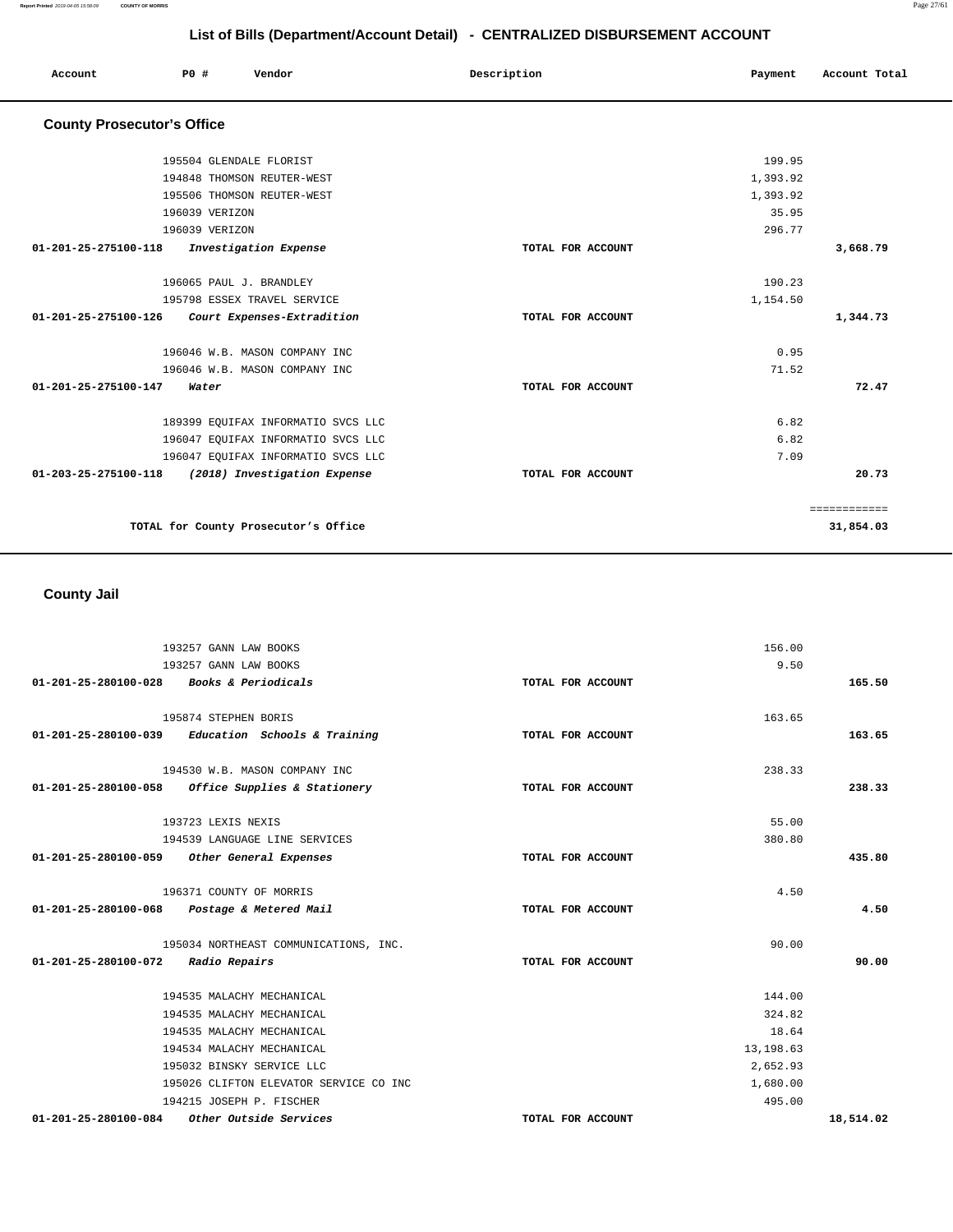#### **Report Printed** 2019-04-05 15:58:09 **COUNTY OF MORRIS** Page 28/61

### **List of Bills (Department/Account Detail) - CENTRALIZED DISBURSEMENT ACCOUNT**

| Account<br>. | P0 # | Vendor | Description | Payment | Account Total |
|--------------|------|--------|-------------|---------|---------------|
|              |      |        |             |         |               |

## **County Jail**

|                                            | 01-201-25-280100-162 Furniture & Fixtures          | TOTAL FOR ACCOUNT |          | 1,558.44     |
|--------------------------------------------|----------------------------------------------------|-------------------|----------|--------------|
|                                            | 193719 SUMMIT MEDICAL GROUP, PA                    |                   | 258.00   |              |
|                                            | 194358 UNIVERSITY HOSPITAL                         |                   | 6,652.75 |              |
| 01-201-25-280100-189 Medical               |                                                    | TOTAL FOR ACCOUNT |          | 6,910.75     |
|                                            | 195031 MOE DISTRIBUTORS INC.                       |                   | 151.50   |              |
|                                            | 195031 MOE DISTRIBUTORS INC.                       |                   | 22.48    |              |
|                                            | 195031 MOE DISTRIBUTORS INC.                       |                   | 27.75    |              |
|                                            | 195031 MOE DISTRIBUTORS INC.                       |                   | 28.00    |              |
|                                            | 194376 GRAINGER                                    |                   | 271.06   |              |
|                                            | 194528 GRAINGER                                    |                   | 544.81   |              |
|                                            | 195033 FRANKLIN-GRIFFITH LLC                       |                   | 1,280.85 |              |
|                                            | 01-201-25-280100-249 Bldg Maintenance Supplies     | TOTAL FOR ACCOUNT |          | 2,326.45     |
|                                            | 195030 CHARM-TEX, INC.                             |                   | 762.60   |              |
|                                            | 195021 CENTRAL POLY CORP                           |                   | 67.80    |              |
|                                            | 195021 CENTRAL POLY CORP                           |                   | 619.20   |              |
| $01-201-25-280100-252$ Janitorial Supplies |                                                    | TOTAL FOR ACCOUNT |          | 1,449.60     |
|                                            | 195027 R & J CONTROL, INC.                         |                   | 155.00   |              |
|                                            | 01-201-25-280100-262 Machinery Repairs & Parts     | TOTAL FOR ACCOUNT |          | 155.00       |
|                                            | 194535 MALACHY MECHANICAL                          |                   | 216.00   |              |
|                                            | 194535 MALACHY MECHANICAL                          |                   | 591.50   |              |
|                                            | 194535 MALACHY MECHANICAL                          |                   | 15.00    |              |
|                                            | 01-203-25-280100-084 (2018) Other Outside Services | TOTAL FOR ACCOUNT |          | 822.50       |
|                                            | 194745 ANESTHESIA ASSOCIATES OF                    |                   | 1,840.00 |              |
|                                            | 188201 MORRIS IMAGING ASSOC II PA                  |                   | 439.00   |              |
|                                            | 193555 SUMMIT MEDICAL GROUP, PA                    |                   | 442.00   |              |
|                                            | 193555 SUMMIT MEDICAL GROUP, PA                    |                   | 45.00    |              |
|                                            | 194749 SAINT BARNABAS MEDICAL CENTER               |                   | 1,765.00 |              |
|                                            | 194747 ATLANTIC MEDICAL GROUP                      |                   | 397.80   |              |
|                                            | 194747 ATLANTIC MEDICAL GROUP                      |                   | 265.00   |              |
|                                            | 194747 ATLANTIC MEDICAL GROUP                      |                   | 156.00   |              |
|                                            | 194747 ATLANTIC MEDICAL GROUP                      |                   | 156.00   |              |
|                                            | 194747 ATLANTIC MEDICAL GROUP                      |                   | 156.00   |              |
|                                            | 194747 ATLANTIC MEDICAL GROUP                      |                   | 388.05   |              |
|                                            | 194748 AFFILIATED EYE SURGEONS OF                  |                   | 220.00   |              |
|                                            | 194748 AFFILIATED EYE SURGEONS OF                  |                   | 340.00   |              |
|                                            | 180650 MORRIS IMAGING ASSOC II PA                  |                   | 434.00   |              |
| 01-203-25-280100-189                       | (2018) Medical                                     | TOTAL FOR ACCOUNT |          | 7,043.85     |
|                                            | 193787 GRAINGER                                    |                   | 634.92   |              |
| 01-203-25-280100-249                       | (2018) Bldg Maintenance Supplies                   | TOTAL FOR ACCOUNT |          | 634.92       |
|                                            |                                                    |                   |          | ============ |
|                                            | TOTAL for County Jail                              |                   |          | 40,513.31    |

#### **County Youth Detention Facilit**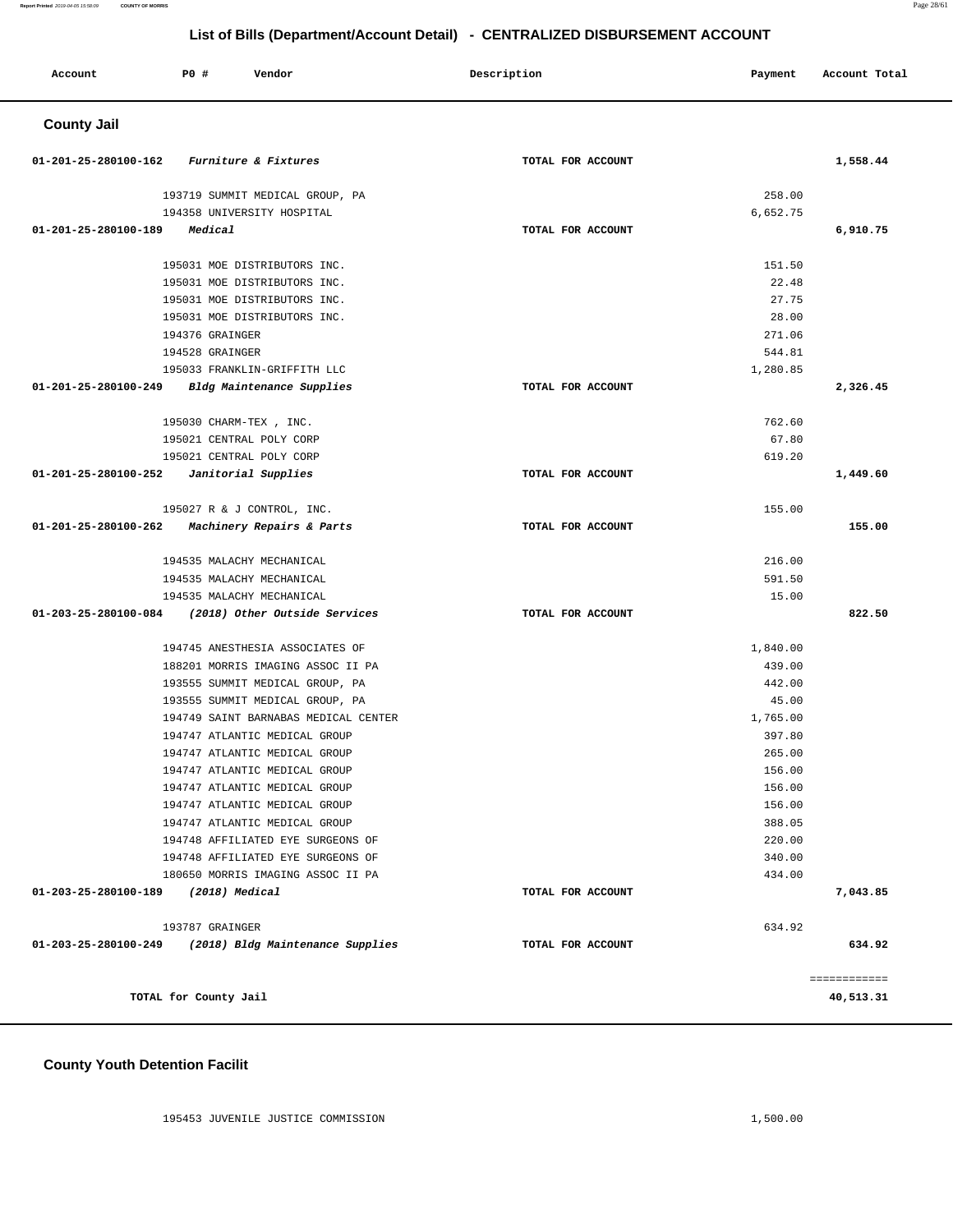| Account                                     | <b>PO #</b>       | Vendor                                              | Description       | Payment  | Account Total |
|---------------------------------------------|-------------------|-----------------------------------------------------|-------------------|----------|---------------|
| <b>County Youth Detention Facilit</b>       |                   |                                                     |                   |          |               |
|                                             |                   | $01-201-25-281100-039$ Education Schools & Training | TOTAL FOR ACCOUNT |          | 1,660.00      |
|                                             |                   | 196004 W.B. MASON COMPANY INC                       |                   | 35.30    |               |
|                                             |                   | 196004 W.B. MASON COMPANY INC                       |                   | 92.88    |               |
|                                             |                   | 196004 W.B. MASON COMPANY INC                       |                   | 356.99   |               |
|                                             |                   | 196004 W.B. MASON COMPANY INC                       |                   | 16.57    |               |
|                                             |                   | 196004 W.B. MASON COMPANY INC                       |                   | 4.95     |               |
| 01-201-25-281100-058                        |                   | Office Supplies & Stationery                        | TOTAL FOR ACCOUNT |          | 506.69        |
|                                             |                   | 196371 COUNTY OF MORRIS                             |                   | 67.40    |               |
| 01-201-25-281100-068 Postage & Metered Mail |                   |                                                     | TOTAL FOR ACCOUNT |          | 67.40         |
|                                             | 196011 TOM POLLIO |                                                     |                   | 56.67    |               |
|                                             | 196011 TOM POLLIO |                                                     |                   | 34.95    |               |
| 01-201-25-281100-162 Furniture & Fixtures   |                   |                                                     | TOTAL FOR ACCOUNT |          | 91.62         |
|                                             |                   | 194423 ATLANTIC CORPORATE HEALTH                    |                   | 5,952.00 |               |
| 01-203-25-281100-189                        |                   | (2018) Medical                                      | TOTAL FOR ACCOUNT |          | 5,952.00      |
|                                             |                   |                                                     |                   |          | ============  |
|                                             |                   | TOTAL for County Youth Detention Facilit            |                   |          | 8,277.71      |

## **Road Repairs**

|                      | 196371 COUNTY OF MORRIS            |                   | 1.00     |          |
|----------------------|------------------------------------|-------------------|----------|----------|
| 01-201-26-290100-068 | Postage & Metered Mail             | TOTAL FOR ACCOUNT |          | 1.00     |
|                      | 196084 NATIONAL FUEL OIL INC.      |                   | 3,417.69 |          |
| 01-201-26-290100-140 | Gas Purchases                      | TOTAL FOR ACCOUNT |          | 3,417.69 |
|                      | 195582 TOWNSOUARE DINER RESTAURANT |                   | 240.00   |          |
|                      | 195582 TOWNSOUARE DINER RESTAURANT |                   | 36.00    |          |
|                      | 195580 KORNER STORE INC            |                   | 260.00   |          |
|                      | 195580 KORNER STORE INC            |                   | 39.00    |          |
|                      | 195354 RED BARN RESTAURANT         |                   | 220.00   |          |
|                      | 195354 RED BARN RESTAURANT         |                   | 33.00    |          |
| 01-201-26-290100-188 | Meals                              | TOTAL FOR ACCOUNT |          | 828.00   |
|                      | 195451 TILCON NEW YORK INC.        |                   | 2,984.37 |          |
|                      | 195440 WELDON QUARRY CO., LLC      |                   | 1,655.71 |          |
| 01-201-26-290100-222 | <i>Bituminous Concrete</i>         | TOTAL FOR ACCOUNT |          | 4,640.08 |
|                      | 195445 ADVANCE METRO LLC           |                   | 2,030.00 |          |
|                      | 195445 ADVANCE METRO LLC           |                   | 4,125.00 |          |
|                      | 195445 ADVANCE METRO LLC           |                   | 4,000.00 |          |
|                      | 195445 ADVANCE METRO LLC           |                   | 4,000.00 |          |
|                      | 195445 ADVANCE METRO LLC           |                   | 7,250.00 |          |
|                      | 195445 ADVANCE METRO LLC           |                   | 2,013.00 |          |
|                      | 195660 ADVANCE METRO LLC           |                   | 5,375.00 |          |
|                      | 195660 ADVANCE METRO LLC           |                   | 5,000.00 |          |
|                      | 195660 ADVANCE METRO LLC           |                   | 4,500.00 |          |
|                      | 195660 ADVANCE METRO LLC           |                   | 9,135.00 |          |
|                      | 195660 ADVANCE METRO LLC           |                   | 3,050.00 |          |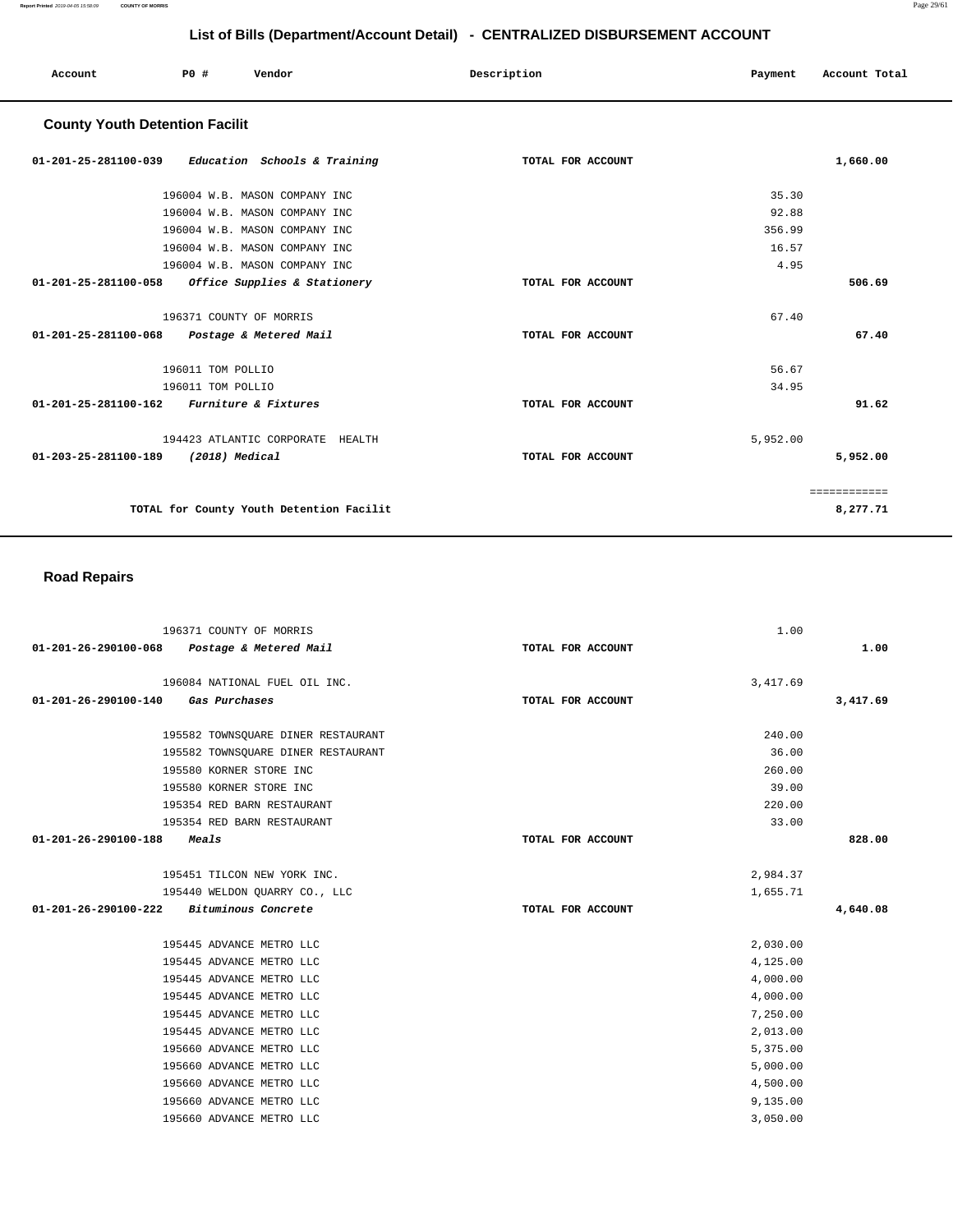| Account              | PO#                    | Vendor                             | Description       | Payment    | Account Total |
|----------------------|------------------------|------------------------------------|-------------------|------------|---------------|
| <b>Road Repairs</b>  |                        |                                    |                   |            |               |
|                      |                        | 195104 PEQUANNOCK TOWNSHIP         |                   | 1,125.00   |               |
|                      |                        | 195104 PEQUANNOCK TOWNSHIP         |                   | 2,500.00   |               |
|                      |                        | 195104 PEQUANNOCK TOWNSHIP         |                   | 1,187.50   |               |
|                      |                        | 195104 PEQUANNOCK TOWNSHIP         |                   | 2,500.00   |               |
|                      |                        | 195435 SALMON BROS. INC.           |                   | 3,036.00   |               |
|                      |                        | 195435 SALMON BROS. INC.           |                   | 3,173.00   |               |
|                      |                        | 195562 PEQUANNOCK TOWNSHIP         |                   | 500.00     |               |
| 01-201-26-290100-228 |                        | Contracted Snow/Ice Removal        | TOTAL FOR ACCOUNT |            | 64,999.50     |
|                      |                        | 195556 MORTON SALT, INC.           |                   | 105,854.53 |               |
|                      |                        | 195556 MORTON SALT, INC.           |                   | 1,332.47   |               |
|                      |                        | 195556 MORTON SALT, INC.           |                   | 1,401.57   |               |
|                      |                        | 195556 MORTON SALT, INC.           |                   | 9,085.76   |               |
|                      |                        | 195556 MORTON SALT, INC.           |                   | 27,440.83  |               |
|                      |                        | 195556 MORTON SALT, INC.           |                   | 21,250.26  |               |
|                      |                        | 195556 MORTON SALT, INC.           |                   | 8,345.97   |               |
| 01-201-26-290100-242 |                        | Snow Removal & Ice Control         | TOTAL FOR ACCOUNT |            | 174,711.39    |
|                      | 195579 GRAINGER        |                                    |                   | 402.00     |               |
|                      |                        | 195600 MORRISTOWN LUMBER &         |                   | 12.61      |               |
| 01-201-26-290100-260 |                        | Construction Materials             | TOTAL FOR ACCOUNT |            | 414.61        |
|                      |                        | 195582 TOWNSQUARE DINER RESTAURANT |                   | 110.00     |               |
|                      |                        | 195582 TOWNSQUARE DINER RESTAURANT |                   | 16.50      |               |
| 01-203-26-290100-188 | (2018) Meals           |                                    | TOTAL FOR ACCOUNT |            | 126.50        |
|                      |                        |                                    |                   |            |               |
|                      | TOTAL for Road Repairs |                                    |                   |            | 249,138.77    |

## **Bridges and Culverts**

| 195217 GRAINGER                                      | 13.40             |          |
|------------------------------------------------------|-------------------|----------|
| 195217 GRAINGER                                      | 138.96            |          |
| 195217 GRAINGER                                      | 25.44             |          |
| 01-201-26-292100-058<br>Office Supplies & Stationery | TOTAL FOR ACCOUNT | 177.80   |
|                                                      |                   |          |
| 196371 COUNTY OF MORRIS                              | 1.00              |          |
| 01-201-26-292100-068<br>Postage & Metered Mail       | TOTAL FOR ACCOUNT | 1.00     |
|                                                      |                   |          |
| 193869 FOX STEEL PRODUCTS LLC.                       | 645.00            |          |
| 193869 FOX STEEL PRODUCTS LLC.                       | 510.00            |          |
| $01 - 201 - 26 - 292100 - 243$<br>Steel              | TOTAL FOR ACCOUNT | 1,155.00 |
|                                                      |                   |          |
| 196273 OPTIMUM                                       | 1,500.85          |          |
| 01-201-26-292100-259<br>Equipment Rental             | TOTAL FOR ACCOUNT | 1,500.85 |
|                                                      |                   |          |
|                                                      |                   |          |
| TOTAL for Bridges and Culverts                       |                   | 2,834.65 |
|                                                      |                   |          |

 **Shade Tree Commission**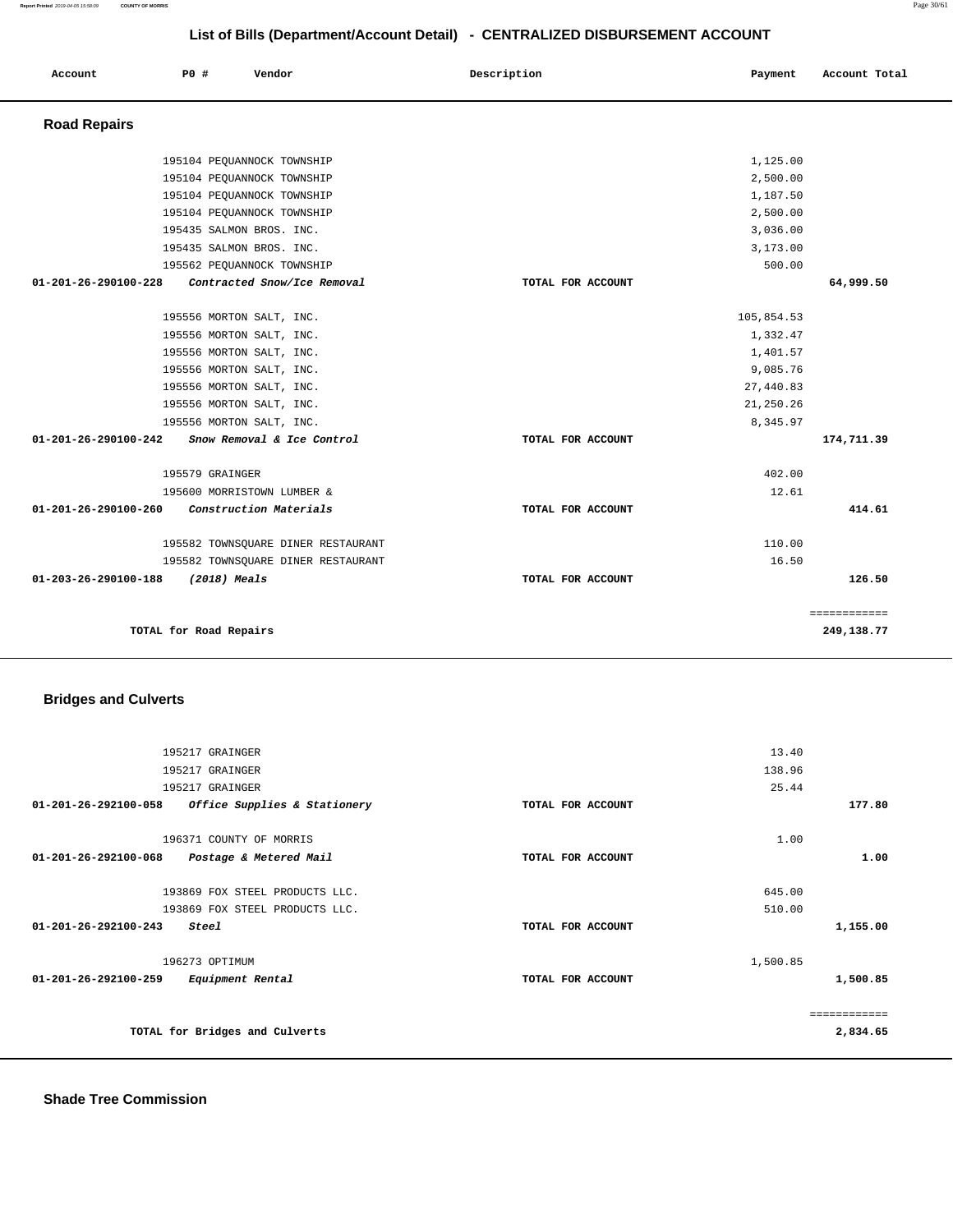**Report Printed** 2019-04-05 15:58:09 **COUNTY OF MORRIS** Page 31/61

## **List of Bills (Department/Account Detail) - CENTRALIZED DISBURSEMENT ACCOUNT**

| Account                      | <b>PO #</b> | Vendor                               | Description       | Payment | Account Total |
|------------------------------|-------------|--------------------------------------|-------------------|---------|---------------|
| <b>Shade Tree Commission</b> |             |                                      |                   |         |               |
| 01-201-26-300100-079         |             | Special Projects                     | TOTAL FOR ACCOUNT |         | 3,510.00      |
|                              |             | 196228 W.B. MASON COMPANY INC        |                   | 0.95    |               |
|                              |             | 196228 W.B. MASON COMPANY INC        |                   | 58.11   |               |
| 01-203-26-300100-098         |             | (2018) Other Operating&Repair Supply | TOTAL FOR ACCOUNT |         | 59.06         |
|                              |             |                                      |                   |         |               |
|                              |             | TOTAL for Shade Tree Commission      |                   |         | 3,569.06      |

### **Buildings & Grounds**

| 196359 WILLIAM F. BARNISH                                       | 2,852.69          |           |
|-----------------------------------------------------------------|-------------------|-----------|
| 196360 WILLIAM F. BARNISH                                       | 9,153.55          |           |
| 01-201-26-310100-029 Building Rental                            | TOTAL FOR ACCOUNT | 12,006.24 |
|                                                                 |                   |           |
| 195670 LIFE SAFETY SERVICE & SUPPLY LLC                         | 2,704.00          |           |
| 01-201-26-310100-044 Equipment Service Agreements               | TOTAL FOR ACCOUNT | 2,704.00  |
| 195823 MORRISTOWN PARKING AUTHORITY                             | 5,702.00          |           |
| 196358 MORRISTOWN PARKING AUTHORITY                             | 5,702.00          |           |
| 01-201-26-310100-062<br>Parking Lot Rental                      | TOTAL FOR ACCOUNT | 11,404.00 |
| 195271 EMERGENCY PEST CONTROL                                   | 110.00            |           |
| 195271 EMERGENCY PEST CONTROL                                   | 55.00             |           |
| 195271 EMERGENCY PEST CONTROL                                   | 55.00             |           |
| 195271 EMERGENCY PEST CONTROL                                   | 2,695.00          |           |
| 195271 EMERGENCY PEST CONTROL                                   | 85.00             |           |
| 195271 EMERGENCY PEST CONTROL                                   | 170.00            |           |
| 195383 EMPLOYMENT HORIZONS ENTERPRISES INC                      | 67,170.00         |           |
| 195714 TOWN OF MORRISTOWN                                       | 1,486.00          |           |
| 195714 TOWN OF MORRISTOWN                                       | 1,420.00          |           |
| 195714 TOWN OF MORRISTOWN                                       | 376.00            |           |
| 195714 TOWN OF MORRISTOWN                                       | 453.00            |           |
| 195460 TREASURER-STATE OF NEW JERSEY                            | 258.00            |           |
| 196291 PSE&G CO                                                 | 100.00            |           |
| 195957 TOWNSHIP OF PARSIPPANY TROY HILLS                        | 203.00            |           |
| 195957 TOWNSHIP OF PARSIPPANY TROY HILLS                        | 406.00            |           |
| 195957 TOWNSHIP OF PARSIPPANY TROY HILLS                        | 203.00            |           |
| 01-201-26-310100-084 Other Outside Services                     | TOTAL FOR ACCOUNT | 75,245.00 |
| 196116 W.B. MASON COMPANY INC                                   | 90.53             |           |
| 01-201-26-310100-095 Other Administrative Supplies              | TOTAL FOR ACCOUNT | 90.53     |
| 195718 W.B. MASON COMPANY INC                                   | 4.47              |           |
| 195718 W.B. MASON COMPANY INC                                   | 44.70             |           |
| 195644 W.B. MASON COMPANY INC                                   | 0.95              |           |
| 195644 W.B. MASON COMPANY INC                                   | 0.95              |           |
| 195644 W.B. MASON COMPANY INC                                   | 0.95              |           |
| 195644 W.B. MASON COMPANY INC                                   | 0.95              |           |
| 195644 W.B. MASON COMPANY INC                                   | 0.95              |           |
| 195644 W.B. MASON COMPANY INC                                   | 0.95              |           |
| $01 - 201 - 26 - 310100 - 098$<br>Other Operating&Repair Supply | TOTAL FOR ACCOUNT | 54.87     |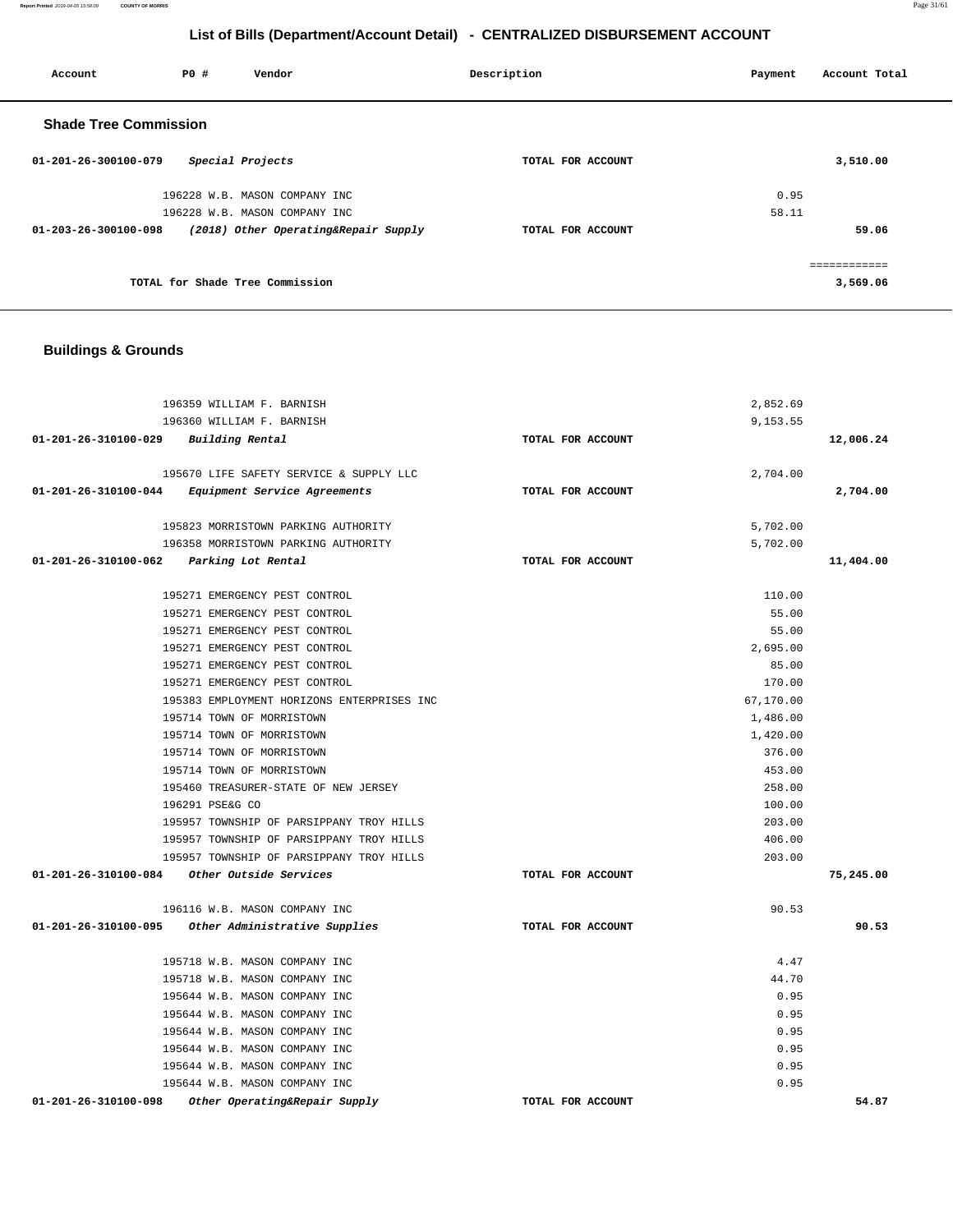| Account                        | PO#   | Vendor                                               | Description       | Payment               | Account Total |
|--------------------------------|-------|------------------------------------------------------|-------------------|-----------------------|---------------|
| <b>Buildings &amp; Grounds</b> |       |                                                      |                   |                       |               |
|                                |       | 195712 R & J CONTROL, INC.                           |                   | 155.00                |               |
|                                |       | 195712 R & J CONTROL, INC.                           |                   | 155.00                |               |
|                                |       | 195825 MORRISTOWN LUMBER &                           |                   | 75.43                 |               |
|                                |       | 195721 VANORE ELECTRIC INC                           |                   | 448.70                |               |
|                                |       | 195717 TREASURER-STATE OF NEW JERSEY                 |                   | 779.00                |               |
|                                |       | 195717 TREASURER-STATE OF NEW JERSEY                 |                   | 232.00                |               |
|                                |       | 195717 TREASURER-STATE OF NEW JERSEY                 |                   | 1,017.00              |               |
|                                |       | 195717 TREASURER-STATE OF NEW JERSEY                 |                   | 1,032.00              |               |
| 01-201-26-310100-204           |       | Plant Operations                                     | TOTAL FOR ACCOUNT |                       | 7,534.04      |
|                                |       | 195999 JULIO C. AVELAR                               |                   | 85.00                 |               |
|                                |       | 195710 WORK N WEAR STORE                             |                   | 72.00                 |               |
|                                |       | 196351 JOSEPH MACDONALD                              |                   | 90.00                 |               |
| 01-201-26-310100-207           |       | Uniform & Clothing Allowance                         | TOTAL FOR ACCOUNT |                       | 247.00        |
|                                |       |                                                      |                   |                       |               |
|                                |       | 196243 WHITE IRON LLC                                |                   | 80.00                 |               |
|                                |       | 195988 COUNTY CONCRETE CORP.                         |                   | 1,151.50              |               |
|                                |       | 195988 COUNTY CONCRETE CORP.                         |                   | 206.50                |               |
|                                |       | 195988 COUNTY CONCRETE CORP.                         |                   | 213.50                |               |
| 01-201-26-310100-223           |       | Building Repairs                                     | TOTAL FOR ACCOUNT |                       | 1,651.50      |
|                                |       | 195653 RICCIARDI BROTHERS, INC                       |                   | 659.81                |               |
|                                |       | 195653 RICCIARDI BROTHERS, INC                       |                   | 69.98                 |               |
| 01-201-26-310100-234           | Paint |                                                      | TOTAL FOR ACCOUNT |                       | 729.79        |
|                                |       | 195658 FASTENAL COMPANY                              |                   | 1,979.53              |               |
| 01-201-26-310100-235           |       | Pipes - Others                                       | TOTAL FOR ACCOUNT |                       | 1,979.53      |
|                                |       | 195602 CONTINENTAL HARDWARE, INC.                    |                   | 612.50                |               |
|                                |       | 195602 CONTINENTAL HARDWARE, INC.                    |                   | 3,062.50              |               |
|                                |       | 195602 CONTINENTAL HARDWARE, INC.                    |                   | 1,687.50              |               |
|                                |       | 195602 CONTINENTAL HARDWARE, INC.                    |                   | 2,250.00              |               |
|                                |       | 195602 CONTINENTAL HARDWARE, INC.                    |                   | 1,225.00              |               |
|                                |       | 195602 CONTINENTAL HARDWARE, INC.                    |                   | 1,225.00              |               |
|                                |       | 195602 CONTINENTAL HARDWARE, INC.                    |                   | 3,675.00              |               |
|                                |       | 195602 CONTINENTAL HARDWARE, INC.                    |                   | 1,225.00              |               |
|                                |       | 195602 CONTINENTAL HARDWARE, INC.                    |                   | 4,245.00              |               |
|                                |       | 195602 CONTINENTAL HARDWARE, INC.                    |                   | 2,122.50              |               |
|                                |       | 195658 FASTENAL COMPANY<br>196230 JJS SERVICES, INC. |                   | 3,300.00<br>46,505.00 |               |
|                                |       | 196230 JJS SERVICES, INC.                            |                   | 9,262.50              |               |
|                                |       | 196230 JJS SERVICES, INC.                            |                   | 21,807.50             |               |
|                                |       | 196230 JJS SERVICES, INC.                            |                   | 37,460.00             |               |
|                                |       | 196230 JJS SERVICES, INC.                            |                   | 12,060.00             |               |
|                                |       | 196230 JJS SERVICES, INC.                            |                   | 10,310.00             |               |
| 01-201-26-310100-242           |       | Snow Removal & Ice Control                           | TOTAL FOR ACCOUNT |                       | 162,035.00    |
|                                |       | 195963 HOME DEPOT U.S.A., INC.                       |                   | 518.41                |               |
|                                |       | 195963 HOME DEPOT U.S.A., INC.                       |                   | 1,239.40              |               |
|                                |       | 195963 HOME DEPOT U.S.A., INC.                       |                   | 687.73                |               |
|                                |       | 195963 HOME DEPOT U.S.A., INC.                       |                   | 81.06                 |               |
|                                |       | 195963 HOME DEPOT U.S.A., INC.                       |                   | 820.05                |               |
|                                |       | 195094 MOE DISTRIBUTORS INC.                         |                   | 125.00                |               |
|                                |       | 195658 FASTENAL COMPANY                              |                   | 665.69                |               |
|                                |       | 195656 R.D. SALES DOOR & HARDWARE LLC                |                   | 345.00                |               |
|                                |       | 195656 R.D. SALES DOOR & HARDWARE LLC                |                   | 345.00                |               |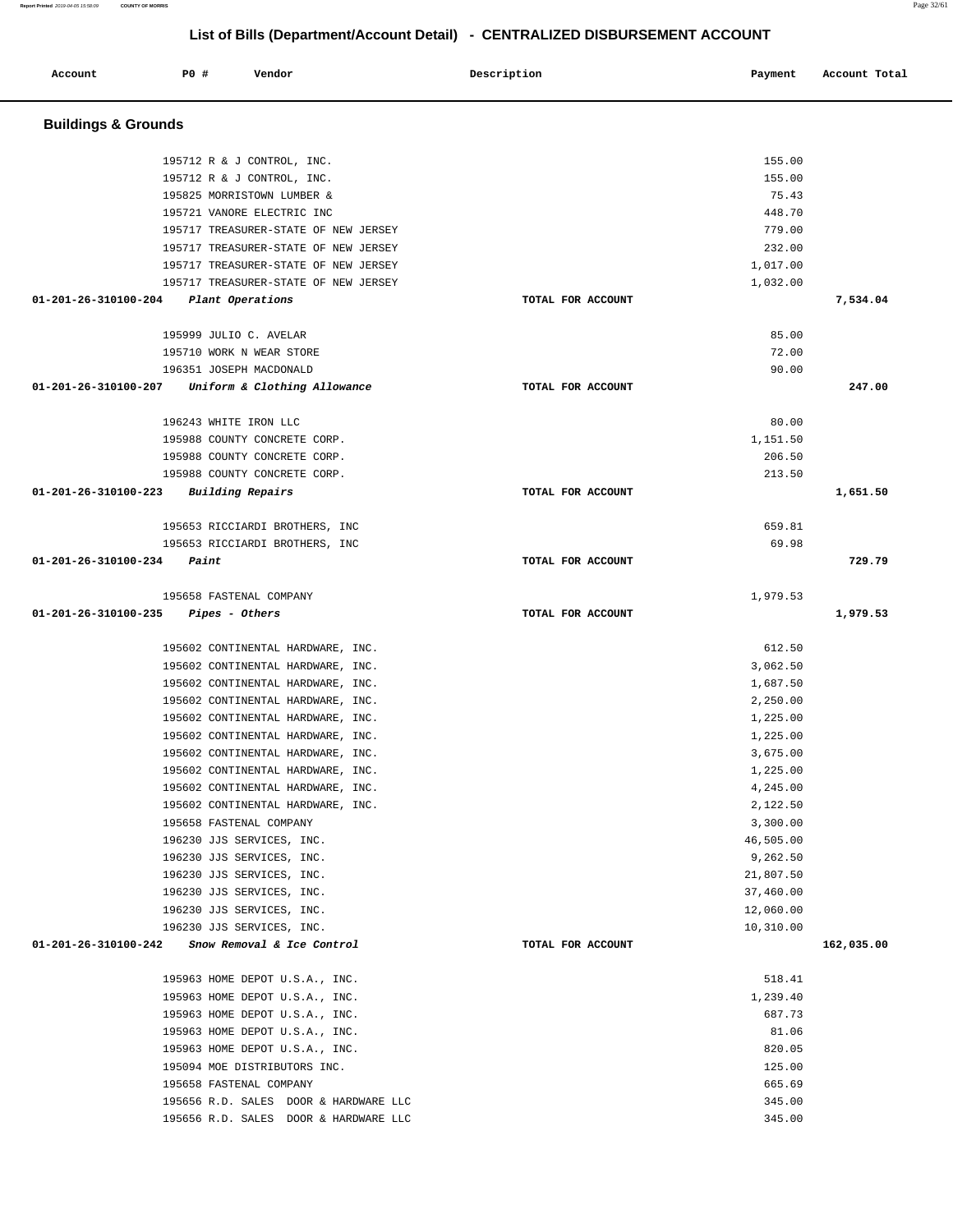**Report Printed** 2019-04-05 15:58:09 **COUNTY OF MORRIS** Page 33/61  **List of Bills (Department/Account Detail) - CENTRALIZED DISBURSEMENT ACCOUNT Account P0 # Vendor Description Payment Account Total Buildings & Grounds** 

| 196232 HOME DEPOT U.S.A., INC.                      |                   | 578.90           |           |
|-----------------------------------------------------|-------------------|------------------|-----------|
| 196232 HOME DEPOT U.S.A., INC.                      |                   | 67.41            |           |
| 196232 HOME DEPOT U.S.A., INC.                      |                   | 210.17           |           |
| 196232 HOME DEPOT U.S.A., INC.                      |                   | 453.08           |           |
| 196232 HOME DEPOT U.S.A., INC.                      |                   | 19.58            |           |
| 01-201-26-310100-249<br>Bldg Maintenance Supplies   | TOTAL FOR ACCOUNT |                  | 6,501.48  |
|                                                     |                   |                  |           |
| 195953 MORRIS COUNTY FARMS INC                      |                   | 75.90            |           |
| 01-201-26-310100-251<br>Ground Maintenance Supplies | TOTAL FOR ACCOUNT |                  | 75.90     |
| 195156 R & J CONTROL, INC.                          |                   | 310.00           |           |
| 195156 R & J CONTROL, INC.                          |                   | 155.00           |           |
| 195156 R & J CONTROL, INC.                          |                   | 155.00           |           |
| 195156 R & J CONTROL, INC.                          |                   | 155.00           |           |
| 195156 R & J CONTROL, INC.                          |                   | 155.00           |           |
| 195156 R & J CONTROL, INC.                          |                   | 155.00           |           |
| 195156 R & J CONTROL, INC.                          |                   | 155.00           |           |
| 195156 R & J CONTROL, INC.                          |                   | 155.00           |           |
| 195156 R & J CONTROL, INC.                          |                   | 155.00           |           |
| 195156 R & J CONTROL, INC.                          |                   | 155.00           |           |
| 195156 R & J CONTROL, INC.                          |                   | 155.00           |           |
| 195156 R & J CONTROL, INC.                          |                   | 155.00           |           |
| 195156 R & J CONTROL, INC.                          |                   | 155.00           |           |
| 195156 R & J CONTROL, INC.                          |                   | 155.00           |           |
| 195156 R & J CONTROL, INC.                          |                   | 155.00           |           |
| 195156 R & J CONTROL, INC.                          |                   | 155.00           |           |
| 195156 R & J CONTROL, INC.                          |                   | 155.00           |           |
| 195156 R & J CONTROL, INC.                          |                   | 155.00           |           |
| 195156 R & J CONTROL, INC.                          |                   | 155.00           |           |
| 195156 R & J CONTROL, INC.                          |                   | 155.00           |           |
| 195156 R & J CONTROL, INC.                          |                   | 155.00           |           |
| 195156 R & J CONTROL, INC.                          |                   | 155.00           |           |
| 01-201-26-310100-262<br>Machinery Repairs & Parts   | TOTAL FOR ACCOUNT |                  | 3,565.00  |
|                                                     |                   |                  |           |
| 195323 BINSKY SERVICE LLC                           |                   | 6,065.00         |           |
| 195323 BINSKY SERVICE LLC                           |                   | 1,200.00         |           |
| 195323 BINSKY SERVICE LLC                           |                   | 9,655.40         |           |
| 195151 COOPER ELECTRIC SUPPLY CO.                   |                   | 916.00           |           |
| 195658 FASTENAL COMPANY                             |                   | 139.58           |           |
| 196235 JOHNSTONE SUPPLY                             |                   | 299.92           |           |
| 196235 JOHNSTONE SUPPLY                             |                   | 1,886.76         |           |
| 196235 JOHNSTONE SUPPLY                             |                   | 8.08             |           |
| 196235 JOHNSTONE SUPPLY                             |                   | 137.59           |           |
| 196235 JOHNSTONE SUPPLY                             |                   | 16.50            |           |
| 01-201-26-310100-264<br>Heat & $A/C$                | TOTAL FOR ACCOUNT |                  | 20,324.83 |
|                                                     |                   |                  |           |
| 195151 COOPER ELECTRIC SUPPLY CO.                   |                   | 1,930.80         |           |
| 195151 COOPER ELECTRIC SUPPLY CO.                   |                   | 198.42           |           |
| 195151 COOPER ELECTRIC SUPPLY CO.                   |                   | 380.53<br>900.00 |           |
| 195151 COOPER ELECTRIC SUPPLY CO.                   |                   | 60.43            |           |
| 195151 COOPER ELECTRIC SUPPLY CO.                   |                   | 156.99           |           |
| 195652 TURTLE & HUGHES, INC.                        |                   | 191.61           |           |
| 195652 TURTLE & HUGHES, INC.                        |                   |                  |           |

 196232 HOME DEPOT U.S.A., INC. 280.41 195824 SHEAFFER SUPPLY, INC. 154.28 195639 COOPER ELECTRIC SUPPLY CO. 1,435.01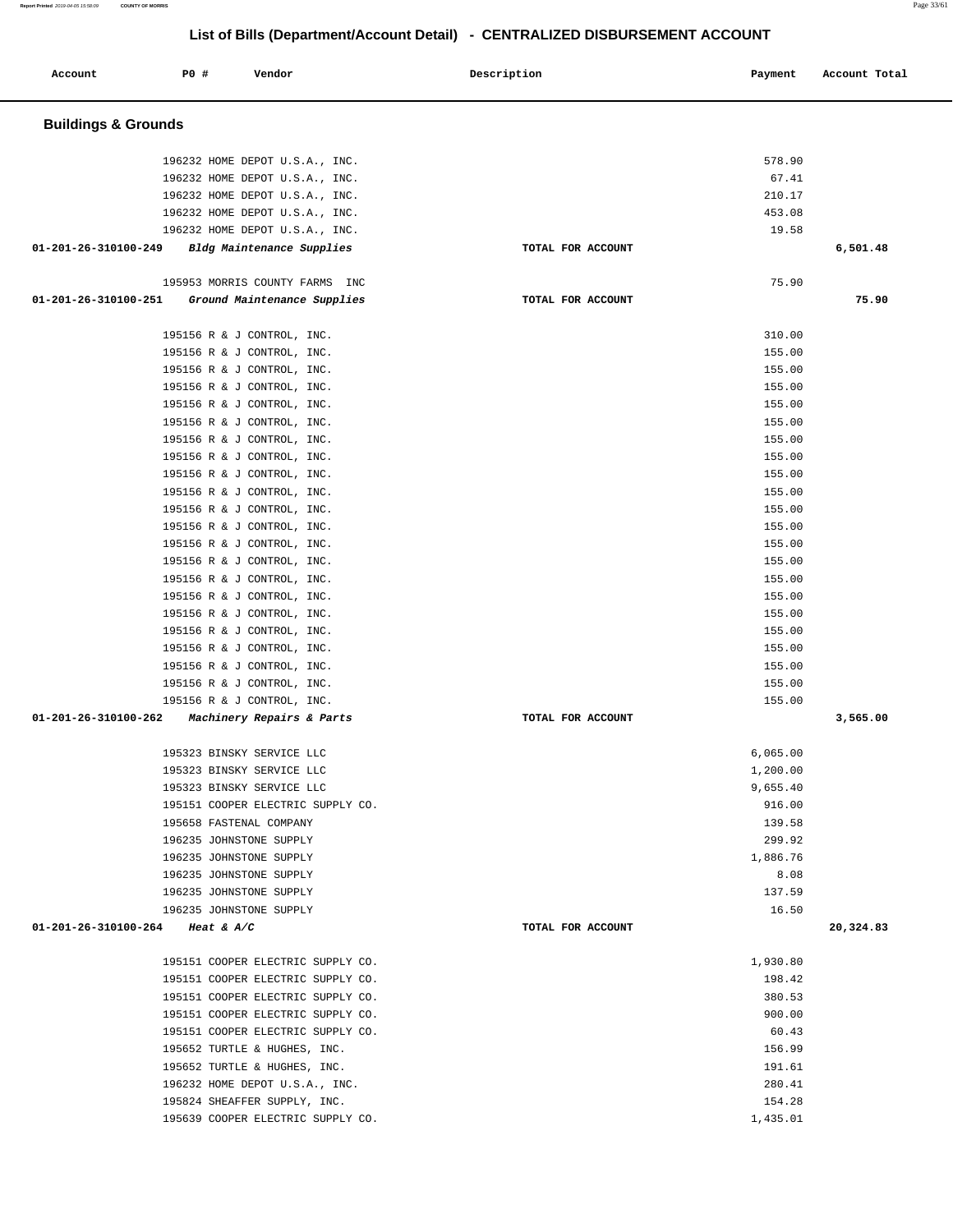**Report Printed** 2019-04-05 15:58:09 **COUNTY OF MORRIS** Page 34/61

## **List of Bills (Department/Account Detail) - CENTRALIZED DISBURSEMENT ACCOUNT**

| Account                                | PO#                           | Vendor                                                   | Description       | Payment   | Account Total |
|----------------------------------------|-------------------------------|----------------------------------------------------------|-------------------|-----------|---------------|
| <b>Buildings &amp; Grounds</b>         |                               |                                                          |                   |           |               |
|                                        |                               | 195639 COOPER ELECTRIC SUPPLY CO.                        |                   | 351.19    |               |
|                                        |                               | 195639 COOPER ELECTRIC SUPPLY CO.                        |                   | 1,409.52  |               |
|                                        |                               | 195639 COOPER ELECTRIC SUPPLY CO.                        |                   | 65.10     |               |
|                                        |                               | 195639 COOPER ELECTRIC SUPPLY CO.                        |                   | 774.46    |               |
| 01-201-26-310100-265                   | Electrical                    |                                                          | TOTAL FOR ACCOUNT |           | 8,296.93      |
|                                        | 195662 GRAINGER               |                                                          |                   | 35.02     |               |
|                                        | 195662 GRAINGER               |                                                          |                   | 93.47     |               |
|                                        | 195959 GRAINGER               |                                                          |                   | 569.58    |               |
|                                        | 195959 GRAINGER               |                                                          |                   | 163.26    |               |
|                                        | 195959 GRAINGER               |                                                          |                   | 24.00     |               |
|                                        |                               | 01-203-26-310100-058 (2018) Office Supplies & Stationery | TOTAL FOR ACCOUNT |           | 885.33        |
|                                        | 189821 OFS                    |                                                          |                   | 17,889.45 |               |
|                                        | 190597 OFS                    |                                                          |                   | 21,092.28 |               |
|                                        | 190597 OFS                    |                                                          |                   | 1,414.80  |               |
|                                        |                               | 01-203-26-310100-162 (2018) Furniture & Fixtures         | TOTAL FOR ACCOUNT |           | 40,396.53     |
|                                        |                               | 196288 TREASURER-STATE OF NEW JERSEY                     |                   | 203.00    |               |
| 01-203-26-310100-204                   |                               | (2018) Plant Operations                                  | TOTAL FOR ACCOUNT |           | 203.00        |
|                                        |                               | 195949 CONSOLIDATED ENVIRONMENTAL INC                    |                   | 14,370.00 |               |
| 01-203-26-310100-223                   |                               | (2018) Building Repairs                                  | TOTAL FOR ACCOUNT |           | 14,370.00     |
|                                        | 195662 GRAINGER               |                                                          |                   | 2,255.43  |               |
|                                        | 195662 GRAINGER               |                                                          |                   | 35.69     |               |
|                                        | 195662 GRAINGER               |                                                          |                   | 1,338.54  |               |
|                                        | 195959 GRAINGER               |                                                          |                   | 306.85    |               |
|                                        | 195959 GRAINGER               |                                                          |                   | 1,064.89  |               |
|                                        | 195959 GRAINGER               |                                                          |                   | 63.94     |               |
|                                        | 195959 GRAINGER               |                                                          |                   | 152.12    |               |
|                                        |                               | 01-203-26-310100-249 (2018) Bldg Maintenance Supplies    | TOTAL FOR ACCOUNT |           | 5,217.46      |
|                                        |                               | 195719 UNIVERSAL SUPPLY GROUP INC.                       |                   | 161.24    |               |
|                                        | 195662 GRAINGER               |                                                          |                   | 443.89    |               |
|                                        | 195959 GRAINGER               |                                                          |                   | 112.49    |               |
| 01-203-26-310100-264 (2018) Heat & A/C |                               |                                                          | TOTAL FOR ACCOUNT |           | 717.62        |
|                                        |                               |                                                          |                   |           | ============  |
|                                        | TOTAL for Buildings & Grounds |                                                          |                   |           | 376,235.58    |

#### **Motor Services Center**

| 195208 NESTLE WATERS NORTH AMERICA INC. | 51.98    |
|-----------------------------------------|----------|
| 194941 HELM                             | 2,600.00 |
| 195749 W.B. MASON COMPANY INC           | 26.50    |
| 195749 W.B. MASON COMPANY INC           | 5.12     |
| 195749 W.B. MASON COMPANY INC           | 18.13    |
| 195749 W.B. MASON COMPANY INC           | 9.89     |
| 194733 WURTH USA INC.                   | 122.11   |
| 194733 WURTH USA INC.                   | 27.50    |
| 194734 WURTH USA INC.                   | 50.37    |
| 194734 WURTH USA INC.                   | 88.68    |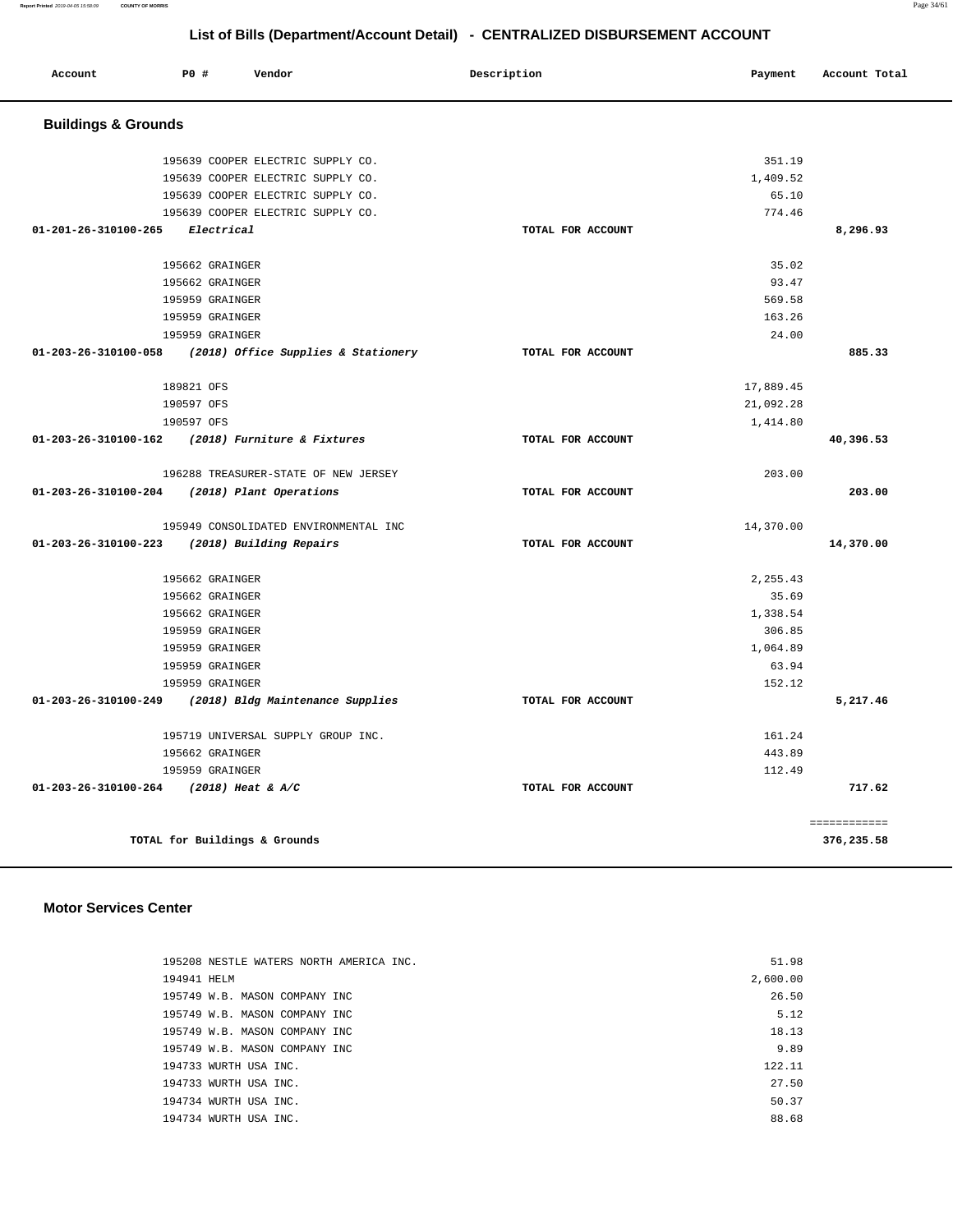#### **Account P0 # Vendor Description Payment Account Total Motor Services Center**  194915 OPTIMUM 431.58 195226 ROBERT H WAGER CO INC 230.00 195226 ROBERT H WAGER CO INC 220.00 195226 ROBERT H WAGER CO INC 250.00 195226 ROBERT H WAGER CO INC 25.00 195786 AIR CENTER INC 284.00 195846 WHITEMARSH CORPORATION 87.69 195846 WHITEMARSH CORPORATION 75.38 195846 WHITEMARSH CORPORATION 22.33 195846 WHITEMARSH CORPORATION 25.60 195846 WHITEMARSH CORPORATION 37.53 195846 WHITEMARSH CORPORATION 15.52 195846 WHITEMARSH CORPORATION 9.28 195775 ONE SOURCE OF NEW JERSEY LLC 383.24 196080 W.B. MASON COMPANY INC 20.34 196080 W.B. MASON COMPANY INC 2.52 196080 W.B. MASON COMPANY INC 4.49 196080 W.B. MASON COMPANY INC 11.37 196080 W.B. MASON COMPANY INC 100.99 196080 W.B. MASON COMPANY INC 173.98 196080 W.B. MASON COMPANY INC 86.99 196080 W.B. MASON COMPANY INC 86.99 195781 GRAINGER 482.28 195748 GRAINGER 192.90 195826 GRAINGER 252.25 195826 GRAINGER 30.52 195747 GRAINGER 342.42 196403 MARK CARTER 360.00 195848 LORCO PETROLEUM SERVICES 75.00 195847 WURTH USA INC. 68.17 195847 WURTH USA INC. 38.07 195847 WURTH USA INC. 458.81 195731 PUBLIC WORKS ASSOC. OF NJ 80.00  **01-201-26-315100-098 Other Operating&Repair Supply TOTAL FOR ACCOUNT 7,991.50** 195827 NORTHEAST COMMUNICATIONS, INC. 18.00 195827 NORTHEAST COMMUNICATIONS, INC. 75.00 195827 NORTHEAST COMMUNICATIONS, INC. 3.00 195827 NORTHEAST COMMUNICATIONS, INC. 275.00  **01-201-26-315100-161 Communications Equipment TOTAL FOR ACCOUNT 371.00** 195783 AMERICAN WEAR INC. 195.07 195751 AMERICAN WEAR INC. 239.36 195752 AMERICAN WEAR INC. 7.98 195750 AMERICAN WEAR INC. 7.98  **01-201-26-315100-207 Uniform & Clothing Allowance TOTAL FOR ACCOUNT 450.39** 195183 DAVID WEBER OIL COMPANY 920.70 195183 DAVID WEBER OIL COMPANY 438.35 195183 DAVID WEBER OIL COMPANY 213.60 195183 DAVID WEBER OIL COMPANY 25.00 195183 DAVID WEBER OIL COMPANY 300.00 195183 DAVID WEBER OIL COMPANY -300.00 195792 DAVID WEBER OIL COMPANY 211.26 195792 DAVID WEBER OIL COMPANY 50.00  **01-201-26-315100-232 Lubricants & Anti Freeze TOTAL FOR ACCOUNT 1,858.91**

#### **List of Bills (Department/Account Detail) - CENTRALIZED DISBURSEMENT ACCOUNT**

**Report Printed** 2019-04-05 15:58:09 **COUNTY OF MORRIS** Page 35/61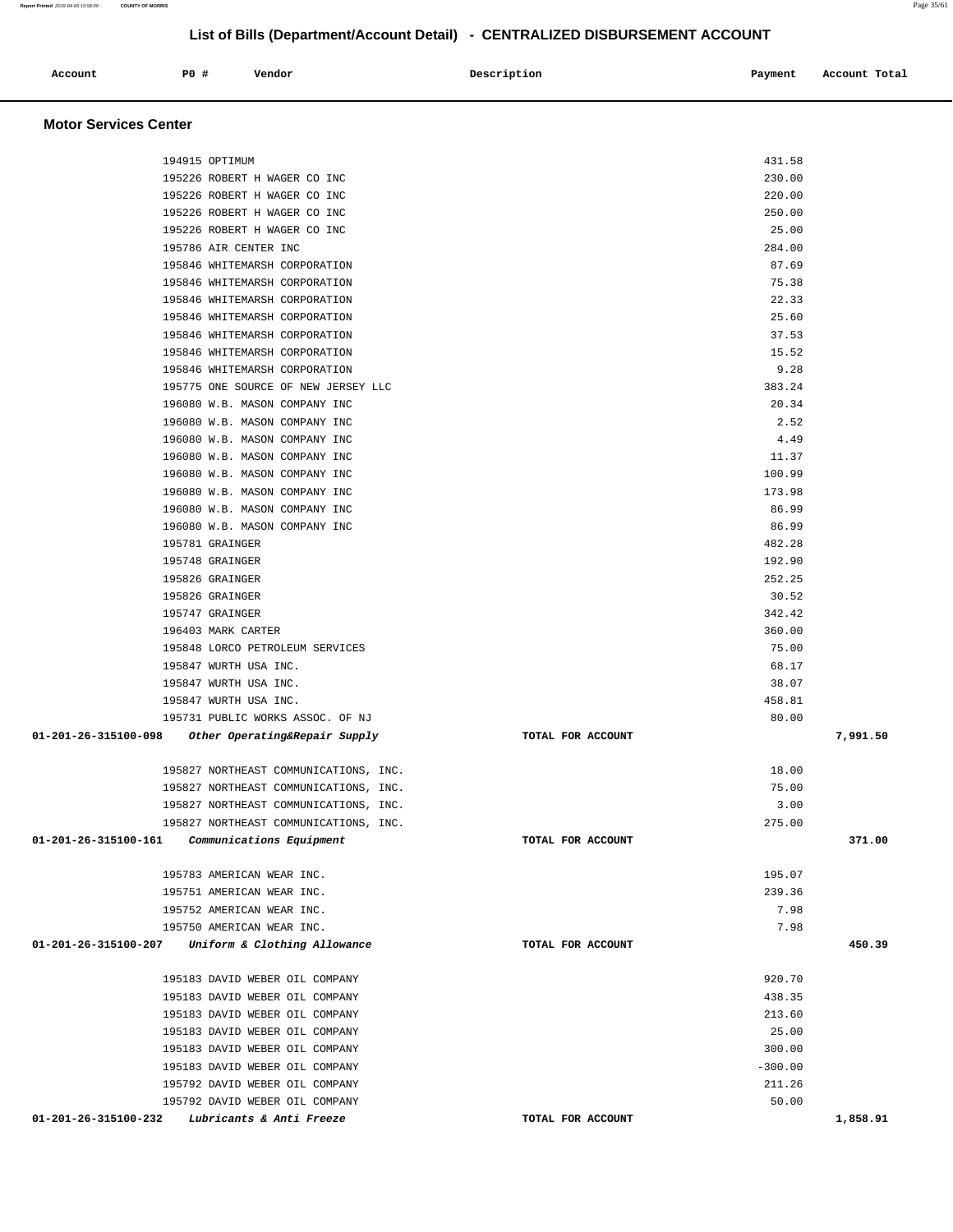| Account                                       | P0 #                   | Vendor                                                                       | Description       | Payment            | Account Total |
|-----------------------------------------------|------------------------|------------------------------------------------------------------------------|-------------------|--------------------|---------------|
| <b>Motor Services Center</b>                  |                        |                                                                              |                   |                    |               |
|                                               |                        |                                                                              |                   |                    |               |
|                                               |                        | 195772 IDEAL AUTO BODY, LLC<br>195772 IDEAL AUTO BODY, LLC                   |                   | 1,278.80<br>400.20 |               |
|                                               |                        | 195772 IDEAL AUTO BODY, LLC                                                  |                   | 261.00             |               |
|                                               |                        | 195832 IDEAL AUTO BODY, LLC                                                  |                   | 11.00              |               |
|                                               |                        | 195832 IDEAL AUTO BODY, LLC                                                  |                   | 381.80             |               |
|                                               |                        | 195832 IDEAL AUTO BODY, LLC                                                  |                   | 207.00             |               |
|                                               |                        | 195832 IDEAL AUTO BODY, LLC                                                  |                   | 135.00             |               |
|                                               |                        | 195746 D & M AUTO BODY                                                       |                   | 2,744.32           |               |
|                                               |                        | 195746 D & M AUTO BODY                                                       |                   | 2,325.00           |               |
|                                               |                        | 195746 D & M AUTO BODY                                                       |                   | 396.20             |               |
|                                               |                        | 195746 D & M AUTO BODY                                                       |                   | 83.50              |               |
| 01-201-26-315100-234                          | Paint                  |                                                                              | TOTAL FOR ACCOUNT |                    | 8,289.82      |
|                                               |                        |                                                                              |                   |                    |               |
|                                               |                        | 195789 BARNWELL HOUSE OF TIRES, INC.                                         |                   | 49.00              |               |
|                                               |                        | 195789 BARNWELL HOUSE OF TIRES, INC.                                         |                   | 125.00             |               |
|                                               |                        | 195789 BARNWELL HOUSE OF TIRES, INC.<br>195789 BARNWELL HOUSE OF TIRES, INC. |                   | 2,004.36<br>304.00 |               |
|                                               | 195773 INTER CITY TIRE |                                                                              |                   | 155.74             |               |
|                                               | 195833 INTER CITY TIRE |                                                                              |                   | 55.00              |               |
|                                               | 195833 INTER CITY TIRE |                                                                              |                   | 327.00             |               |
|                                               | 195833 INTER CITY TIRE |                                                                              |                   | 21.95              |               |
|                                               |                        | 195788 BARNWELL HOUSE OF TIRES, INC.                                         |                   | 120.00             |               |
|                                               |                        | 195788 BARNWELL HOUSE OF TIRES, INC.                                         |                   | 165.72             |               |
|                                               |                        | 195788 BARNWELL HOUSE OF TIRES, INC.                                         |                   | 163.00             |               |
|                                               |                        | 195788 BARNWELL HOUSE OF TIRES, INC.                                         |                   | 244.50             |               |
|                                               |                        | 195788 BARNWELL HOUSE OF TIRES, INC.                                         |                   | 572.00             |               |
|                                               |                        | 195758 BARNWELL HOUSE OF TIRES, INC.                                         |                   | 572.00             |               |
|                                               |                        | 195758 BARNWELL HOUSE OF TIRES, INC.                                         |                   | 354.34             |               |
|                                               |                        | 195758 BARNWELL HOUSE OF TIRES, INC.                                         |                   | 745.41             |               |
|                                               |                        | 195757 BARNWELL HOUSE OF TIRES, INC.                                         |                   | 462.52             |               |
|                                               |                        | 195757 BARNWELL HOUSE OF TIRES, INC.                                         |                   | 157.22             |               |
|                                               |                        | 195757 BARNWELL HOUSE OF TIRES, INC.                                         |                   | 251.92             |               |
|                                               | 195774 INTER CITY TIRE |                                                                              |                   | 2,617.88           |               |
| 01-201-26-315100-245                          | Tires                  |                                                                              | TOTAL FOR ACCOUNT |                    | 9,468.56      |
|                                               |                        | 195300 JOHNSON & TOWERS, INC.                                                |                   | 6,995.00           |               |
|                                               |                        | 195300 JOHNSON & TOWERS, INC.                                                |                   | 35.00              |               |
| $01 - 201 - 26 - 315100 - 246$ Tools - Others |                        |                                                                              | TOTAL FOR ACCOUNT |                    | 7,030.00      |
|                                               | 195174 BEYER FORD      |                                                                              |                   | 500.00             |               |
|                                               | 195174 BEYER FORD      |                                                                              |                   | 294.35             |               |
|                                               | 195174 BEYER FORD      |                                                                              |                   | 13.90              |               |
|                                               |                        | 195179 CLIFFSIDE BODY CORP                                                   |                   | 84.00              |               |
|                                               |                        | 195179 CLIFFSIDE BODY CORP                                                   |                   | 8.40               |               |
|                                               |                        | 195190 GROFF TRACTORNJ, LLC                                                  |                   | 366.00             |               |
|                                               |                        | 195190 GROFF TRACTORNJ, LLC                                                  |                   | 156.80             |               |
|                                               |                        | 195190 GROFF TRACTORNJ, LLC                                                  |                   | 14.84              |               |
|                                               |                        | 195190 GROFF TRACTORNJ, LLC                                                  |                   | 122.96             |               |
|                                               |                        | 195190 GROFF TRACTORNJ, LLC                                                  |                   | 54.06              |               |
|                                               |                        | 195190 GROFF TRACTORNJ, LLC                                                  |                   | 9.96               |               |
|                                               |                        | 195190 GROFF TRACTORNJ, LLC                                                  |                   | 4.02               |               |
|                                               |                        | 195190 GROFF TRACTORNJ, LLC                                                  |                   | 4.68               |               |
|                                               |                        | 195190 GROFF TRACTORNJ, LLC                                                  |                   | 58.75              |               |
|                                               |                        | 195190 GROFF TRACTORNJ, LLC                                                  |                   | 4.02               |               |
|                                               |                        | 195190 GROFF TRACTORNJ, LLC                                                  |                   | 2.22               |               |
|                                               |                        | 195190 GROFF TRACTORNJ, LLC                                                  |                   | 44.00              |               |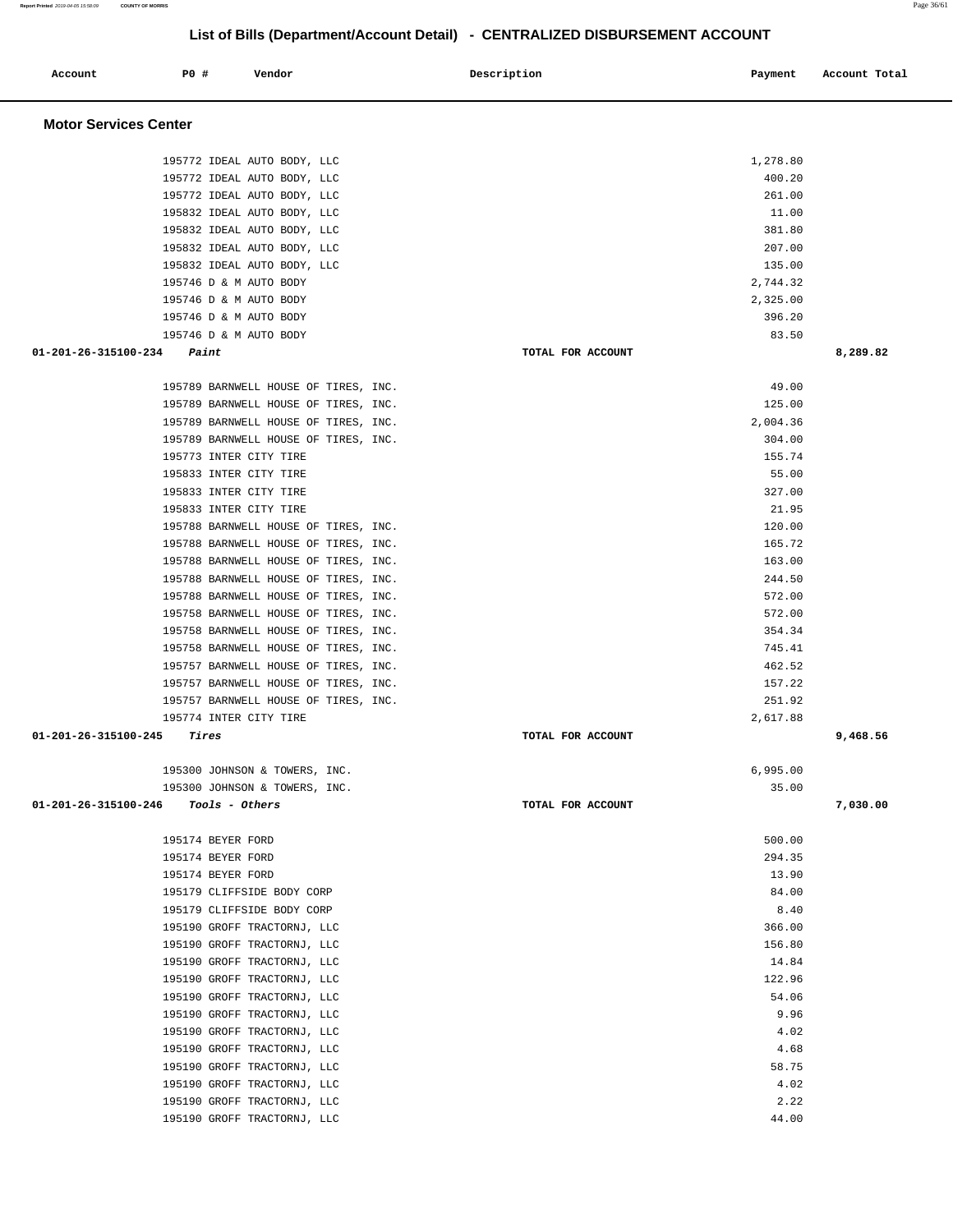| <b>PO#</b><br>Description<br>Vendor<br>Account<br>Payment<br>Account Total |  |  |  |  |  |  |  |
|----------------------------------------------------------------------------|--|--|--|--|--|--|--|
|----------------------------------------------------------------------------|--|--|--|--|--|--|--|

195190 GROFF TRACTORNJ, LLC 5.67 195190 GROFF TRACTORNJ, LLC 2.33

#### **Motor Services Center**

|                      | 195190 GROFF TRACTORNJ, LLC        |                   | 7.58      |          |
|----------------------|------------------------------------|-------------------|-----------|----------|
|                      | 195190 GROFF TRACTORNJ, LLC        |                   | 730.00    |          |
|                      | 195190 GROFF TRACTORNJ, LLC        |                   | 31.27     |          |
|                      | 195190 GROFF TRACTORNJ, LLC        |                   | 207.76    |          |
|                      | 195190 GROFF TRACTORNJ, LLC        |                   | 104.00    |          |
|                      | 195190 GROFF TRACTORNJ, LLC        |                   | 184.44    |          |
|                      | 195782 NAPA OF ROCKAWAY            |                   | $-468.20$ |          |
|                      | 195782 NAPA OF ROCKAWAY            |                   | 252.25    |          |
|                      | 195782 NAPA OF ROCKAWAY            |                   | 80.82     |          |
|                      | 195782 NAPA OF ROCKAWAY            |                   | 18.00     |          |
|                      | 195782 NAPA OF ROCKAWAY            |                   | 154.58    |          |
|                      | 195766 DOVER BRAKE & CLUTCH CO INC |                   | 74.60     |          |
|                      | 195766 DOVER BRAKE & CLUTCH CO INC |                   | 2.28      |          |
|                      | 195780 TONY SANCHEZ LTD            |                   | 178.94    |          |
|                      | 195780 TONY SANCHEZ LTD            |                   | 173.16    |          |
|                      | 195840 NAPA OF ROCKAWAY            |                   | 49.64     |          |
|                      | 195840 NAPA OF ROCKAWAY            |                   | 40.61     |          |
|                      | 195840 NAPA OF ROCKAWAY            |                   | 44.89     |          |
|                      | 195762 BUNKY'S HEAVY TOWING, LLC   |                   | 775.00    |          |
|                      | 195760 BROWN TRUCK GROUP           |                   | 38.20     |          |
|                      | 195760 BROWN TRUCK GROUP           |                   | 96.35     |          |
|                      | 195760 BROWN TRUCK GROUP           |                   | 393.24    |          |
|                      | 195759 BROWN TRUCK GROUP           |                   | 103.95    |          |
|                      | 195759 BROWN TRUCK GROUP           |                   | 17.02     |          |
|                      | 195759 BROWN TRUCK GROUP           |                   | 159.53    |          |
|                      | 195759 BROWN TRUCK GROUP           |                   | 64.62     |          |
|                      | 195837 MONTAGE ENTERPRISES INC.    |                   | 143.55    |          |
|                      | 195837 MONTAGE ENTERPRISES INC.    |                   | 972.40    |          |
|                      | 195837 MONTAGE ENTERPRISES INC.    |                   | 320.80    |          |
|                      | 195761 BROWN TRUCK GROUP           |                   | 45.47     |          |
|                      | 195790 BROWN TRUCK GROUP           |                   | 545.89    |          |
|                      | 195790 BROWN TRUCK GROUP           |                   | 161.32    |          |
|                      | 195790 BROWN TRUCK GROUP           |                   | 62.82     |          |
|                      | 195845 TONY SANCHEZ LTD            |                   | 86.70     |          |
|                      | 195831 HOOVER TRUCK CENTERS INC    |                   | 9.80      |          |
|                      | 195829 GRAY SUPPLY CORP            |                   | 10.32     |          |
|                      | 195829 GRAY SUPPLY CORP            |                   | 2.59      |          |
|                      | 195777 ROBERT & SON, INC.          |                   | 366.75    |          |
|                      | 195839 PEIRCE EQUIPMENT CO.        |                   | 31.01     |          |
|                      | 195763 CLIFFSIDE BODY CORP         |                   | 84.00     |          |
|                      | 195763 CLIFFSIDE BODY CORP         |                   | 9.19      |          |
| 01-201-26-315100-261 | Spare Parts for Equipment          | TOTAL FOR ACCOUNT |           | 8,238.94 |
|                      |                                    |                   |           |          |
|                      | 195225 SMITH BROTHERS SERVICES LLC |                   | 265.00    |          |
|                      | 195225 SMITH BROTHERS SERVICES LLC |                   | 15.50     |          |
|                      | 195791 D&B AUTO SUPPLY             |                   | $-141.56$ |          |
|                      | 195791 D&B AUTO SUPPLY             |                   | $-17.06$  |          |
|                      | 195791 D&B AUTO SUPPLY             |                   | 256.06    |          |
|                      | 195791 D&B AUTO SUPPLY             |                   | 403.76    |          |
|                      | 195791 D&B AUTO SUPPLY             |                   | 489.36    |          |
|                      | 195791 D&B AUTO SUPPLY             |                   | 494.64    |          |
|                      | 195791 D&B AUTO SUPPLY             |                   | 522.88    |          |
|                      | 195765 D&B AUTO SUPPLY             |                   | 584.03    |          |
|                      | 195765 D&B AUTO SUPPLY             |                   | 387.42    |          |
|                      |                                    |                   |           |          |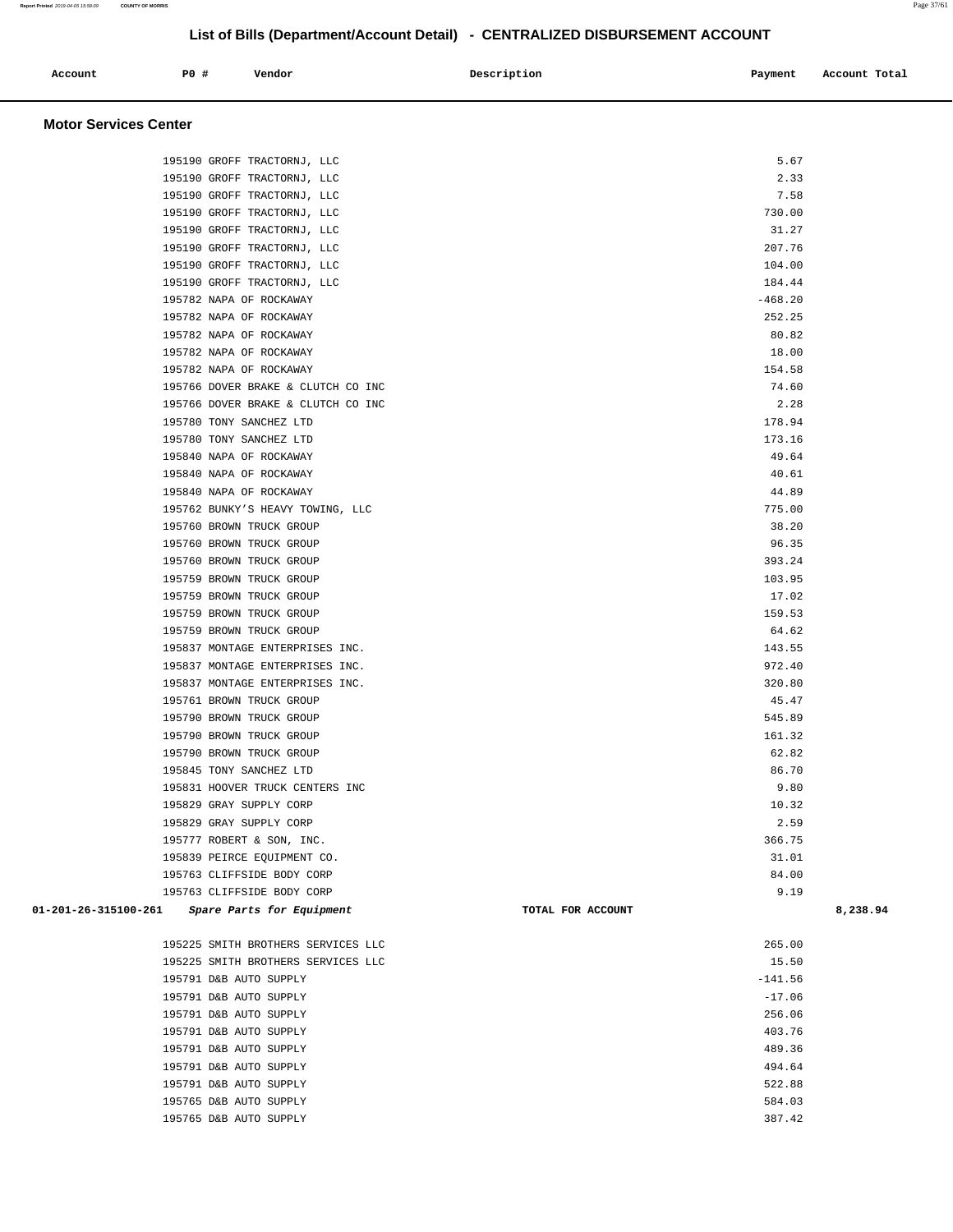| Account<br>. | P0 | Vendor<br>. | Description | Payment | Account Total<br>. |
|--------------|----|-------------|-------------|---------|--------------------|
|              |    |             |             |         |                    |

#### **Motor Services Center**

|                                                              |                   |           | ============ |
|--------------------------------------------------------------|-------------------|-----------|--------------|
| 01-203-26-315100-098<br>(2018) Other Operating&Repair Supply | TOTAL FOR ACCOUNT |           | 1,428.00     |
| 182128 IDENTIFIX INC                                         |                   | 1,428.00  |              |
| 01-201-26-315100-291<br><i><b>Vehicle Repairs</b></i>        | TOTAL FOR ACCOUNT |           | 15,843.95    |
| 195778 ROUTE 23 AUTOMALL LLC                                 |                   | 106.61    |              |
| 195778 ROUTE 23 AUTOMALL LLC                                 |                   | 75.18     |              |
| 195778 ROUTE 23 AUTOMALL LLC                                 |                   | 95.17     |              |
| 195841 ROUTE 23 AUTOMALL LLC                                 |                   | 105.93    |              |
| 195841 ROUTE 23 AUTOMALL LLC                                 |                   | 349.92    |              |
| 195841 ROUTE 23 AUTOMALL LLC                                 |                   | 33.06     |              |
| 195843 SMITH MOTOR CO., INC.                                 |                   | 423.28    |              |
| 195843 SMITH MOTOR CO., INC.                                 |                   | 250.87    |              |
| 195843 SMITH MOTOR CO., INC.                                 |                   | 126.10    |              |
| 195779 SMITH MOTOR CO., INC.                                 |                   | 97.46     |              |
| 195779 SMITH MOTOR CO., INC.                                 |                   | 725.36    |              |
| 195779 SMITH MOTOR CO., INC.                                 |                   | 257.76    |              |
| 195779 SMITH MOTOR CO., INC.                                 |                   | 3,285.00  |              |
| 195779 SMITH MOTOR CO., INC.                                 |                   | 634.83    |              |
| 195844 SMITH MOTOR CO., INC.                                 |                   | 83.54     |              |
| 195844 SMITH MOTOR CO., INC.                                 |                   | 263.88    |              |
| 195844 SMITH MOTOR CO., INC.                                 |                   | 31.25     |              |
| 195838 NIELSEN DODGE - C-J-R                                 |                   | 101.25    |              |
| 195838 NIELSEN DODGE - C-J-R                                 |                   | 186.75    |              |
| 195828 FLEMINGTON BUICK CHEVROLET                            |                   | 97.11     |              |
| 195828 FLEMINGTON BUICK CHEVROLET                            |                   | 172.97    |              |
| 195828 FLEMINGTON BUICK CHEVROLET                            |                   | 290.39    |              |
| 195828 FLEMINGTON BUICK CHEVROLET                            |                   | 77.86     |              |
| 195767 FLEMINGTON BUICK CHEVROLET                            |                   | 40.29     |              |
| 195767 FLEMINGTON BUICK CHEVROLET                            |                   | 10.49     |              |
| 195767 FLEMINGTON BUICK CHEVROLET                            |                   | 28.97     |              |
| 195767 FLEMINGTON BUICK CHEVROLET                            |                   | 160.20    |              |
| 195768 FLEMINGTON BUICK CHEVROLET                            |                   | 76.38     |              |
| 195768 FLEMINGTON BUICK CHEVROLET                            |                   | 365.06    |              |
| 195768 FLEMINGTON BUICK CHEVROLET                            |                   | 4.52      |              |
| 195768 FLEMINGTON BUICK CHEVROLET                            |                   | 220.01    |              |
| 195768 FLEMINGTON BUICK CHEVROLET                            |                   | 615.60    |              |
| 195769 FLEMINGTON CHRYSLER                                   |                   | 126.72    |              |
| 195769 FLEMINGTON CHRYSLER                                   |                   | 154.44    |              |
| 195776 RE-TRON TECHNOLOGIES INC.                             |                   | $-15.00$  |              |
| 195776 RE-TRON TECHNOLOGIES INC.                             |                   | $-100.00$ |              |
| 195776 RE-TRON TECHNOLOGIES INC.                             |                   | 15.00     |              |
| 195776 RE-TRON TECHNOLOGIES INC.                             |                   | 100.00    |              |
| 195776 RE-TRON TECHNOLOGIES INC.                             |                   | 368.73    |              |
| 195776 RE-TRON TECHNOLOGIES INC.                             |                   | 89.85     |              |
| 195776 RE-TRON TECHNOLOGIES INC.                             |                   | 169.38    |              |
| 195184 DELIVERY CONCEPTS INC                                 |                   | 11.10     |              |
| 195184 DELIVERY CONCEPTS INC                                 |                   | 231.75    |              |
| 195764 D&B AUTO SUPPLY                                       |                   | 269.65    |              |
| 195764 D&B AUTO SUPPLY                                       |                   | 571.31    |              |
| 195764 D&B AUTO SUPPLY                                       |                   | 406.53    |              |
| 195764 D&B AUTO SUPPLY                                       |                   | $-18.00$  |              |
| 195764 D&B AUTO SUPPLY                                       |                   | $-18.00$  |              |
|                                                              |                   |           |              |

**TOTAL for Motor Services Center 60,971.07**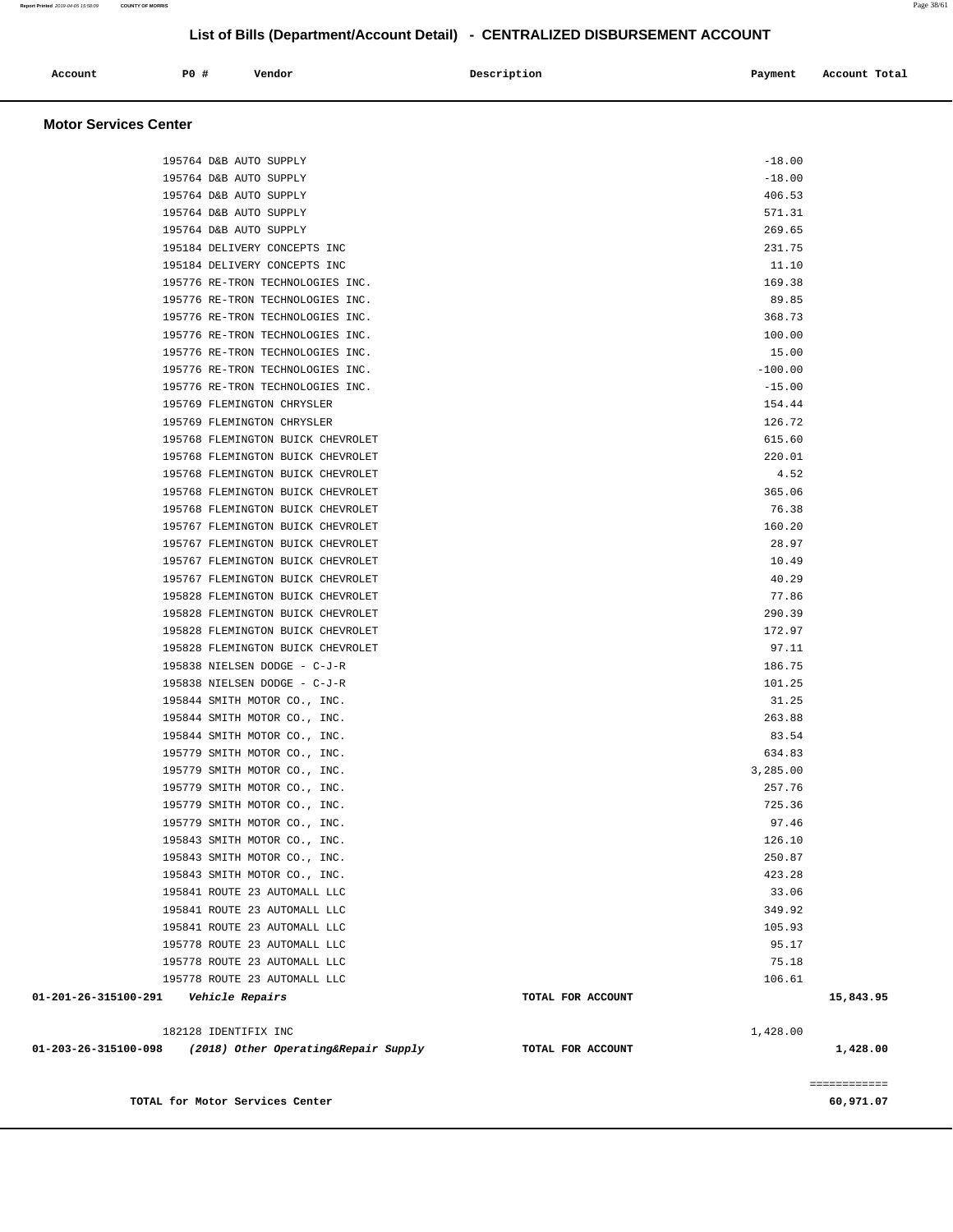|                      | 195962 KRISTIAN MCMORLAND                                      |                   | 86.99        |          |
|----------------------|----------------------------------------------------------------|-------------------|--------------|----------|
| 01-201-26-320100-021 | Administrative Services                                        | TOTAL FOR ACCOUNT |              | 86.99    |
|                      |                                                                |                   |              |          |
|                      | 195513 W.B. MASON COMPANY INC                                  |                   | 44.29        |          |
|                      | 195513 W.B. MASON COMPANY INC                                  |                   | 17.39        |          |
|                      | 195513 W.B. MASON COMPANY INC                                  |                   | 31.99        |          |
|                      | 195513 W.B. MASON COMPANY INC                                  |                   | 9.39         |          |
|                      | 195513 W.B. MASON COMPANY INC                                  |                   | 17.79        |          |
|                      | 195513 W.B. MASON COMPANY INC                                  |                   | 14.29        |          |
|                      | 195513 W.B. MASON COMPANY INC                                  |                   | 23.99        |          |
|                      | 195513 W.B. MASON COMPANY INC                                  |                   | 12.99        |          |
|                      | 195513 W.B. MASON COMPANY INC<br>196073 W.B. MASON COMPANY INC |                   | 8.69         |          |
|                      |                                                                |                   | 89.40        | 270.21   |
| 01-201-26-320100-058 | Office Supplies & Stationery                                   | TOTAL FOR ACCOUNT |              |          |
|                      | 195203 ENVIRONMENTAL SYSTEMS                                   |                   | 400.00       |          |
| 01-201-26-320100-095 | Other Administrative Supplies                                  | TOTAL FOR ACCOUNT |              | 400.00   |
|                      |                                                                |                   |              |          |
|                      | 195316 CLARKE MOSQUITO CONTROL                                 |                   | 2,131.80     |          |
| 01-201-26-320100-225 | Chemicals & Sprays                                             | TOTAL FOR ACCOUNT |              | 2,131.80 |
|                      |                                                                |                   |              |          |
|                      | 195513 W.B. MASON COMPANY INC                                  |                   | 24.49        |          |
| 01-201-26-320100-249 | Bldg Maintenance Supplies                                      | TOTAL FOR ACCOUNT |              | 24.49    |
|                      |                                                                |                   |              |          |
|                      | 195862 JOHN ZEGERS                                             |                   | 100.00       |          |
|                      | 195207 PERFORMANCE TRAILERS INC.                               |                   | 895.00       |          |
|                      | 195207 PERFORMANCE TRAILERS INC.                               |                   | 95.00        |          |
|                      | 196345 RUSSELL BERGER                                          |                   | 99.95        |          |
| 01-201-26-320100-251 | Ground Maintenance Supplies                                    | TOTAL FOR ACCOUNT |              | 1,189.95 |
|                      | 195312 FLEMINGTON DEPT STORE INC                               |                   | 103.50       |          |
|                      | 195312 FLEMINGTON DEPT STORE INC                               |                   | 172.50       |          |
|                      | 195312 FLEMINGTON DEPT STORE INC                               |                   | 172.50       |          |
|                      | 195312 FLEMINGTON DEPT STORE INC                               |                   | 311.50       |          |
|                      | 195312 FLEMINGTON DEPT STORE INC                               |                   | 109.00       |          |
|                      | 195312 FLEMINGTON DEPT STORE INC                               |                   | 109.00       |          |
|                      | 195964 MORRISTOWN LUMBER &                                     |                   | 25.98        |          |
|                      | 195964 MORRISTOWN LUMBER &                                     |                   | 11.98        |          |
|                      | 195964 MORRISTOWN LUMBER &                                     |                   | 9.98         |          |
|                      | 195964 MORRISTOWN LUMBER &                                     |                   | 13.99        |          |
|                      | 195964 MORRISTOWN LUMBER &                                     |                   | 13.99        |          |
|                      | 195964 MORRISTOWN LUMBER &                                     |                   | 25.98        |          |
|                      | 195964 MORRISTOWN LUMBER &                                     |                   | 4.29         |          |
|                      | 195964 MORRISTOWN LUMBER &                                     |                   | 15.98        |          |
|                      | 195964 MORRISTOWN LUMBER &                                     |                   | 2.59         |          |
|                      | 195964 MORRISTOWN LUMBER &<br>195964 MORRISTOWN LUMBER &       |                   | 2.39<br>9.98 |          |
|                      | 195964 MORRISTOWN LUMBER &                                     |                   | 2.19         |          |
|                      | 195964 MORRISTOWN LUMBER &                                     |                   | 3.99         |          |
|                      | 195964 MORRISTOWN LUMBER &                                     |                   | 2.19         |          |
|                      | 195964 MORRISTOWN LUMBER &                                     |                   | 11.38        |          |
|                      | 195964 MORRISTOWN LUMBER &                                     |                   | 1.32         |          |
|                      | 195964 MORRISTOWN LUMBER &                                     |                   | 7.90         |          |
|                      | 195964 MORRISTOWN LUMBER &                                     |                   | 35.61        |          |
|                      |                                                                |                   |              |          |

 **Account P0 # Vendor Description Payment Account Total**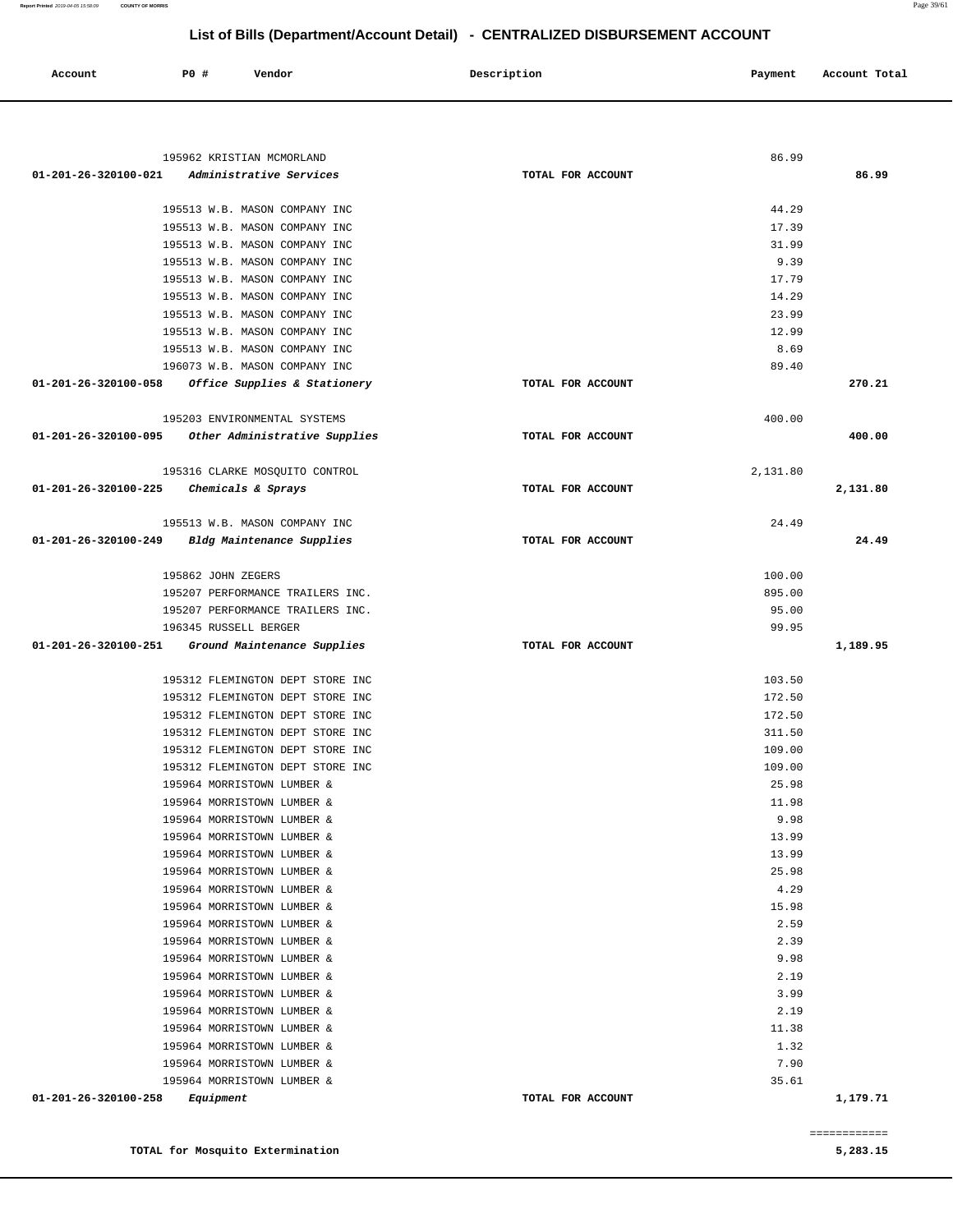**Report Printed** 2019-04-05 15:58:09 **COUNTY OF MORRIS** Page 40/61

## **List of Bills (Department/Account Detail) - CENTRALIZED DISBURSEMENT ACCOUNT**

| Account | PO # | Vendor | Description | Payment<br>. . | Account Total<br>. |
|---------|------|--------|-------------|----------------|--------------------|
|         |      |        |             |                |                    |

## **Health Management**

| 195568 W.B. MASON COMPANY INC                        |                   | 611.57    |              |
|------------------------------------------------------|-------------------|-----------|--------------|
| 01-201-27-330100-058<br>Office Supplies & Stationery | TOTAL FOR ACCOUNT |           | 611.57       |
|                                                      |                   |           |              |
| 195989 MORRISTOWN MEDICAL CENTER                     |                   | 10,000.00 |              |
| 195991 MORRISTOWN MEDICAL CENTER                     |                   | 10,000.00 |              |
| 196377 MORRISTOWN MEDICAL CENTER                     |                   | 10,000.00 |              |
| 01-201-27-330100-079<br>Special Projects             | TOTAL FOR ACCOUNT |           | 30,000.00    |
|                                                      |                   |           |              |
| 194448 GEN-EL SAFETY & INDUSTRIAL                    |                   | 1,330.00  |              |
| 193354 GEN-EL SAFETY & INDUSTRIAL                    |                   | 4,222.75  |              |
| 194523 NATIONAL OFFICE FURNITURE, INC.               |                   | 81.48     |              |
| 195705 U-LINE SHIPPING SUPPLY                        |                   | 61.47     |              |
| 196371 COUNTY OF MORRIS                              |                   | 11.40     |              |
| 193353 PINE ENVIRONMENTAL SERVICES                   |                   | 465.30    |              |
| 196195 RUTGERS UNIVERSITY                            |                   | 100.00    |              |
| 196195 RUTGERS UNIVERSITY                            |                   | 100.00    |              |
| 196195 RUTGERS UNIVERSITY                            |                   | 100.00    |              |
| 01-201-27-330100-210<br>Environmental Compliance     | TOTAL FOR ACCOUNT |           | 6,472.40     |
|                                                      |                   |           |              |
|                                                      |                   |           | ============ |
| TOTAL for Health Management                          |                   |           | 37,083.97    |
|                                                      |                   |           |              |

#### **Human Services**

|                      | 195894 W.B. MASON COMPANY INC               |                   | 241.30    |          |
|----------------------|---------------------------------------------|-------------------|-----------|----------|
|                      | 195894 W.B. MASON COMPANY INC               |                   | 0.95      |          |
|                      | 195894 W.B. MASON COMPANY INC               |                   | 0.95      |          |
|                      | 195894 W.B. MASON COMPANY INC               |                   | 8.94      |          |
|                      | 195894 W.B. MASON COMPANY INC               |                   | $-227.15$ |          |
|                      | 195893 OFFICE CONCEPTS GROUP, INC.          |                   | 130.45    |          |
|                      | 195893 OFFICE CONCEPTS GROUP, INC.          |                   | 320.81    |          |
|                      | 196238 OFFICE CONCEPTS GROUP, INC.          |                   | 209.30    |          |
|                      | 196238 OFFICE CONCEPTS GROUP, INC.          |                   | 57.92     |          |
|                      | 196238 OFFICE CONCEPTS GROUP, INC.          |                   | 80.88     |          |
| 01-201-27-331100-058 | Office Supplies & Stationery                | TOTAL FOR ACCOUNT |           | 824.35   |
|                      | 196371 COUNTY OF MORRIS                     |                   | 274.45    |          |
|                      | 01-201-27-331100-068 Postage & Metered Mail | TOTAL FOR ACCOUNT |           | 274.45   |
|                      | 196327 FAMILY PROMISE OF                    |                   | 6,570.00  |          |
|                      | 196327 FAMILY PROMISE OF                    |                   | 543.00    |          |
|                      | 01-201-27-331100-084 Other Outside Services | TOTAL FOR ACCOUNT |           | 7,113.00 |
|                      | 196120 LONGFELLOWS SANDWICH DELI            |                   | 191.24    |          |
|                      | 196194 LONGFELLOWS SANDWICH DELI            |                   | 109.40    |          |
| 01-201-27-331100-088 | Meeting Exp Advisory Board Etc              | TOTAL FOR ACCOUNT |           | 300.64   |
|                      | 195598 RICOH AMERICAS CORPORATION           |                   | 844.70    |          |
| 01-201-27-331100-163 | <i>Office Machines</i>                      | TOTAL FOR ACCOUNT |           | 844.70   |
|                      | 193216 RICOH USA, INC.                      |                   | 791.36    |          |
| 01-201-27-331100-164 | Office Machines - Rental                    | TOTAL FOR ACCOUNT |           | 791.36   |
|                      |                                             |                   |           |          |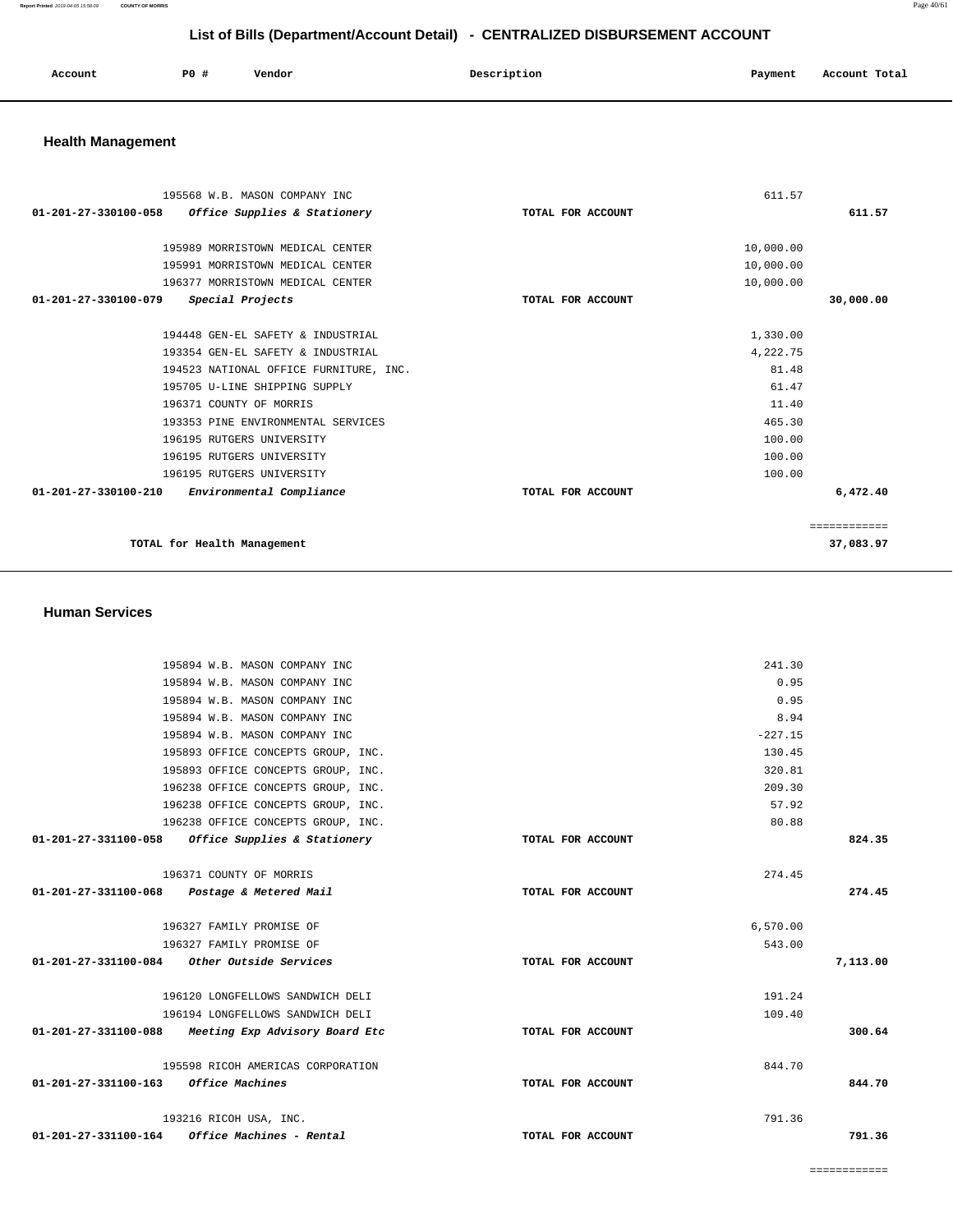| Account               | PO#                      | Vendor | Description | Payment | Account Total |
|-----------------------|--------------------------|--------|-------------|---------|---------------|
| <b>Human Services</b> |                          |        |             |         |               |
|                       | TOTAL for Human Services |        |             |         | 10,148.50     |

 **Youth Shelter** 

| 195124 LIBERTY SCIENCE CENTER INC.                  |                   | 285.00       |
|-----------------------------------------------------|-------------------|--------------|
| 195669 OPTIMUM                                      |                   | 624.42       |
| $01-201-27-331110-039$ Education Schools & Training | TOTAL FOR ACCOUNT | 909.42       |
|                                                     |                   |              |
| 195895 W.B. MASON COMPANY INC.                      |                   | 90.07        |
| 195985 W.B. MASON COMPANY INC                       |                   | 10.68        |
| 01-201-27-331110-058 Office Supplies & Stationery   | TOTAL FOR ACCOUNT | 100.75       |
| 195651 W.B. MASON COMPANY INC                       |                   | 89.40        |
| 01-201-27-331110-185<br>Food                        | TOTAL FOR ACCOUNT | 89.40        |
| 195666 LTC SCRIPTS INC.                             |                   | 26.76        |
| 194995 ATLANTIC CORPORATE HEALTH                    |                   | 8,704.17     |
| 195885 INSTITUTE FOR FORENSIC PSYCHOLOGY            |                   | 375.00       |
| Medical<br>01-201-27-331110-189                     | TOTAL FOR ACCOUNT | 9,105.93     |
| 195035 IMPERIAL BAG & PAPER CO. LLC                 |                   | 43.98        |
| 195035 IMPERIAL BAG & PAPER CO. LLC                 |                   | 64.29        |
| $01-201-27-331110-252$ Janitorial Supplies          | TOTAL FOR ACCOUNT | 108.27       |
| 195896 WESTERN APPLIANCE INC.                       |                   | 85.00        |
| 195898 COLONIAL TELEVISION                          |                   | 749.95       |
| 01-201-27-331110-258<br>Equipment                   | TOTAL FOR ACCOUNT | 834.95       |
|                                                     |                   | ============ |
| TOTAL for Youth Shelter                             |                   | 11,148.72    |

### **Office on Aging**

| 195726 W.B. MASON COMPANY INC                                                                   | 326.54         |
|-------------------------------------------------------------------------------------------------|----------------|
| Office Supplies & Stationery<br>01-201-27-333100-058<br>TOTAL FOR ACCOUNT                       | 326.54         |
| 196013 PATRICIA PETRILLO<br>01-201-27-333100-059<br>Other General Expenses<br>TOTAL FOR ACCOUNT | 50.62<br>50.62 |
| 196371 COUNTY OF MORRIS<br>01-201-27-333100-068<br>Postage & Metered Mail<br>TOTAL FOR ACCOUNT  | 33.60<br>33.60 |
|                                                                                                 |                |
| TOTAL for Office on Aging                                                                       | 410.76         |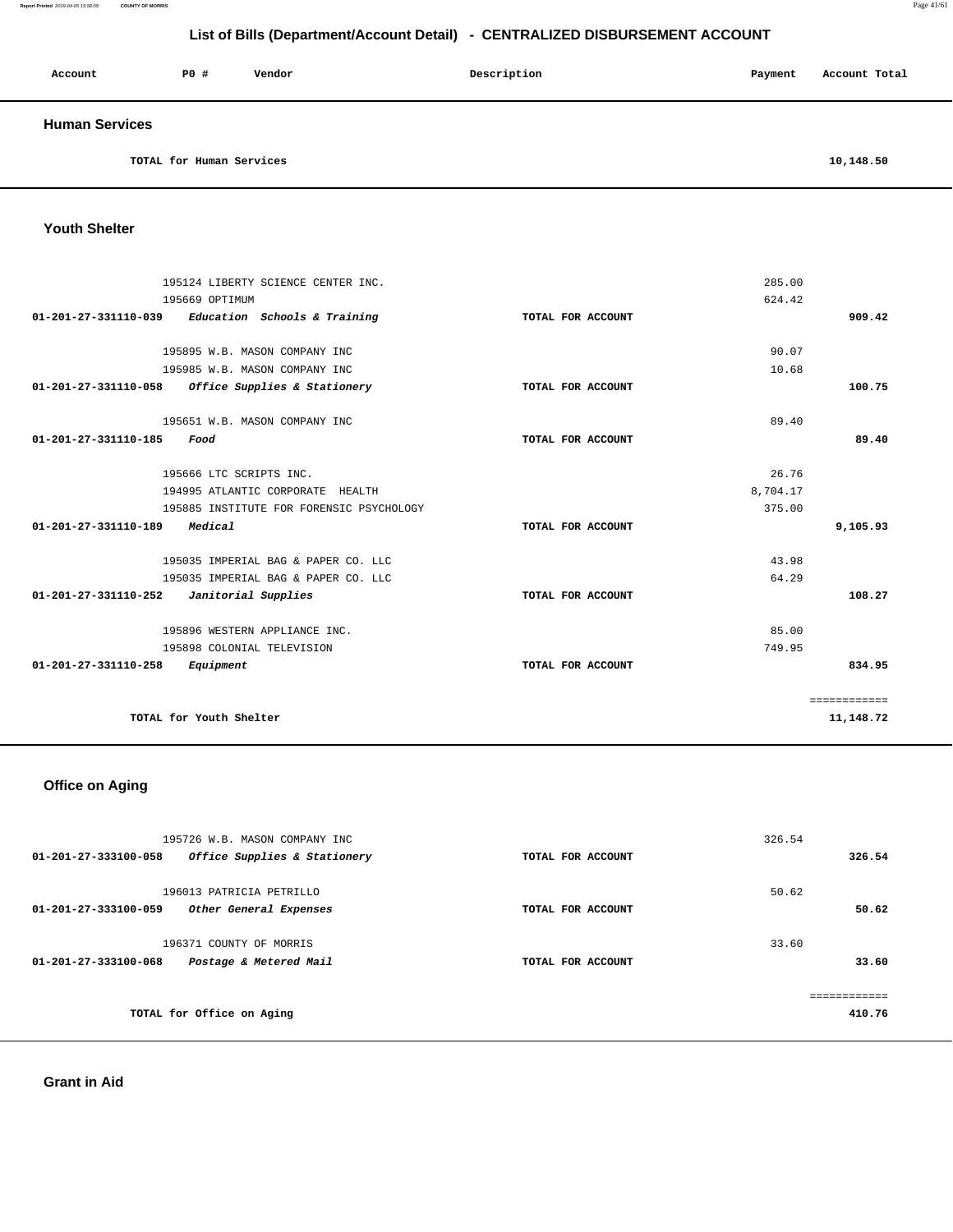**Report Printed** 2019-04-05 15:58:09 **COUNTY OF MORRIS** Page 42/61

### **List of Bills (Department/Account Detail) - CENTRALIZED DISBURSEMENT ACCOUNT**

| Account              | PO#                    | Vendor                             | Description       | Payment  | Account Total |
|----------------------|------------------------|------------------------------------|-------------------|----------|---------------|
| <b>Grant in Aid</b>  |                        |                                    |                   |          |               |
|                      |                        | 196192 DAWN CENTER FOR INDEPENDENT |                   | 8,450.00 |               |
|                      |                        | 196191 DAWN CENTER FOR INDEPENDENT |                   | 197.00   |               |
|                      |                        | 196256 CFCS - HOPE HOUSE           |                   | 1,649.00 |               |
| 01-201-27-342000-090 |                        | Grant in Aid: Program Expenditures | TOTAL FOR ACCOUNT |          | 12,713.00     |
|                      |                        |                                    |                   |          | ============  |
|                      | TOTAL for Grant in Aid |                                    |                   |          | 12,713.00     |
|                      |                        |                                    |                   |          |               |

#### **Seniors, Disabled & Veterans**

| 196012 CORNERSTONE FAMILY                                    |                   | 10,928.22 |              |
|--------------------------------------------------------------|-------------------|-----------|--------------|
| 01-201-27-343100-036<br>Contracted Services - Adult Day Care | TOTAL FOR ACCOUNT |           | 10,928.22    |
|                                                              |                   |           |              |
| 196013 PATRICIA PETRILLO                                     |                   | 8.86      |              |
| 195724 W.B. MASON COMPANY INC                                |                   | 19.75     |              |
| 195727 W.B. MASON COMPANY INC                                |                   | 22.35     |              |
| 196242 OFFICE CONCEPTS GROUP, INC.                           |                   | 29.37     |              |
| 01-201-27-343100-058<br>Office Supplies & Stationery         | TOTAL FOR ACCOUNT |           | 80.33        |
|                                                              |                   |           |              |
| 195968 POSITIVE PROMOTIONS, INC.                             |                   | 174.93    |              |
| 195968 POSITIVE PROMOTIONS, INC.                             |                   | 35.00     |              |
| 195968 POSITIVE PROMOTIONS, INC.                             |                   | 20.95     |              |
| 196241 VILLAGE SUPER MARKET, INC.                            |                   | 596.04    |              |
| 196241 VILLAGE SUPER MARKET, INC.                            |                   | 39.98     |              |
| 01-201-27-343100-059<br>Other General Expenses               | TOTAL FOR ACCOUNT |           | 866.90       |
|                                                              |                   |           |              |
|                                                              |                   |           | ============ |
| TOTAL for Seniors, Disabled & Veterans                       |                   |           | 11,875.45    |

## **County Board of Social Service**

| 434.52   |                   | 195530 OFFICE CONCEPTS GROUP, INC.                   |
|----------|-------------------|------------------------------------------------------|
| 1,113.87 |                   | 194180 OFFICE CONCEPTS GROUP, INC.                   |
| 71.34    |                   | 194180 OFFICE CONCEPTS GROUP, INC.                   |
| 91.00    |                   | 194180 OFFICE CONCEPTS GROUP, INC.                   |
| 125.07   |                   | 194180 OFFICE CONCEPTS GROUP, INC.                   |
|          | TOTAL FOR ACCOUNT | 01-201-27-345100-058<br>Office Supplies & Stationery |
|          |                   |                                                      |
| 145.00   |                   | 194956 4 IMPRINT INC.                                |
| 20.00    |                   | 194956 4 IMPRINT INC.                                |
| 7.10     |                   | 194956 4 IMPRINT INC.                                |
|          | TOTAL FOR ACCOUNT | 01-201-27-345100-059<br>Other General Expenses       |
|          |                   |                                                      |
| 2,258.11 |                   | 195554 U.S. SECURITY ASSOCIATES, INC.                |
| 2,474.22 |                   | 195540 U.S. SECURITY ASSOCIATES, INC.                |
| 7,883.70 |                   | 195541 UNITRONIX DATA SYSTEMS INC.                   |
|          | TOTAL FOR ACCOUNT | 01-201-27-345100-325<br><i>Special Services</i>      |
|          |                   |                                                      |
| 65.00    |                   | 194177 DISCOVERY BENEFITS INC.                       |
|          | TOTAL FOR ACCOUNT | 01-201-27-345100-329<br>Hospital Insurance Premiums  |
|          |                   |                                                      |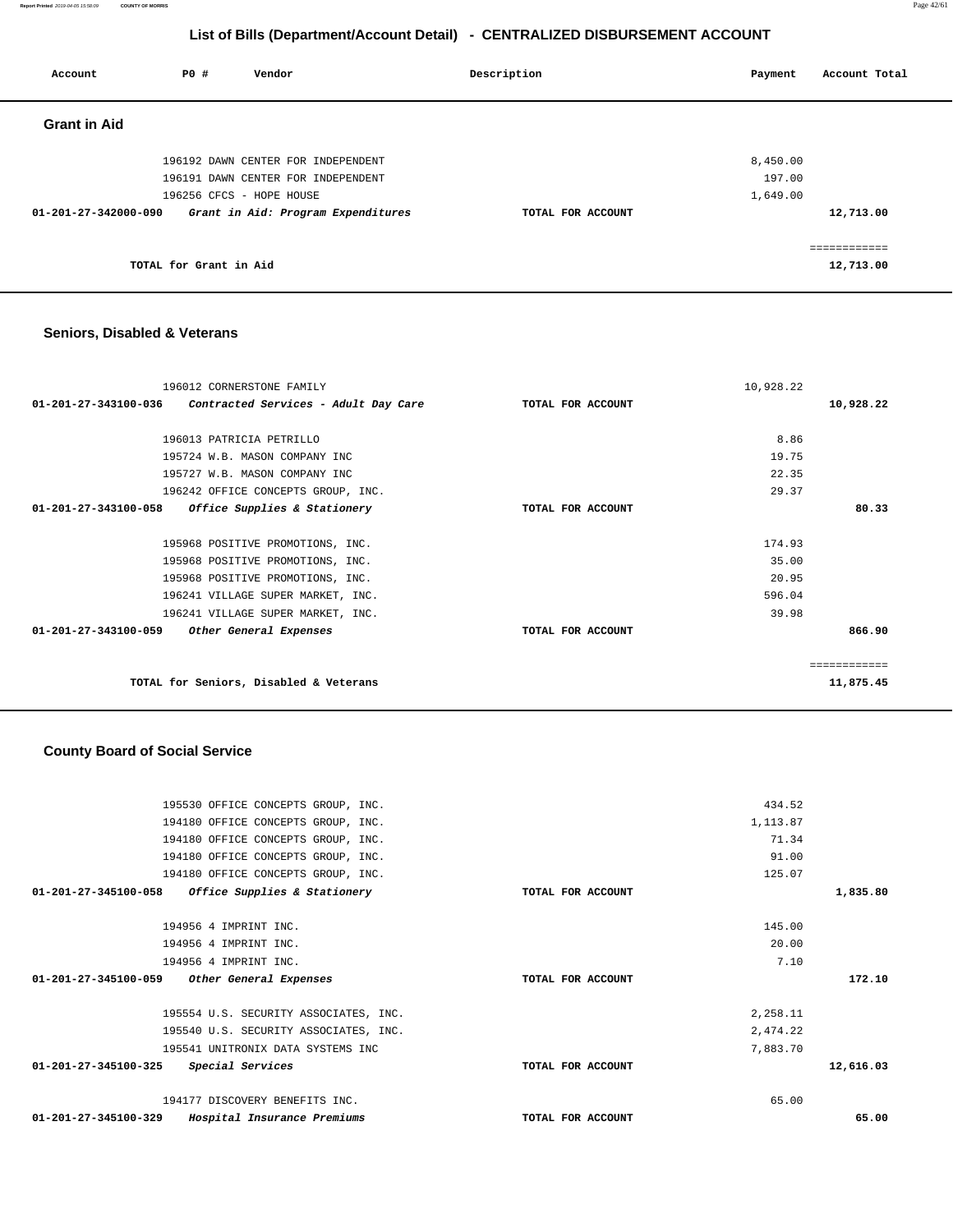| Account                               | P0#                                      | Vendor                                   | Description       | Payment | Account Total             |
|---------------------------------------|------------------------------------------|------------------------------------------|-------------------|---------|---------------------------|
| <b>County Board of Social Service</b> |                                          |                                          |                   |         |                           |
| 01-201-27-345100-332                  | Mileage                                  |                                          | TOTAL FOR ACCOUNT |         | 2.27                      |
|                                       | 196104 LORI GRISALES                     |                                          |                   | 72.00   |                           |
| 01-201-27-345100-333                  | 196099 ERICA JOHNSON<br>Other Allowances |                                          | TOTAL FOR ACCOUNT | 90.00   | 162.00                    |
|                                       | 196104 LORI GRISALES                     |                                          |                   | 144.00  |                           |
| 01-203-27-345100-333                  |                                          | (2018) Other Allowances                  | TOTAL FOR ACCOUNT |         | 144.00                    |
|                                       |                                          | 190625 NATIONAL OFFICE FURNITURE INC     |                   | 417.60  |                           |
| $01 - 203 - 27 - 345100 - 336$        |                                          | (2018) Repairs & Alterations             | TOTAL FOR ACCOUNT |         | 417.60                    |
|                                       |                                          | 194875 LABCORP OF AMERICA HOLDINGS       |                   | 161.25  |                           |
| $01 - 203 - 27 - 345100 - 351$        |                                          | (2018) Paternity Expenses                | TOTAL FOR ACCOUNT |         | 161.25                    |
|                                       |                                          | TOTAL for County Board of Social Service |                   |         | ============<br>15,576.05 |

#### **DEPARTMENT 349110**

| 195813 ESSEX COUNTY HOSPITAL                 |                   | 3,053.96 |
|----------------------------------------------|-------------------|----------|
| Program Expenditures<br>01-201-27-349110-090 | TOTAL FOR ACCOUNT | 3,053.96 |
|                                              |                   |          |
|                                              |                   |          |
| TOTAL for DEPARTMENT 349110                  |                   | 3,053.96 |

#### **MV:Administration**

|              | 291.30    |                   | 195365 POINTCLICKCARE                 |                      |
|--------------|-----------|-------------------|---------------------------------------|----------------------|
|              | 291.30    |                   | 195365 POINTCLICKCARE                 |                      |
|              | 291.30    |                   | 195365 POINTCLICKCARE                 |                      |
|              | 53,134.00 |                   | 196390 SODEXO INC & AFFILIATES        |                      |
| 54,007.90    |           | TOTAL FOR ACCOUNT | Contracted Services                   | 01-201-27-350100-036 |
|              |           |                   |                                       |                      |
|              | 7,573.71  |                   | 196074 U.S. SECURITY ASSOCIATES, INC. |                      |
| 7,573.71     |           | TOTAL FOR ACCOUNT | Safety Items                          | 01-201-27-350100-266 |
|              | 164.44    |                   | 190105 OFFICE CONCEPTS GROUP, INC.    |                      |
| 164.44       |           | TOTAL FOR ACCOUNT | (2018) Safety Items                   | 01-203-27-350100-266 |
|              |           |                   |                                       |                      |
| eessessesses |           |                   |                                       |                      |
| 61,746.05    |           |                   | TOTAL for MV:Administration           |                      |
|              |           |                   |                                       |                      |

## **Assistance Dep Child:Local Shr**

| 5,075.00 |                   | 196222 OFFICE OF TEMPORARY ASSISTANCE     |                      |
|----------|-------------------|-------------------------------------------|----------------------|
| 5,075.00 | TOTAL FOR ACCOUNT | Assistance Dep Child:Local Shr Program E  | 01-201-27-354100-091 |
|          |                   |                                           |                      |
| 5,075.00 |                   | TOTAL for Assistance Dep Child: Local Shr |                      |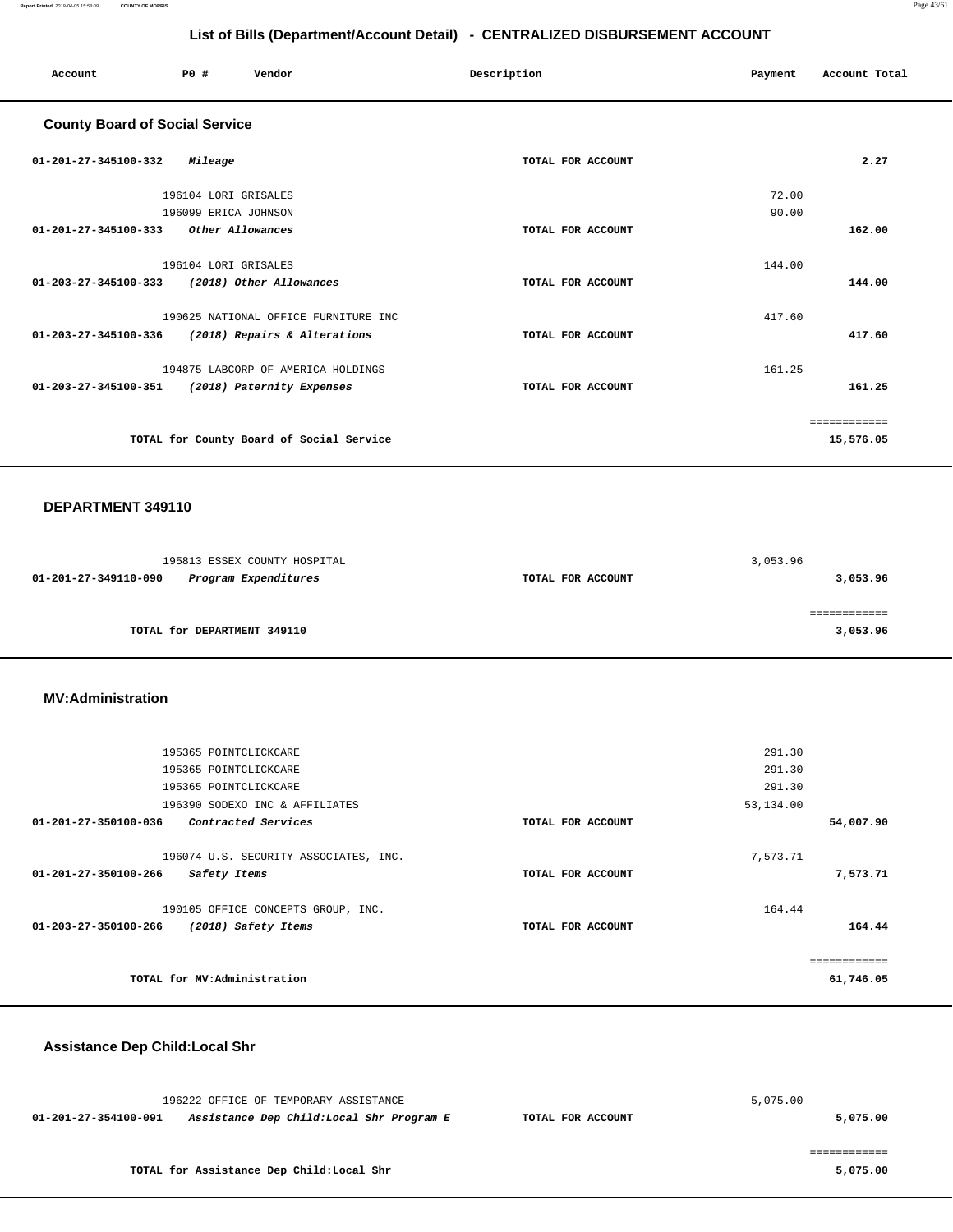**Report Printed** 2019-04-05 15:58:09 **COUNTY OF MORRIS** Page 44/61

### **List of Bills (Department/Account Detail) - CENTRALIZED DISBURSEMENT ACCOUNT**

| Account                               | P0 # | Vendor                                                                            | Description       | Payment   | Account Total             |
|---------------------------------------|------|-----------------------------------------------------------------------------------|-------------------|-----------|---------------------------|
| <b>Assistance SSI Income Recipien</b> |      |                                                                                   |                   |           |                           |
| 01-201-27-355100-090                  |      | 196223 OFFICE OF TEMPORARY ASSISTANCE<br>Assistance SSI Income Recipien Expenditu | TOTAL FOR ACCOUNT | 31,287.00 | 31,287.00                 |
|                                       |      | TOTAL for Assistance SSI Income Recipien                                          |                   |           | ============<br>31,287.00 |
| <b>County Adjuster</b>                |      |                                                                                   |                   |           |                           |
|                                       |      |                                                                                   |                   |           |                           |

============

**TOTAL for County Adjuster 404.60**

#### **County Library**

| 01-201-29-390100-028<br><i>Books &amp; Periodicals</i> | TOTAL FOR ACCOUNT | 8,894.11 |
|--------------------------------------------------------|-------------------|----------|
| 195589 ROWMAN & LITTLEFIELD                            | 44.26             |          |
| 195289 GALE                                            | 157.50            |          |
| 195587 GREY HOUSE PUBLISHING                           | 190.00            |          |
| 195588 INGRAM LIBRARY SERVICES                         | 13.75             |          |
| 195588 INGRAM LIBRARY SERVICES                         | 197.21            |          |
| 195588 INGRAM LIBRARY SERVICES                         | 30.17             |          |
| 195588 INGRAM LIBRARY SERVICES                         | 69.16             |          |
| 195588 INGRAM LIBRARY SERVICES                         | 1,102.40          |          |
| 195588 INGRAM LIBRARY SERVICES                         | 16.88             |          |
| 195588 INGRAM LIBRARY SERVICES                         | 33.78             |          |
| 195588 INGRAM LIBRARY SERVICES                         | $-7.40$           |          |
| 195588 INGRAM LIBRARY SERVICES                         | 1,187.15          |          |
| 195288 LEXIS NEXIS                                     | 174.00            |          |
| 194642 NJ STATE LEAGUE OF                              | 45.00             |          |
| 195286 INGRAM LIBRARY SERVICES                         | 87.93             |          |
| 195286 INGRAM LIBRARY SERVICES                         | 40.94             |          |
| 195286 INGRAM LIBRARY SERVICES                         | 16.29             |          |
| 195286 INGRAM LIBRARY SERVICES                         | 58.72             |          |
| 195286 INGRAM LIBRARY SERVICES                         | 31.74             |          |
| 195286 INGRAM LIBRARY SERVICES                         | 500.18            |          |
| 195286 INGRAM LIBRARY SERVICES                         | 46.45             |          |
| 195286 INGRAM LIBRARY SERVICES                         | 87.99             |          |
| 195302 INGRAM LIBRARY SERVICES                         | 48.71             |          |
| 195302 INGRAM LIBRARY SERVICES                         | 463.15            |          |
| 195302 INGRAM LIBRARY SERVICES                         | 37.40             |          |
| 195302 INGRAM LIBRARY SERVICES                         | $-18.63$          |          |
| 195302 INGRAM LIBRARY SERVICES                         | 1,438.96          |          |
| 194639 GANN LAW BOOKS                                  | 86.00             |          |
| 194636 BAKER & TAYLOR BOOKS                            | 1,057.87          |          |
| 195297 BAKER & TAYLOR BOOKS                            | 156.55            |          |
| 193855 ALLDATA LLC                                     | 1,500.00          |          |
|                                                        |                   |          |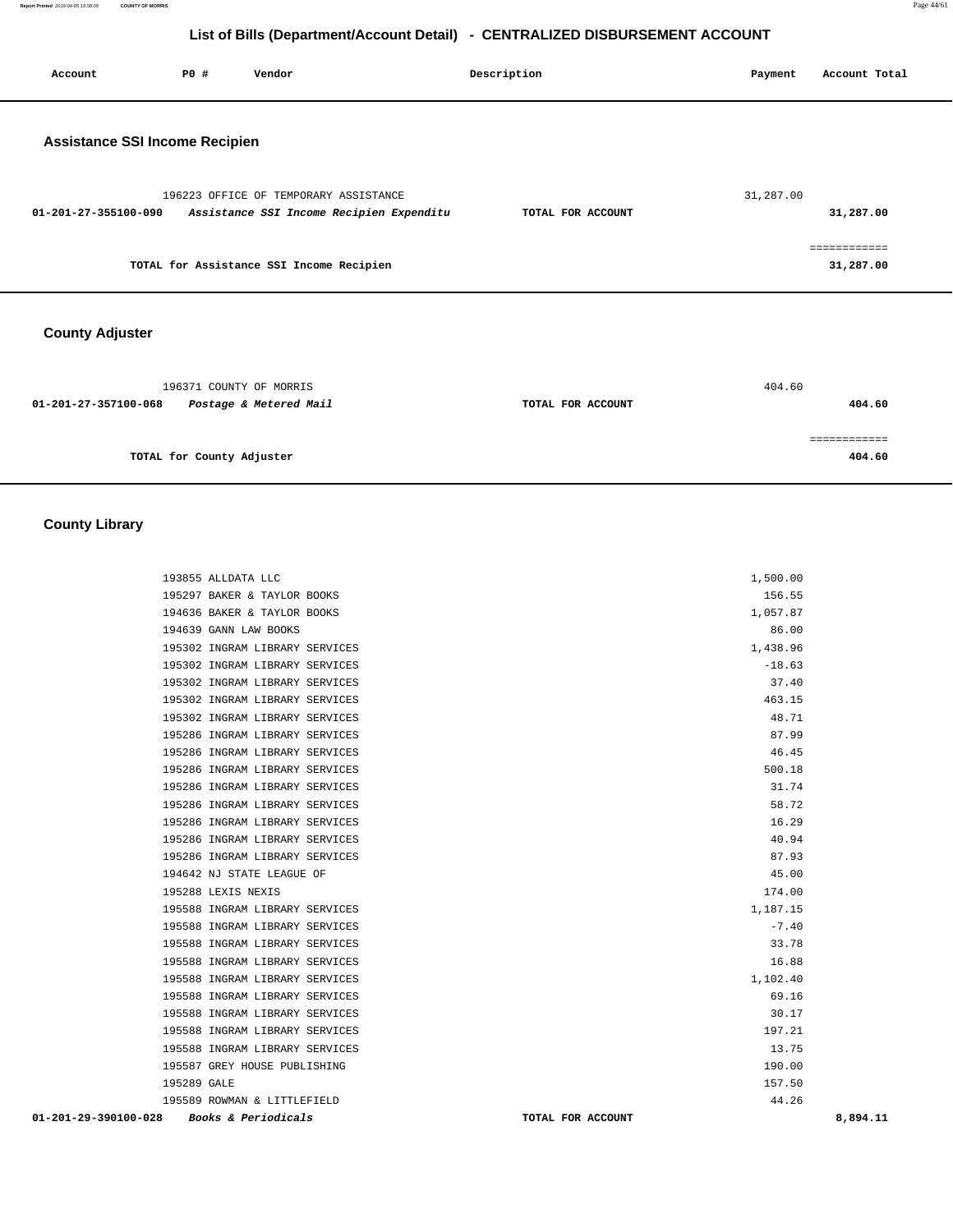**Report Printed** 2019-04-05 15:58:09 **COUNTY OF MORRIS** Page 45/61

## **List of Bills (Department/Account Detail) - CENTRALIZED DISBURSEMENT ACCOUNT**

| Account                        | <b>PO #</b>                                      | Vendor                                                                   | Description       | Payment              | Account Total |
|--------------------------------|--------------------------------------------------|--------------------------------------------------------------------------|-------------------|----------------------|---------------|
| <b>County Library</b>          |                                                  |                                                                          |                   |                      |               |
|                                |                                                  | 195302 INGRAM LIBRARY SERVICES                                           |                   | 16.15                |               |
|                                |                                                  | 195302 INGRAM LIBRARY SERVICES                                           |                   | 15.20                |               |
| 01-201-29-390100-058           |                                                  | Office Supplies & Stationery                                             | TOTAL FOR ACCOUNT |                      | 238.45        |
|                                |                                                  |                                                                          |                   |                      |               |
|                                | 196371 COUNTY OF MORRIS                          |                                                                          |                   | 600.85               |               |
| $01 - 201 - 29 - 390100 - 068$ |                                                  | Postage & Metered Mail                                                   | TOTAL FOR ACCOUNT |                      | 600.85        |
|                                |                                                  | 195304 INGRAM LIBRARY SERVICES                                           |                   |                      |               |
|                                |                                                  | 195304 INGRAM LIBRARY SERVICES                                           |                   | 1,110.80<br>$-16.50$ |               |
|                                |                                                  | 195302 INGRAM LIBRARY SERVICES                                           |                   | 84.12                |               |
|                                |                                                  | 195302 INGRAM LIBRARY SERVICES                                           |                   | 85.59                |               |
|                                | 195287 MIDWEST TAPE LLC                          |                                                                          |                   | 241.59               |               |
| 01-201-29-390100-083           |                                                  | Video & Film Materials                                                   | TOTAL FOR ACCOUNT |                      | 1,505.60      |
|                                |                                                  |                                                                          |                   |                      |               |
|                                |                                                  | 194663 OFFICE CONCEPTS GROUP, INC.                                       |                   | 21.90<br>425.00      |               |
|                                |                                                  | 194663 OFFICE CONCEPTS GROUP, INC.<br>194663 OFFICE CONCEPTS GROUP, INC. |                   | 60.00                |               |
|                                |                                                  | 196132 MARYJEAN BAKALETZ                                                 |                   | 71.50                |               |
|                                |                                                  | 196132 MARYJEAN BAKALETZ                                                 |                   | 51.48                |               |
|                                |                                                  | 196132 MARYJEAN BAKALETZ                                                 |                   | 18.31                |               |
|                                |                                                  | 196132 MARYJEAN BAKALETZ                                                 |                   | 32.90                |               |
|                                |                                                  | 196132 MARYJEAN BAKALETZ                                                 |                   | 25.96                |               |
|                                |                                                  | 196132 MARYJEAN BAKALETZ                                                 |                   | 47.96                |               |
|                                | 196131 SUSAN CALANTONE                           |                                                                          |                   | 19.13                |               |
|                                | 196131 SUSAN CALANTONE                           |                                                                          |                   | 68.82                |               |
|                                | 196131 SUSAN CALANTONE                           |                                                                          |                   | $-6.38$              |               |
|                                | 196131 SUSAN CALANTONE                           |                                                                          |                   | $-9.85$              |               |
|                                | 196131 SUSAN CALANTONE                           |                                                                          |                   | 14.93                |               |
|                                | 196131 SUSAN CALANTONE<br>196131 SUSAN CALANTONE |                                                                          |                   | 4.27<br>21.00        |               |
|                                | 196131 SUSAN CALANTONE                           |                                                                          |                   | 20.25                |               |
|                                | 196131 SUSAN CALANTONE                           |                                                                          |                   | 23.01                |               |
|                                | 196131 SUSAN CALANTONE                           |                                                                          |                   | 50.00                |               |
| 01-201-29-390100-090           |                                                  | Program Expenditures                                                     | TOTAL FOR ACCOUNT |                      | 960.19        |
|                                |                                                  |                                                                          |                   |                      |               |
|                                |                                                  | 195591 OFFICE CONCEPTS GROUP, INC.<br>195877 OFFICE CONCEPTS GROUP, INC. |                   | 21.96<br>308.11      |               |
|                                |                                                  | 195877 OFFICE CONCEPTS GROUP, INC.                                       |                   | 7.33                 |               |
|                                |                                                  | 195879 W.B. MASON COMPANY INC                                            |                   | 64.35                |               |
|                                |                                                  | 195855 VENMILL INDUSTRIES INC                                            |                   | 32.49                |               |
|                                |                                                  | 195855 VENMILL INDUSTRIES INC                                            |                   | 103.92               |               |
|                                |                                                  | 195855 VENMILL INDUSTRIES INC                                            |                   | 10.00                |               |
|                                |                                                  | 01-201-29-390100-095 Other Administrative Supplies                       | TOTAL FOR ACCOUNT |                      | 548.16        |
|                                |                                                  | 190729 BAKER & TAYLOR BOOKS                                              |                   | 1,320.68             |               |
|                                |                                                  | 190728 BAKER & TAYLOR BOOKS                                              |                   | 52.45                |               |
|                                |                                                  | 188398 UNIWORLD BUSINESS PUBLICATIONS INC.                               |                   | 878.00               |               |
|                                |                                                  | 188929 BAKER & TAYLOR BOOKS                                              |                   | 10,000.00            |               |
|                                |                                                  | 188929 BAKER & TAYLOR BOOKS                                              |                   | 3,264.00             |               |
|                                |                                                  | 01-203-29-390100-028 (2018) Books & Periodicals                          | TOTAL FOR ACCOUNT |                      | 15,515.13     |
|                                |                                                  |                                                                          |                   |                      | ============  |
|                                | TOTAL for County Library                         |                                                                          |                   |                      | 28,262.49     |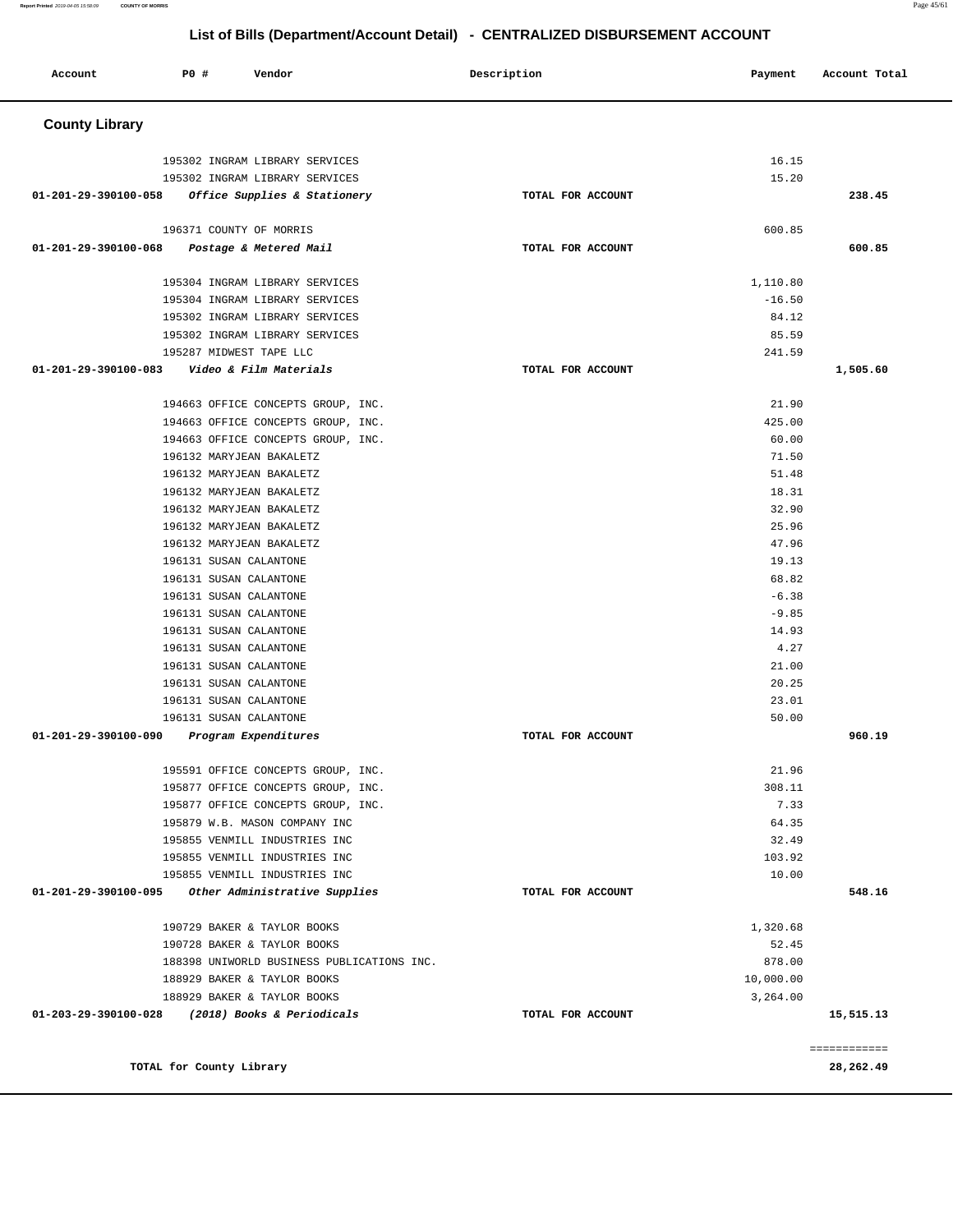| Account              | P0 # | Vendor                                   | Description       | Account Total<br>Payment |
|----------------------|------|------------------------------------------|-------------------|--------------------------|
|                      |      | 196371 COUNTY OF MORRIS                  |                   | 115.95                   |
| 01-201-29-392100-068 |      | Postage & Metered Mail                   | TOTAL FOR ACCOUNT | 115.95                   |
|                      |      | TOTAL for County Superintendent of Schoo |                   | 115.95                   |

## **Contribution to County College**

| 196300 COUNTY COLLEGE OF MORRIS             |                   | 568,256.74 |
|---------------------------------------------|-------------------|------------|
| <i>Expenditures</i><br>01-201-29-395100-090 | TOTAL FOR ACCOUNT | 568,256.74 |
|                                             |                   |            |
|                                             |                   |            |
| TOTAL for Contribution to County College    |                   | 568,256.74 |

#### **Rutgers Extension Service**

| 196371 COUNTY OF MORRIS                                           |                   | 29.15        |       |
|-------------------------------------------------------------------|-------------------|--------------|-------|
| $01 - 201 - 29 - 396100 - 068$<br>Postage & Metered Mail          | TOTAL FOR ACCOUNT |              | 29.15 |
| 195948 KELLY DZIAK                                                |                   | 73.01        |       |
| $01 - 201 - 29 - 396100 - 082$<br>Travel Expense                  | TOTAL FOR ACCOUNT |              | 73.01 |
|                                                                   |                   |              |       |
| 195948 KELLY DZIAK                                                |                   | 20.19        |       |
| 01-201-29-396100-095<br>Other Administrative Supplies             | TOTAL FOR ACCOUNT |              | 20.19 |
|                                                                   |                   |              |       |
| 195940 W.B. MASON COMPANY INC                                     |                   | 0.95         |       |
| 195940 W.B. MASON COMPANY INC                                     |                   | 0.95         |       |
| <i>Furniture &amp; Fixtures</i><br>$01 - 201 - 29 - 396100 - 162$ | TOTAL FOR ACCOUNT |              | 1.90  |
| 196426 RUTGERS THE STATE UNIVERSITY                               |                   | 48,000.00    |       |
| 01-203-29-396100-011<br>(2018) Salaries & Wages-Full Time         | TOTAL FOR ACCOUNT | 48,000.00    |       |
|                                                                   |                   | ============ |       |
|                                                                   |                   | 48,124.25    |       |
| TOTAL for Rutgers Extension Service                               |                   |              |       |

## **Rmb Out of Cty Two Yr Coll**

|                      | 196408 BERGEN COMMUNITY COLLEGE         |                   | 6,421.91 |             |
|----------------------|-----------------------------------------|-------------------|----------|-------------|
|                      | 196408 BERGEN COMMUNITY COLLEGE         |                   | 79.00    |             |
|                      | 196411 MERCER COUNTY COMMUNITY          |                   | 6,762.15 |             |
|                      | 196411 MERCER COUNTY COMMUNITY          |                   | 45.00    |             |
|                      | 196412 MIDDLESEX COUNTY COLLEGE         |                   | 1,782.82 |             |
|                      | 196412 MIDDLESEX COUNTY COLLEGE         |                   | 26.00    |             |
| 01-201-29-397100-090 | Rmb Out of Cty Two Yr Coll Expenditures | TOTAL FOR ACCOUNT |          | 15, 116, 88 |
|                      |                                         |                   |          |             |
|                      |                                         |                   |          |             |
|                      | TOTAL for Rmb Out of Cty Two Yr Coll    |                   |          | 15,116.88   |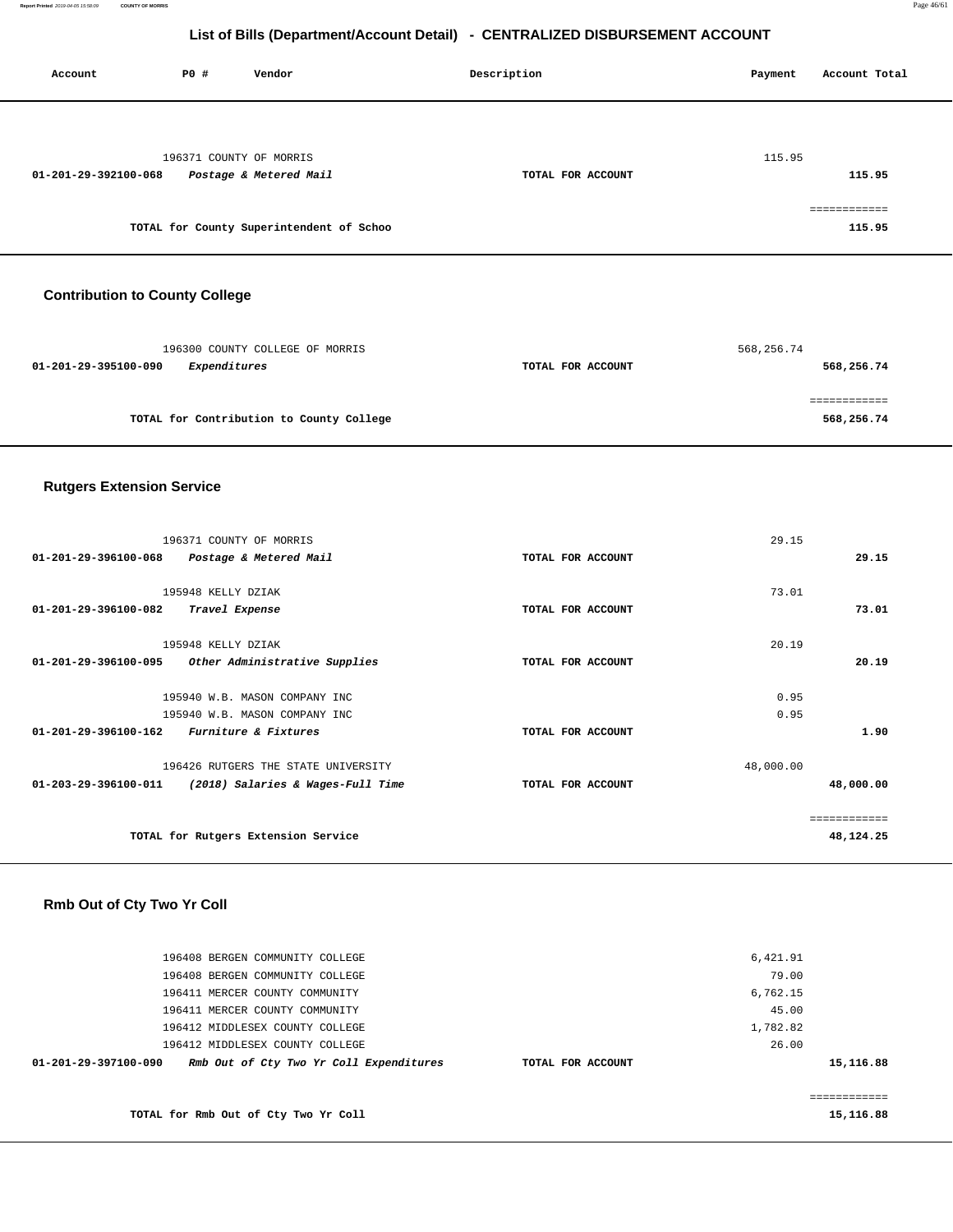| Report Printed 2019-04-05 15:58:09 | <b>COUNTY OF MORRIS</b> |     |                                       |                                                                              |            |               | Page 47/61 |
|------------------------------------|-------------------------|-----|---------------------------------------|------------------------------------------------------------------------------|------------|---------------|------------|
|                                    |                         |     |                                       | List of Bills (Department/Account Detail) - CENTRALIZED DISBURSEMENT ACCOUNT |            |               |            |
| Account                            |                         | PO# | Vendor                                | Description                                                                  | Payment    | Account Total |            |
|                                    |                         |     |                                       |                                                                              |            |               |            |
|                                    |                         |     | 196410 MC VOCATIONAL SCHOOL DISTRICT  |                                                                              | 527,070.67 |               |            |
| $01 - 201 - 29 - 400100 - 090$     |                         |     | Cont M.C. School of Tech Expenditures | TOTAL FOR ACCOUNT                                                            |            | 527,070.67    |            |
|                                    |                         |     |                                       |                                                                              |            | ===========   |            |

**TOTAL for Cont M.C. School of Tech 527,070.67**

## **Fire and Police Academy**

|                      | 195294 W.B. MASON COMPANY INC                           |                   | 28.98    |              |
|----------------------|---------------------------------------------------------|-------------------|----------|--------------|
|                      | 195294 W.B. MASON COMPANY INC                           |                   | 12.12    |              |
|                      | 195294 W.B. MASON COMPANY INC                           |                   | 69.16    |              |
|                      | 195294 W.B. MASON COMPANY INC                           |                   | 41.14    |              |
|                      | 195294 W.B. MASON COMPANY INC                           |                   | 22.76    |              |
|                      | 195294 W.B. MASON COMPANY INC                           |                   | 27.25    |              |
|                      | 195294 W.B. MASON COMPANY INC                           |                   | 22.92    |              |
|                      | 195294 W.B. MASON COMPANY INC                           |                   | 5.60     |              |
|                      | 195294 W.B. MASON COMPANY INC                           |                   | 51.58    |              |
|                      | 195294 W.B. MASON COMPANY INC                           |                   | 12.00    |              |
|                      | 195294 W.B. MASON COMPANY INC                           |                   | 45.89    |              |
|                      | 195294 W.B. MASON COMPANY INC                           |                   | 19.44    |              |
|                      | 195294 W.B. MASON COMPANY INC                           |                   | 1.40     |              |
|                      | 195294 W.B. MASON COMPANY INC                           |                   | 3.04     |              |
|                      | 195294 W.B. MASON COMPANY INC                           |                   | 3.06     |              |
|                      | 195294 W.B. MASON COMPANY INC                           |                   | 6.99     |              |
|                      | 195294 W.B. MASON COMPANY INC                           |                   | 1.68     |              |
|                      | 195294 W.B. MASON COMPANY INC                           |                   | 5.82     |              |
|                      | 195294 W.B. MASON COMPANY INC                           |                   | 12.76    |              |
|                      | 195294 W.B. MASON COMPANY INC                           |                   | 37.54    |              |
|                      | 195294 W.B. MASON COMPANY INC                           |                   | 10.70    |              |
|                      | 195722 W.B. MASON COMPANY INC                           |                   | 361.95   |              |
|                      | 195722 W.B. MASON COMPANY INC                           |                   | 22.20    |              |
|                      | 195722 W.B. MASON COMPANY INC                           | TOTAL FOR ACCOUNT | 84.50    | 910.48       |
|                      | $01-201-29-407100-058$ Office Supplies & Stationery     |                   |          |              |
|                      | 194833 ALL COUNTY RENTAL CENTER                         |                   | 72.00    |              |
|                      | 01-201-29-407100-059 Other General Expenses             | TOTAL FOR ACCOUNT |          | 72.00        |
|                      |                                                         |                   |          |              |
|                      | 196371 COUNTY OF MORRIS                                 |                   | 65.80    |              |
| 01-201-29-407100-068 | Postage & Metered Mail                                  | TOTAL FOR ACCOUNT |          | 65.80        |
|                      |                                                         |                   |          |              |
|                      | 195272 RICOH USA, INC.                                  |                   | 936.51   |              |
|                      | $01 - 201 - 29 - 407100 - 164$ Office Machines - Rental | TOTAL FOR ACCOUNT |          | 936.51       |
|                      |                                                         |                   |          |              |
|                      | 195622 SHEAFFER SUPPLY INC.                             |                   | 63.94    |              |
| 01-201-29-407100-223 | Building Repairs                                        | TOTAL FOR ACCOUNT |          | 63.94        |
|                      |                                                         |                   |          |              |
|                      | 190398 MEGGIT TRAINING SYSTEMS INC.                     |                   | 4,284.00 |              |
|                      | 190340 MEGGIT TRAINING SYSTEMS INC.                     |                   | 4,284.00 |              |
|                      | 189955 MEGGIT TRAINING SYSTEMS INC.                     |                   | 4,284.00 |              |
| 01-203-29-407100-223 | (2018) Building Repairs                                 | TOTAL FOR ACCOUNT |          | 12,852.00    |
|                      | 195202 AIRPOWER INTERNATIONAL INC.                      |                   |          |              |
| 01-203-29-407100-262 |                                                         | TOTAL FOR ACCOUNT | 3,028.75 | 3,028.75     |
|                      | (2018) Machinery Repairs & Parts                        |                   |          |              |
|                      |                                                         |                   |          | ============ |
|                      |                                                         |                   |          |              |

**TOTAL for Fire and Police Academy 17,929.48**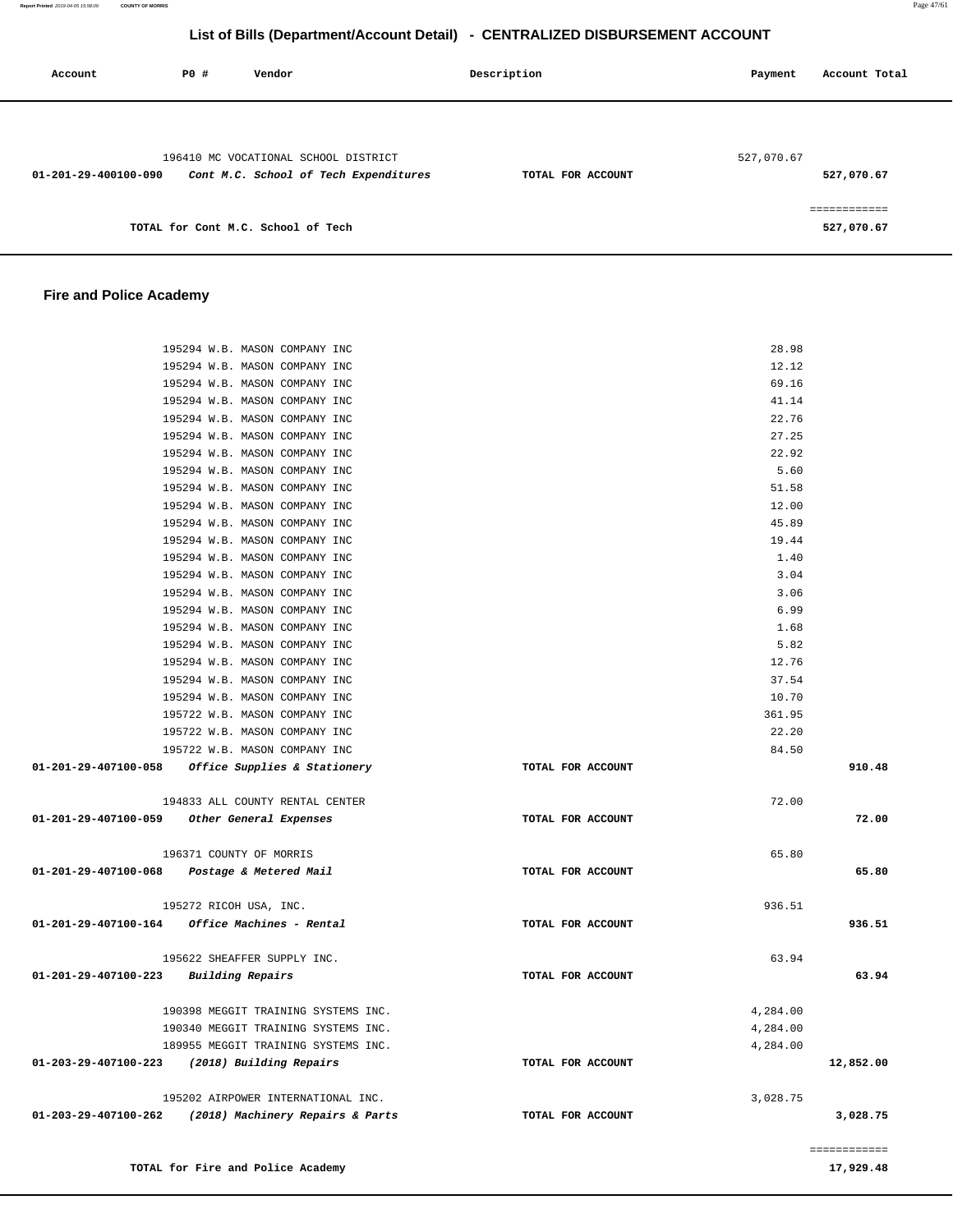**Report Printed** 2019-04-05 15:58:09 **COUNTY OF MORRIS** Page 48/61

## **List of Bills (Department/Account Detail) - CENTRALIZED DISBURSEMENT ACCOUNT**

| Account                    | P0 #<br>Vendor                                                                                | Description       | Payment   | Account Total             |
|----------------------------|-----------------------------------------------------------------------------------------------|-------------------|-----------|---------------------------|
|                            |                                                                                               |                   |           |                           |
| <b>Salary Adjustment</b>   |                                                                                               |                   |           |                           |
|                            |                                                                                               |                   |           |                           |
|                            | 196426 RUTGERS THE STATE UNIVERSITY<br>01-203-30-412100-011 (2018) Salaries & Wages-Full Time | TOTAL FOR ACCOUNT | 10,676.87 | 10,676.87                 |
|                            | TOTAL for Salary Adjustment                                                                   |                   |           | ============<br>10,676.87 |
| <b>Utilities</b>           |                                                                                               |                   |           |                           |
|                            |                                                                                               |                   |           |                           |
|                            | 195867 JERSEY CENTRAL POWER & LIGHT                                                           |                   | 624.06    |                           |
|                            | 195956 TIOGA SOLAR MORRIS COUNTY 1 LLC                                                        |                   | 477.76    |                           |
|                            | 195956 TIOGA SOLAR MORRIS COUNTY 1 LLC                                                        |                   | 452.00    |                           |
|                            | 195812 JERSEY CENTRAL POWER & LIGHT                                                           |                   | 23.17     |                           |
|                            | 195811 JERSEY CENTRAL POWER & LIGHT                                                           |                   | 29.15     |                           |
|                            | 195814 JERSEY CENTRAL POWER & LIGHT                                                           |                   | 332.83    |                           |
|                            | 195998 JERSEY CENTRAL POWER & LIGHT                                                           |                   | 15,077.34 |                           |
|                            | 195892 MORRISTOWN PARKING AUTHORITY                                                           |                   | 2,084.78  |                           |
|                            | 196276 JERSEY CENTRAL POWER & LIGHT                                                           |                   | 9,897.86  |                           |
|                            | 196275 JERSEY CENTRAL POWER & LIGHT                                                           |                   | 8,388.96  |                           |
|                            | 196234 JERSEY CENTRAL POWER & LIGHT                                                           |                   | 41.39     |                           |
|                            | 196246 JERSEY CENTRAL POWER & LIGHT                                                           |                   | 28.96     |                           |
|                            | 195632 AES-NJ COGEN CO INC                                                                    | TOTAL FOR ACCOUNT | 3,231.92  | 40,690.18                 |
| 01-201-31-430100-137       | <i>Electricity</i>                                                                            |                   |           |                           |
|                            | 196084 NATIONAL FUEL OIL INC.                                                                 |                   | 41,035.44 |                           |
| 01-201-31-430100-140       | Gas Purchases                                                                                 | TOTAL FOR ACCOUNT |           | 41,035.44                 |
|                            | 195952 DIRECT ENERGY BUSINESS MARKETING                                                       |                   | 1,048.14  |                           |
|                            | 195822 N.J. NATURAL GAS COMPANY                                                               |                   | 1,146.41  |                           |
|                            | 196114 PSE&G CO                                                                               |                   | 1,939.24  |                           |
|                            | 196278 WOODRUFF ENERGY                                                                        |                   | 27,758.24 |                           |
|                            | 195623 SUBURBAN PROPANE -2347                                                                 |                   | 1,165.38  |                           |
|                            | 195623 SUBURBAN PROPANE -2347                                                                 |                   | 4.39      |                           |
|                            | 195623 SUBURBAN PROPANE -2347                                                                 |                   | 9.92      |                           |
|                            | 196326 WOODRUFF ENERGY                                                                        |                   | 3,972.89  |                           |
|                            | 01-201-31-430100-141 Natural Gas                                                              | TOTAL FOR ACCOUNT |           | 37,044.61                 |
|                            |                                                                                               |                   |           |                           |
|                            | 195664 MORRIS COUNTY MUNICIPAL                                                                |                   | 1,935.00  |                           |
|                            | 195664 MORRIS COUNTY MUNICIPAL                                                                |                   | 3,323.96  |                           |
|                            | 01-201-31-430100-143 Rubbish & Trash Removal                                                  | TOTAL FOR ACCOUNT |           | 5,258.96                  |
|                            | 196117 BOROUGH OF WHARTON                                                                     |                   | 236.25    |                           |
| 01-201-31-430100-144 Sewer |                                                                                               | TOTAL FOR ACCOUNT |           | 236.25                    |
|                            | 195872 VERIZON                                                                                |                   | 41.18     |                           |
|                            | 195872 VERIZON                                                                                |                   | 35.95     |                           |
|                            | 195610 CENTURYLINK                                                                            |                   | 1,785.33  |                           |
|                            | 195960 VERIZON                                                                                |                   | 386.45    |                           |
|                            | 195612 VERIZON CABS                                                                           |                   | 1,612.80  |                           |
|                            | 195607 VERIZON                                                                                |                   | 35.98     |                           |
|                            | 195607 VERIZON                                                                                |                   | 35.95     |                           |
|                            | 195607 VERIZON                                                                                |                   | 40.70     |                           |
|                            |                                                                                               |                   |           |                           |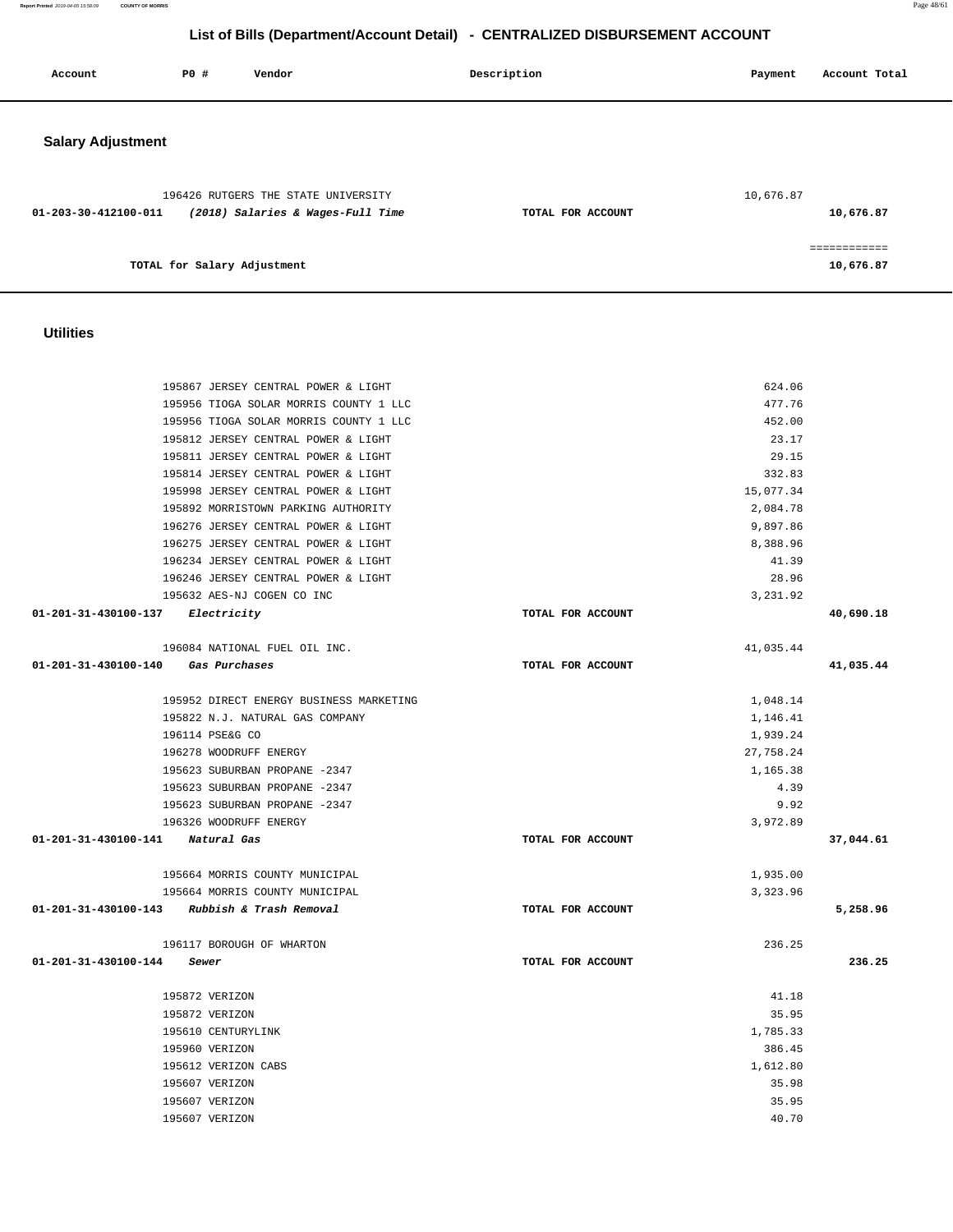| Account          | PO#                                          | Vendor                              | Description | Payment            | Account Total |
|------------------|----------------------------------------------|-------------------------------------|-------------|--------------------|---------------|
| <b>Utilities</b> |                                              |                                     |             |                    |               |
|                  | 195607 VERIZON                               | 195677 MILLENNIUM COMMUNICATIONS    |             | 41.70<br>930.00    |               |
|                  |                                              | 195688 CABLEVISION LIGHTPATH NJ LLC |             | 543.00             |               |
|                  | 195683 A T & T CORP.<br>195686 AT&T MOBILITY |                                     |             | 5,198.71<br>137.49 |               |

| 195685 VERIZON                          |                   | 1,420.45  |              |
|-----------------------------------------|-------------------|-----------|--------------|
| 195684 AT&T                             |                   | 58.02     |              |
| 195687 CABLEVISION LIGHTPATH NJ LLC     |                   | 5,122.71  |              |
| 195687 CABLEVISION LIGHTPATH NJ LLC     |                   | $-75.71$  |              |
| 195682 CABLEVISION LIGHTPATH INC.       |                   | 9,318.14  |              |
| 195682 CABLEVISION LIGHTPATH INC.       |                   | $-132.54$ |              |
| 196181 VERIZON                          |                   | 35.95     |              |
| Telephone<br>01-201-31-430100-146       | TOTAL FOR ACCOUNT |           | 26,689.40    |
| 196115 SOUTHEAST MORRIS COUNTY          |                   | 4,450.44  |              |
| 196115 SOUTHEAST MORRIS COUNTY          |                   | 6,062,20  |              |
| $01 - 201 - 31 - 430100 - 147$<br>Water | TOTAL FOR ACCOUNT |           | 10,512.64    |
|                                         |                   |           | ------------ |
| TOTAL for Utilities                     |                   |           | 161,467.48   |

#### **Nutrition**

| 195725 W.B. MASON COMPANY INC                        |                   | 1,808.52     |
|------------------------------------------------------|-------------------|--------------|
| 195725 W.B. MASON COMPANY INC                        |                   | $-694.95$    |
| 01-201-41-716100-058<br>Office Supplies & Stationery | TOTAL FOR ACCOUNT | 1,113.57     |
|                                                      |                   |              |
| 195984 PETER LIMONE JR                               |                   | 100.00       |
| 01-201-41-716100-059<br>Other General Expenses       | TOTAL FOR ACCOUNT | 100.00       |
|                                                      |                   |              |
| 196179 TAMMI BROWN                                   |                   | 5.84         |
| 196179 TAMMI BROWN                                   |                   | 79.03        |
| 196179 TAMMI BROWN                                   |                   | 6.55         |
| 01-201-41-716100-082<br>Travel Expense               | TOTAL FOR ACCOUNT | 91.42        |
|                                                      |                   |              |
| 196084 NATIONAL FUEL OIL INC.                        |                   | 2,534.54     |
| 01-201-41-716100-140<br>Gas Purchases                | TOTAL FOR ACCOUNT | 2,534.54     |
|                                                      |                   |              |
| 195983 MCI COM                                       |                   | 35.78        |
| 195986 MCI COM                                       |                   | 33.42        |
| 195981 MCI COM                                       |                   | 33.42        |
| 195982 VERIZON                                       |                   | 794.72       |
| 196253 MCI COM                                       |                   | 33.42        |
| 196252 MCI COM                                       |                   | 33.42        |
| 196251 MCI COM                                       |                   | 33.42        |
| 196255 MCI COM                                       |                   | 33.12        |
| 01-201-41-716100-146<br>Telephone                    | TOTAL FOR ACCOUNT | 1,030.72     |
|                                                      |                   |              |
|                                                      |                   | ============ |
| TOTAL for Nutrition                                  |                   | 4,870.25     |
|                                                      |                   |              |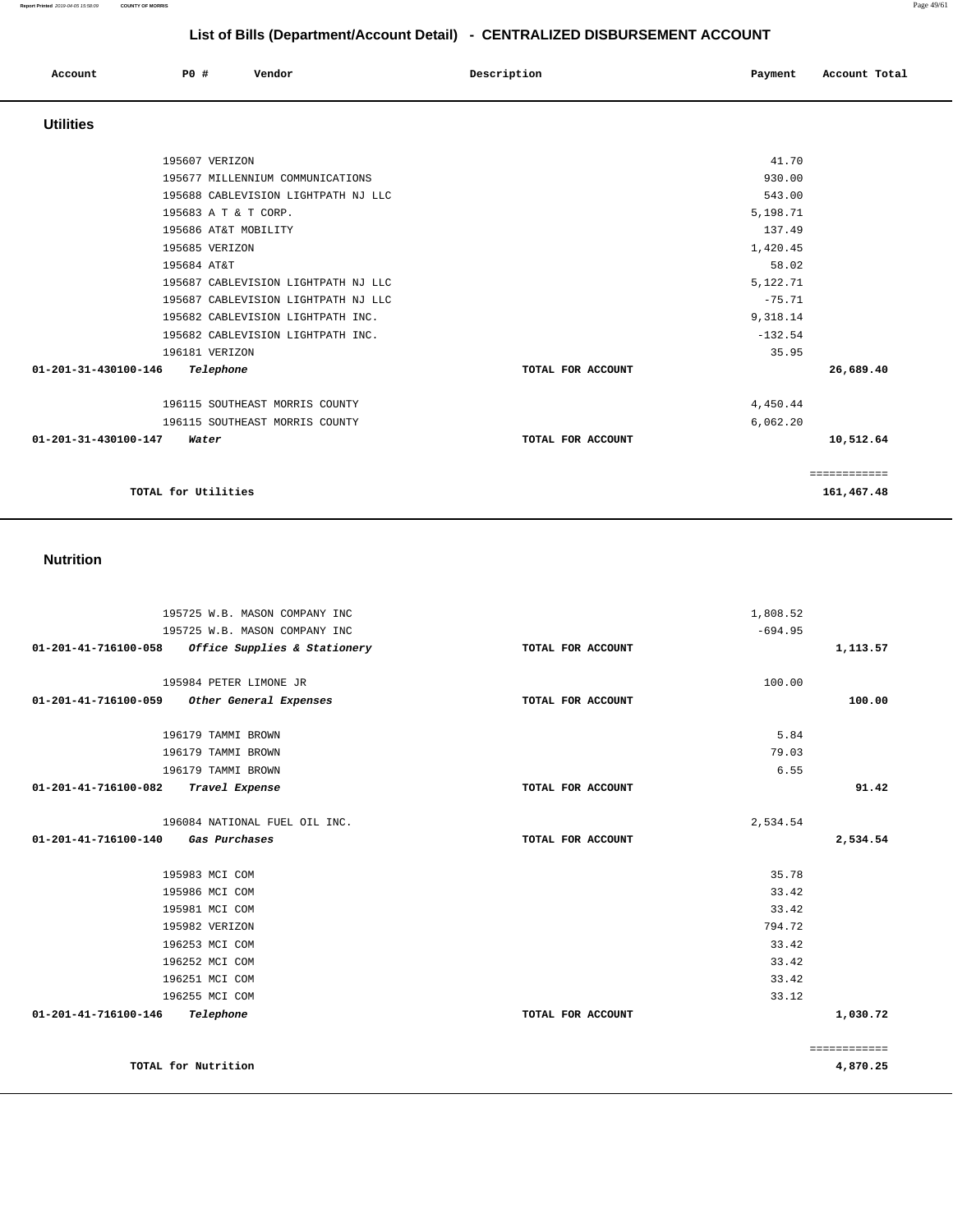**Report Printed** 2019-04-05 15:58:09 **COUNTY OF MORRIS** Page 50/61

## **List of Bills (Department/Account Detail) - CENTRALIZED DISBURSEMENT ACCOUNT**

| Vendor<br>Account<br>P0 #                                     | Description       | Account Total<br>Payment |
|---------------------------------------------------------------|-------------------|--------------------------|
| 196189 CFCS - HOPE HOUSE                                      |                   | 1,941.00                 |
| 01-201-41-716110-090<br>Expenditures                          | TOTAL FOR ACCOUNT | 1,941.00                 |
|                                                               |                   |                          |
| TOTAL for Area Plan Grant                                     |                   | ============             |
|                                                               |                   | 1,941.00                 |
|                                                               |                   |                          |
| <b>Capital Improvement Fund</b>                               |                   |                          |
|                                                               |                   |                          |
|                                                               |                   |                          |
| 196415 COUNTY OF MORRIS                                       |                   | 2,305,000.00             |
| 01-201-44-915100-090<br>Capital Improvement Fund Expenditures | TOTAL FOR ACCOUNT | 2,305,000.00             |
|                                                               |                   | ============             |
| TOTAL for Capital Improvement Fund                            |                   | 2,305,000.00             |
|                                                               |                   |                          |
|                                                               |                   |                          |
| <b>Cash Held In Trust</b>                                     |                   |                          |
|                                                               |                   |                          |
| 195734 FIRST PRIORITY EMERGENCY                               |                   | 7,597.84                 |
| 195293 AGWAY MORRISTOWN                                       |                   | 179.54                   |
| 195293 AGWAY MORRISTOWN                                       |                   | 97.98                    |
| 195797 SYTECH CORPORATION                                     |                   | 29,900.00                |
| 01-204-55-999999-520<br>Other Expenses CP                     | TOTAL FOR ACCOUNT | 37,775.36                |
|                                                               |                   | ============             |

**TOTAL for Cash Held In Trust 37,775.36**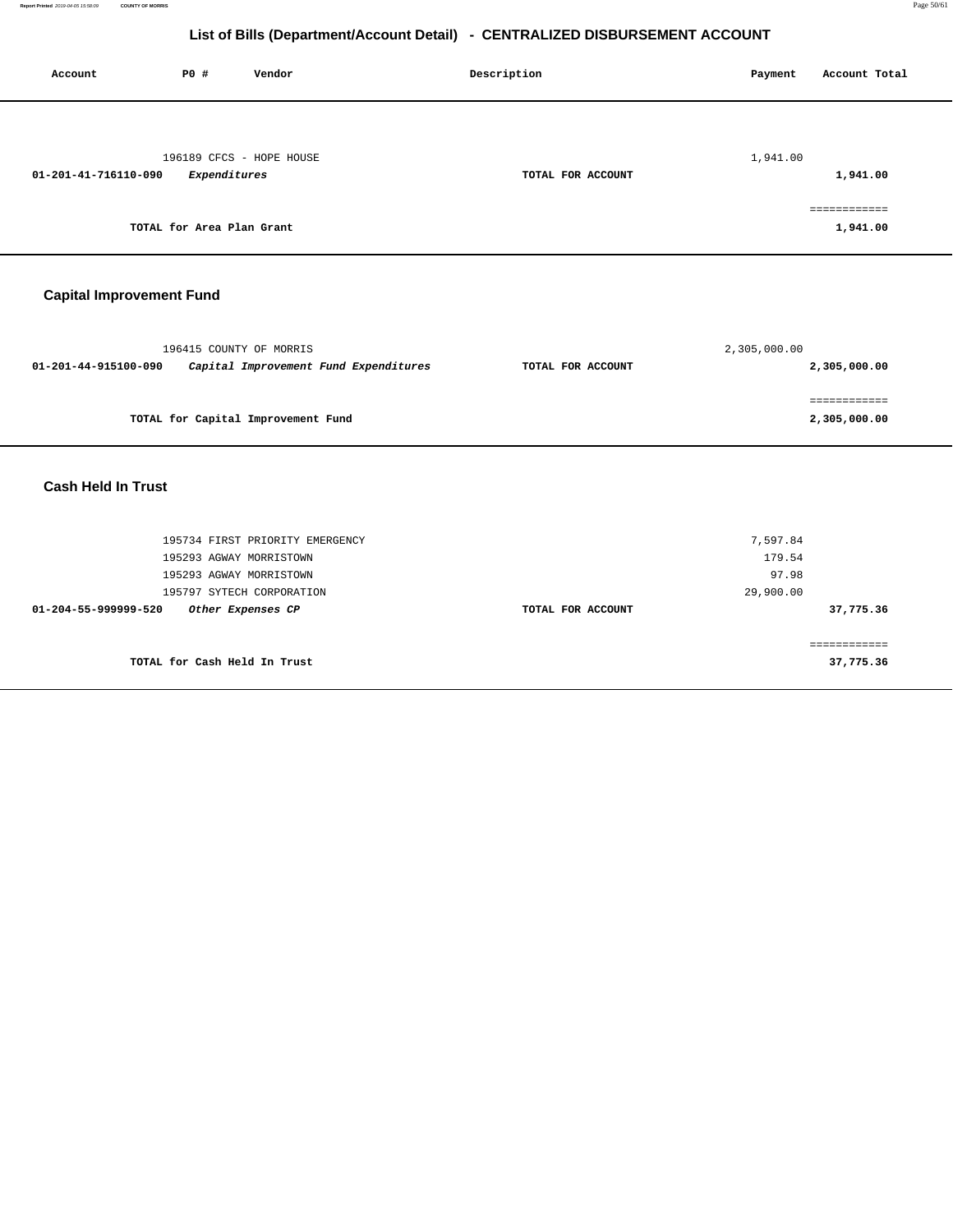**Report Printed** 2019-04-05 15:58:09 **COUNTY OF MORRIS** Page 51/61

## **List of Bills (Department/Account Detail) - CENTRALIZED DISBURSEMENT ACCOUNT**

| Account                    | P0 # | Vendor                                                                 |                   | Description       | Payment | Account Total |
|----------------------------|------|------------------------------------------------------------------------|-------------------|-------------------|---------|---------------|
| <b>BIO-TERRORISM GRANT</b> |      |                                                                        | <b>Grant Fund</b> |                   |         |               |
| 02-213-41-718905-391       |      | 196369 COUNTY OF MORRIS<br>Public Health Emer Grant $(7/1/18-6/30/19)$ |                   | TOTAL FOR ACCOUNT | 75.30   | 75.30         |
|                            |      |                                                                        |                   |                   |         | ------------  |
|                            |      | TOTAL for BIO-TERRORISM GRANT                                          |                   |                   |         | 75.30         |

#### **DEPARTMENT 741915**

|                                                            | TOTAL for DEPARTMENT 741915      |                   |        | 2,617.04     |
|------------------------------------------------------------|----------------------------------|-------------------|--------|--------------|
|                                                            |                                  |                   |        | ============ |
| $02 - 213 - 41 - 741915 - 392$ WFNJ-TANF (7/1/18-12/31/19) |                                  | TOTAL FOR ACCOUNT |        | 2,617.04     |
|                                                            | 195920 TELESEARCH INC            |                   | 77.57  |              |
|                                                            | 195920 TELESEARCH INC            |                   | 296.51 |              |
|                                                            | 195920 TELESEARCH INC            |                   | 292.16 |              |
|                                                            | 195920 TELESEARCH INC            |                   | 294.77 |              |
|                                                            | 195920 TELESEARCH INC            |                   | 265.99 |              |
|                                                            | 195920 TELESEARCH INC            |                   | 40.15  |              |
|                                                            | 195920 TELESEARCH INC            |                   | 833.63 |              |
|                                                            | 195917 W.B. MASON COMPANY INC    |                   | 39.00  |              |
|                                                            | 195908 LONGFELLOWS SANDWICH DELI |                   | 4.98   |              |
|                                                            | 194991 CDW GOVERNMENT            |                   | 87.31  |              |
|                                                            | 194822 CDW GOVERNMENT            |                   | 234.29 |              |
|                                                            | 192645 MORRIS COUNTY CHAMBER OF  |                   | 3.25   |              |
|                                                            | 196084 NATIONAL FUEL OIL INC.    |                   | 20.55  |              |
|                                                            | 195923 HUY DINH                  |                   | 1.28   |              |
|                                                            | 194521 LANGUAGE LINE SERVICES    |                   | 107.10 |              |
|                                                            | 194527 CENTURYLINK               |                   | 8.73   |              |
|                                                            | 194988 PLIC SBD GRAND ISLAND     |                   | 9.77   |              |
|                                                            |                                  |                   |        |              |

#### **DEPARTMENT 741920**

| $02-213-41-741920-392$ WFNJ-General Assistance(7/1/18-12/31/19) | TOTAL FOR ACCOUNT |        | 3,697.85 |
|-----------------------------------------------------------------|-------------------|--------|----------|
| 195920 TELESEARCH INC                                           |                   | 150.58 |          |
| 195920 TELESEARCH INC                                           |                   | 575.59 |          |
| 195920 TELESEARCH INC                                           |                   | 567.12 |          |
| 195920 TELESEARCH INC                                           |                   | 572.21 |          |
| 195920 TELESEARCH INC                                           |                   | 516.34 |          |
| 195920 TELESEARCH INC                                           |                   | 80.33  |          |
| 195917 W.B. MASON COMPANY INC                                   |                   | 78.00  |          |
| 195908 LONGFELLOWS SANDWICH DELI                                |                   | 9.95   |          |
| 194991 CDW GOVERNMENT                                           |                   | 174.62 |          |
| 194822 CDW GOVERNMENT                                           |                   | 454.79 |          |
| 192645 MORRIS COUNTY CHAMBER OF                                 |                   | 6.50   |          |
| 195923 HUY DINH                                                 |                   | 2.55   |          |
| 195924 LINCOLN TECHNICAL INSTITUTE                              |                   | 472.27 |          |
| 194527 CENTURYLINK                                              |                   | 17.46  |          |
| 194988 PLIC SBD GRAND ISLAND                                    |                   | 19.54  |          |
|                                                                 |                   |        |          |

============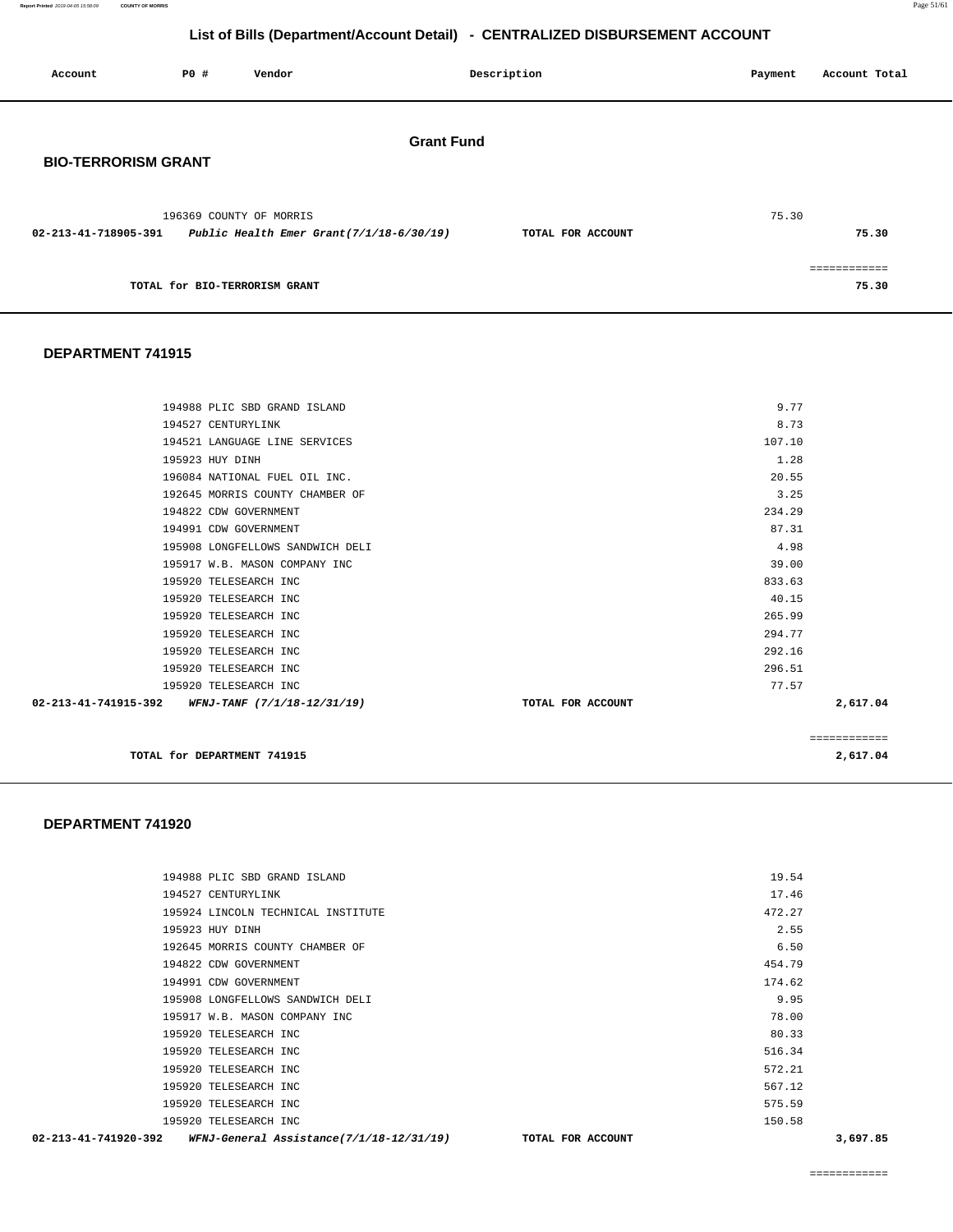| Account           | PO#                         | Vendor | Description | Payment | Account Total |
|-------------------|-----------------------------|--------|-------------|---------|---------------|
| DEPARTMENT 741920 |                             |        |             |         |               |
|                   | TOTAL for DEPARTMENT 741920 |        |             |         | 3,697.85      |
|                   |                             |        |             |         |               |

#### **DEPARTMENT 741930**

| 195319 WARREN COUNTY COMMUNITY COLL.<br>195319 WARREN COUNTY COMMUNITY COLL. |                   | 2,400.00<br>300.00 |
|------------------------------------------------------------------------------|-------------------|--------------------|
| 02-213-41-741930-392<br>WFNJ-WLLP (7/1/18-12/31/19)                          | TOTAL FOR ACCOUNT | 2,700.00           |
| TOTAL for DEPARTMENT 741930                                                  |                   | 2,700.00           |

### **WIA: New Bridge Project**

| 195935 AVTECH INSTITUTE<br>195938 EZ WHEELS DRIVING SCHOOL<br>195933 EZ WHEELS DRIVING SCHOOL |                   | 1,856.00<br>2,138.64<br>45.00 |
|-----------------------------------------------------------------------------------------------|-------------------|-------------------------------|
| 195909 WARREN COUNTY COMMUNITY COLL.<br>WIOA Adult (7/1/18-6/30/20)<br>02-213-41-742025-391   | TOTAL FOR ACCOUNT | 1,370.00<br>5,409.64          |
| TOTAL for WIA: New Bridge Project                                                             |                   | 5,409.64                      |

#### **WIA: Incentive Grant**

| 195975 EZ WHEELS DRIVING SCHOOL      | 479.88   |
|--------------------------------------|----------|
| 194988 PLIC SBD GRAND ISLAND         | 78.18    |
| 195972 EZ WHEELS DRIVING SCHOOL      | 799.80   |
| 194527 CENTURYLINK                   | 69.84    |
| 195936 AVTECH INSTITUTE              | 1,580.00 |
| 195937 AVTECH INSTITUTE              | 1,457.78 |
| 195914 BTII INSTITUTE, LLC           | 1,856.00 |
| 195913 BTII INSTITUTE, LLC           | 2,196.00 |
| 195912 BTII INSTITUTE, LLC           | 2,196.00 |
| 195930 EZ WHEELS DRIVING SCHOOL      | 1,706.24 |
| 195931 EZ WHEELS DRIVING SCHOOL      | 2,223.06 |
| 195932 EZ WHEELS DRIVING SCHOOL      | 732.64   |
| 195934 EZ WHEELS DRIVING SCHOOL      | 2,079.48 |
| 195916 JERSEY TRACTOR TRAILER        | 3,200.00 |
| 195915 LASCOMP INSTITUTE OF IT       | 3,200.00 |
| 195919 MARGARET SILVANI-POULTER      | 110.00   |
| 195929 RUTGERS CENTER FOR CONTINUING | 2,796.00 |
| 195910 RUTGERS CENTER FOR CONTINUING | 3,116.00 |
| 195939 WILLIAM PATERSON UNIVERSITY   | 800.00   |
| 195925 WILLIAM PATERSON UNIVERSITY   | 519.60   |
| 195926 WARREN COUNTY COMMUNITY COLL. | 788.00   |
| 195923 HUY DINH                      | 10.22    |
| 194991 CDW GOVERNMENT                | 698.46   |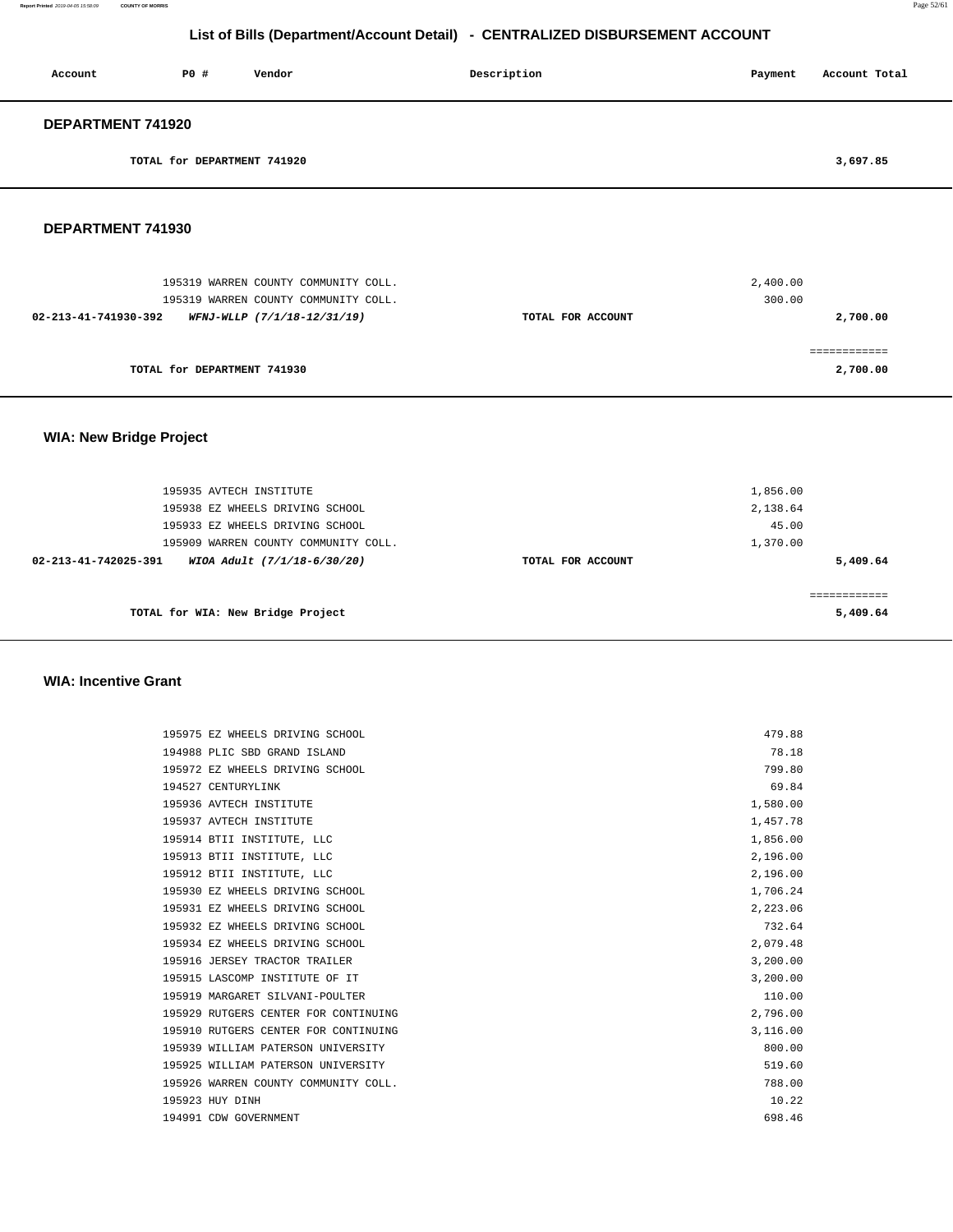**Report Printed** 2019-04-05 15:58:09 **COUNTY OF MORRIS** Page 53/61

### **List of Bills (Department/Account Detail) - CENTRALIZED DISBURSEMENT ACCOUNT**

| Account                     | P0 #                  | Vendor                                  | Description       | Payment          | Account Total             |
|-----------------------------|-----------------------|-----------------------------------------|-------------------|------------------|---------------------------|
| <b>WIA: Incentive Grant</b> |                       |                                         |                   |                  |                           |
|                             | 195920 TELESEARCH INC | 195917 W.B. MASON COMPANY INC           |                   | 311.98<br>321.30 |                           |
| 02-213-41-742030-391        |                       | WIOA Dislocated Worker (7/1/18-6/30/20) | TOTAL FOR ACCOUNT |                  | 33,366.26                 |
|                             |                       | TOTAL for WIA: Incentive Grant          |                   |                  | eessessesses<br>33,366.26 |

#### **DEPARTMENT 742040**

|                      | TOTAL for DEPARTMENT 742040      |                   |        | ============<br>1,300.30 |
|----------------------|----------------------------------|-------------------|--------|--------------------------|
| 02-213-41-742040-391 | WIOA Youth (7/1/18-6/30/20)      | TOTAL FOR ACCOUNT |        | 1,300.30                 |
|                      | 195920 TELESEARCH INC            |                   | 273.11 |                          |
|                      | 195917 W.B. MASON COMPANY INC    |                   | 265.18 |                          |
|                      | 195908 LONGFELLOWS SANDWICH DELI |                   | 33.82  |                          |
|                      | 194991 CDW GOVERNMENT            |                   | 593.69 |                          |
|                      | 195923 HUY DINH                  |                   | 8.69   |                          |
|                      | 194527 CENTURYLINK               |                   | 59.36  |                          |
|                      | 194988 PLIC SBD GRAND ISLAND     |                   | 66.45  |                          |
|                      |                                  |                   |        |                          |

#### **WIA/ARRA Adult**

| 194988 PLIC SBD GRAND ISLAND                                   |                   | 21.50        |  |
|----------------------------------------------------------------|-------------------|--------------|--|
| 194527 CENTURYLINK                                             |                   | 19.20        |  |
| 195911 EZ WHEELS DRIVING SCHOOL                                |                   | 399.90       |  |
| 195923 HUY DINH                                                |                   | 2.81         |  |
| 192645 MORRIS COUNTY CHAMBER OF                                |                   | 7.15         |  |
| 194991 CDW GOVERNMENT                                          |                   | 192.08       |  |
| 195908 LONGFELLOWS SANDWICH DELI                               |                   | 10.95        |  |
| 195917 W.B. MASON COMPANY INC                                  |                   | 85.79        |  |
| 195920 TELESEARCH INC                                          |                   | 88.36        |  |
| $02 - 213 - 41 - 742905 - 391$ WIOA Adult $(7/1/17 - 6/30/19)$ | TOTAL FOR ACCOUNT | 827.74       |  |
|                                                                |                   |              |  |
|                                                                |                   | ============ |  |
| TOTAL for WIA/ARRA Adult                                       |                   | 827.74       |  |
|                                                                |                   |              |  |

#### **WIA/ARRA Dislocated Worker**

|                      | 195928 RUTGERS CENTER FOR CONTINUING    |                   | 569.00 |
|----------------------|-----------------------------------------|-------------------|--------|
|                      | 192645 MORRIS COUNTY CHAMBER OF         |                   | 26.00  |
|                      | 196369 COUNTY OF MORRIS                 |                   | 100.30 |
| 02-213-41-742910-391 | WIOA Dislocated Worker (7/1/17-6/30/19) | TOTAL FOR ACCOUNT | 695.30 |
|                      |                                         |                   |        |
|                      |                                         |                   |        |
|                      | TOTAL for WIA/ARRA Dislocated Worker    |                   | 695.30 |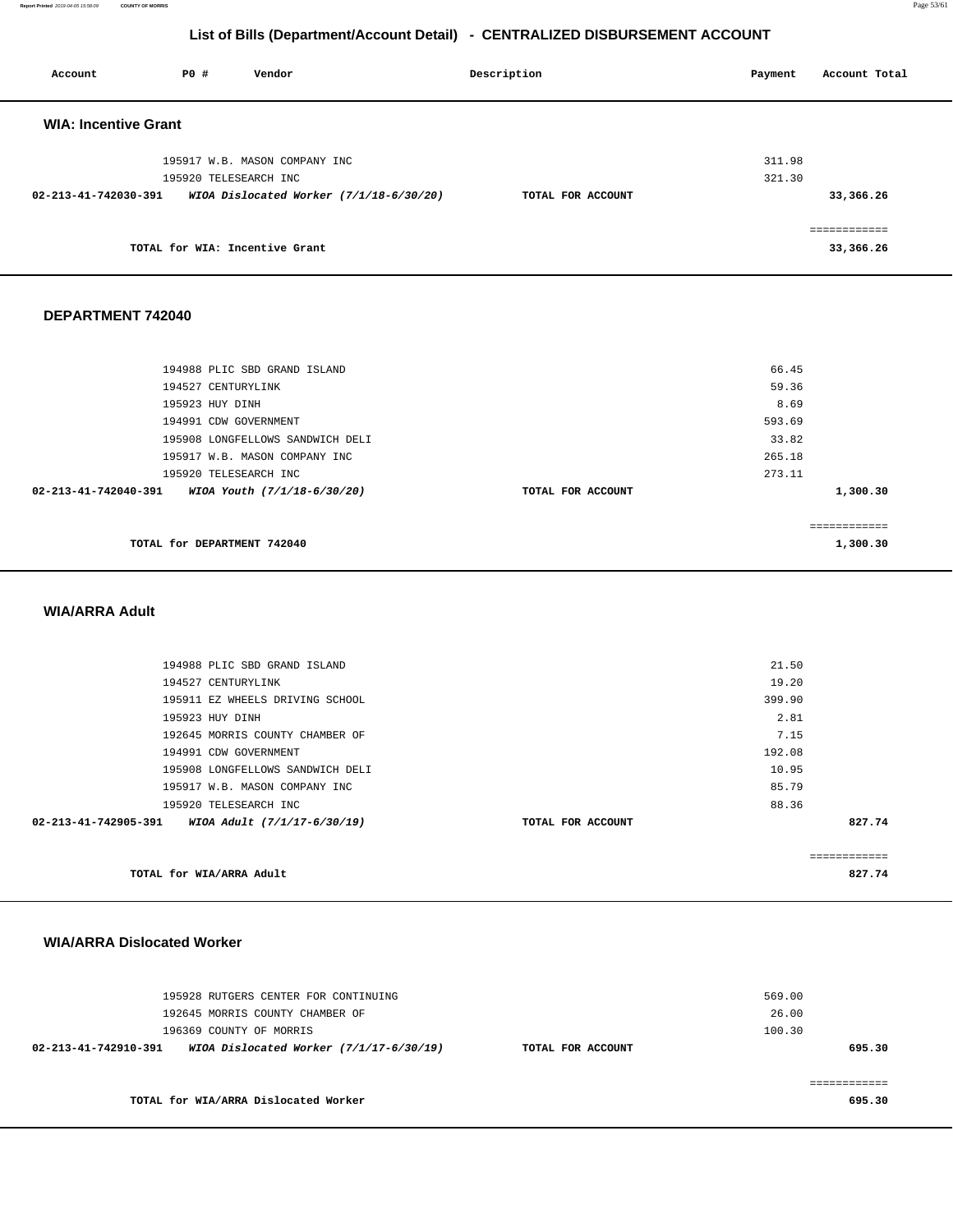**Report Printed** 2019-04-05 15:58:09 **COUNTY OF MORRIS** Page 54/61

## **List of Bills (Department/Account Detail) - CENTRALIZED DISBURSEMENT ACCOUNT**

| Account              | PO#                      | Vendor                          | Description       | Payment | Account Total |
|----------------------|--------------------------|---------------------------------|-------------------|---------|---------------|
|                      |                          |                                 |                   |         |               |
|                      |                          | 195927 NEWBRIDGE SERVICES INC   |                   | 460.00  |               |
|                      |                          | 195927 NEWBRIDGE SERVICES INC   |                   | 230.00  |               |
|                      |                          | 195927 NEWBRIDGE SERVICES INC   |                   | 460.00  |               |
|                      |                          | 192645 MORRIS COUNTY CHAMBER OF |                   | 22.10   |               |
| 02-213-41-742920-391 |                          | WIOA Youth (7/1/17-6/30/19)     | TOTAL FOR ACCOUNT |         | 1,172.10      |
|                      |                          |                                 |                   |         | ------------  |
|                      | TOTAL for WIA/ARRA Youth |                                 |                   |         | 1,172.10      |

#### **DEPARTMENT 758810**

| 196378 PEOUANNOCK TOWNSHIP                                   | 12,244.81                      |
|--------------------------------------------------------------|--------------------------------|
| Municipal Alliance (7/1/17-6/30/18)<br>02-213-41-758810-392  | 12,244.81<br>TOTAL FOR ACCOUNT |
| 195456 TOWNSHIP OF MONTVILLE                                 | 1,981.69                       |
| Municipal Alliance (1/1/18-12/31/18)<br>02-213-41-758810-394 | 1,981.69<br>TOTAL FOR ACCOUNT  |
|                                                              | ===========                    |
| TOTAL for DEPARTMENT 758810                                  | 14,226.50                      |

#### **DEPARTMENT 758910**

| 196010 TOWNSHIP OF ROXBURY<br>196205 TOWNSHIP OF MORRIS<br>196439 WATCHUNG / LONG HILL        |                   | 7,885.74<br>6,800.35<br>553.22 |
|-----------------------------------------------------------------------------------------------|-------------------|--------------------------------|
| 196439 WATCHUNG<br>' LONG HILL<br>Municipal Alliance (7/1/18-6/30/19)<br>02-213-41-758910-392 | TOTAL FOR ACCOUNT | 1,890.00<br>17,129.31          |
| TOTAL for DEPARTMENT 758910                                                                   |                   | 17,129.31                      |

#### **DEPARTMENT 774905**

| 195805 METROGRAPHICS PRINTING AND<br>195805 METROGRAPHICS PRINTING AND |                   | 1,320.00<br>120.00 |
|------------------------------------------------------------------------|-------------------|--------------------|
| 195805 METROGRAPHICS PRINTING AND                                      |                   | 20.00              |
| 02-213-41-774905-391<br>DRE Call Out (10/1/18-9/30/19)                 | TOTAL FOR ACCOUNT | 1,460.00           |
|                                                                        |                   |                    |
|                                                                        |                   |                    |
| TOTAL for DEPARTMENT 774905                                            |                   | 1,460.00           |

 **FFY08 UASI 2/20/09-4/30/11**

| 196212 DESERT SNOW, LLC |                            |                   | 35,200.00 |
|-------------------------|----------------------------|-------------------|-----------|
| 02-213-41-784130-391    | FY18 UASI (9/1/18-8/31/21) | TOTAL FOR ACCOUNT |           |

 **02-213-41-784130-391 FY18 UASI (9/1/18-8/31/21) TOTAL FOR ACCOUNT 35,200.00**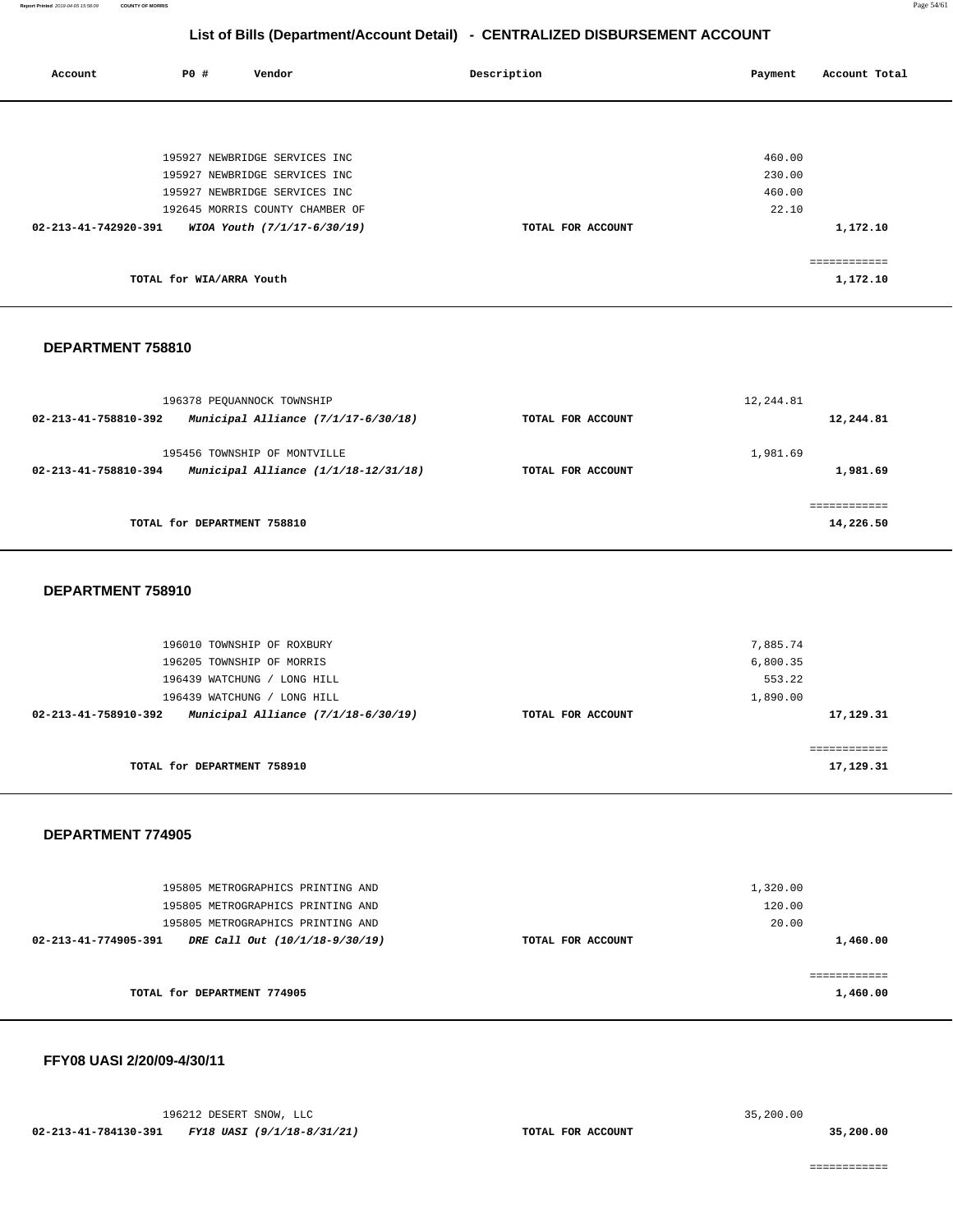| Account                              | P0 # | Vendor | Description | Payment | Account Total |
|--------------------------------------|------|--------|-------------|---------|---------------|
| FFY08 UASI 2/20/09-4/30/11           |      |        |             |         |               |
| TOTAL for FFY08 UASI 2/20/09-4/30/11 |      |        | 35,200.00   |         |               |
|                                      |      |        |             |         |               |

#### **DEPARTMENT 784920**

| 192478 LAWMEN SUPPLY CO OF NJ, INC.<br>192797 LAWMEN SUPPLY CO OF NJ, INC. |                   | 34,749.00<br>12,200.76 |
|----------------------------------------------------------------------------|-------------------|------------------------|
| FFY16 UASI (9/1/16-8/31/19)<br>02-213-41-784920-391                        | TOTAL FOR ACCOUNT | 46,949.76              |
| TOTAL for DEPARTMENT 784920                                                |                   | 46,949.76              |

#### **DEPARTMENT 786825**

| 196013 PATRICIA PETRILLO                       |                   | 20.13 |
|------------------------------------------------|-------------------|-------|
| 02-213-41-786825-394<br>MAPS (1/1/18-12/31/18) | TOTAL FOR ACCOUNT | 20.13 |
|                                                |                   |       |
|                                                |                   |       |
| TOTAL for DEPARTMENT 786825                    |                   | 20.13 |

#### **DEPARTMENT 786925**

| 196084 NATIONAL FUEL OIL INC.<br>196084 NATIONAL FUEL OIL INC.<br>196084 NATIONAL FUEL OIL INC. |                   | 4,823.14<br>1,058.71<br>529.35 |
|-------------------------------------------------------------------------------------------------|-------------------|--------------------------------|
| 196084 NATIONAL FUEL OIL INC.<br>MAPS (1/1/19-12/31/19)<br>02-213-41-786925-394                 | TOTAL FOR ACCOUNT | 529.36<br>6,940.56             |
| TOTAL for DEPARTMENT 786925                                                                     |                   | 6,940.56                       |

### **General Operating Support**

| 188925 2D NEW JERSEY BRIGADE INC.                                  |                   | 608.00 |
|--------------------------------------------------------------------|-------------------|--------|
| History P'ship Program $(1/1/18-12/31/18)$<br>02-213-41-860805-392 | TOTAL FOR ACCOUNT | 608.00 |
|                                                                    |                   |        |
|                                                                    |                   |        |
| TOTAL for General Operating Support                                |                   | 608.00 |

#### **DEPARTMENT 864895**

|                      | 196334 J.A. ALEXANDER INC.              |                   | 29, 249, 34 |           |
|----------------------|-----------------------------------------|-------------------|-------------|-----------|
| 02-213-41-864895-391 | 2018 ATP - County Aid (3/13/18-3/13/21) | TOTAL FOR ACCOUNT |             | 29,249.34 |

============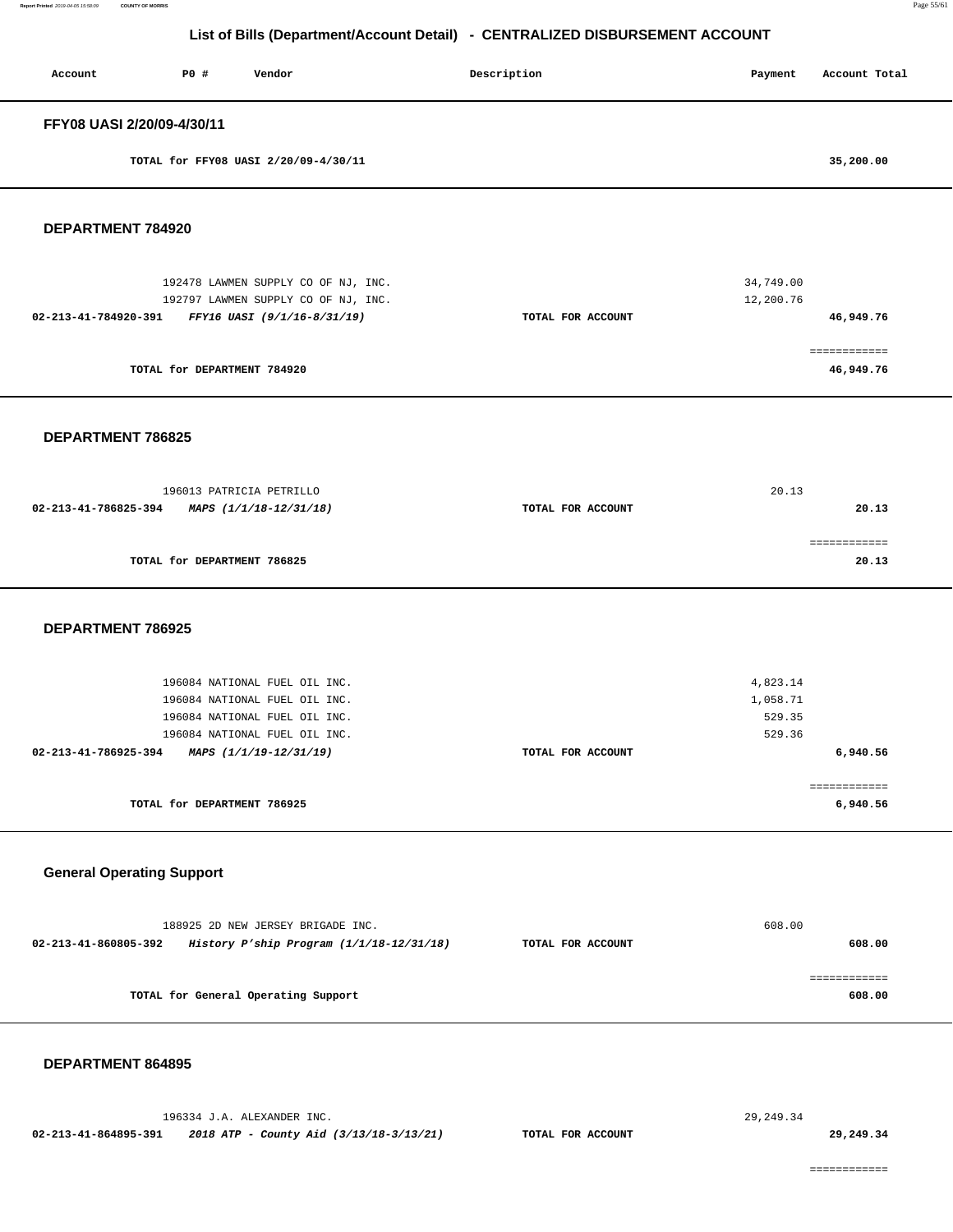| Account                  | PO# | Vendor | Description | Payment | Account Total |
|--------------------------|-----|--------|-------------|---------|---------------|
| <b>DEPARTMENT 864895</b> |     |        |             |         |               |

**TOTAL for DEPARTMENT 864895 29,249.34**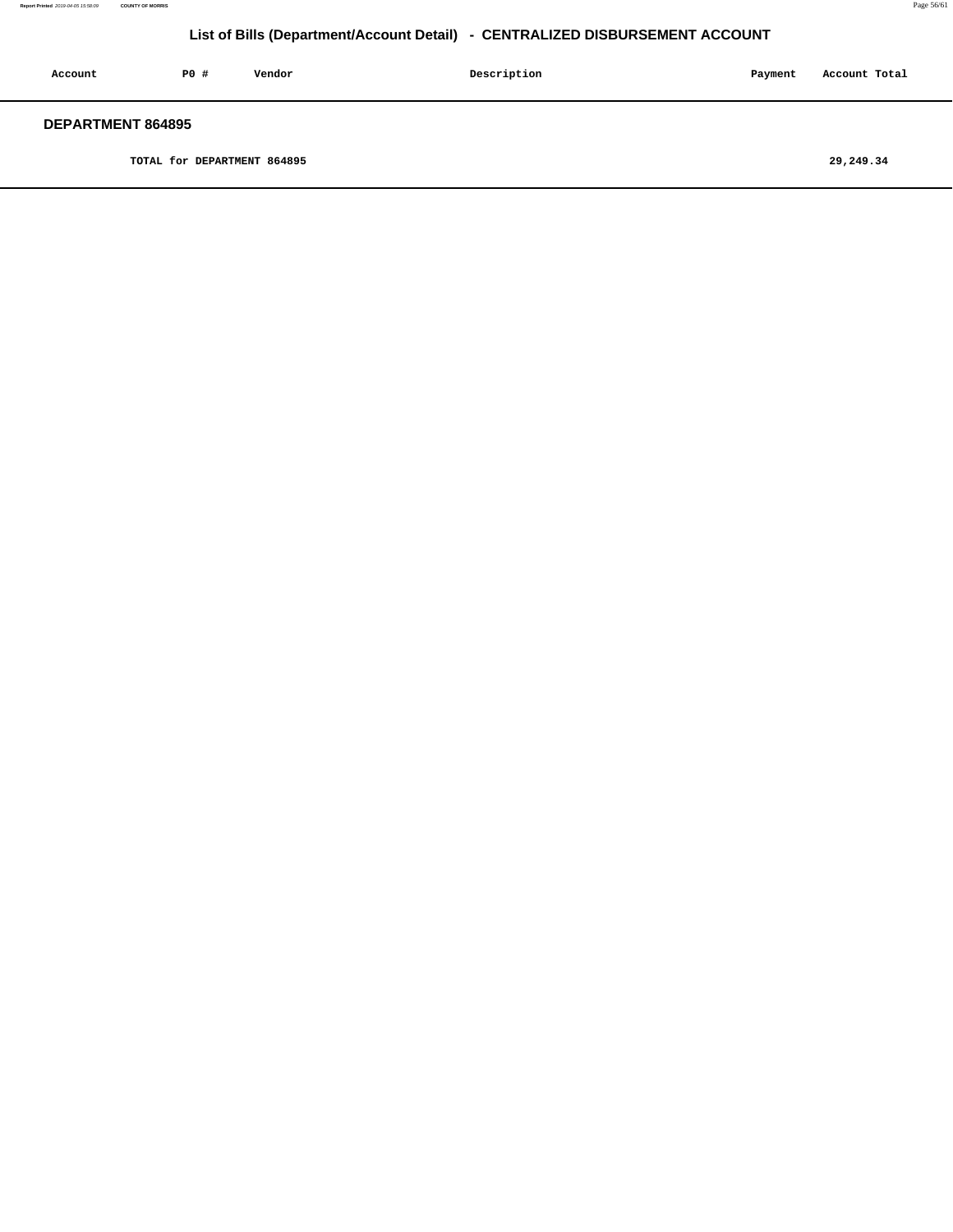| Report Printed 2019-04-05 15:58:09 | <b>COUNTY OF MORRIS</b> | Page 57/61 |
|------------------------------------|-------------------------|------------|
|                                    |                         |            |

| P0 #<br>Vendor<br>Account                                                                                                      | Description       |                                 |                           |  |  |  |
|--------------------------------------------------------------------------------------------------------------------------------|-------------------|---------------------------------|---------------------------|--|--|--|
| <b>County Capital</b><br>DEPARTMENT 953235                                                                                     |                   |                                 |                           |  |  |  |
| 187308 USA ARCHITECTS PLANNERS &<br>04-216-55-953235-909<br>Upgrades to Fire/Sprinkler Sys-var Facil                           | TOTAL FOR ACCOUNT | 344.89                          | 344.89                    |  |  |  |
| TOTAL for DEPARTMENT 953235                                                                                                    |                   |                                 | ============<br>344.89    |  |  |  |
| DEPARTMENT 953269                                                                                                              |                   |                                 |                           |  |  |  |
| 196332 HAROLD E PELLOW & ASSOC INC<br>04-216-55-953269-909<br>Bridge Design/Constr - var locations                             | TOTAL FOR ACCOUNT | 11,956.50                       | 11,956.50                 |  |  |  |
| TOTAL for DEPARTMENT 953269                                                                                                    |                   |                                 | ============<br>11,956.50 |  |  |  |
| DEPARTMENT 953341                                                                                                              |                   |                                 |                           |  |  |  |
| 195795 SPEEDWELL ELECTRIC MOTORS<br>195382 SPEEDWELL ELECTRIC MOTORS<br>04-216-55-953341-956<br>Replace Motors, Fans and Pumps | TOTAL FOR ACCOUNT | 1,660.00<br>931.00              | 2,591.00                  |  |  |  |
| TOTAL for DEPARTMENT 953341                                                                                                    |                   |                                 | 2,591.00                  |  |  |  |
| DEPARTMENT 953348                                                                                                              |                   |                                 |                           |  |  |  |
| 195954 WEATHERTITE SOLUTIONS<br>195954 WEATHERTITE SOLUTIONS<br>190634 NORTHEAST ROOF MAINTENANCE                              |                   | 1,900.00<br>495.00<br>18,650.00 |                           |  |  |  |
| 04-216-55-953348-951<br>Various Roof Replace - County Wide                                                                     | TOTAL FOR ACCOUNT |                                 | 21,045.00<br>============ |  |  |  |
| TOTAL for DEPARTMENT 953348                                                                                                    |                   |                                 | 21,045.00                 |  |  |  |
| DEPARTMENT 953382                                                                                                              |                   |                                 |                           |  |  |  |

|                      | 196334 J.A. ALEXANDER INC.              |                   | 14,582.02 |
|----------------------|-----------------------------------------|-------------------|-----------|
| 04-216-55-953382-940 | Road Resurfacing, MV arking lot, Railrd | TOTAL FOR ACCOUNT | 14,582.02 |
|                      |                                         |                   |           |
|                      |                                         |                   |           |
|                      |                                         |                   |           |
|                      | TOTAL for DEPARTMENT 953382             |                   | 14,582.02 |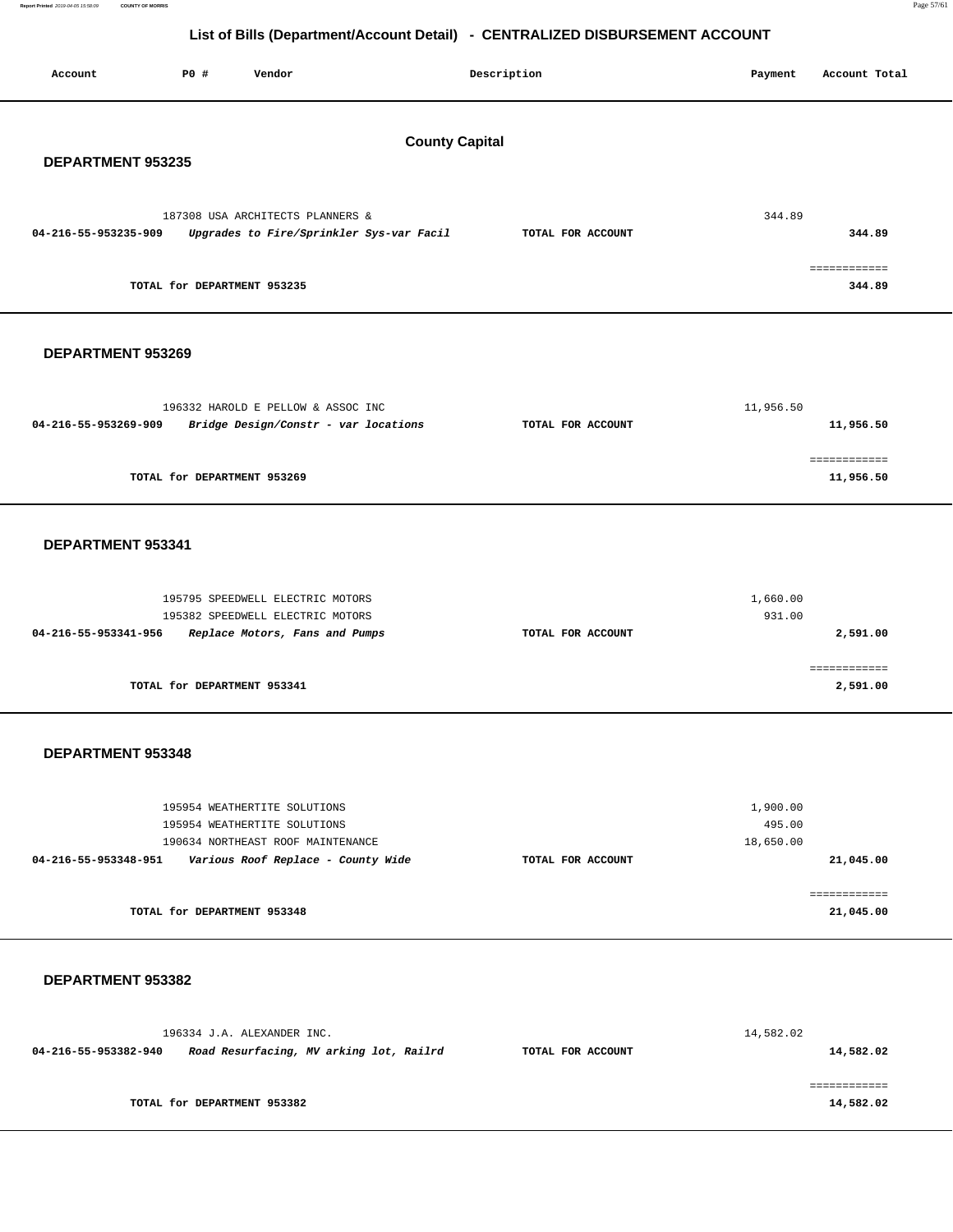| Account              | PO# | Vendor                                 | Description       | Payment  | Account Total |
|----------------------|-----|----------------------------------------|-------------------|----------|---------------|
|                      |     |                                        |                   |          |               |
|                      |     | 195965 THE MUSIAL GROUP PA             |                   | 593.00   |               |
| 04-216-55-953383-909 |     | B&G Interior Building Improvements     | TOTAL FOR ACCOUNT |          | 593.00        |
|                      |     | 196193 KEANE CONSTRUCTION              |                   | 3,200.00 |               |
|                      |     | 195426 CLIFTON ELEVATOR SERVICE CO INC |                   | 2,096.00 |               |
| 04-216-55-953383-940 |     | B&G Interior Building Improvements     | TOTAL FOR ACCOUNT |          | 5,296.00      |
|                      |     |                                        |                   |          | ============  |
|                      |     | TOTAL for DEPARTMENT 953383            |                   |          | 5,889.00      |

#### **DEPARTMENT 953385**

|                      | 195738 AUTOMATED BUILDING CONTROLS     |                   | 2,960.00 |
|----------------------|----------------------------------------|-------------------|----------|
| 04-216-55-953385-940 | Replace Repair Upgrade HVAC Var. Build | TOTAL FOR ACCOUNT | 2,960.00 |
|                      |                                        |                   |          |
|                      |                                        |                   |          |
|                      | TOTAL for DEPARTMENT 953385            |                   | 2,960.00 |

#### **DEPARTMENT 953387**

|                      | 196333 MOTT MACDONALD LLC   |                   | 1,072.80 |
|----------------------|-----------------------------|-------------------|----------|
| 04-216-55-953387-909 | Various Bridge Replacement  | TOTAL FOR ACCOUNT | 1,072.80 |
|                      |                             |                   |          |
|                      |                             |                   |          |
|                      | TOTAL for DEPARTMENT 953387 |                   | 1,072.80 |
|                      |                             |                   |          |

#### **DEPARTMENT 953416**

| 195565 CONTINENTAL HARDWARE, INC.                        |                   | 1,548.99 |
|----------------------------------------------------------|-------------------|----------|
| B&G - Exterior Building Projects<br>04-216-55-953416-951 | TOTAL FOR ACCOUNT | 1,548.99 |
|                                                          |                   |          |
|                                                          |                   |          |
| TOTAL for DEPARTMENT 953416                              |                   | 1,548.99 |
|                                                          |                   |          |

#### **DEPARTMENT 953418**

|                             | 174724 PKB ENGINEERING CORPORATION<br>174725 PKB ENGINEERING CORPORATION   |                   | 14,200.00<br>8,950.00    |
|-----------------------------|----------------------------------------------------------------------------|-------------------|--------------------------|
| 04-216-55-953418-909        | PublicWork-Bridge/DrainDesign&Recon/Repl                                   | TOTAL FOR ACCOUNT | 23,150.00                |
| 04-216-55-953418-951        | 196335 ROAD SAFETY SYSTEMS LLC<br>PublicWork-Bridge/DrainDesign&Recon/Repl | TOTAL FOR ACCOUNT | 151,826.70<br>151,826.70 |
|                             |                                                                            |                   | ============             |
| TOTAL for DEPARTMENT 953418 |                                                                            |                   | 174,976.70               |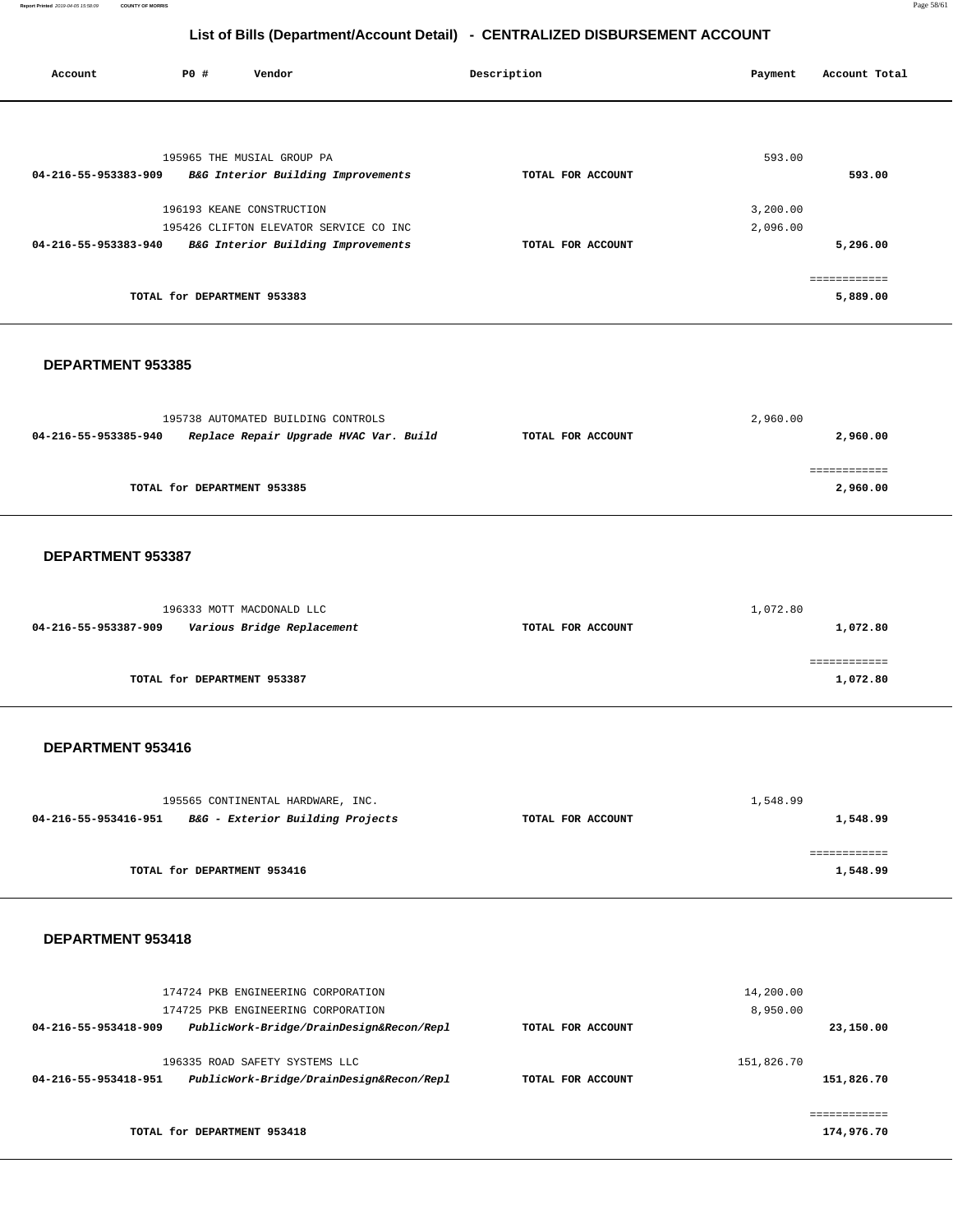**Report Printed** 2019-04-05 15:58:09 **COUNTY OF MORRIS** Page 59/61

## **List of Bills (Department/Account Detail) - CENTRALIZED DISBURSEMENT ACCOUNT**

| Account                                   | P0 # | Vendor                                                                                                                                                                                            |                                          | Description |                   | Payment                                       | Account Total             |
|-------------------------------------------|------|---------------------------------------------------------------------------------------------------------------------------------------------------------------------------------------------------|------------------------------------------|-------------|-------------------|-----------------------------------------------|---------------------------|
| DEPARTMENT 953419                         |      |                                                                                                                                                                                                   |                                          |             |                   |                                               |                           |
| 04-216-55-953419-909                      |      | 180402 FRENCH & PARRELLO ASSOCIATES                                                                                                                                                               | PublicWorks-Railroad&Road Constr/Resurf  |             | TOTAL FOR ACCOUNT | 6, 196.42                                     | 6, 196.42                 |
|                                           |      | TOTAL for DEPARTMENT 953419                                                                                                                                                                       |                                          |             |                   |                                               | ============<br>6,196.42  |
| DEPARTMENT 953420                         |      |                                                                                                                                                                                                   |                                          |             |                   |                                               |                           |
| 04-216-55-953420-951                      |      | 196259 PANCIELLO CONSTRUCTION LLC<br>195322 HANNON FLOOR COVERING CORPORATION<br>195560 COMMERCIAL FURNITURE RESOURCE INC.<br>196354 PIPELINE UTILITY AND<br>B&G - Interior Building Improvements |                                          |             | TOTAL FOR ACCOUNT | 23,920.00<br>7,214.26<br>1,790.00<br>2,875.00 | 35,799.26                 |
|                                           |      | TOTAL for DEPARTMENT 953420                                                                                                                                                                       |                                          |             |                   |                                               | ============<br>35,799.26 |
| DEPARTMENT 953421<br>04-216-55-953421-909 |      | 195966 THE MUSIAL GROUP PA<br>B&G-Constrc, Upgrd&Equip CrimnlJustRef                                                                                                                              |                                          |             | TOTAL FOR ACCOUNT | 4,925.75                                      | 4,925.75                  |
|                                           |      | TOTAL for DEPARTMENT 953421                                                                                                                                                                       |                                          |             |                   |                                               | ============<br>4,925.75  |
| DEPARTMENT 953454                         |      |                                                                                                                                                                                                   |                                          |             |                   |                                               |                           |
| 04-216-55-953454-909                      |      | 185203 FRENCH & PARRELLO ASSOCIATES<br>183394 KELLER & KIRKPATRICK<br>185205 FRENCH & PARRELLO ASSOCIATES<br>183393 KELLER & KIRKPATRICK                                                          | RoadResurf/IntersectConstr&RR-PublicWrks |             | TOTAL FOR ACCOUNT | 760.00<br>780.00<br>1,235.00<br>390.00        | 3,165.00                  |
|                                           |      | TOTAL for DEPARTMENT 953454                                                                                                                                                                       |                                          |             |                   |                                               | ============<br>3,165.00  |
| DEPARTMENT 953455                         |      |                                                                                                                                                                                                   |                                          |             |                   |                                               |                           |
|                                           |      | <b>DE DRAIDE</b>                                                                                                                                                                                  |                                          |             |                   |                                               |                           |

|                      | 195421 J FLETCHER CREAMER & SON, INC |                                          |                   | 2,000.00 |          |
|----------------------|--------------------------------------|------------------------------------------|-------------------|----------|----------|
|                      | 195421 J FLETCHER CREAMER & SON, INC |                                          |                   | 375.00   |          |
| 04-216-55-953455-940 |                                      | Bridge Design & Replacement-Public Works | TOTAL FOR ACCOUNT |          | 2,375.00 |
|                      |                                      |                                          |                   |          |          |
|                      |                                      |                                          |                   |          |          |
|                      | TOTAL for DEPARTMENT 953455          |                                          |                   |          | 2,375.00 |
|                      |                                      |                                          |                   |          |          |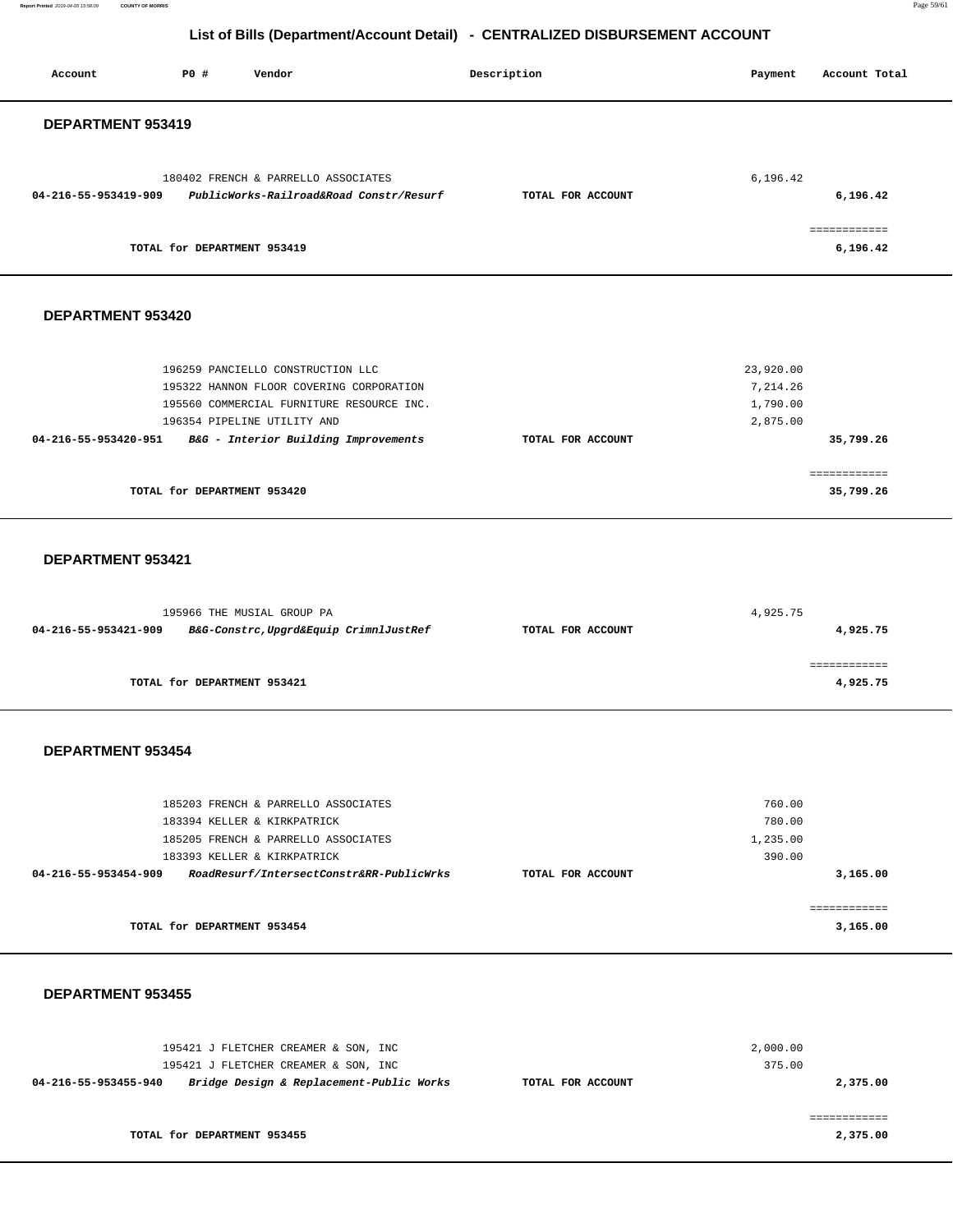**Report Printed** 2019-04-05 15:58:09 **COUNTY OF MORRIS** Page 60/61

## **List of Bills (Department/Account Detail) - CENTRALIZED DISBURSEMENT ACCOUNT**

| Account              | PO#                         | Vendor                                                                                                                           | Description       | Payment               | Account Total             |
|----------------------|-----------------------------|----------------------------------------------------------------------------------------------------------------------------------|-------------------|-----------------------|---------------------------|
| DEPARTMENT 953464    |                             |                                                                                                                                  |                   |                       |                           |
| 04-216-55-953464-951 |                             | 195979 HANNON FLOOR COVERING CORPORATION<br>195631 HANNON FLOOR COVERING CORPORATION<br>Interior Bldg Upgrades - Bldgs & Grounds | TOTAL FOR ACCOUNT | 8,932.82<br>26,582.00 | 35,514.82<br>============ |
|                      | TOTAL for DEPARTMENT 953464 |                                                                                                                                  |                   |                       | 35,514.82                 |
| DEPARTMENT 953487    |                             |                                                                                                                                  |                   |                       |                           |
| 04-216-55-953487-909 |                             | 188444 FRENCH & PARRELLO ASSOCIATES<br>193169 MOTT MACDONALD LLC<br>RR, RoadConst/Resurf &Design-PublicWrks                      | TOTAL FOR ACCOUNT | 3,148.18<br>195.00    | 3,343.18                  |
|                      | TOTAL for DEPARTMENT 953487 |                                                                                                                                  |                   |                       | ============<br>3,343.18  |
| DEPARTMENT 953488    |                             |                                                                                                                                  |                   |                       |                           |
| 04-216-55-953488-951 |                             | 196014 KEANE CONSTRUCTION<br>Sheriff Div Upgrades - Bldgs & Grnds                                                                | TOTAL FOR ACCOUNT | 3,840.00              | 3,840.00                  |
|                      | TOTAL for DEPARTMENT 953488 |                                                                                                                                  |                   |                       | ============<br>3,840.00  |
| DEPARTMENT 963374    |                             |                                                                                                                                  |                   |                       |                           |
| 04-216-55-963374-956 |                             | 192702 MEGGIT TRAINING SYSTEMS INC.<br>193956 MEGGIT TRAINING SYSTEMS INC.<br>Target Retrieval Systems - LPS                     | TOTAL FOR ACCOUNT | 4,284.00<br>4,284.00  | 8,568.00                  |
|                      | TOTAL for DEPARTMENT 963374 |                                                                                                                                  |                   |                       | ============<br>8,568.00  |
| DEPARTMENT 963515    |                             |                                                                                                                                  |                   |                       |                           |
| 04-216-55-963515-940 | 188972 NEIL KEMPKER &       | PSTA FireTrainingTowerRenov-Law&PublSfty                                                                                         | TOTAL FOR ACCOUNT | 6,720.00              | 6,720.00                  |

============

**TOTAL for DEPARTMENT 963515 6,720.00**